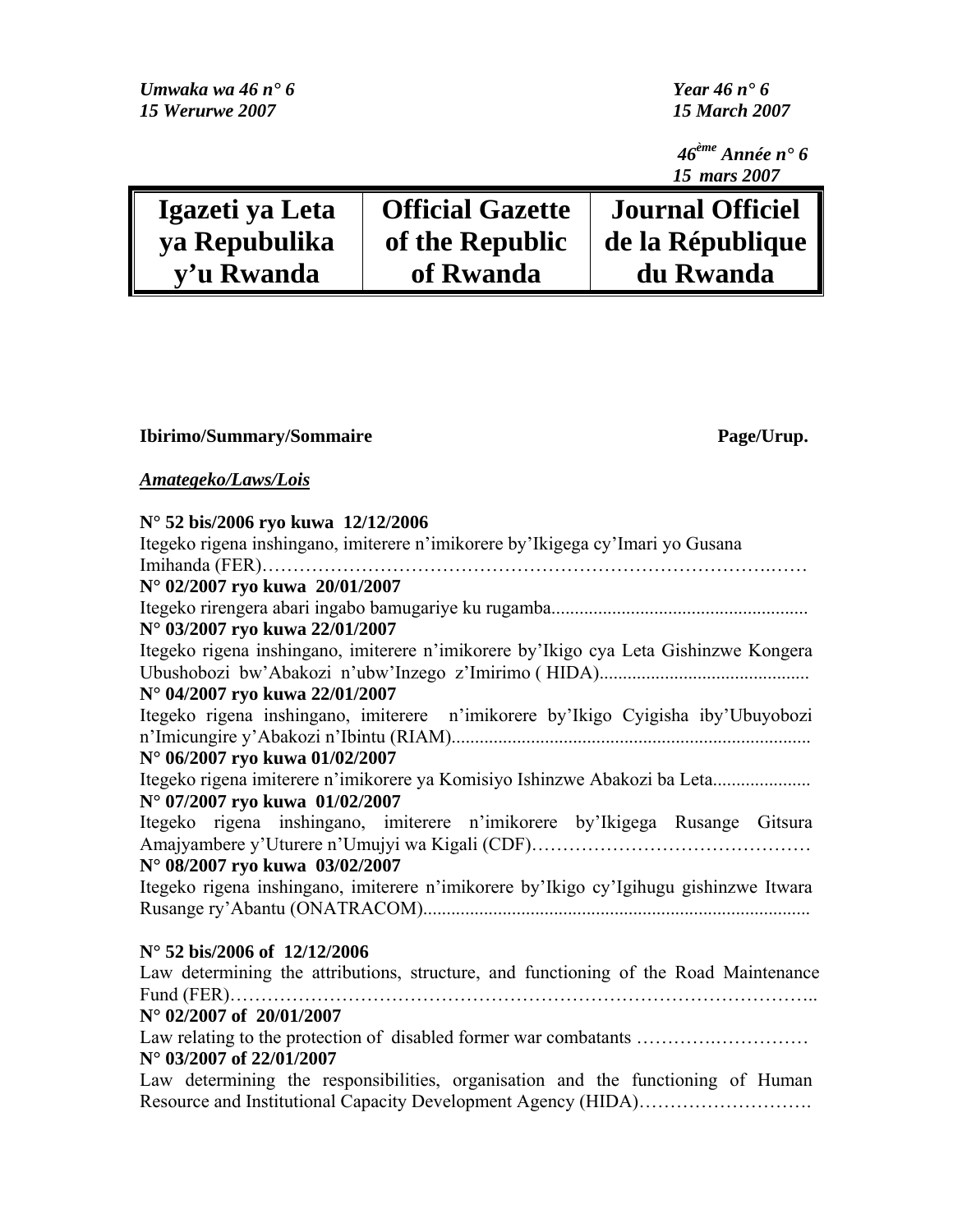#### **N° 04/2007 of 22/01/2007**

| Law determining the responsibilities, organisation and functioning of Rwanda Institute of |
|-------------------------------------------------------------------------------------------|
|                                                                                           |
| N° 06/2007 of 01/02/2007                                                                  |
| Law determining the organization and functioning of the Public Service Commission         |
| $N^{\circ}$ 07/2007 of 01/02/2007                                                         |
| Law determining the responsibilities, organization and functioning of the Common          |
|                                                                                           |
| N° 08/2007 of 03/02/2007                                                                  |
| Law determining the responsibilities, organisation and functioning of Rwanda Public       |
|                                                                                           |
| N° 52 bis/2006 du 12/12/2006                                                              |
| Loi portant attributions, organisation et fonctionnement du Fonds d'Entretien Routier     |
|                                                                                           |
| N° 02/2007 du 20/01/2007                                                                  |
| Loi relative à la protection des ex-combattants handicapés de guerre                      |
| $N^{\circ}$ 03/2007 du 22/01/2007                                                         |
| Loi portant attributions, organisation et fonctionnement de l'Agence de Développement     |
|                                                                                           |
| N° 04/2007 du 22/01/2007                                                                  |
| Loi portant attributions, organisation et fonctionnement de l'Institut Rwandais           |
|                                                                                           |
| $N^{\circ}$ 06/2007 du 01/02/2007                                                         |
| Loi portant organisation et fonctionnement de la Commission de la Fonction Publique       |
| $N^{\circ}$ 07/2007 du $01/02/2007$                                                       |
| Loi portant attributions, organisation et fonctionnement du Fonds Commun de               |
|                                                                                           |
| N° 08/2007 du 03/02/2007                                                                  |
| Loi portant attributions, organisation et fonctionnement de l'Office National des         |
|                                                                                           |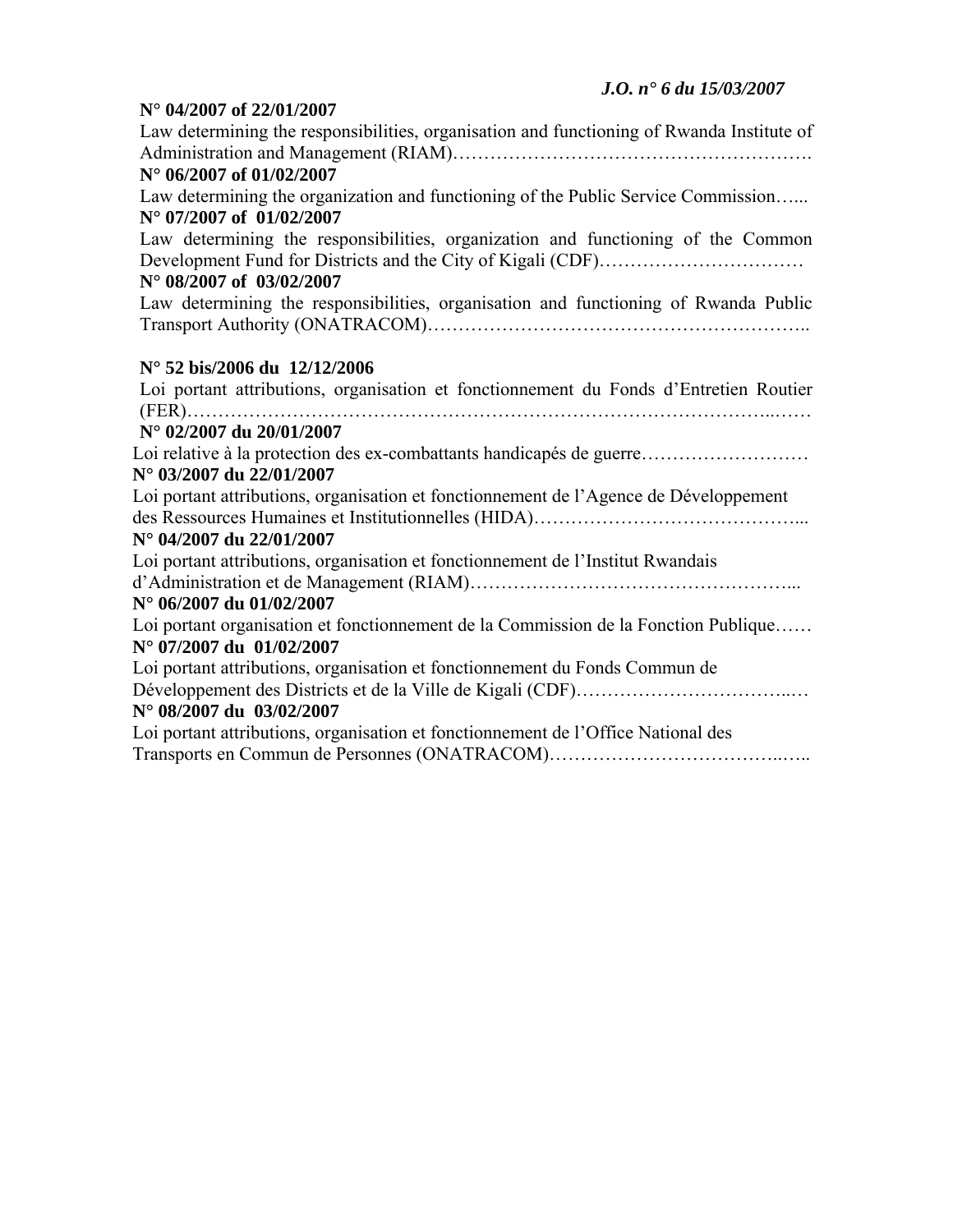**ITEGEKO Nº52 bis/2006 RYO KUWA 12/12/2006 RIGENA INSHINGANO, IMITERERE N'IMIKORERE BY'IKIGEGA CY'IMARI YO GUSANA IMIHANDA (FER) N°** 52bis/2006 OF **DETERMINING THE ATTRIBUTIONS, STRUCTURE, AND FUNCTIONING OF THE FONCTIONNEMENT DU FONDS ROAD MAINTENANCE FUND (FER) LOI N° 52 bis/2006 DU 12/12/2006 PORTANT ORGANISATION ET D'ENTRETIEN ROUTIER (FER)** 

**Twebwe KAGAME Paul,**  Perezida wa Repubulika ;

**We, KAGAME Paul,**  President of the Republic; **Nous, KAGAME Paul,**  Président de la République ;

INTEKO ISHINGA AMATEGEKO YEMEJE, THE PARLIAMENT HAS ADOPTED AND LE PARLEMENT A ADOPTE ET NOUS **NONE NATWE DUHAMIJE, DUTANGAJE WE SANCTION, PROMULGATE THE SANCTIONNONS, PROMULGUONS LA ITEGEKO RITEYE RITYA, DUTEGETSE KO RYANDIKWA MU IGAZETI PUBLISHED IN THE OFFICAL GAZETTE ORDONNONS QU'ELLE SOIT PUBLIEE YA LETA YA REPUBULIKA Y'U RWANDA. FOLLOWING LAW AND ORDER IT BE LOI DONT LA TENEUR SUIT ET OF THE REPUBLIC OF RWANDA. AU JOURNAL OFFICIEL DE LA REPUBLIQUE DU RWANDA.** 

#### **INTEKO ISHINGA AMATEGEKO :**

#### **THE PARLIAMENT**:

#### **LE PARLEMENT** :

Umutwe w'Abadepite, mu nama yo kuwa 06 The Chamber of Deputies, in its session of La Chambre des Députes, en sa séance du 06 Ukwakira 2006; October 06, 2006; octobre 2006 ;

Umutwe wa Sena, mu nama yawo yo kuwa 31 The Senate, in its session of July 31, 2006; Nyakanga 2006; Le Sénat, en sa séance du 31 juillet 2006;

Ishingiye ku Itegeko Nshinga rya Repubulika y'u Given the Constitution of the Republic of Rwanda Vu la Constitution de la République du Rwanda Rwanda ryo kuwa 04 Kamena 2003 nk'uko of June 4, 2003 as amended to date, especially in du 4 juin 2003 telle que révisée à ce jour, ryavuguruwe kugeza ubu, cyane cyane mu ngingo its articles 62, 66, 67, 88, 89, 90, 92, 93, 94 95, spécialement en ces articles 62, 66, 67, 88, 89**,** zaryo, iya 62, iya 66, iya 67, iya 88, iya 89, iya 90, iya 108, 118, 183 190, and 201; 92, iya 93, iya 94, iya 95, iya 108, iya 118, iya 183, iya 190 n'iya 201; 90, 92, 93, 94, 95, 108, 118, 183, 190 et 201;

Ishingiye ku Itegeko Ngenga n° 14/2004 ryo kuwa 26 Given Organic Law n° 14/2004 of May 26, 2004 Vu la Loi organique n° 14/2004 du 26 mai 2004 Gicurasi 2004 rishyiraho amategeko rusange yerekeye establishing general provisions governing public portant dispositions générales applicables aux ibigo bya Leta nk'uko ryahinduwe kugeza ubu cyane institutions as modified to date especially in its établissements publics, telle que modifiée à ce cyane mu ngingo yaryo ya 17; article 17; jour, spécialement en son article 17 ;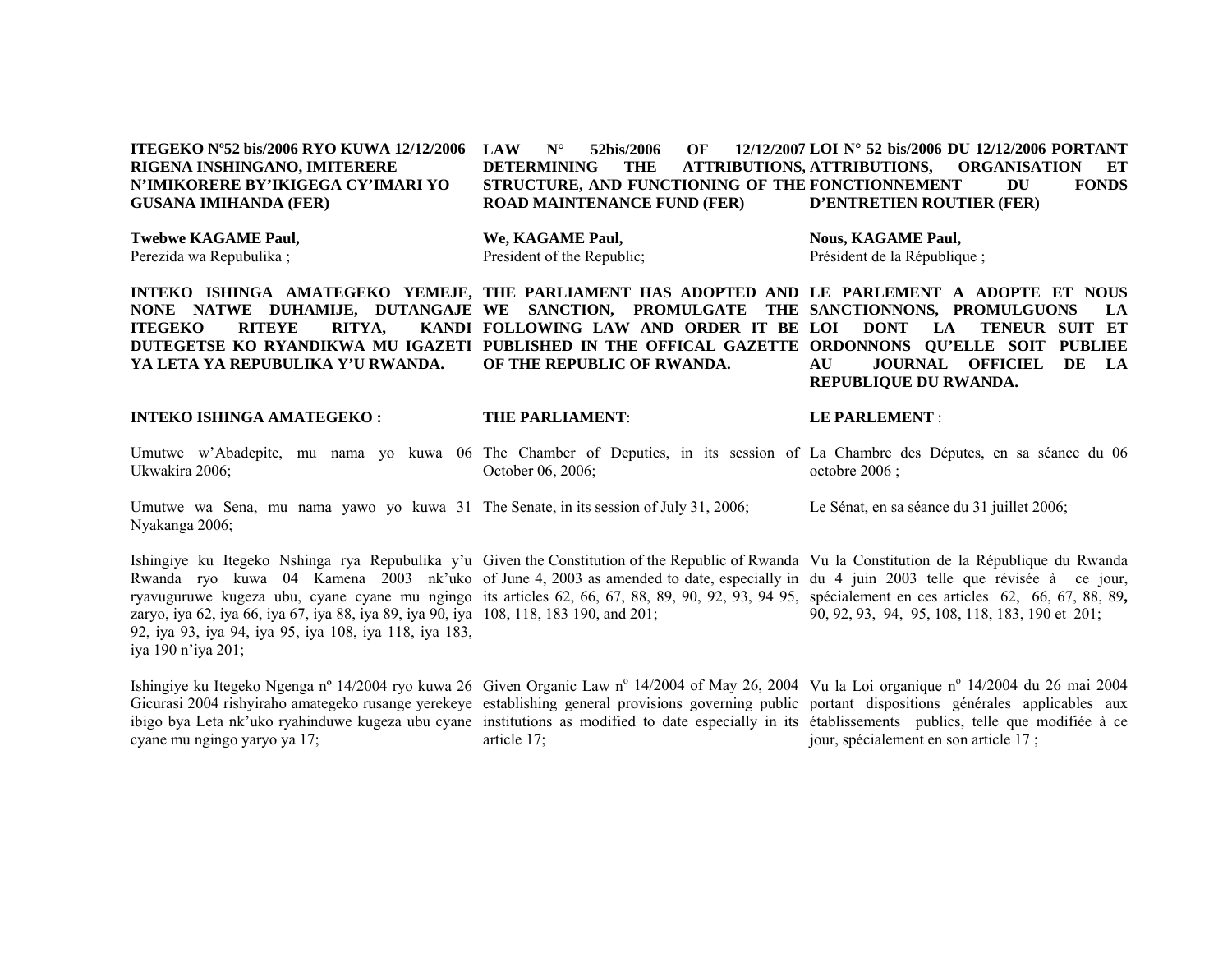Isubiye ku Itegeko n° 14 bis/98 ryo kuwa 5 Having reviewed Law n° 14 bis/98 of November Revu la Loi n° 14 bis/98 du 5 novembre 1998 Ugushyingo 1998 rishyiraho kandi rigena 5, 1998 establishing and determining the portant création et organisation du Fonds Routier imitunganyirize n'imikorere y'Ikigega cy'Imari yo organisation and functioning of the Road National et fixation de ses ressources ; gusana imihanda n'inkomoko z'iyo mari ; Maintenance Fund and determining the source of its financial resources;

**YEMEJE: UMUTWE WA MBERE : INGINGO RUSANGE Ingingo ya mbere:** Iri tegeko rigena inshingano**,** imiterere n'imikorere This Law determines the attributions, structure La présente loi porte attributions, organisation et by'Ikigega cy'Imari yo Gusana Imihanda, cyitwa and functioning of the Road Maintenance Fund fonctionnement du Fonds d'Entretien Routier « "Fonds d'Entretien Routier" FER mu magambo referred to as ''Fonds d'Entretien Routier'' FER » en abrégé. ahinnye y'igifaransa. FER ifite ubuzimagatozi n'ubwigenge mu miyoborere, FER has a legal personality and administrative FER est doté de la personnalité juridique, de **ADOPTS: CHAPTER ONE: GENERAL PROVISIONS Article One:**abbreviated as FER in French. **ADOPTE : CHAPITRE PREMIER : DES DISPOSITIONS GENERALES Article premier :** 

mu micungire y'umutungo n'abakozi bayo kandi and management autonomy, it shall be governed l'autonomie administrative et financière et est icungwa hakurikijwe amategeko agenga inzego in accordance with laws governing public service. soumis aux lois de gestion des services publics. z'imirimo za Leta.

**Ingingo ya 2:**

**Article 2:**

#### **Article 2 :**

Icyicaro cya FER kiri mu Mujyi wa Kigali, Umurwa The headquarters of the Road Maintenance Fund FER a son siège à Kigali, la Capitale de la Mukuru wa Repubulika y'u Rwanda. Gishobora shall be in Kigali City. It may be transferred République du Rwanda qui peut être transféré kwimurirwa ahandi hose mu Rwanda igihe bibaye elsewhere in Rwanda if considered necessary. ngombwa. partout ailleurs au Rwanda, si nécessaire.

FER ishobora kugira amashami ahandi hose mu FER may open branches elsewhere in the country FER peut, en cas de nécessité, établir des agences gihugu bibaye ngombwa, kugira ngo igere ku by an Order of the Prime Minister, in order to en tout autre lieu du territoire national sur Arrêté nshingano zayo, byemejwe n'Iteka rya Minisitiri fulfil its responsibilities. w'Intebe. du Premier Ministre, pour mieux s'acquitter de sa mission.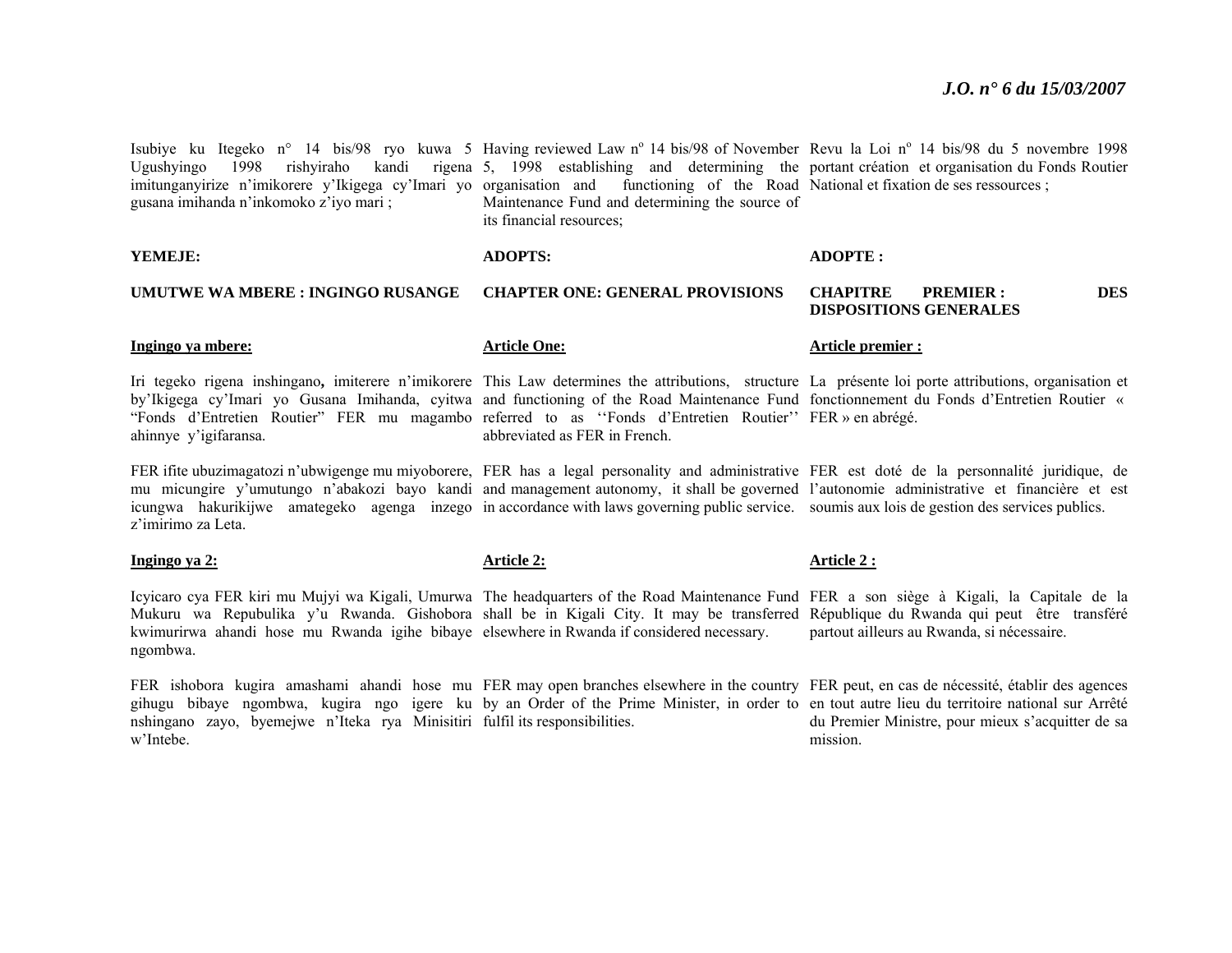| UMUTWE WA II : INSHINGANO ZA FER                                                                                                                                                                                                                                                     | <b>CHAPTER II: ATTRIBUTIONS OF FER</b>                                                                                                                                           | <b>CHAPITRE II: DES ATTRIBUTIONS DU</b><br><b>FER</b>                                                                                                                                            |  |
|--------------------------------------------------------------------------------------------------------------------------------------------------------------------------------------------------------------------------------------------------------------------------------------|----------------------------------------------------------------------------------------------------------------------------------------------------------------------------------|--------------------------------------------------------------------------------------------------------------------------------------------------------------------------------------------------|--|
| Ingingo ya 3:                                                                                                                                                                                                                                                                        | <u>Article 3:</u>                                                                                                                                                                | <u>Articles 3 :</u>                                                                                                                                                                              |  |
| FER if ite inshingano rusange zo kwakira, gucunga<br>neza no gutanga amafaranga akoreshwa mu gusana<br>imihanda ya Leta igenwa n'Iteka rya Perezida.                                                                                                                                 | maintenance of public roads which as determined publiques définies par Arrêté Présidentiel.<br>by a Presidential Order.                                                          | FER shall have the main attributions of receiving. FER a pour mission générale de recevoir, gérer et<br>effectively manage and disburse funds for the débloquer les fonds d'entretien des routes |  |
| Ifite inshingano z'umwihariko zikurikira:                                                                                                                                                                                                                                            | It has the following particular attributions:                                                                                                                                    | FER a particulièrement les attributions suivantes :                                                                                                                                              |  |
| $1^{\circ}$<br>gukusanya no gucunga neza amafaranga 1°<br>yinjira aturuka ahagenwa n'iri tegeko<br>mu ngingo ya 19;<br>$2^{\circ}$<br>gufatanya n'izindi nzego zibishinzwe 2°                                                                                                        | to collect and effectively manage funds 1°<br>received from sources provided for by article<br>19 of this law;<br>to collaborate with other relevant organs in 2°                | recevoir et gérer les fonds provenant des<br>sources prévues par l'article 19 de la présente<br>$10i$ :<br>assister les organes compétents dans la                                               |  |
| y'isanwa<br>gahunda<br>gutegura<br>mu<br>ry'imihanda FER itangaho amafaranga;                                                                                                                                                                                                        | preparation of road maintenance programs<br>which are FER funded;                                                                                                                | planification des travaux d'entretien routier<br>financés par FER ;                                                                                                                              |  |
| $3^\circ$<br>gusuzuma inyigo z'imishinga n'ibitabo 3°<br>by'ipiganwa ry'imirimo yo gusana<br>imihanda mbere y'uko bishyirwa muri<br>gahunda yo gupiganisha imirimo;                                                                                                                  | to examine project studies and the bidding 3°<br>documents for road maintenance before<br>launching tenders;                                                                     | étudier les projets d'entretien routier et leurs<br>cahiers de charge avant le lancement d'appel<br>$d'$ offres $\vdots$                                                                         |  |
| kugenzura imirimo mu rwego rwa 4°<br>$4^{\circ}$<br>tekiniki no ku mafaranga atangwa kugira<br>ngo hasuzumwe ko imirimo ikorwa uko<br>biteganyijwe mu masezerano yasinywe;                                                                                                           | to monitor the activities in technical terms 4 <sup>°</sup><br>and finance disbursed in order to ensure that<br>activities are carried out as planned in the<br>signed contract. | assurer le contrôle technique et financier des<br>travaux pour s'assurer qu'ils sont conformes<br>au contrat signé.                                                                              |  |
| Icyo kigega gitanga amafaranga gishingiye kuri The Fund shall disburse finances basing on the FER est chargé de débloquer les fonds sur base du<br>gahunda ya buri mwaka y'imirimo yo gusana annual public roads maintenance program programme annuel destravaux d'entretien routier |                                                                                                                                                                                  |                                                                                                                                                                                                  |  |

imihanda ya Leta yemejwe n'Inama y'Abaminisitiri, iyigejejweho na Minisitiri ufite imihanda n'amateme mu nshingano ze. approved by the Cabinet upon proposal by the Minister in charge of roads. approuvé par le Conseil des Ministres, sur proposition du Ministre ayant les ponts et chaussées dans ses attributions.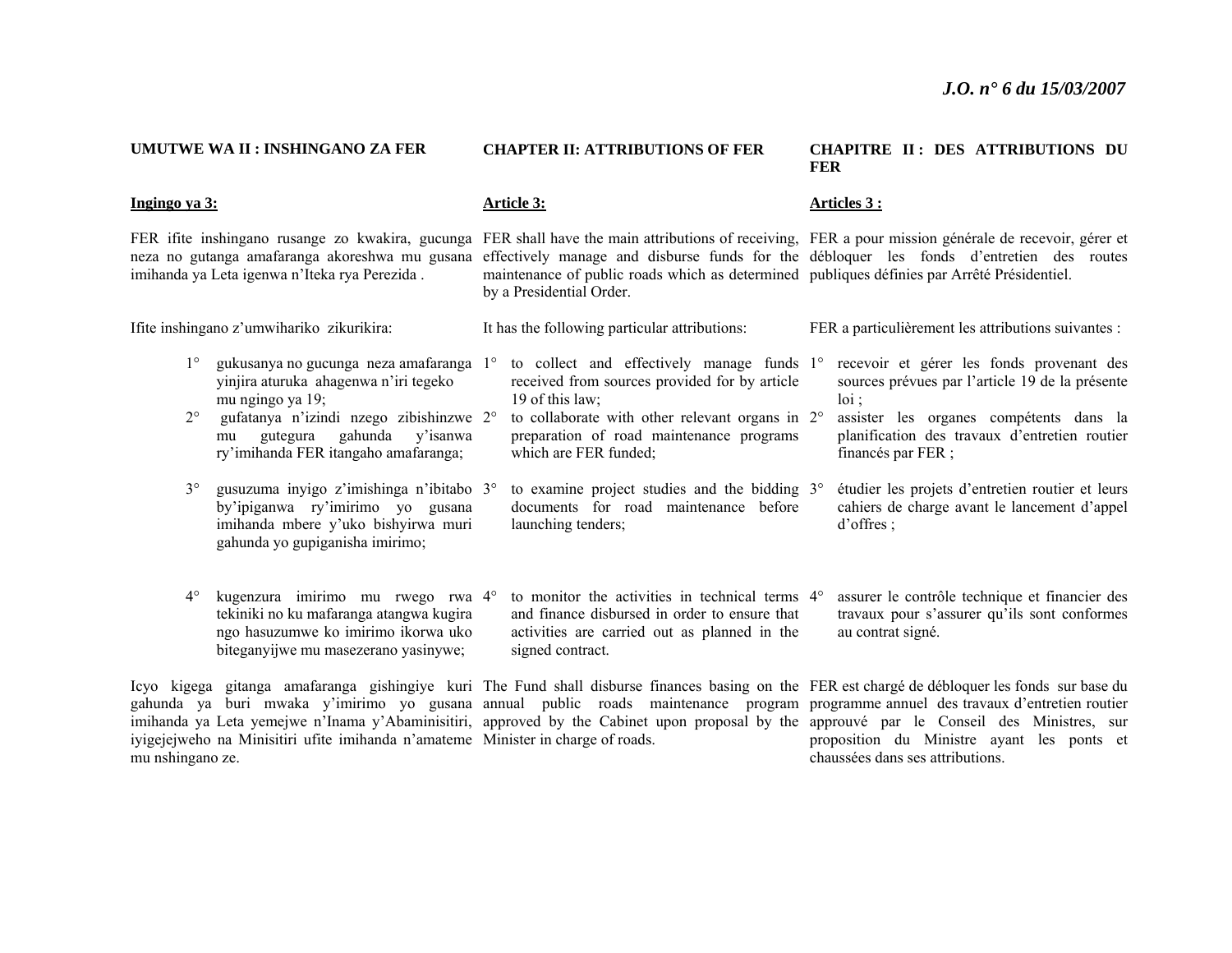By'umwihariko, FER yemerewe n'iri tegeko gutanga In particular, this law authorises FER to disburse Plus particulièrement, la présente loi autorise FER amafaranga ajyanye n'ibi bikurikira: funds relating to the following: à débloquer les fonds pour ce qui suit :

| $1^{\circ}$ | imirimo isanzwe n'iya buri gihe ikorwa 1°<br>mu gusana imihanda ku buryo burambye<br>kandi bugezweho bujyanye n'igihe<br>yapataniwe habayeho amasezerano; |             | ordinary and daily works carried out in road 1°<br>maintenance in a durable and appropriate<br>fashion in relation to execution of contract; |           | les travaux ordinaires et quotidiens d'entretien<br>routier de façon durable, moderne et à long<br>conformément<br>à<br>leur<br>terme<br>contrat<br>$d'$ exécution :                                                                                                                          |
|-------------|-----------------------------------------------------------------------------------------------------------------------------------------------------------|-------------|----------------------------------------------------------------------------------------------------------------------------------------------|-----------|-----------------------------------------------------------------------------------------------------------------------------------------------------------------------------------------------------------------------------------------------------------------------------------------------|
| $2^{\circ}$ | imirimo yihutirwa yo gusana imihanda 2°<br>yapataniwe<br>habayeho<br>yacitse<br>amasezerano;                                                              |             | Contracts for urgent maintenance works of 2°<br>damaged roads;                                                                               |           | les travaux d'urgence d'entretien des routes<br>endommagées entrepris sur base du contrat;                                                                                                                                                                                                    |
| $3^{\circ}$ | ibikorwa byo gukora gahunda no<br>gukurikirana imirimo yo gusana<br>imihanda;                                                                             | $3^\circ$   | activities to design the program and to $3^{\circ}$<br>the<br>of the road<br>execution<br>monitor<br>rehabilitation works;                   |           | les activités relatives à la planification et au<br>suivi des travaux d'entretien routier ;                                                                                                                                                                                                   |
| $4^{\circ}$ | ibikorwa by'igenzura mu rwego rwa<br>tekiniki n'imari birebana n'imirimo FER<br>yatanzeho amafaranga;                                                     | $4^\circ$   | technical and financial evaluation activities 4°<br>relating to works on which FER disbursed<br>funds;                                       |           | le contrôle technique et financier des travaux<br>financés par FER ;                                                                                                                                                                                                                          |
| $5^{\circ}$ | imirimo bwite ya FER;                                                                                                                                     | $5^{\circ}$ | works that are FER-specific;                                                                                                                 | $5^\circ$ | les services propres au FER ;                                                                                                                                                                                                                                                                 |
| $6^{\circ}$ | kwimura abaturage cyangwa kuriha 6°<br>ibikorwa byabo igihe bibaye ngombwa<br>mu rwego rwo gusana imihanda;                                               |             | expropriation of the public and payment of $6^{\circ}$<br>their compensation where necessary in the<br>frame work of road maintenance;       |           | l'expropriation<br>et<br>le<br>nécessaire.<br>Si<br>indemnisation des biens dues aux travaux<br>d'entretien routier;                                                                                                                                                                          |
| $7^{\circ}$ | gukurikirana uko amafaranga yinjira;                                                                                                                      | $7^{\circ}$ | following up revenues.                                                                                                                       | 7°        | faire le suivi des recettes.                                                                                                                                                                                                                                                                  |
|             |                                                                                                                                                           |             |                                                                                                                                              |           | fite kandi inshingano yo gushyikirana no FER also has the responsibility of establishing FER a également l'attribution d'entretenir des<br>a n'ibindi bigo bihuje inshingano byo mu relations and collaborating with other regional and relations et de collaborer avec les autres fonds tant |

FER if gukorana n'ibindi big<br>rwego rw'Akarere rw'Akarere cyangwa ku Mpuzamahanga. relations and collaborating with other regional and international bodies for similar mission.

régionaux qu'internationaux ayant la même mission.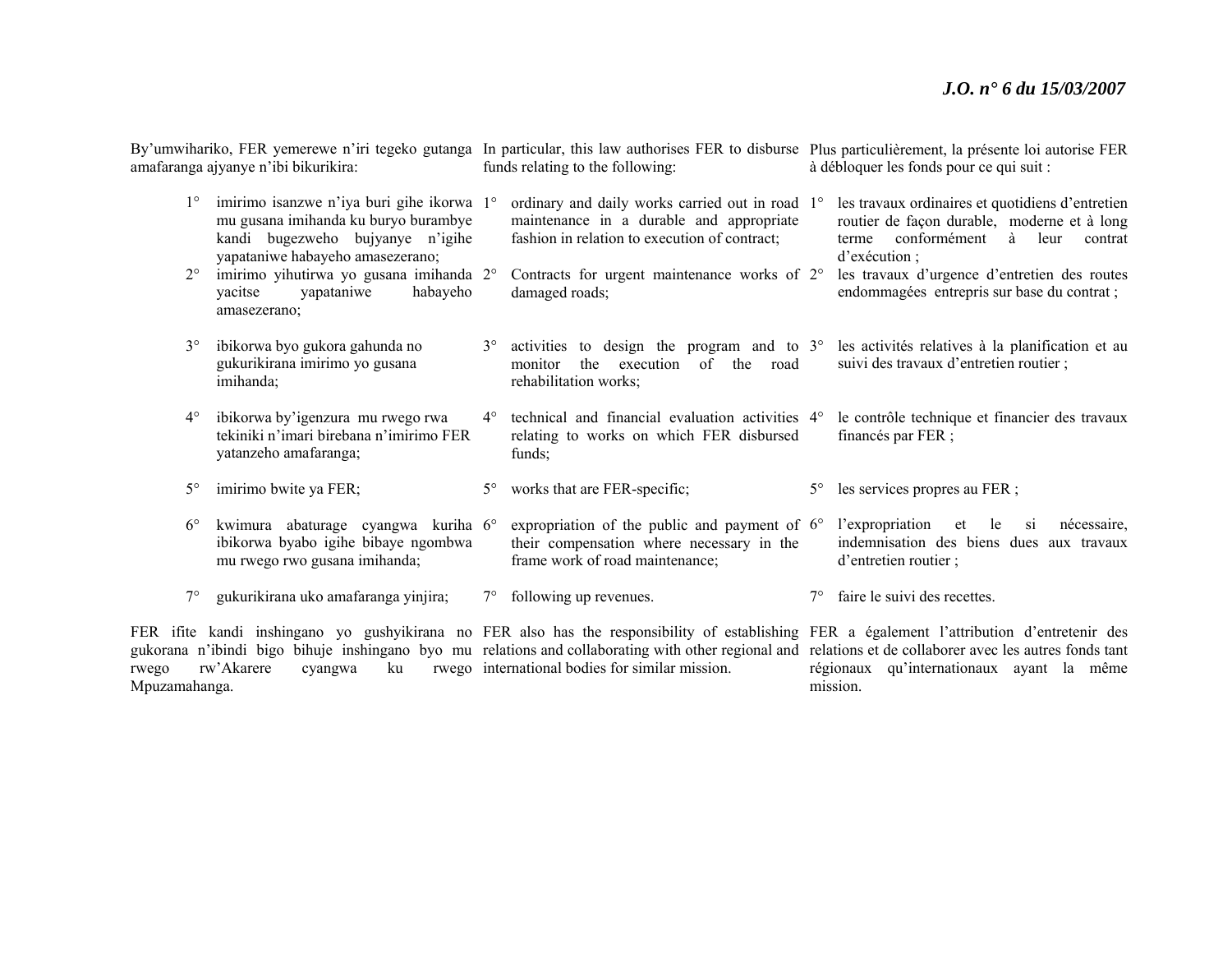#### **UMUTWE WA III: URWEGO RUREBERERA CHAPTER III: SUPERVISING AUTHORITY CHAPITRE III : DE L'ORGANE DE FER OF FER TUTELLE DU FER**

|             | Ingingo ya 4:                                                                                                                                                                                                                                                                                                                                                                                                                                                                                                                                                                                             |             | <b>Article 4:</b>                                                                                                                                                                                                                                          |             | Article 4:                                                                                                          |
|-------------|-----------------------------------------------------------------------------------------------------------------------------------------------------------------------------------------------------------------------------------------------------------------------------------------------------------------------------------------------------------------------------------------------------------------------------------------------------------------------------------------------------------------------------------------------------------------------------------------------------------|-------------|------------------------------------------------------------------------------------------------------------------------------------------------------------------------------------------------------------------------------------------------------------|-------------|---------------------------------------------------------------------------------------------------------------------|
|             | FER irebererwa na Minisiteri ifite imihanda mu FER shall be supervised by the Ministry in charge Le FER est placé sous tutelle du Ministère ayant le<br>nshingano zayo. Hagati y'iyo Minisiteri n'Inama of roads. The Ministry and the Board of Directors réseau routier dans ses attributions. Il est signé<br>y'Ubuyobozi hakorwa amasezerano yerekeye gahunda shall sign a contract of performance indicating entre ce Ministère et le Conseil d'Administration,<br>y'ibikorwa<br>agaragaza<br>n'inshingano by aburi ruhande mu kugera ku fulfilling the responsibilities of FER.<br>nshingano za FER. |             | uburenganzira, ububasha powers, rights and responsibilities of each party in un contrat de performance déterminant les                                                                                                                                     |             | pouvoirs, les droits et les devoirs de chaque partie<br>en vue de la réalisation de la mission de FER.              |
|             | Ayo masezerano amara igihe gihwanye na manda Such a contract shall be valid for a period of the Ce contrat reste valable pour toute la durée du<br>y'abagize Inama y'Ubuyobozi ashyirwaho umukono term of office of the members of the Board of mandat du Conseil d'Administration, et est<br>na Perezida w'Inama y'Ubuyobozi na Minisitiri ufite Directors and it shall be signed by the Chairperson conjointement signé par le Président du Conseil<br>imihanda mu nshingano ze.                                                                                                                        |             | of the Board of Directors and the Minister in d'Administration et le Ministre ayant le réseau<br>charge of Roads.                                                                                                                                          |             | routier dans ses attributions.                                                                                      |
|             | Ingingo ya 5:                                                                                                                                                                                                                                                                                                                                                                                                                                                                                                                                                                                             |             | Article 5:                                                                                                                                                                                                                                                 |             | Article 5 :                                                                                                         |
|             |                                                                                                                                                                                                                                                                                                                                                                                                                                                                                                                                                                                                           |             |                                                                                                                                                                                                                                                            |             |                                                                                                                     |
|             | Mu byo amasezerano<br>agomba guteganya harimo:                                                                                                                                                                                                                                                                                                                                                                                                                                                                                                                                                            |             | avugwa mu ngingo ya 4 The contents of the contract of performance Le contrat de performance visé à l'article 4 de la<br>referred to in article 4 of this law that should be présente loi précise notamment:<br>provided in a clear way and should include: |             |                                                                                                                     |
| $1^{\circ}$ | inshingano z'Inama y'Ubuyobozi, iz'Ubuyobozi 1°<br>n'iz'inzego zose z'ingenzi za FER;                                                                                                                                                                                                                                                                                                                                                                                                                                                                                                                     |             | the responsibilities of the Board of Directors, 1°<br>of the management as well as those of other<br>main organs of FER;                                                                                                                                   |             | les engagements du Conseil d'Administration,<br>ceux de la Direction ainsi que ceux de tous les<br>organes de FER ; |
| $2^{\circ}$ | ibigomba kugerwaho na FER;                                                                                                                                                                                                                                                                                                                                                                                                                                                                                                                                                                                | $2^{\circ}$ | the expected results of FER;                                                                                                                                                                                                                               | $2^{\circ}$ | les réalisations attendues de FER ;                                                                                 |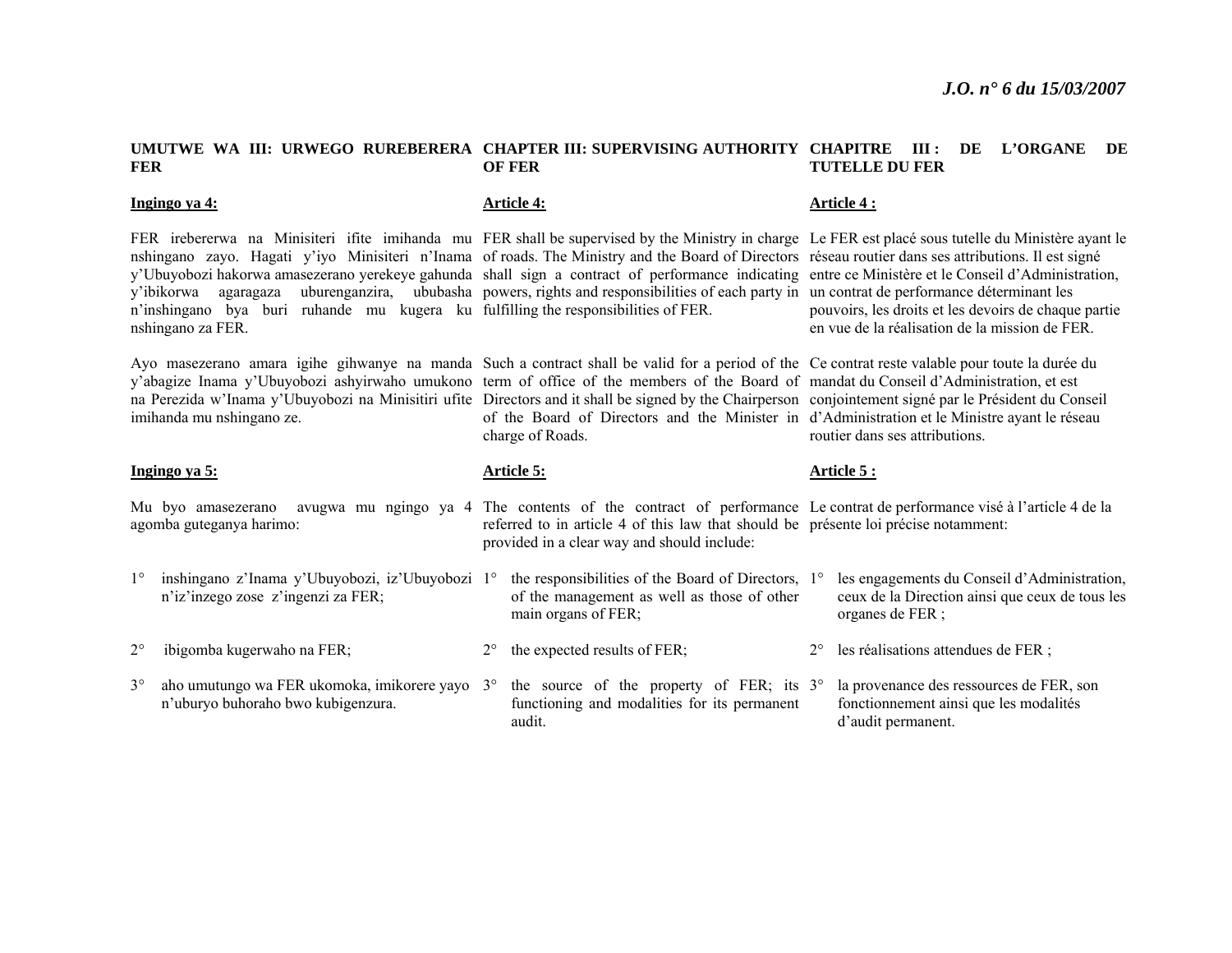#### **UMUTWE WA IV: IMITERERE N'IMIKORERE CHAPTER IV: STRUCTURE AND BYA FER**  AND **FUNCTIONING OF FER**

#### **CHAPITRE IV : DE L'ORGANISATION ET DU FONCTIONNEMENT DU FER**

| Ingingo ya 6:                                                                                                                                                                                                                                                                                                                                                                                                                                                                                               | Article 6:                                               | Article 6 :                                                                                                                                                                                                                                |
|-------------------------------------------------------------------------------------------------------------------------------------------------------------------------------------------------------------------------------------------------------------------------------------------------------------------------------------------------------------------------------------------------------------------------------------------------------------------------------------------------------------|----------------------------------------------------------|--------------------------------------------------------------------------------------------------------------------------------------------------------------------------------------------------------------------------------------------|
| FER igizwe<br>n'inzego<br>z'ubuyobozi<br>ebyiri<br>zikurikira:                                                                                                                                                                                                                                                                                                                                                                                                                                              | (2) FER comprises of two (2) administrative organs:      | FER est doté de deux (2) organes suivants :<br>1° Le Conseil d'Administration;                                                                                                                                                             |
| Inama y'Ubuyobozi;<br>$2^{\circ}$<br>Ubuyobozi.                                                                                                                                                                                                                                                                                                                                                                                                                                                             | the Board of Directors;<br>the management.               | $2^{\circ}$ La Direction.                                                                                                                                                                                                                  |
| Icyiciro cya mbere: Inama y'Ubuyobozi                                                                                                                                                                                                                                                                                                                                                                                                                                                                       | <b>Section one: The Board of Directors</b>               | <b>Section</b><br>première :<br>Du<br><b>Conseil</b><br>d'Administration                                                                                                                                                                   |
| Ingingo ya 7 :                                                                                                                                                                                                                                                                                                                                                                                                                                                                                              | Article 7:                                               | Article 7 :                                                                                                                                                                                                                                |
| Inama y'Ubuyobozi ya FER ni rwo rwego ruyiyobora The Board of Directors of FER is the authority Le Conseil d'Administration de FER est l'organe<br>kandi rushinzwe gufata ibyemezo.<br>If ite ububasha busesuye n'inshingano byo gucunga decisions. It shall have full powers and pouvoirs étendus et du devoir d'assurer la gestion<br>umutungo wa FER kugira ngo ishobore kugera ku responsibilities to manage the property of FER in du patrimoine de FER en vue de la réalisation de<br>nshingano zayo. | order for it to fulfil its responsibilities.             | which manages it and is responsible for taking suprême de gestion et de décision. Il est investi des<br>sa mission.                                                                                                                        |
| Iteka rya Minisitiri w'Intebe rishyiraho abagize Inama An Order of the Prime Minister appoints seven<br>y'Ubuyobozi barindwi (7) barimo Perezida na Visi- (7) members of the Board of Directors including<br>Perezida. Nibura mirongo itatu ku ijana (30%) the Chairperson and the Vice Chairperson. At<br>by'abagize Inama y'Ubuyobozi bagomba kuba ari least thirty percent (30%) of the members of the<br>abagore.                                                                                       | Board of Directors shall be women.                       | Un Arrêté du Premier Ministre nomme sept (7)<br>membres du Conseil d'Administration, y compris<br>son Président et son Vice-Président. Trente pour<br>cent (30%) au moins des membres du Conseil<br>d'Administration sont du sexe féminin. |
| Abagize Inama y'Ubuyobozi bafite manda y'imyaka Members of the Board of Directors are appointed<br>itatu (3) ishobora kongerwa inshuro imwe gusa.                                                                                                                                                                                                                                                                                                                                                           | for a period of three (3) years, renewable only<br>once. | Les membres du Conseil d'Administration sont<br>nommés pour un mandat de trois (3) ans<br>renouvelable une seule fois.                                                                                                                     |
| Mu bagize Inama y'Ubuyobozi nibura batatu (3) At least three (3) members of the Board of<br>baturuka mu nzego z'imirimo y'abikorera.                                                                                                                                                                                                                                                                                                                                                                        | Directors shall come from the private sector.            | Au moins trois (3) membres du Conseil<br>d'Administration proviennent des organes du<br>Secteur Privé.                                                                                                                                     |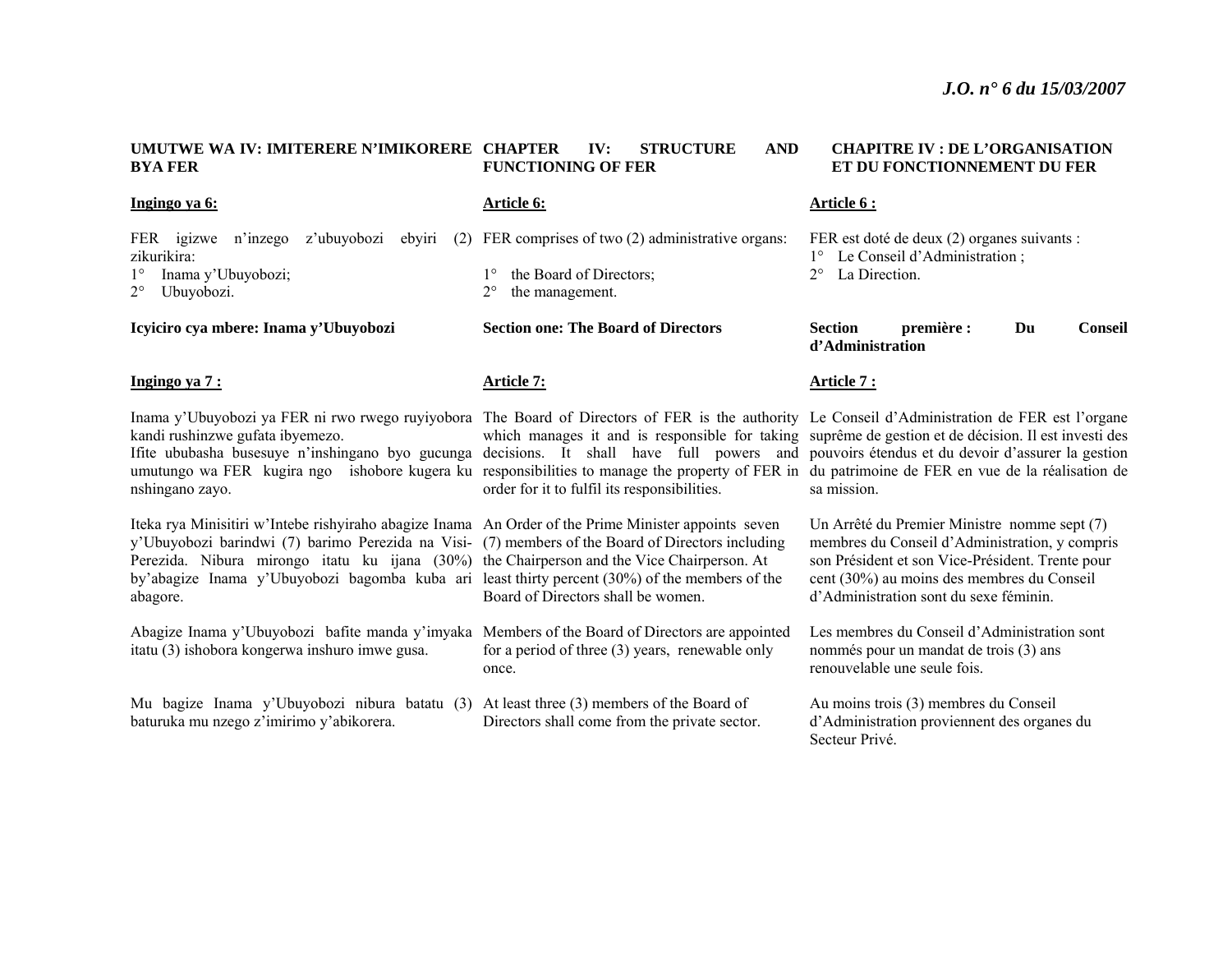| Ingingo ya 8:                                                                                                                                                                                                     | <b>Article 8:</b>                                                                                                                                                           | Article 8 :<br>Les attributions du Conseil d'Administration de                                                                                                                                                                   |
|-------------------------------------------------------------------------------------------------------------------------------------------------------------------------------------------------------------------|-----------------------------------------------------------------------------------------------------------------------------------------------------------------------------|----------------------------------------------------------------------------------------------------------------------------------------------------------------------------------------------------------------------------------|
| Inshingano z'Inama y'Ubuyobozi ya FER ni izi Responsibilities of the Board of Directors of FER FER sont les suivantes :<br>zikurikira:                                                                            | are:                                                                                                                                                                        |                                                                                                                                                                                                                                  |
| gutanga icyerekezo cy'ibikorwa na gahunda l <sup>o</sup><br>$1^{\circ}$<br>y'imikorere;<br>2° kwemeza umushinga w'amategeko ngengamikorere 2°<br>ya FER ashyirwaho n'Iteka rya Minisitiri ureberera<br><b>FER</b> | to provide the strategic vision and the FER's 1° déterminer la vision stratégique et le plan<br>plan of action;<br>by an Order of the Minister supervising FER; de tutelle; | $d'$ action de FER;<br>to adopt the internal rules and procedures of $2^{\circ}$ adopter le projet de règlement d'ordre intérieur<br>FER which shall be approved and established de FER qui sera approuvé par arrêté du Ministre |
| 3° kwemeza imbanzirizamushinga y'ingengo y'imari 3°<br>ya buri mwaka, mbere yo kuyishyikiriza inzego<br>zibishinzwe;                                                                                              | transmitted to relevant organs;                                                                                                                                             | to approve the annual draft budget before it is $3^\circ$ approuver l'avant projet de budget annuel avant<br>de le transmettre aux organes<br>compétents;                                                                        |
| 4° gusuzuma imikorere ya FER hakurikijwe gahunda 4°<br>n'ingengo y'imari;                                                                                                                                         | accordance with the plan of action and the plan d'action et du budget;<br>budget;                                                                                           | to examine the performance of FER in 4° évaluer les performances de FER sur base du                                                                                                                                              |
| kwemeza raporo y'ibikorwa na raporo 5°<br>$5^\circ$<br>y'imikoreshereze y'umutungo z'umwaka urangiye;                                                                                                             | financial report of the previous year;                                                                                                                                      | to approve the activity report and the $5^{\circ}$ approuver le rapport d'activités et le raprapport<br>d'utilisation du patrimoine pour<br>e l'l'exercice précédent;                                                            |
| 6° gukurikirana imikorere y'Ubuyobozi bwa FER 6°<br>n'abakozi bayo.                                                                                                                                               | management and the personnel of FER.                                                                                                                                        | to monitor the performance of the 6 <sup>o</sup> faire le suivi de la performance de la Direction<br>de FER et de son personnel.                                                                                                 |
| Ingingo ya 9:                                                                                                                                                                                                     | <b>Article 9:</b>                                                                                                                                                           | Article 9 :                                                                                                                                                                                                                      |

Inama y'Ubuyobozi ya FER iterana rimwe mu The meeting of the Board of Directors of FER Le Conseil d'Administration de FER se réunit une gihembwe n'igihe cyose bibaye ngombwa, itumijwe will be held once every three months and at any fois par trimestre et chaque fois que de besoin, sur na Perezida wayo cyangwa Visi Perezida igihe time considered necessary after it is convened by convocation de son Président ou de son Vice-Perezida adahari, babyibwirije cyangwa bisabwe mu its Chairperson or its Vice Chairperson, in case of président, en cas d'absence du Président, de leur nyandiko nibura na kimwe cya gatatu (1/3) absence of its Chairperson, at own initiative, or propre initiative ou à la demande écrite d'au moins cy'abayigize. Ubutumire bukorwa mu nyandiko upon proposal in writing by a third (1/3) of its un tiers (1/3) des ses membres. La convocation est ishyikirizwa abagize Inama y'Ubuyobozi hasigaye members. The invitation shall be submitted in faite par notification écrite et doit parvenir aux nibura iminsi cumi n'itanu (15) ngo inama iterane.

(15) days before the meeting is held.

writing to the Board of Directors at least fifteen membres du Conseil d'Administration au moins quinze (15) jours avant la tenue de la réunion.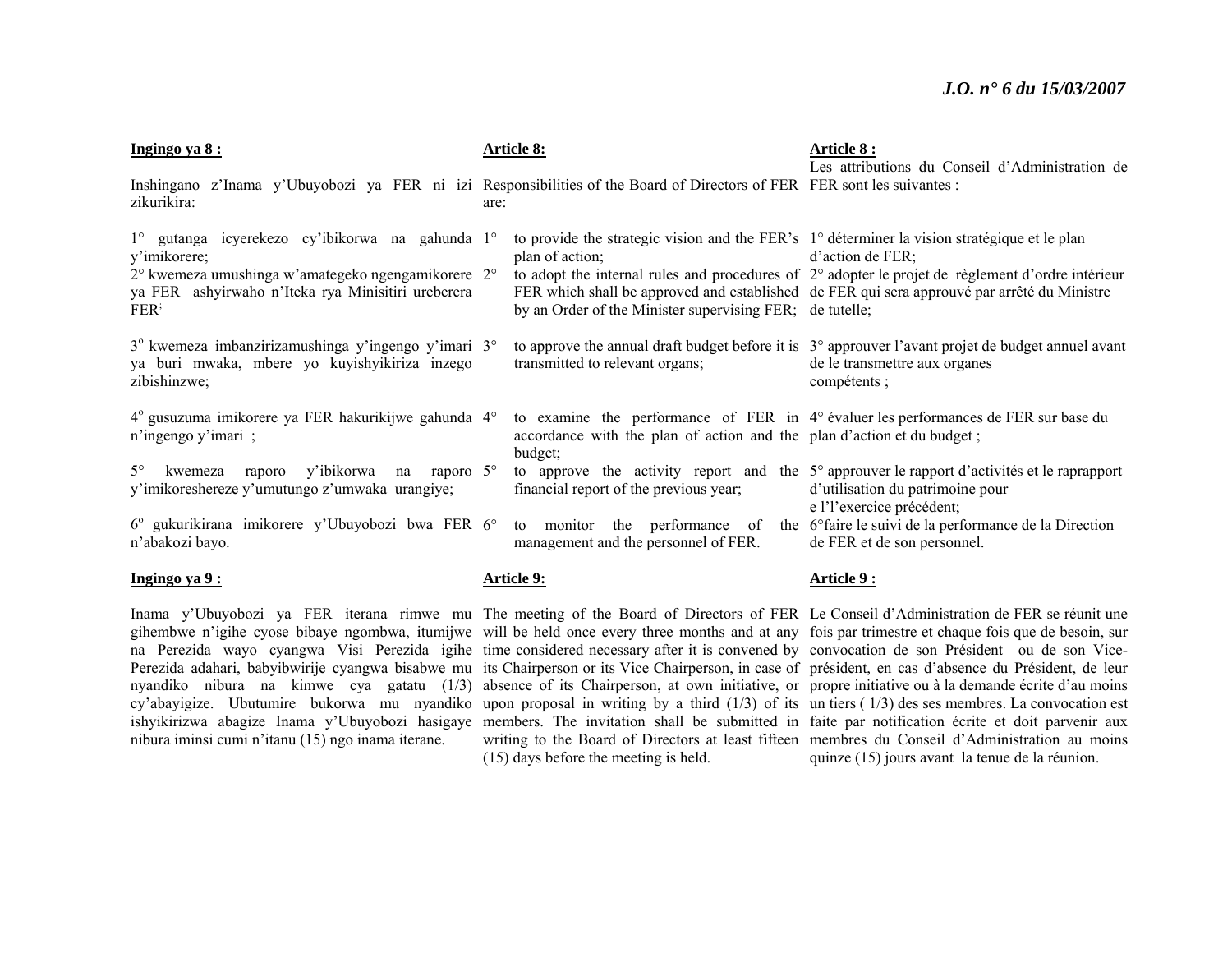Icyakora, inama idasanzwe itumizwa mu nyandiko However, the extra ordinary meeting shall be Toutefois, en cas de réunion extraordinaire, la hasigaye nibura iminsi itanu (5) kugira ngo iterane. Mu byigwa n'Inama y'Ubuyobozi mu gihembwe cya Items to be examined by the meeting of the Board A l'ordre du jour du premier trimestre de l'année mbere cy'umwaka harimo kwemeza raporo of Directors in the first quarter of the year shall figurent notamment les points relatifs à y'ibikorwa n'imikoreshereze y'umutungo y'umwaka include approval of the activity report and the use l'approbation du rapport d'activités et du rapport urangiye. Mu gihembwe cya gatatu hakabamo of the property in the previous year. In the third de gestion du patrimoine pour l'exercice gahunda yo gusuzuma umushinga w'ingengo y'imari quarter, the meeting shall examine the draft précédent. L'agenda de la réunion du troisième na gahunda y'ibikorwa by'umwaka utaha. Buri gihembwe kandi igomba gusuzuma raporo In every quarter, the Board of Directors shall Chaque trimestre, le Conseil d'Administration doit y'imari n'iy'ibikorwa byerekeranye n'igihembwe examine the financial report and the plan of action également examiner le rapport financier et le kirangiye igashyikirizwa Minisitiri ureberera FER. Uburyo inama iterana n'uko ibyemezo bifatwa The procedures of the meeting and the mode of Les modalités de réunion et de prise de décisions biteganywa n'amategeko ngengamikorere ya FER. **Ingingo ya 10 :** Inama y'Ubuyobozi ishobora gutumira mu nama yayo The Board of Directors may, where necessary, Le Conseil d'Administration peut, dans sa convened after notification in writing to the Board convocation est faite par notification au moins of Directors at least five (5) days before it is held. cinq (5) jours avant sa tenue. annual budget and the plan of action for the trimestre comprend notamment l'examen de following year. relating to the previous term and it shall be rapport d'activités pour le trimestre écoulé et le transmitted to the Minister supervising FER. taking decisions shall be determined by the sont prévues par le Règlement d'Ordre Intérieur de internal rules and regulations of FER. **Article 10:** l'avant-projet de budget et du programme d'activités pour l'exercice suivant. soumettre au Ministre de tutelle de FER. FER. **Article 10 :**

umuntu wese ibona ashobora kuyungura inama ku invite to its meeting, any person from whom it réunion, consulter toute personne qu'il juge ngingo runaka ifite ku murongo w'ibyigwa. may seek advice on a certain issue on the agenda. compétente pour l'examen d'un point inscrit à Uwatumiwe ntiyemerewe gutora no gukurikira iyigwa The invitee has no voting right and is not allowed l'ordre du jour. La personne invitée n'a pas de ry'izindi ngingo ziri ku murongo w'ibyigwa.

agenda.

to follow the debates of other issues on the voix délibérative et n'est pas autorisée à participer aux débats concernant les autres points figurant à l'ordre du jour.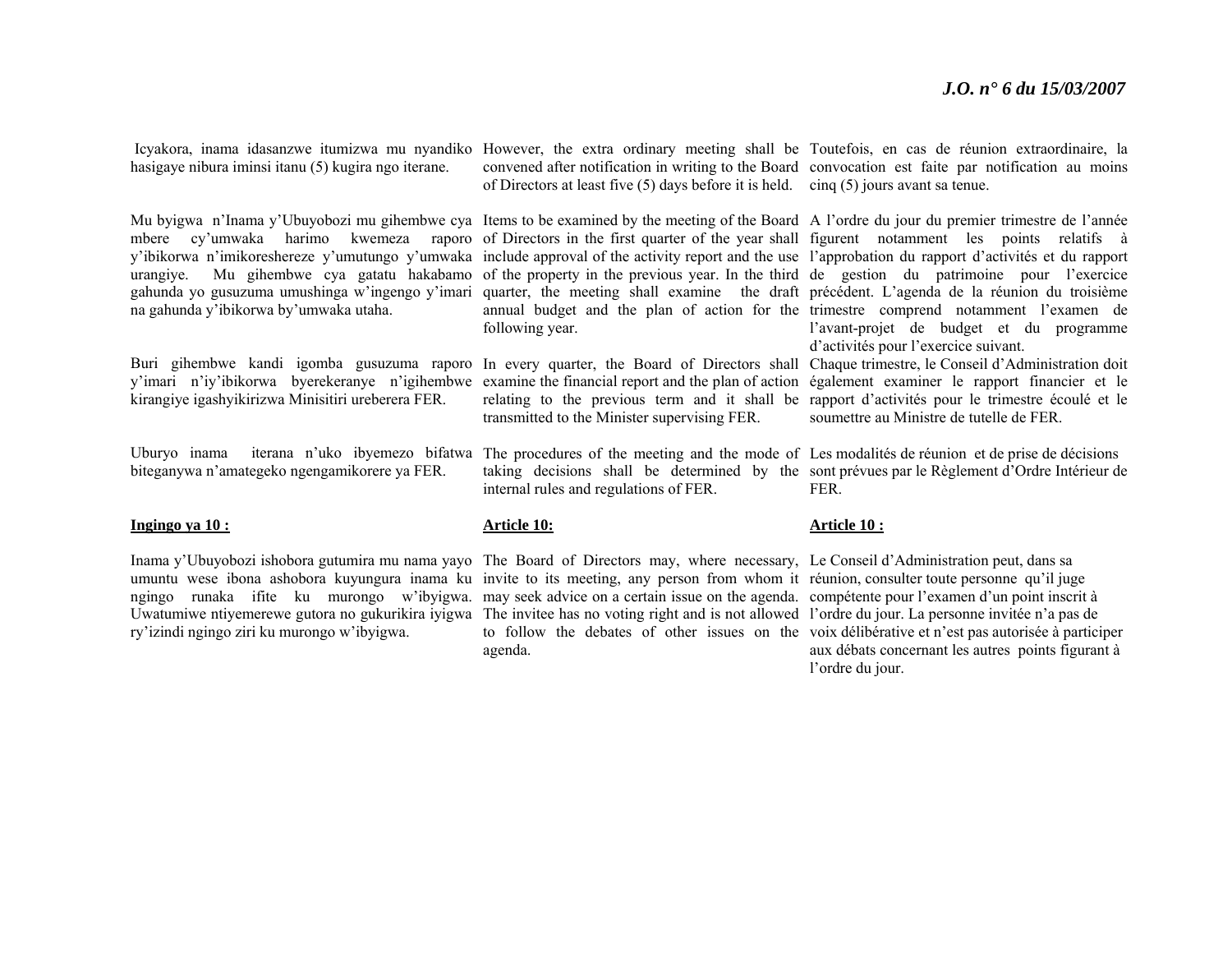#### **Ingingo ya 11***:*

Inyandiko y'ibyemezo by'inama y'Ubuyobozi ishyirwaho umukono n'abayigize inama Directors shall be signed by its members immédiatement signées par les membres présents ikirangira, kopi yayo ikohererezwa Minisitiri immediately after the meeting and a copy shall be à la séance et transmises au Ministre de tutelle de ureberera FER mu gihe kitarenze iminsi itanu (5) sent to the Minister supervising FER in a period FER dans un délai ne dépassant pas cinq (5) jours kugira ngo agire icyo abivugaho mu gihe kitarenze not exceeding five (5) days in order to give his or pour avis et considérations endéans quinze (15) iminsi cumi n'itanu (15) kuva ayishyikirijwe. Iyo icyo her views in a period not exceeding fifteen (15) jours à dater de leur réception. Passé ce délai sans gihe kirenze nta cyo arabivugaho, imyanzuro y'inama days from its reception. If the Minister does not réaction du Ministre, les résolutions sont réputées iba yemewe burundu.

Inyandikomvugo y'inama ishyirwaho umukono na The minutes of the meeting shall be signed by the Le procès verbal de la réunion du Conseil Perezida n'Umwanditsi bayo, ikemezwa mu nama chairperson and rapporteur, and shall be approved d'Administration est conjointement signé par son ikurikira. Kopi y'inyandikomvugo yohererezwa in the next session. The copy of the minutes shall Président et son rapporteur et soumis à la séance Minisitiri ureberera FER mu gihe kitarenze iminsi be sent to the Minister supervising FER in a suivante pour approbation. Une copie du procès cumi n'itanu (15) guhera umunsi yemerejweho.

#### **Ingingo ya 12***:*

Abagize Inama y'Ubuyobozi bitabiriye inama z'Inama Members of the Board of Directors attending the Les membres du Conseil d'Administration y'Ubuyobozi bagenerwa amafaranga agenwa n'Iteka meeting shall receive sitting allowances rya Perezida.

#### **Ingingo ya 13***:*

Ntibyemewe ku bagize Inama y'Ubuyobozi cyangwa The members of the Board of Directors or Il est interdit aux membres du Conseil ibigo bafitemo imigabane gukora umurimo ugenerwa companies in which they are shareholders are not d'Administration et aux sociétés dont ils sont des igihembo muri FER cyangwa gupiganira amasoko allowed to perform any remunerated activity in associés d'exercer des fonctions rémunérées au yishyurwa na FER.

#### **Article 11:**

The resolutions of the meeting of the Board of Les résolutions du Conseil d'Administration sont raise any issue in respect of the decisions of the définitives. Board within the prescribed period, such decisions shall be final and binding.

#### **Article 11 :**

period not exceeding fifteen (15) days from the verbal est envoyée au Ministre de tutelle de FER day of its approval.

dans un délai ne dépassant pas quinze (15) jours à compter du jour de son approbation.

#### **Article 12:**

determined by a Presidential Order. presents à la reunion bénéficient de jetons de

## **Article 13 :**

**Article 12 :**

Présidentiel.

sein de FER ou de soumissionner pour un marché financé par FER.

présence dont le montant est déterminé par Arrêté

#### **Article 13:**

FER or to bid for FER funded tenders.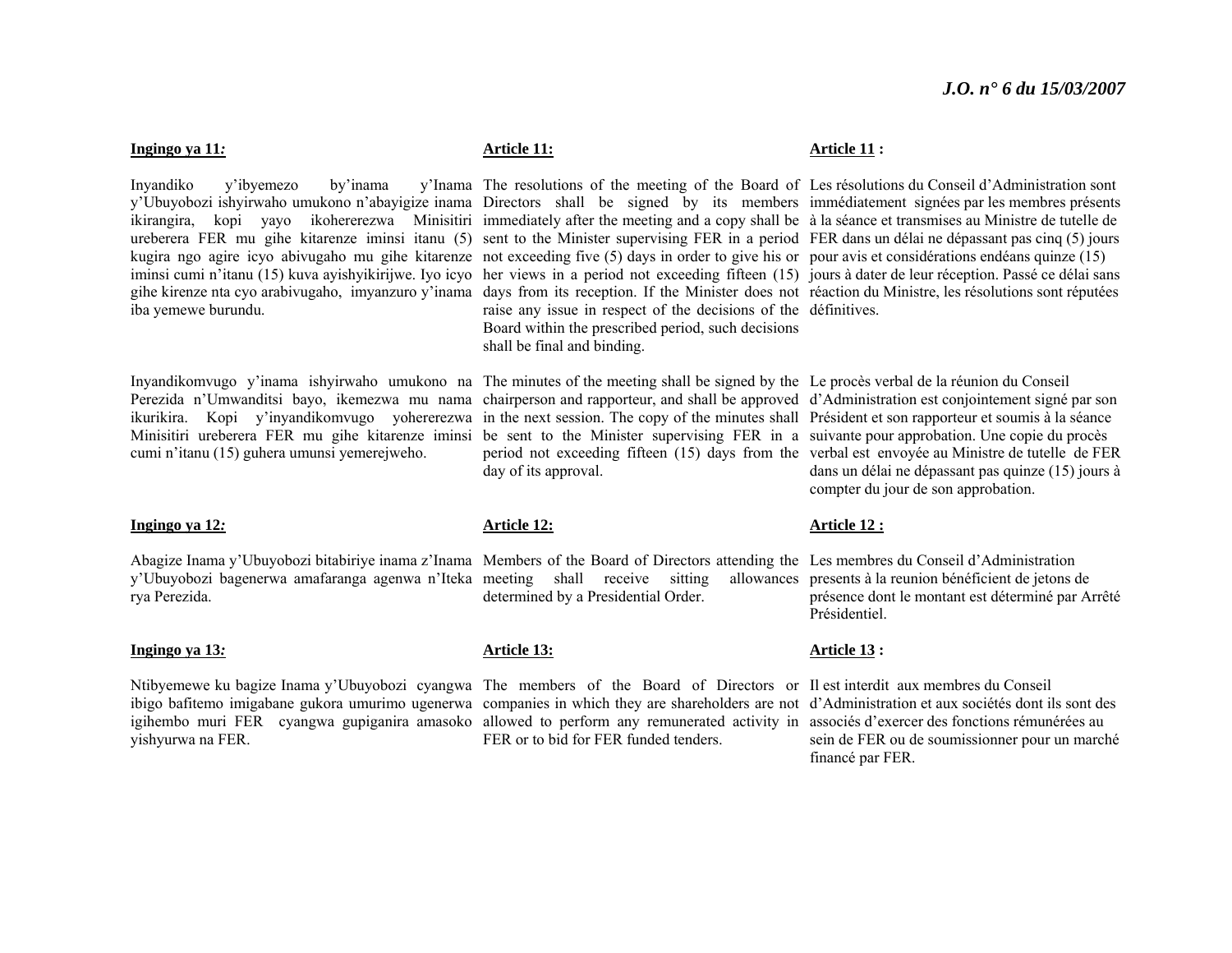#### *J.O. n° 6 du 15/03/2007*

| Ingingo ya 14: |                                                                                                                                                 | <b>Article 14:</b> |                                                                                                                                         | Article 14 :                                                                                                                                 |
|----------------|-------------------------------------------------------------------------------------------------------------------------------------------------|--------------------|-----------------------------------------------------------------------------------------------------------------------------------------|----------------------------------------------------------------------------------------------------------------------------------------------|
|                | Ugize Inama y'Ubuyobozi ava muri uwo murimo iyo:                                                                                                |                    | office if:                                                                                                                              | A member of the Board of Directors shall leave Un Membre du Conseil d'Administration perd sa<br>qualité de membre dans les cas suivants :    |
| $1^{\circ}$    | manda irangiye;                                                                                                                                 | $1^{\circ}$        | the mandate expires;                                                                                                                    | $1^\circ$ expiration du mandat;                                                                                                              |
| $2^{\circ}$    | yeguye akoresheje inyandiko;                                                                                                                    | $2^{\circ}$        | he or she resigns in writing;                                                                                                           | 2° démission par notification écrite ;                                                                                                       |
| $3^\circ$      | atagishoboye gukora imirimo ye kubera<br>ubumuga bw'umubiri cyangwa uburwayi bwo<br>mu mutwe, byemejwe na muganga wemewe na<br>Leta:            | $3^\circ$          | her duties due to physical or mental disability un médecin agréé par l'Etat;<br>certified by a government authorized medical<br>doctor: | he or she is no longer able to perform his or 3° incapacité physique ou mentale constatée par                                                |
| $4^\circ$      | akatiwe burundu igihano cy'igifungo kirengeje<br>amezi atandatu (6) nta subikagihano;                                                           | $4^{\circ}$        | he or she is sentenced to a term of 4° condamnation définitive à une peine<br>without suspension of sentence;                           | imprisonment exceeding six (6) months d'emprisonmement supérieur ou égale à six (6)<br>mois sans sursis;                                     |
| $5^\circ$      | asibye inama inshuro eshatu (3) zikurikirana mu<br>mwaka umwe nta mpamvu zifite ishingiro;                                                      | $5^\circ$          | consecutive times in a year with no justified aux réunions sans raisons valables;<br>reasons;                                           | he or she is absent from meetings three (3) $5^{\circ}$ trois (3) absences consécutives dans une année                                       |
| $6^{\circ}$    | ko<br>atacyujuje<br>ibyashingiweho 6°<br>bigaragaye<br>ashyirwa mu Nama y'Ubuyobozi;                                                            |                    | considered at the time of his or her pour lesquelles il avait été nommé comme<br>appointment to the Board of Directors;                 | he or she no longer fulfils the requirements $6^{\circ}$ Constat qu'il ne remplit plus les conditions<br>membre du Conseil d'Administration; |
| $7^\circ$      | agaragaje imyitwarire itajyanye n'inshingano ze;                                                                                                | $7^{\circ}$        | he or she demonstrates behaviour contrary to 7° comportement incompatible avec ses<br>his or her responsibilities;                      | fonctions :<br>8° agissement contre les intérêts de FER ;                                                                                    |
| $8^{\circ}$    | abangamira inyungu za FER;                                                                                                                      | $8^{\circ}$        | he or she jeopardise the interests of the fund;                                                                                         | 9° aveu et plaidoyer de culpabilité pour le crime<br>de génocide;                                                                            |
| $9^\circ$      | yireze akemera icyaha cya jenoside;                                                                                                             | $9^\circ$          | he or she confesses and pleads guilty of the 10° décès<br>crime of genocide;                                                            |                                                                                                                                              |
|                | 10° apfuye.                                                                                                                                     | $10^{\circ}$       | he or she dies.                                                                                                                         |                                                                                                                                              |
|                | Minisitiri ureberera FER agaragaza muri raporo The Minister supervising FER shall make a report Le Ministre de tutelle de FER constate, dans un |                    |                                                                                                                                         |                                                                                                                                              |

igenewe inzego zibifitiye ububasha ko umwe mu to the responsible parties concerned about a rapport adressé aux organes compétents, que l'un bagize Inama y'Ubuyobozi adakwiriye kuba mu vacant post on the Board of Directors. bayigize cyangwa ko atakiri mu mwanya we hakurikijwe ibiteganywa mu gika kibanziriza iki.

des membres du Conseil d'Administration n'a plus la qualité d'être membre ou que son poste est vacant conformément aux dispositions de l'alinéa précédent.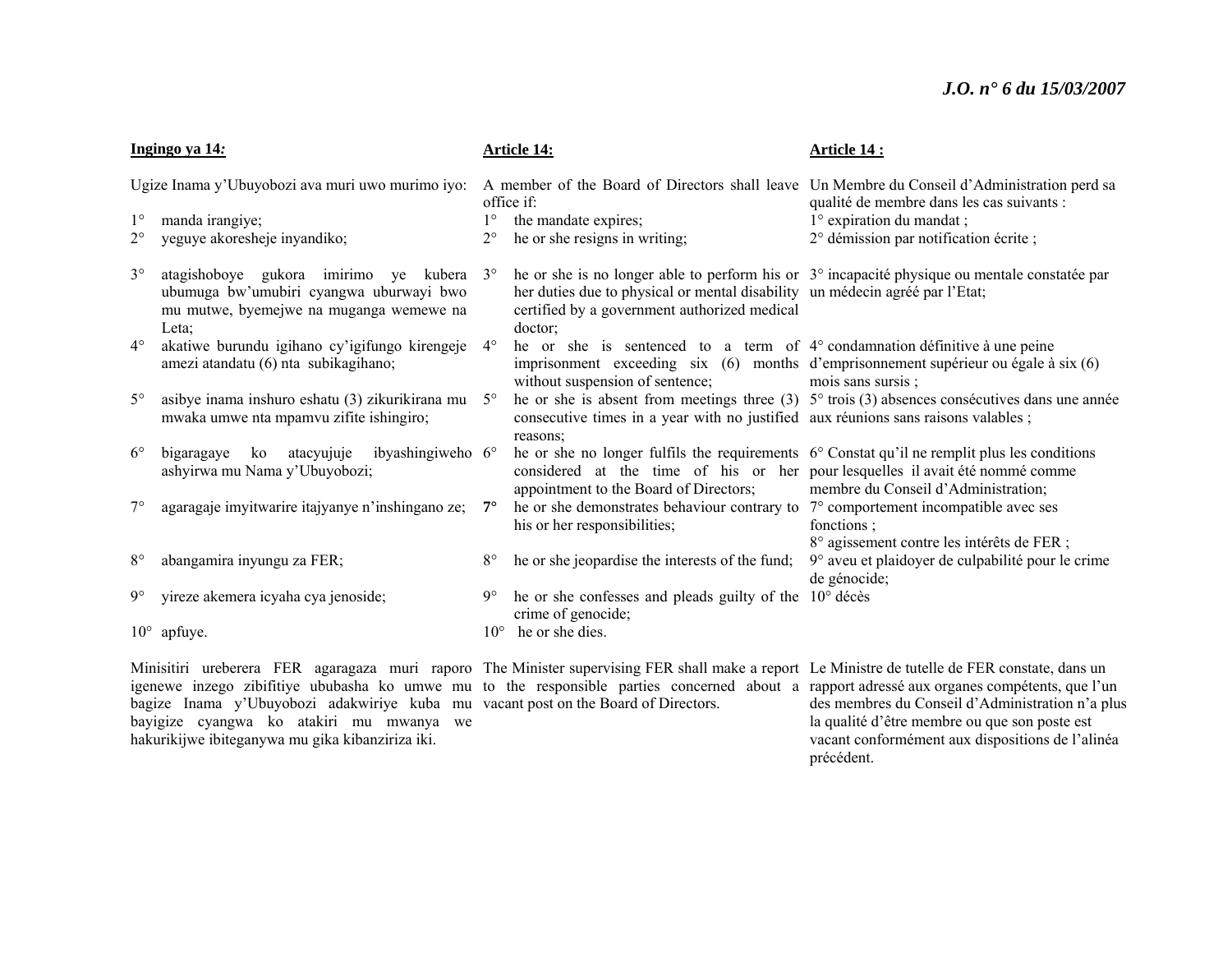Iyo umwe mu bagize Inama y'Ubuyobozi avuye mu In case one of the members of the Board of Si un membre du Conseil d'Administration perd sa mirimo ye mbere y'uko manda ye irangira, Ubuyobozi Directors leaves his or her duties before the qualité de membre avant l'expiration de son bubifitiye ububasha bushyiraho Ushyizweho arangiza iyo manda*.* 

#### **Icyiciro cya 2: Ubuyobozi n'inzego <sup>z</sup>'imirimo bya FER**

#### **Ingingo ya 15:**

Imicungire ya buri munsi ya FER ishinzwe The daily management of FER shall be run by a La gestion quotidienne de FER est assurée par son Umuyobozi wayo ushyirwaho n'Iteka rya Minisitiri Director who is appointed by the Order of the Directeur nommé par Arrêté du Premier Ministre. <sup>w</sup>'Intebe. Umuyobozi wa FER ahuza akanayobora Prime Minister. The Director shall coordinate and Le Directeur coordonne et dirige les activités ibikorwa bya buri munsi bya FER kandi akabazwa manage the daily activities of FER and shall be journalières de FER et rend compte au Conseil <sup>n</sup>'Inama y'Ubuyobozi uko ibyemezo byayo bishyirwa answerable to the Board of Directors on how its d'Administration quant à l'exécution de ses mu bikorwa.

expiration of a term of office, the competent mandat, l'autorité de nomination désigne le authority shall appoint a substitute. The appointee remplaçant. Celui-ci termine le mandat du membre shall complete the remaining term of office.

#### **Section 2: Administration and organisational structures of FER**

1° issuance of work directives in FER;

#### **Article 15:**

year;

its resources;

recommendations are implemented.

Directors the draft budget of the following year and the financial report for the previous

executing the budget of FER and managing

monitoring the performance of the employees

of FER in accordance with the law;

By'umwihariko, Umuyobozi ashinzwe ibi bikurikira: In particular, the Director is responsible for:

1° gutanga amabwiriza y'akazi muri FER*;*

2° gutegura no gushyikiriza Inama y'Ubuyobozi 2°imbanzirizamushinga w'ingengo y'imari izakoreshwa mu mwaka ukurikira na raporo y'ingengo y'imari y'umwaka ushize;

3° gushyira mu bikorwa ingengo y'imari no gucunga 3°umutungo wa FER;

4° gukurikirana imicungire y'abakozi ba FER 4°akurikije amategeko;

5° kumenyesha mu nyandiko Inama y'Ubuyobozi 5°imigendekere n'ibikorwa bya FER nibura rimwe mu gihembwe ; informing, in writing, the Board of Directors about the progress and the activities of FER at 5°least once every three months;

6° guhagararira FER imbere y'amategeko.  $6^{\circ}$ to represent FER before the law.

**Section 2 : De la Direction et des services de FER Article 15 :**

qu'il a remplacé.

décisions.

Le Directeur de FER est particulièrement chargé de :

1° donner des instructions de services au sein de FER;

<sup>o</sup> preparing and transmitting to the Board of 2<sup>o</sup> élaborer et soumettre au Conseil d'Administration l'avant projet de budget pour l'exercice suivant ainsi que le rapport financier pour l'exercice précédent ;

> 3° assurer l'exécution du budget et la gestion du patrimoine de FER;

> $4^\circ$  assurer le recrutement et la performance du personnel de FER conformément à la loi ;

 informer par écrit le Conseil d'Administration de l'état d'avancement des activités de FER, au moins une fois par trimestre ;

6° représenter FER devant la loi.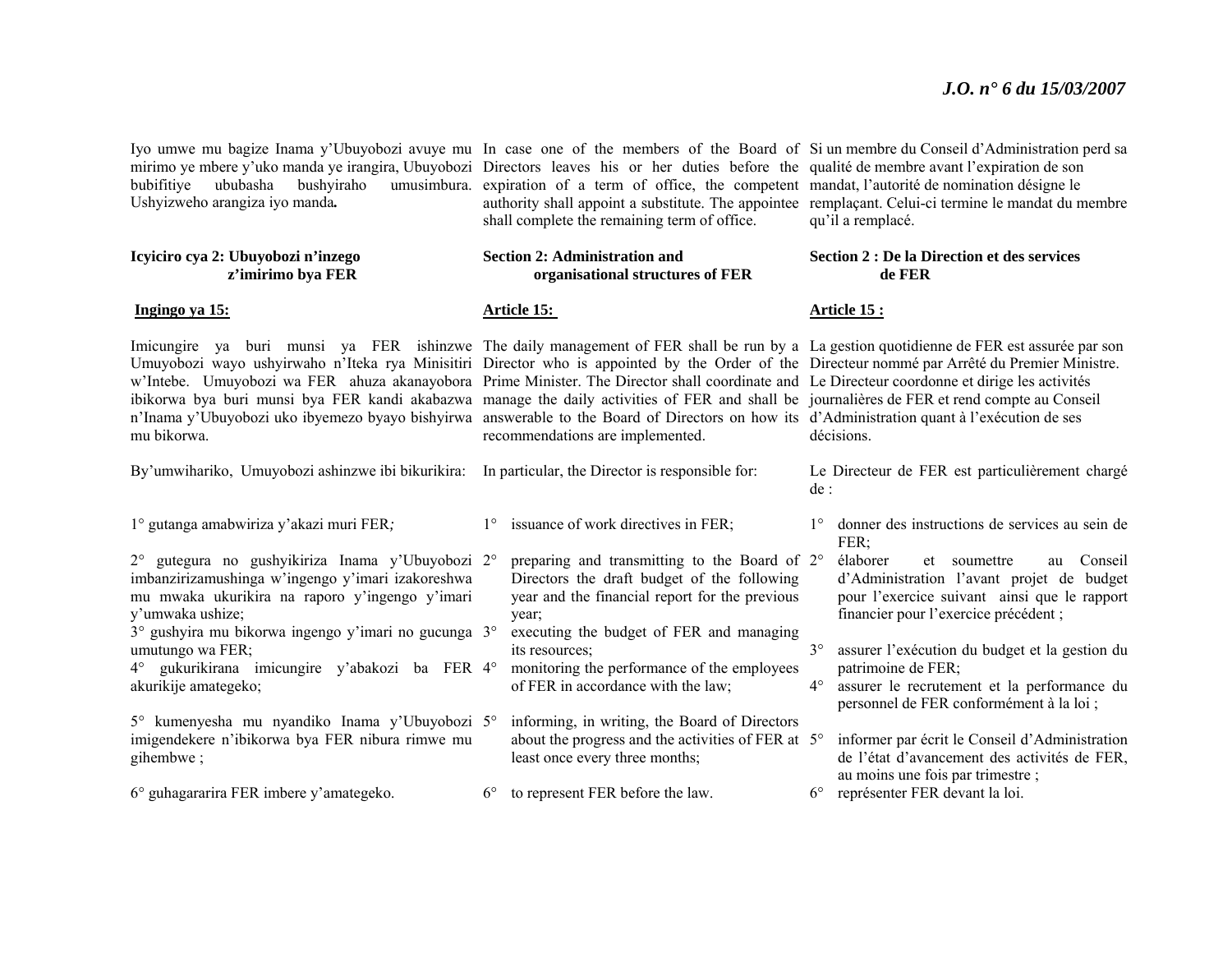Hagati y'Inama y'Ubuyobozi n'Ubuyobozi hakorwa The Board of Directors and the management shall Il est signé entre le Conseil d'Administration et la amasezerano yerekeye gahunda y'ibikorwa agaragaza sign a contract of performance indicating the Direction, un contrat de performance déterminant nibura inshingano za buri ruhande n'ibyangombwa responsibilities of each party and the conditions au moins les obligations de chaque partie et les bikenewe kugira ngo FER igere ku nshingano zayo.

amaze kumva icyo Inama y'Ubuyobozi ibivugaho.

required in order for FER to fulfil its attributions. besoins nécessaires à la réalisation de la mission

de FER.

| Ingingo ya 16:                                                                                                                                                                                                                                                                                                                                                                                                                                       | Article 16:                                                                                                                                                                                                                                                                                                                            | Article 16 :                                                                                                                                                            |
|------------------------------------------------------------------------------------------------------------------------------------------------------------------------------------------------------------------------------------------------------------------------------------------------------------------------------------------------------------------------------------------------------------------------------------------------------|----------------------------------------------------------------------------------------------------------------------------------------------------------------------------------------------------------------------------------------------------------------------------------------------------------------------------------------|-------------------------------------------------------------------------------------------------------------------------------------------------------------------------|
| Umuyobozi akurikira inama z'Inama y'Ubuyobozi,<br>umwanditsi.<br>akazibera<br>Ashobora<br>kuzitangamo<br>ibitekerezo ariko ntatora mu ifatwa ry'ibyemezo.                                                                                                                                                                                                                                                                                            | The Director shall attend the meeting of the Board Le Directeur de FER assiste aux réunions du<br>of Directors and shall act as the rapporteur. He or Conseil et en est le rapporteur. Il peut participer<br>she may give views but is not allowed to vote aux débats du Conseil d'Administration mais sans<br>during decision making. | voix délibérative.                                                                                                                                                      |
| Umuyobozi ntajya mu nama zifata ibyemezo ku The Director shall not participate in the meetings Il est interdit au Directeur de prendre part aux<br>bibazo bimureba; icyo gihe Inama y'Ubuyobozi that take decisions which concern him or her; in réunions du Conseil d'Administration qui traitent<br>yitoramo umwanditsi.                                                                                                                           | rapporteur from among itself.                                                                                                                                                                                                                                                                                                          | that case, the Board of Directors shall elect a despoints le concernant personnellement. Dans ce<br>cas, le Conseil d'Administration élit en son sein le<br>rapporteur. |
| FER<br>Amategeko<br>ngengamikorere<br>va<br>umusimbura iyo adahari.                                                                                                                                                                                                                                                                                                                                                                                  | agena. The rules of procedure of FER shall determine a. En cas d'absence, le Règlement d'Ordre Intérieur<br>substitute in case of the Directors absence.                                                                                                                                                                               | de FER détermine son remplaçant.                                                                                                                                        |
| Ingingo ya 17:                                                                                                                                                                                                                                                                                                                                                                                                                                       | <b>Article 17:</b>                                                                                                                                                                                                                                                                                                                     | <b>Article 17:</b>                                                                                                                                                      |
| Ibyo Umuyobozi n'abakozi ba FER bagenerwa Benefits of the Director and the members of staff Les appointements accordés au Directeur et au<br>biteganywa n'amategeko agenga ibyo abakozi b'ibigo<br>bya Leta bagenerwa.                                                                                                                                                                                                                               | of FER shall be determined in accordance with personnel de FER sont fixes conformement aux<br>legal provisions that govern members of staff of lois régissant les avantages du personnel des<br>public institutions.                                                                                                                   | établissements publics.                                                                                                                                                 |
| Ingingo ya 18:                                                                                                                                                                                                                                                                                                                                                                                                                                       | <b>Article 18:</b>                                                                                                                                                                                                                                                                                                                     | Article 18 :                                                                                                                                                            |
| Imiterere n'inshingano by inzego z'imirimo, kimwe The organisational structure and responsibilities L'organisation et les attributions des services de<br>n'amashami bya FER, bigenwa n'Iteka rya Minisitiri as well as the branches of FER shall be FER sont déterminées par Arrêté du Premier<br>w'Intebe, abisabwe na Minisitiri ureberera FER, determined by the Order of the Prime Minister, Ministre sur proposition du Ministre de tutelle de |                                                                                                                                                                                                                                                                                                                                        |                                                                                                                                                                         |

after consulting the Board of Directors.

upon proposal by the Minister supervising FER, FER, après avis du Conseil d'Administration.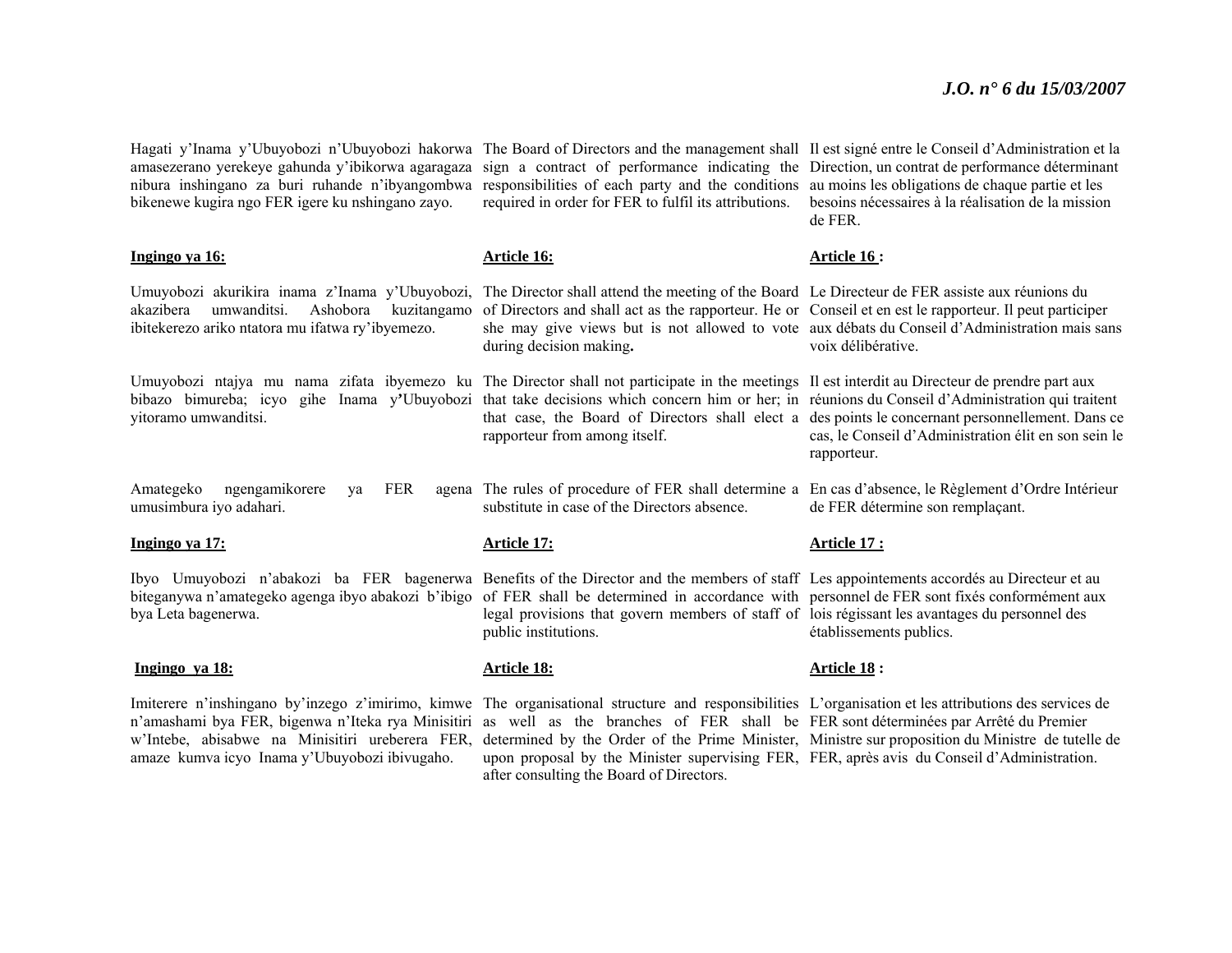Abakozi ba FER bagengwa n'amategeko rusange FER personnel shall be governed by the general Le personnel de FER est régi par les lois relatives agenga abakozi ba Leta n'inzego z'imirimo ya Leta. statutes governing Rwanda Public Service. à la fonction publique rwandaise.

#### **UMUTWE WA V : UMUTUNGO N'IMARI**

#### **CHAPTER V: PROPERTY AND FINANCES**

#### **CHAPITRE V : DU PATRIMOINE ET DES FINANCES**

| Ingingo ya 19:                                                                                                                                     |             | Article 19:                                                                         |             | Article 19:                                                                         |
|----------------------------------------------------------------------------------------------------------------------------------------------------|-------------|-------------------------------------------------------------------------------------|-------------|-------------------------------------------------------------------------------------|
| Umutungo wa FER ugizwe n'ibintu byimukanwa The property of FER comprises of movable and Le patrimoine de FER comprend des biens<br>n'ibitimukanwa. |             | immovable assets.                                                                   |             | meubles et immeubles                                                                |
| Ukomoka kuri ibi bikurikira:                                                                                                                       |             | It comes from the following:                                                        |             | Il provient des sources suivantes :                                                 |
| 1° ingengo y'imari igenerwa na Leta;                                                                                                               | $1^{\circ}$ | State budget;                                                                       | $1^{\circ}$ | les dotations budgétaires de l'Etat;                                                |
| 2° inkunga zaba iza Leta cyangwa iz'abaterankunga;                                                                                                 | $2^{\circ}$ | government or donor subsidies;                                                      | $2^{\circ}$ | les subventions de l'Etat ou celles des<br>bailleurs de fonds;                      |
| 3° ibituruka ku mirimo ikora;                                                                                                                      | $3^{\circ}$ | funds from activities performed by FER;                                             | $3^{\circ}$ | le produit des services et des activités prestés                                    |
| 4° inyungu ku mutungo wayo;                                                                                                                        | $4^{\circ}$ | interest from its investment;                                                       | $4^\circ$   | par $FER$ ;<br>le produit de ses capitaux ;                                         |
| 5° amahoro yo gukoresha imihanda atangwa kuri 5° road user charge levied on gas oil and petrol;<br>lisansi na mazutu:                              |             |                                                                                     | $5^\circ$   | la redevance d'usage routier sur le gazoil et<br>l'essence:                         |
| $6^{\circ}$<br>y'imihanda<br>amahoro<br>atangwa<br>z'inyamahanga;                                                                                  |             | n'imodoka 6° road toll levied on foreign registered vehicles; 6°                    |             | les redevances routières sur les véhicules<br>étrangers;                            |
| y'imihanda<br>$7^\circ$ amahoro<br>n'imodoka z'ingeri zose zo mu Rwanda;                                                                           |             | atangwa buri mwaka 7° annual road toll levied on locally registered 7°<br>vehicles; |             | les redevances routières sur les véhicules<br>immatriculés au Rwanda;               |
| amafaranga acibwa abapakira<br>binyuranyije 8°<br>$8^{\circ}$<br>n'amategeko imodoka zitwara imizigo;                                              |             | fines levied on overloaded transport vehicles; 8°                                   |             | les pénalités de surcharge et de mauvais<br>chargement des véhicules de transport ; |
| 9° indishyi zitangwa n'abonona imihanda;                                                                                                           | $9^\circ$   | compensation for damages caused to the road 9°<br>sector;                           |             | les indemnisations pour dégâts causés au<br>domaine routier;                        |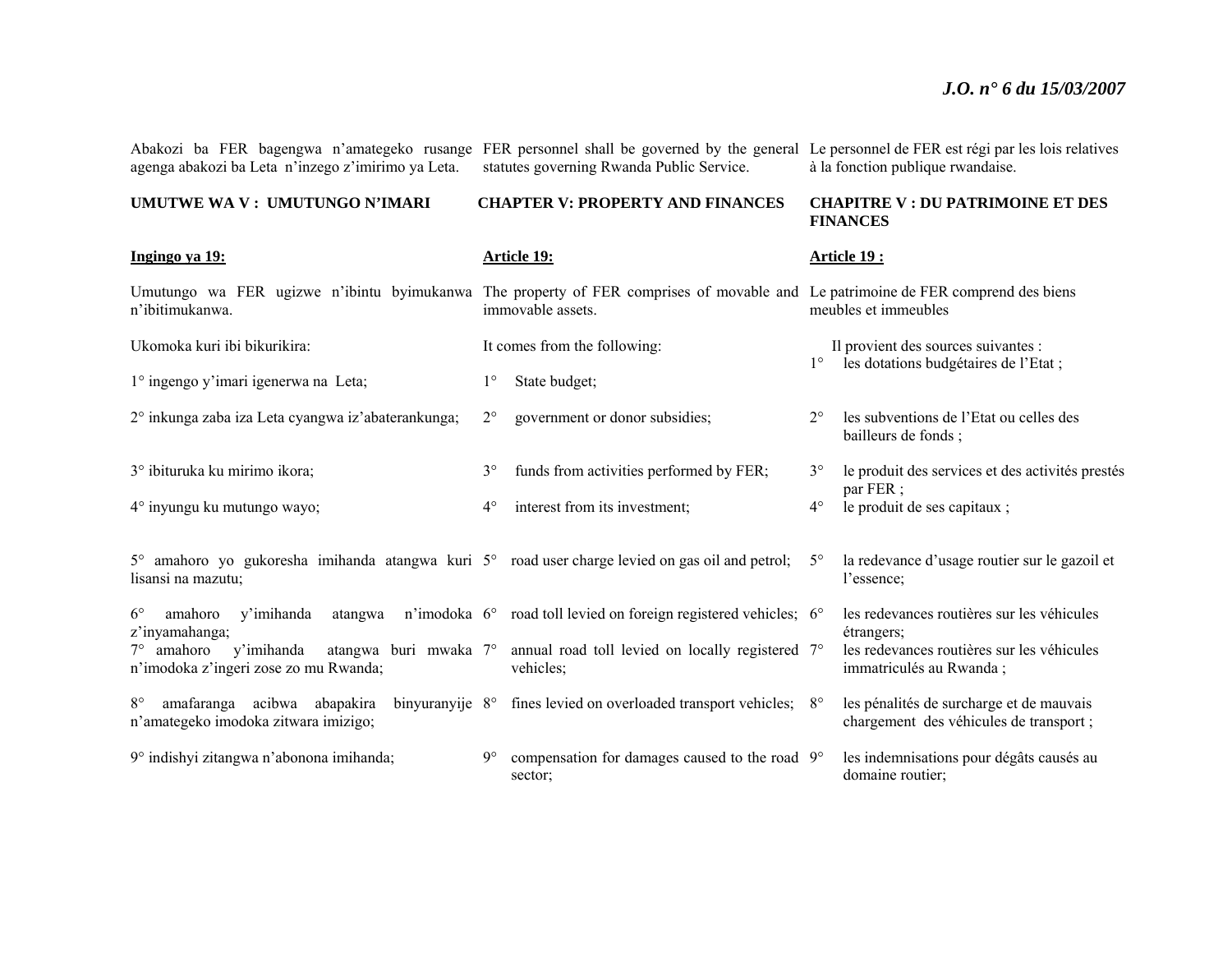10° amafaranga yinjira avuye ku bihano by'abica 10° fines paid by persons who contravene the road 10° les amendes issues des contraventions au amategeko y'imihanda; traffic law; code routier;

11° impano n' indagano .

#### **Ingingo ya 20:**

Ibyinjira muri FER bivugwa mu duce kuva ku ka 5 FER's incomes provided for in points from 5 to Les recettes de FER visées au point 5 jusqu'au kugeza ku ka 10 tw'ingingo ya 19 y'iri tegeko, nibyo 10 of article 19 of this Law come from payments point 10 de l'article 19 de la présente loi bigize uruhare abakoresha imihanda batanga mu made by road users used for road maintenance and constituent la contribution des usagers à la kuyisana. Urwo ruhare, nta wushobora kurusonerwa rehabilitation. Such payments shall neither be maintenance et à la réhabilitation des routes. Elles cyangwa ngo arugabanyirizwe. Nta wushobora kandi exempted nor be reduced. Further, no person shall ne sont ni exonérées ni réduites. En outre, kudatanga urwo ruhare yitwaje ko ahwanyije refuse to pay them on the pretext that his or her personne ne peut refuser de les payer sous prétexte imyenda hagati y'urwo ruhare rwe n'umwenda Leta debt is equivalent to the debt the State owes him qu'il s'agit de la compensation avec les dettes que imubereyemo.

#### **Ingingo ya 21:**

Umutungo wa FER ukoreshwa gusa ibiteganywa mu The property of FER shall only be used in items Le patrimoine de FER n'est utilisé qu'aux activités ngengo y'imari yayo hakurikijwe amategeko provided for in its budget in accordance with prévues par le budget conformément à son ngengamikorere yayo.

#### **Ingingo ya 22:**

FER buha raporo Inama y'Ubuyobozi bukagenera Director of FER. kopi Umuyobozi wa FER.

#### **Ingingo ya 23:**

Ingengo y'imari ya FER yemezwa kandi igacungwa The budget of FER shall be approved and hakurikijwe amategeko abigenga.

11° donations and bequests.

#### **Article 20:**

or her.

#### **Article 21:**

internal rules and regulations.

#### **Article 22:**

Imikoreshereze, imicungire n'imigenzurire The use, management and financial audit of FER L'utilisation, la gestion et l'audit des finances de by'umutungo wa FER bikorwa hakurikijwe shall be carried out in accordance with the FER sont régis par les dispositions légales y amategeko abigenga. Ubugenzuzi bushinzwe igenzura relevant laws. FER's internal auditor shall submit relatives. L'organe d'audit quotidien de rya buri munsi ry'imikoreshereze y'umutungo wa a report to the Board of Directors with copy to the l'utilisation du patrimoine de FER transmet son

#### **Article 23:**

managed in accordance with provisions governing conformément aux dispositions légales y relatives. public finance.

- 
- 11° les dons et legs.

#### **Article 20 :**

l'Etat lui doit.

#### **Article 21 :**

règlement d'ordre intérieur.

#### **Article 22 :**

rapport au Conseil d'Administration et en réserve copie au Directeur de FER.

#### **Article 23 :**

Le budget de FER est adopté et géré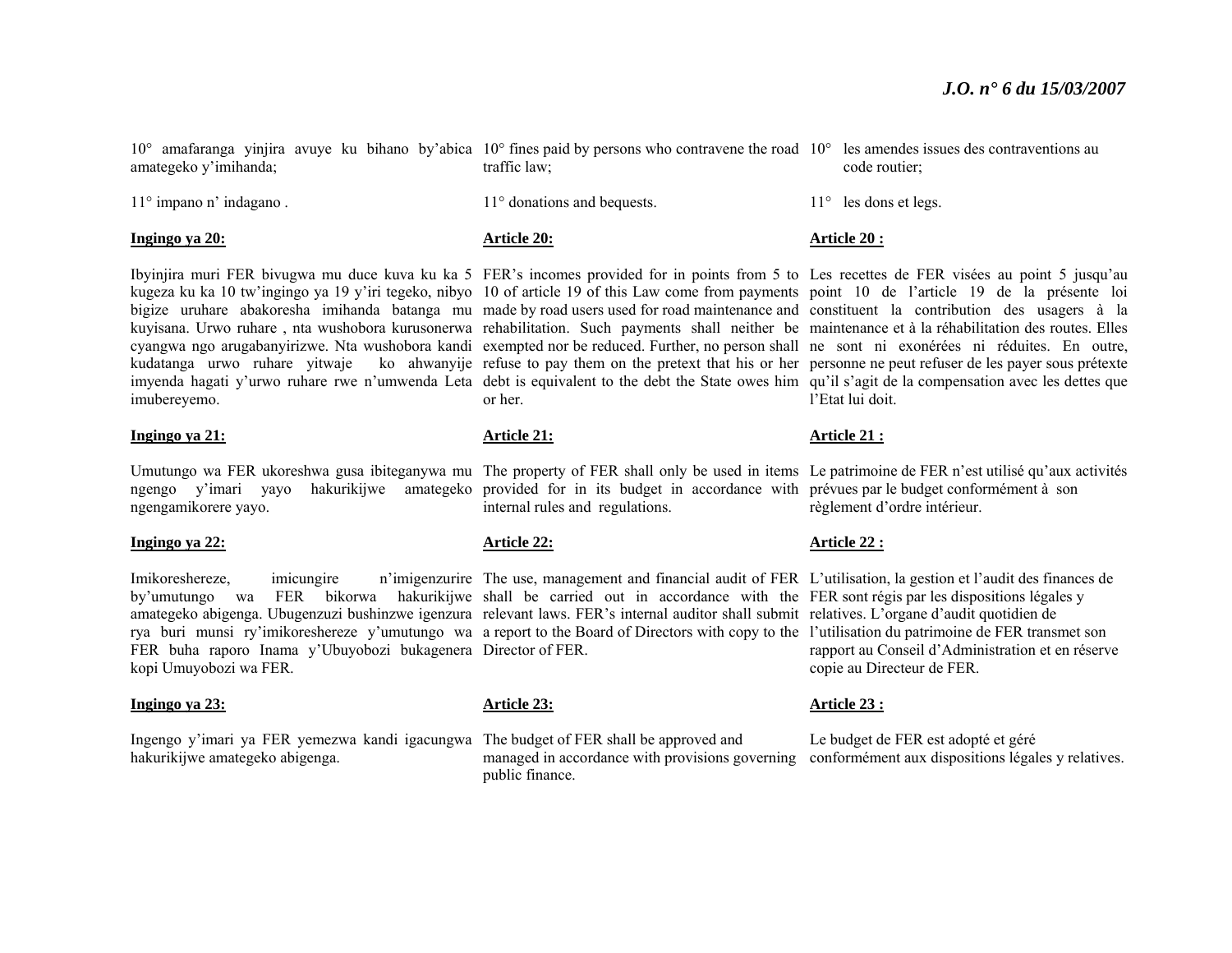#### **UMUTWE WA VI: INGINGO ZISOZA**

#### **Ingingo ya 24:**

zinyuranye na ryo zivanyweho.

#### **Ingingo ya 25:**

Iri tegeko ritangira gukurikizwa Rwanda.

Kigali, kuwa 12/12/2006

Perezida wa Repubulika **KAGAME Paul** (sé) Minisitiri w'Intebe **MAKUZA Bernard** (sé) Minisitiri w'Ibikorwa Remezo **KAMANZI Stanislas** (sé) Minisitiri w'Imari n'Igenamigambi **MUSONI James** (sé) Minisitiri w'Abakozi ba Leta n'Umurimo **Prof. NSHUTI Manasseh** (sé)

**Bibonywe kandi bishyizweho Ikirango cya Repubulika:**  Minisitiri w'Ubutabera **KARUGARAMA Tharcisse** (sé)

#### **CHAPTER VI: FINAL PROVISIONS**

#### **Article 24:**

Ingingo zose z'amategeko abanziriza iri kandi All-previous-legal-previsions-contrary-to-this-Law Toutes les dispositions légales antérieures are hereby repealed.

#### **Article 25:**

ritangarijweho mu Igazeti ya Leta ya Repubulika y'u publication in the Official Gazette of the Republic publication au Journal Officiel de la République of Rwanda.

Kigali, on 12/12/2006

The President of the Republic **KAGAME Paul** (sé) The Prime Minister **MAKUZA Bernard** (sé) The Minister of Infrastructure **KAMANZI Stanislas** (sé) The Minister of Finance and Economic Planning **MUSONI James** (sé) The Minister of Public Service and Labour **Prof. NSHUTI P. Manasseh** (sé)

**Seen and sealed with the Seal of the Republic:** 

The Minister of Justice **KARUGARAMA Tharcisse** (sé)

#### **CHAPITRE VI : DES DISPOSITIONS FINALES**

#### **Article 24 :**

contraires à la présente loi sont abrogées.

#### **Article 25 :**

This Law shall come into force on the day of its La présente loi entre en vigueur le jour de sa du Rwanda.

Kigali, le 12/12/2006

Le Président de la République **KAGAME Paul** (sé) Le Premier Ministre **MAKUZA Bernard** (sé) Le Ministre des Infrastructures **KAMANZI Stanislas** (sé) Le Ministre des Finances et de la Planification Economique **MUSONI James** (sé) Le Ministre de la Fonction Publique et du Travail **Prof. NSHUTI Manasseh** (sé)

**Vu et scellé du Sceau de la République :**  Le Ministre de la Justice **KARUGARAMA Tharcisse** (sé)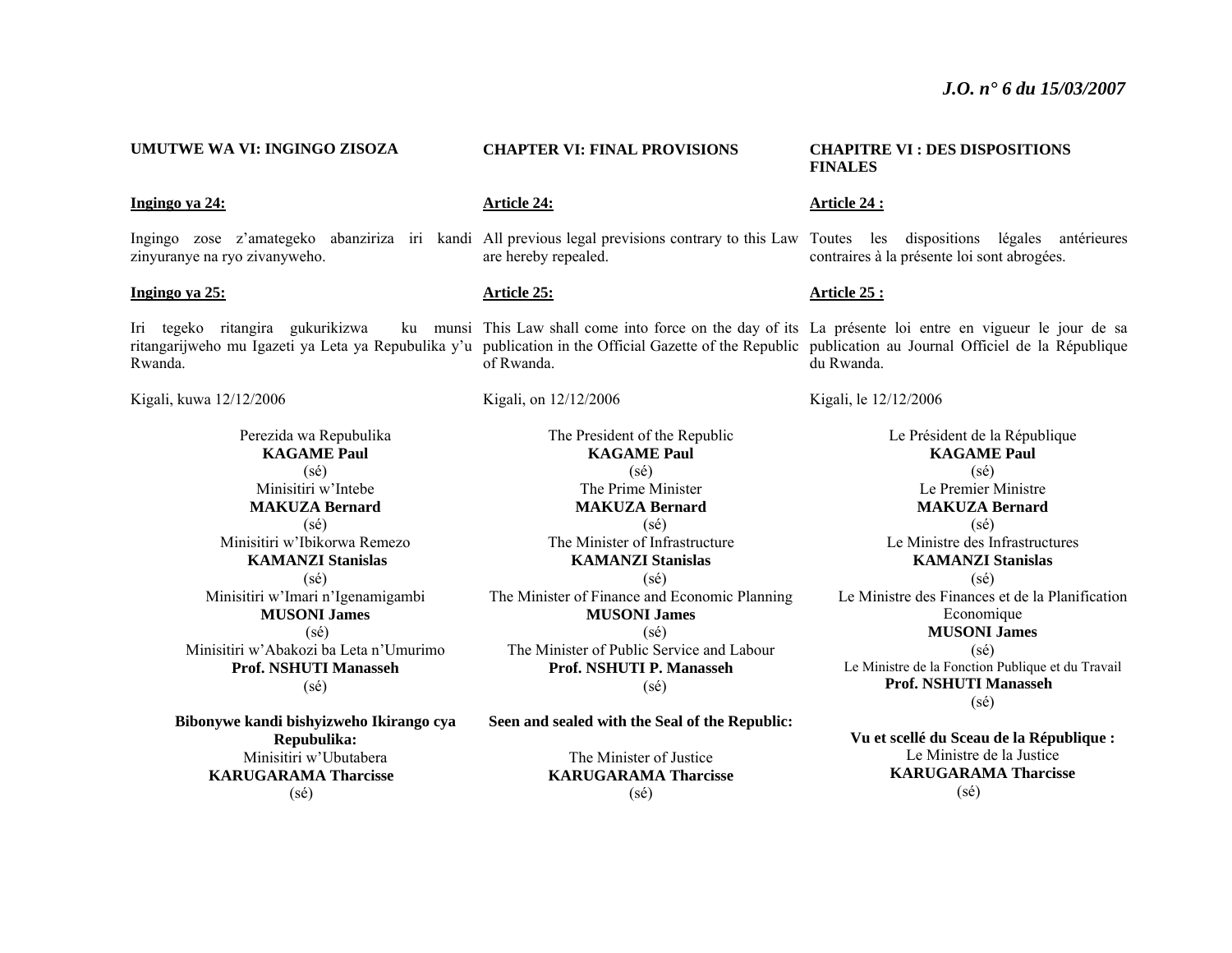| ITEGEKO Nº02/2007 RYO KUWA 20/01/2007<br>RIRENGERA ABARI INGABO BAMUGARIYE<br><b>KU RUGAMBA</b>                                                                                                                | LAW N°02/2007 OF 20/01/2007 RELATING TO LOI N° 02/2007 DU 20/01/2007 RELATIVE A<br>THE PROTECTION OF DISABLED FORMER LA PROTECTION DES EX-COMBATTANTS<br><b>WAR COMBATANTS</b>                                                                                           | <b>HANDICAPES DE GUERRE</b>                                                     |
|----------------------------------------------------------------------------------------------------------------------------------------------------------------------------------------------------------------|--------------------------------------------------------------------------------------------------------------------------------------------------------------------------------------------------------------------------------------------------------------------------|---------------------------------------------------------------------------------|
| Twebwe, KAGAME Paul,<br>Perezida wa Repubulika;                                                                                                                                                                | We, KAGAME Paul,<br>President of the Republic;                                                                                                                                                                                                                           | <b>Nous, KAGAME Paul,</b><br>Président de la République;                        |
| INTEKO ISHINGA AMATEGEKO YEMEJE<br>NONE NATWE DUHAMIJE, DUTANGAJE<br><b>RITYA</b><br><b>ITEGEKO</b><br><b>RITEYE</b><br><b>KANDI</b><br>DUTEGETSE KO RYANDIKWA MU IGAZETI<br>YA LETA YA REPUBULIKA Y'U RWANDA. | THE PARLIAMENT HAS ADOPTED AND WE LE PARLEMENT A ADOPTE ET NOUS<br><b>PROMULGATE</b><br>SANCTION.<br>FOLLOWING LAW AND ORDER IT TO BE DONT LA TENEUR SUIT ET ORDONNONS<br>PUBLISHED IN THE OFFICIAL GAZETTE OF QU'ELLE SOIT PUBLIEE AU JOURNAL<br>THE REPUBLIC OF RWANDA | THE SANCTIONNONS, PROMULGUONS LA LOI<br>OFFICIEL DE LA REPUBLIQUE DU<br>RWANDA. |
|                                                                                                                                                                                                                |                                                                                                                                                                                                                                                                          |                                                                                 |
| <b>INTEKO ISHINGA AMATEGEKO:</b>                                                                                                                                                                               | THE PARLIAMENT:                                                                                                                                                                                                                                                          | <b>LE PARLEMENT:</b>                                                            |
| Umutwe w'Abadepite, mu nama yawo yo kuwa 04<br>Ukuboza 2006;                                                                                                                                                   | The Chamber of Deputies, in its session of December<br>$4, 2006$ ;                                                                                                                                                                                                       | La Chambre des Députés, en sa séance du 4<br>décembre 2006;                     |
| Umutwe wa Sena, mu nama yawo yo kuwa 27<br>Ukwakira 2006;                                                                                                                                                      | The Senate, in its session of October 27, 2006;                                                                                                                                                                                                                          | Le Sénat, en sa séance du 27 octobre 2006;                                      |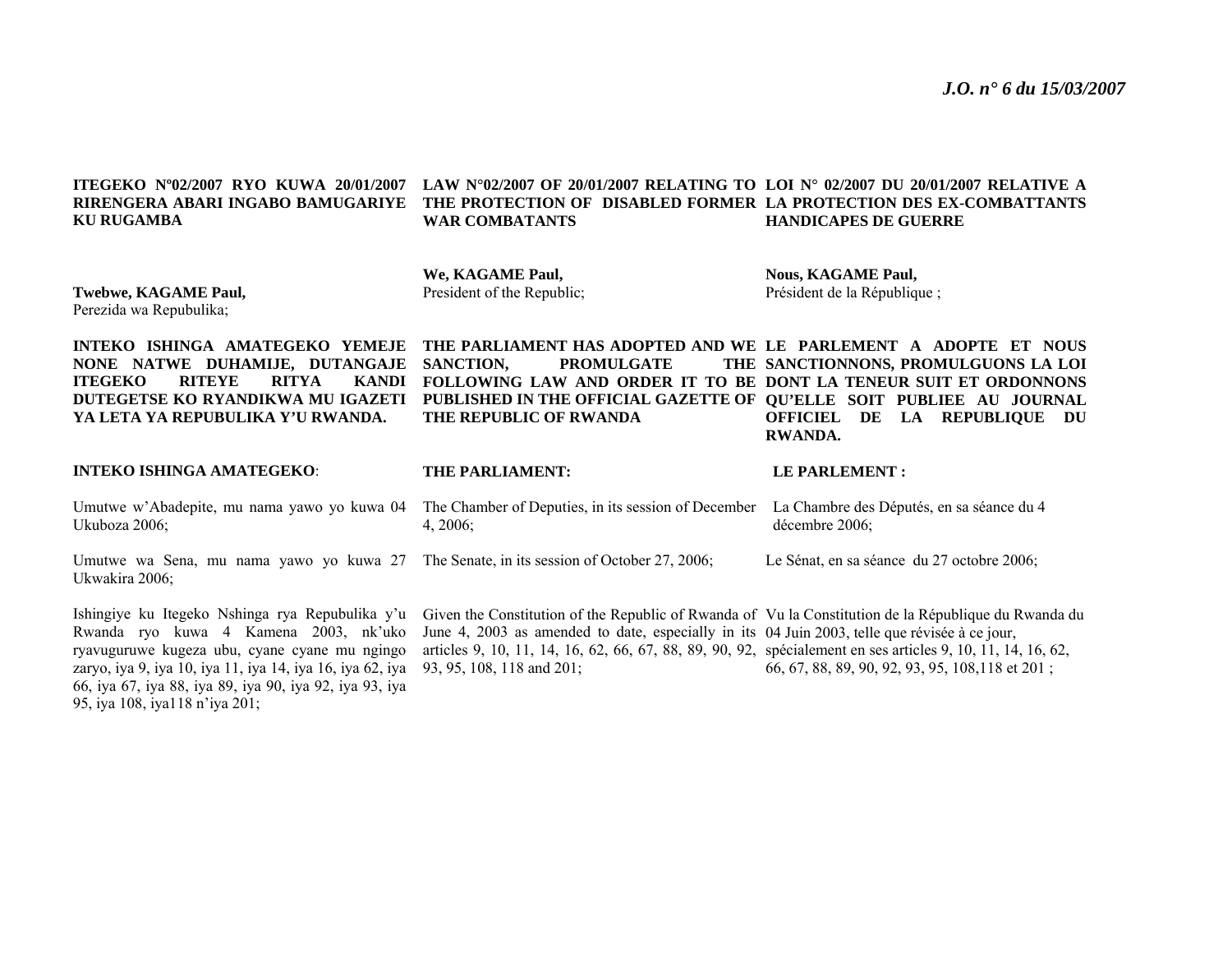#### **YEMEJE:**

#### **UMUTWE WA MBERE: INGINGO RUSANGE**

#### **Ingingo ya mbere:**

Iri tegeko rirengera by'umwihariko abari ingabo bamugariye ku rugamba.

#### **Ingingo ya 2:**

Muri iri tegeko, uwamugariye ku rugamba ni Umunyarwanda wari ingabo akamugarira ku rugamba kandi wari mu mitwe y'Ingabo <sup>z</sup>'Abanyarwanda zarwanye guhera mu Kwakira 1990 <sup>n</sup>'undi wese uri mu ngabo z'u Rwanda umugariye ku rugamba agasezererwa n'urwego ububasha.

rugamba uwo ari we.

#### **Ingingo ya 3:**

Haseguriwe ibyo agenerwa n'iri tegeko, uwamugariye ku rugamba agira uburenganzira <sup>n</sup>'inshingano bingana n'iby'abandi bantu bose imbere y'amategeko. Arengerwa ku buryo bumwe nk'abandi nta vangura iryo ari ryo ryose.

#### **ADOPTS:**

#### **CHAPTER ONE: GENERAL PROVISIONS**

#### **Article one**:

who were disabled during the war.

#### **Article 2:**

In this law, a disabled war person is a former Aux termes de la présente loi, est handicapé de Rwandan combatant disabled during the war and guerre un Rwandais qui était militaire et qui est who was in Rwandan armed combatants in conflict devenu handicapé de guerre étant membre des from October 1990 and any other person who is in unités des forces rwandaises en guerre depuis Rwanda Defense Forces disabled during the war and octobre 1990 et toute autre personne membre des rubifitive demobilized by a competent authority.

war combatant.

#### **Article 3:**

discrimination.

#### **ADOPTE :**

#### **CHAPITRE I : DES DISPOSITIONS GENERALES**

#### **Article premier :**

This law protects, particularly, former combatants La présente loi porte particulièrement protection des ex-combattants mais qui sont handicapés de guerre.

#### **Article 2 :**

Forces Rwandaises de Défense devenue handicapée de guerre et démobilisée par une instance habilitée.

Urwo rwego ni na rwo rwemeza uwamugariye ku Such an authority shall also affirm who is a disabled C'est cette dernière qui fixe également les critères de détermination de la personne handicapée de guerre.

#### **Article 3 :**

Notwithstanding the benefits provided by this law, a Sous réserve des avantages lui reconnus par la disabled war person has equal rights and obligations présente loi, une personne handicapée de guerre a before the law like other citizens. He or she is les mêmes droits et devoirs que les autres protected like others without any form of Rwandais devant la loi. Elle jouit, sans discrimination de quelque forme que ce soit, de la même protection que les autres citoyens.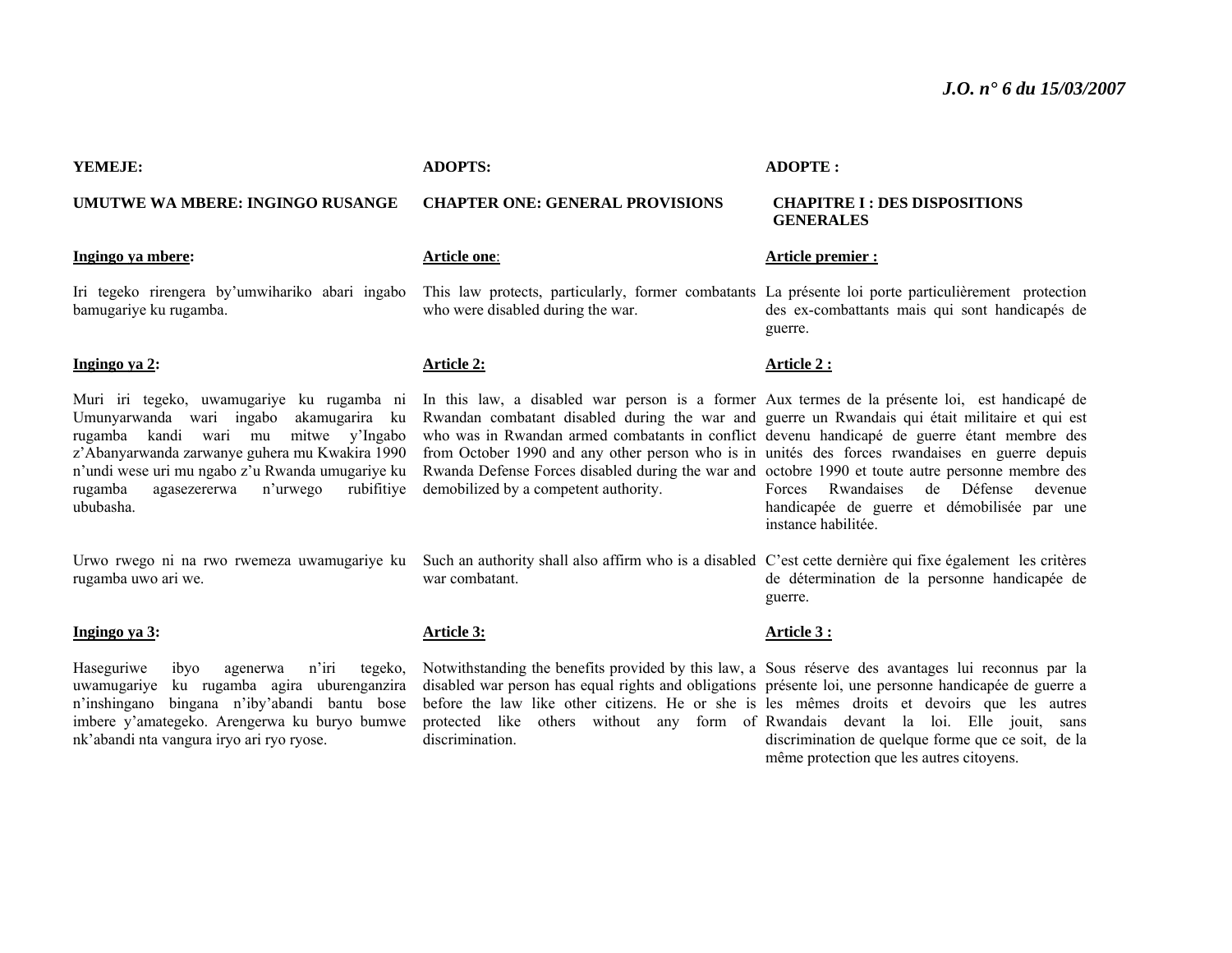| A disabled war combatant concerned with this law is La présente loi s'applique à un handicapé de guerre<br>Uwamugariye ku rugamba iri tegeko rireba ni<br>a person with a physical or mental permanent atteint d'une invalidité physique ou mentale<br>umuntu ufite ubumuga bwa burundu bw'umubiri<br>disability that falls under one of the following permanente classée dans l'une des catégories ci-<br>cyangwa bwo mu mutwe buri muri kimwe mu<br>byiciro bikurikira:<br>categories:<br>après :<br>1° hagati ya 90 na 100%;<br>$1^{\circ}$ between 90 and $100\%$ ;<br>$1^{\circ}$ entre 90 et $100\%$<br>$2^{\circ}$ between 70 and 89%;<br>$2^{\circ}$ hagati ya 70 na 89%;<br>$2^{\circ}$ entre 70 et 89%<br>3° hagati ya 50 na 69%;<br>3° between 50 and 69%;<br>3° entre 50 et 69%<br>$4^\circ$ hagati ya 30 na 49%.<br>$4^{\circ}$ between 30 and $49\%$ ;<br>4° entre 30 et 49%<br>Ijanisha ry'ubumuga bwa burundu no gushyira mu<br>A medical Committee recognized by State La détermination du pourcentage de l'invalidité<br>byiciro abamugariye ku rugamba bikorwa n'akanama<br>established by an order of the Minister in charge of permanente ainsi que la catégorisation des<br>health shall determine the permanent disability rates handicapés de guerre sont effectuées par une<br>k'abaganga bemewe na Leta gashyirwaho n'Iteka rya<br>Minisitiri ufite ubuzima mu nshingano ze.<br>and categorization of disabled war combatants.<br>commission des médecins agréés nommés par<br>Arrêté du Ministre ayant la santé dans ses<br>attributions.<br>The medical Committee referred to in the second Une commission des médecins prévue à l'alinéa<br>Akanama k'abaganga gateganywa mu gika cya<br>kabiri cy'iyi ngingo gasuzuma buri myaka ibiri<br>paragraph of this article shall examine the disabled deux du présent article examine tous les deux (2)<br>n'igihe cyose bibaye ngombwa uwamugariye ku<br>war combatant every two (2) years, and any time it is ans et chaque fois que de besoin un handicapé de<br>rugamba kandi kakamushyira mu cyiciro gihwanye<br>considered necessary and categorizes him or her guerre et le classe dans la catégorie correspondant<br>n'ubumuga bwe. Ibi bireba n'abatashyizwe mu<br>accordingly. This also concerns persons who are not à l'état de son invalidité. Les dispositions du<br>byiciro biteganywa n'igika cya mbere cy'iyi ngingo.<br>categorized in accordance with provisions of présent alinéa s'appliquent également aux<br>paragraph one of this article.<br>handicapés non classés dans les catégories prévues<br>par l'alinéa premier du présent article.<br>Ingingo ya 5:<br>Article 5:<br><b>Article 5:</b><br>Hashyizweho urwego rushinzwe gukurikirana no<br>An organ in charge of monitoring and implementing Il est institué un service chargé d'assurer le suivi<br>gushyira mu bikorwa ibiteganywa n'iri tegeko.<br>provisions of this law is hereby established. A Prime ainsi que la mise en application des dispositions<br>Imiterere n'imikorere by'urwo Rwego igenwa<br>Minister's order shall determine the structure and de la présente loi. L'organisation et le<br>n'Iteka rya Minisitiri w'Intebe.<br>fonctionnement dudit service sont prévus par<br>functions of the organ.<br>Arrêté du Premier Ministre. | Ingingo ya 4: | <b>Article 4:</b> | Article 4 : |
|------------------------------------------------------------------------------------------------------------------------------------------------------------------------------------------------------------------------------------------------------------------------------------------------------------------------------------------------------------------------------------------------------------------------------------------------------------------------------------------------------------------------------------------------------------------------------------------------------------------------------------------------------------------------------------------------------------------------------------------------------------------------------------------------------------------------------------------------------------------------------------------------------------------------------------------------------------------------------------------------------------------------------------------------------------------------------------------------------------------------------------------------------------------------------------------------------------------------------------------------------------------------------------------------------------------------------------------------------------------------------------------------------------------------------------------------------------------------------------------------------------------------------------------------------------------------------------------------------------------------------------------------------------------------------------------------------------------------------------------------------------------------------------------------------------------------------------------------------------------------------------------------------------------------------------------------------------------------------------------------------------------------------------------------------------------------------------------------------------------------------------------------------------------------------------------------------------------------------------------------------------------------------------------------------------------------------------------------------------------------------------------------------------------------------------------------------------------------------------------------------------------------------------------------------------------------------------------------------------------------------------------------------------------------------------------------------------------------------------------------------------------------------------------------------------------------------------------------------------------------------------------------------------------------------------------------------------------------------------------------------------------------------------------------------------------------------------------------------------------------------------------------------------------------------------------------------------------------------------------------------------------------------------------------------------------|---------------|-------------------|-------------|
|                                                                                                                                                                                                                                                                                                                                                                                                                                                                                                                                                                                                                                                                                                                                                                                                                                                                                                                                                                                                                                                                                                                                                                                                                                                                                                                                                                                                                                                                                                                                                                                                                                                                                                                                                                                                                                                                                                                                                                                                                                                                                                                                                                                                                                                                                                                                                                                                                                                                                                                                                                                                                                                                                                                                                                                                                                                                                                                                                                                                                                                                                                                                                                                                                                                                                                                  |               |                   |             |
|                                                                                                                                                                                                                                                                                                                                                                                                                                                                                                                                                                                                                                                                                                                                                                                                                                                                                                                                                                                                                                                                                                                                                                                                                                                                                                                                                                                                                                                                                                                                                                                                                                                                                                                                                                                                                                                                                                                                                                                                                                                                                                                                                                                                                                                                                                                                                                                                                                                                                                                                                                                                                                                                                                                                                                                                                                                                                                                                                                                                                                                                                                                                                                                                                                                                                                                  |               |                   |             |
|                                                                                                                                                                                                                                                                                                                                                                                                                                                                                                                                                                                                                                                                                                                                                                                                                                                                                                                                                                                                                                                                                                                                                                                                                                                                                                                                                                                                                                                                                                                                                                                                                                                                                                                                                                                                                                                                                                                                                                                                                                                                                                                                                                                                                                                                                                                                                                                                                                                                                                                                                                                                                                                                                                                                                                                                                                                                                                                                                                                                                                                                                                                                                                                                                                                                                                                  |               |                   |             |
|                                                                                                                                                                                                                                                                                                                                                                                                                                                                                                                                                                                                                                                                                                                                                                                                                                                                                                                                                                                                                                                                                                                                                                                                                                                                                                                                                                                                                                                                                                                                                                                                                                                                                                                                                                                                                                                                                                                                                                                                                                                                                                                                                                                                                                                                                                                                                                                                                                                                                                                                                                                                                                                                                                                                                                                                                                                                                                                                                                                                                                                                                                                                                                                                                                                                                                                  |               |                   |             |
|                                                                                                                                                                                                                                                                                                                                                                                                                                                                                                                                                                                                                                                                                                                                                                                                                                                                                                                                                                                                                                                                                                                                                                                                                                                                                                                                                                                                                                                                                                                                                                                                                                                                                                                                                                                                                                                                                                                                                                                                                                                                                                                                                                                                                                                                                                                                                                                                                                                                                                                                                                                                                                                                                                                                                                                                                                                                                                                                                                                                                                                                                                                                                                                                                                                                                                                  |               |                   |             |
|                                                                                                                                                                                                                                                                                                                                                                                                                                                                                                                                                                                                                                                                                                                                                                                                                                                                                                                                                                                                                                                                                                                                                                                                                                                                                                                                                                                                                                                                                                                                                                                                                                                                                                                                                                                                                                                                                                                                                                                                                                                                                                                                                                                                                                                                                                                                                                                                                                                                                                                                                                                                                                                                                                                                                                                                                                                                                                                                                                                                                                                                                                                                                                                                                                                                                                                  |               |                   |             |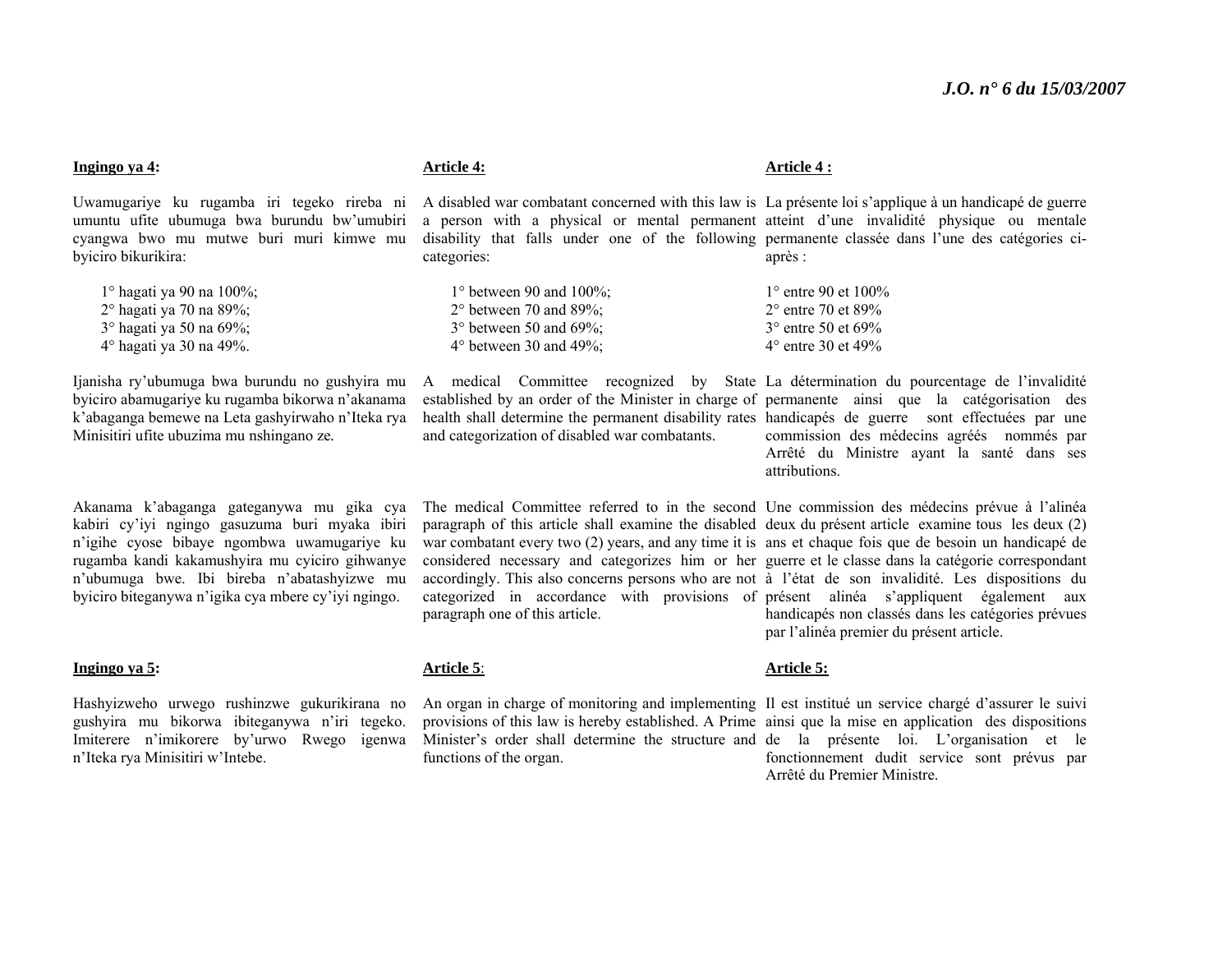#### **UMUTWE WA II: UBURENGANZIRA BW' UWAMUGARIYE KU RUGAMBA**

#### **Ingingo ya 6:**

Bitabangamiye ibiteganyijwe n'andi mategeko, uwamugariye ku rugamba afite uburenganzira bwihariye buteganywa n'iri tegeko.

#### **Ingingo ya 7:**

Leta ifite inshingano yo gukora ibishoboka kugira ngo uwamugariye ku rugamba agire amahirwe yo kwiga amashuri ashoboye hakurikijwe ubumuga afite.

#### **Ingingo ya 8**:

Uwamugariye ku rugamba washyizwe mu cyiciro cya mbere n'icya kabiri avuzwa na Leta .

Uwamugariye ku rugamba uri mu cyiciro cya gatatu <sup>n</sup>'icya kane avuzwa na Leta mu mavuriro yayo <sup>n</sup>'andi mavuriro afitanye amasezerano na Leta, indwara zikomoka ku bumuga yatewe n'intambara, yerekanye icyemezo gitangwa n'Akanama k'abaganga gateganyijwe mu ngingo ya 4 y'iri tegeko.

#### **CHAPTER II: RIGHTS OF A DISABLED WAR CHAPITRE II : DES DROITS D'UN COMBATANT HANDICAPÉ DE GUERRE**

#### **Article 6:**

provided by this law.

#### **Article 7**:

education of his or her ability compatible with his or compatible avec son degré d'handicap. her disability**.** 

#### **Article 8**:

categories with medical care.

The Government shall provide medical care in its Toute personne handicapée de guerre classée dans hospitals and medical centres and subsidised la troisième et quatrième catégorie a droit aux hospitals and medical centres to the disabled war soins médicaux dans les établissements sanitaires combatants in the third and fourth categories, in de l'Etat et d'autres établissements sanitaires liés à relation to diseases resulting from war, upon l'Etat par des conventions, entièrement aux frais de presentation of the permanent disability certificate, l'Etat et uniquement pour les maladies issued by the medical committee provided for in consécutives à la guerre, sur présentation d'une article 4 of this law.

#### **Article 6:**

Without prejudice to provisions of other laws, the Sans préjudice des dispositions d'autres lois, un disabled war combatant is entitled to special rights handicapé de guerre jouit des droits particuliers prévus par la présente loi.

#### **Article 7 :**

The Government has the duty to ensure that the L'Etat a le devoir d'aider un handicapé de guerre à disabled war combatant has an opportunity to access avoir les chances d'accéder à un enseignement

#### **Article 8 :**

The Government shall provide the disabled war Toute personne handicapée de guerre classée dans combatant placed in the first and the second la première et deuxième catégorie a droit aux soins médicaux à charge de l'Etat.

> attestation délivrée par la commission des médecins prévue à l'article 4 de la présente loi.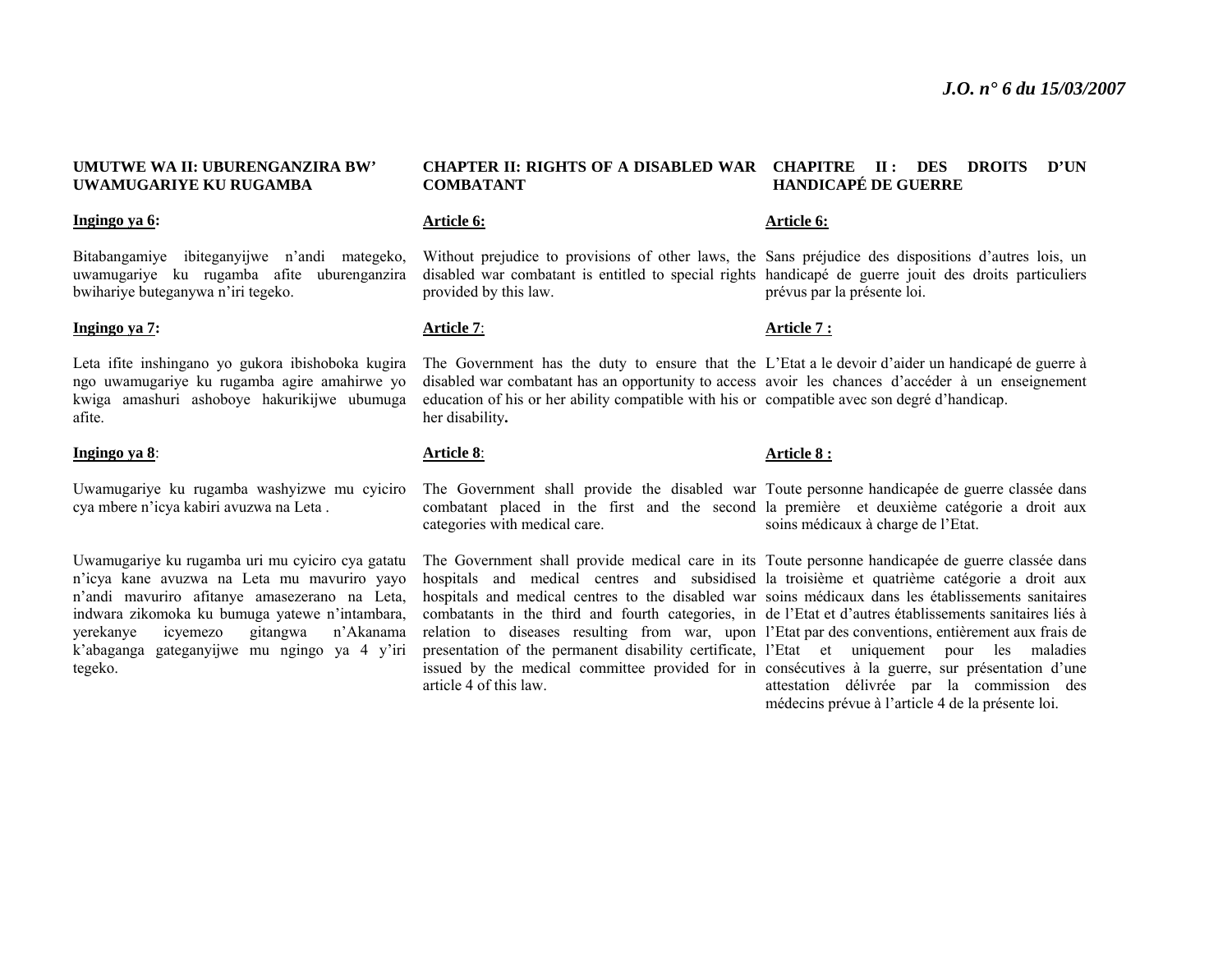#### **Ingingo ya 9:**

Leta ifite inshingano yo gufasha uwamugariye ku rugamba kubona insimburangingo <sup>n</sup>'inyunganirangingo.

#### **Ingingo ya 10:**

Hagamijwe imibereho myiza y'uwamugariye ku rugamba, Urwego ruteganyijwe mu ngingo ya 5 y'iri tegeko rwiga kandi rugashyiraho uburyo bwo kujya mu bwisungane buhoraho mu kwivuza n'ubwo kwibumbira mu mashyirahamwe cyangwa amakoperative.

#### **Ingingo ya 11:**

Uwamugariye ku rugamba uri mu cyiciro cya mbere <sup>n</sup>'icya kabiri yoroherezwa mu ngendo ze za ngombwa mu Gihugu.

Iteka rya Minisitiri ufite gutwara abantu mu nshingano ze rigena uburyo uwamugariye ku rugamba wo mu cyiciro cya mbere n'icya kabiri yoroherezwa muri izo ngendo.

#### **Ingingo ya 12:**

Uwamugariye ku rugamba uri mu cyiciro cya mbere <sup>n</sup>'icya kabiri asonewe kwishyura inyandiko zitangwa muri serivisi za Leta zibanje kwishyurwa.

#### **Article 9**:

The Government has the duty to assist the disabled L'Etat a le devoir d'aider un handicapé de guerre à war combatant in acquisition of prosthesis and obtenir une prothèse et une orthèse. orthesis.

**Article 9 :** 

**Article 10 :** 

#### **Article 10**:

The organ provided for in article 5 of this law shall Le service prévu à l'article 5 de la présente loi, examine and institute modalities of joining examine et met en place des mutuelles de santé permanent health schemes in relation to provision of pour les personnes handicapées de guerre ainsi medical care to the disabled war combatant and of que leur regroupement au sein des associations ou joining associations or cooperatives with an aim of des coopératives en vue de leur bien-être. improving the social welfare of the disabled war combatant.

#### **Article 11**:

The disabled war combatant in the first and second Une personne handicapée de guerre classée dans la category shall be facilitated in his or her necessary première et la deuxième catégorie bénéficie des internal movements.

The Order of the Minister in charge of public L'arrêté du Ministre ayant le transport des transport shall determine modalities of how a personnes dans ses attributions détermine les disabled war combatant in the first and the second modalités d'assurer les facilités de transport aux category is facilitated in such movements.

#### **Article 12**:

The disabled war combatant in the first and second category shall be exempted from payments of documents issued by Government services upon prior payment.

#### **Article 12 :**

La personne handicapée de guerre classée dans la première et la deuxième catégorie est dispensée des frais afférents aux actes délivrés par les services de l'Etat dont l'obtention est assujettie aux frais.

# **Article 11 :**

facilités de transport dans ses déplacements indispensables à l'intérieur du pays.

personnes handicapées classées dans la première et la deuxième catégorie.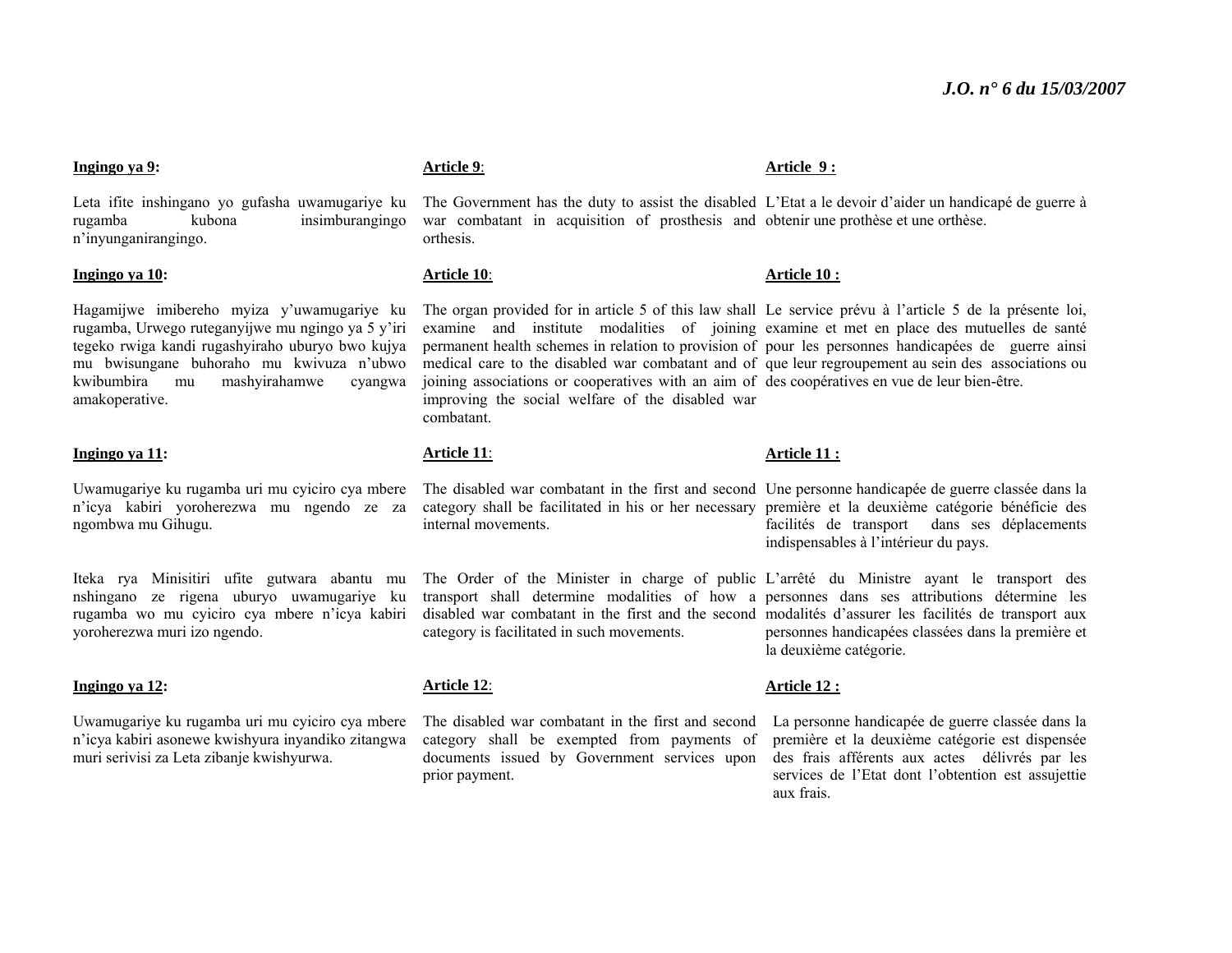Iteka rya Minisitiri ufite Ubutegetsi bw'Igihugu mu nshingano ze riteganya izo nyandiko izo ari zo.

#### **Ingingo ya 13:**

Uwamugariye ku rugamba uri mu cyiciro cya mbere <sup>n</sup>'icya kabiri, asonerwa amafaranga y'igarama n'andi yose atangwa mu rukiko.

#### **Ingingo ya 14:**

Uwamugariye ku rugamba ahabwa amahirwe yo kubona umurimo kurusha abandi iyo banganya ubushobozi mu kazi cyangwa banganyije amanota mu ipiganwa.

#### **Ingingo ya 15:**

Leta ifite inshingano yo gushakira uwamugariye ku rugamba uri mu cyiciro cya mbere n'icya kabiri, umwunganira mu mategeko no mu nkiko.

#### **Ingingo ya 16:**

Leta ifite inshingano yo gushakira inzu yo guturamo uwamugariye ku rugamba uri mu cyiciro cya mbere <sup>n</sup>'icya kabiri udashobora kuyibonera.

Iyo nzu igomba kuba ijyanye n'ubumuga bwe kandi iri hafi y'ibikorwa remezo by'ibanze bikenewe nk'umuhanda, amashuri n'ivuriro.

government shall identify such documents.

#### **Article 13**:

and any other amount paid in a court.

#### **Article 14:**

or equal marks in competition.

#### **Article 15**:

The Government has the responsibility of providing L'Etat a le devoir de pourvoir un assistant the disabled war combatant in the first and second juridique à une personne handicapée de guerre category with defense counsel before the law.

#### **Article 16:**

The Government has the responsibility of providing L'Etat a le devoir de pourvoir un logement à toute a residential house to the disabled war combatant personne handicapée de guerre classée dans la who is in the first and second category if he or she première et deuxième catégorie lorsqu'elle n'est cannot get one.

The house shall be constructed in consideration of Ledit logement doit être adapté à son invalidité et his or her disability and shall be located near basic doit être proche des infrastructures de base telles infrastructure such as roads, schools and health que la route, l'école et la formation médicale. centers.

The Order of the Minister in charge of local L'arrêté du Ministre ayant l'administration locale dans ses attributions détermine la nature de ces actes.

#### **Article 13 :**

The disabled war combatant in the first and second Une personne handicapée de guerre classée dans la category shall be exempted from paying court fees première et la deuxième catégorie bénéficie de l'exemption de dépens ainsi que d'autres frais de procédure.

#### **Article 14 :**

The disabled war combatant shall be given greater Une personne handicapée de guerre est prioritaire access to job opportunities in case of equal capacity dans l'obtention d'un emploi en cas de compétence égale ou de même note à l'issue d'un concours.

#### **Article 15 :**

classée dans la première et la deuxième catégorie.

#### **Article 16 :**

pas en mesure de s'en procurer elle-même.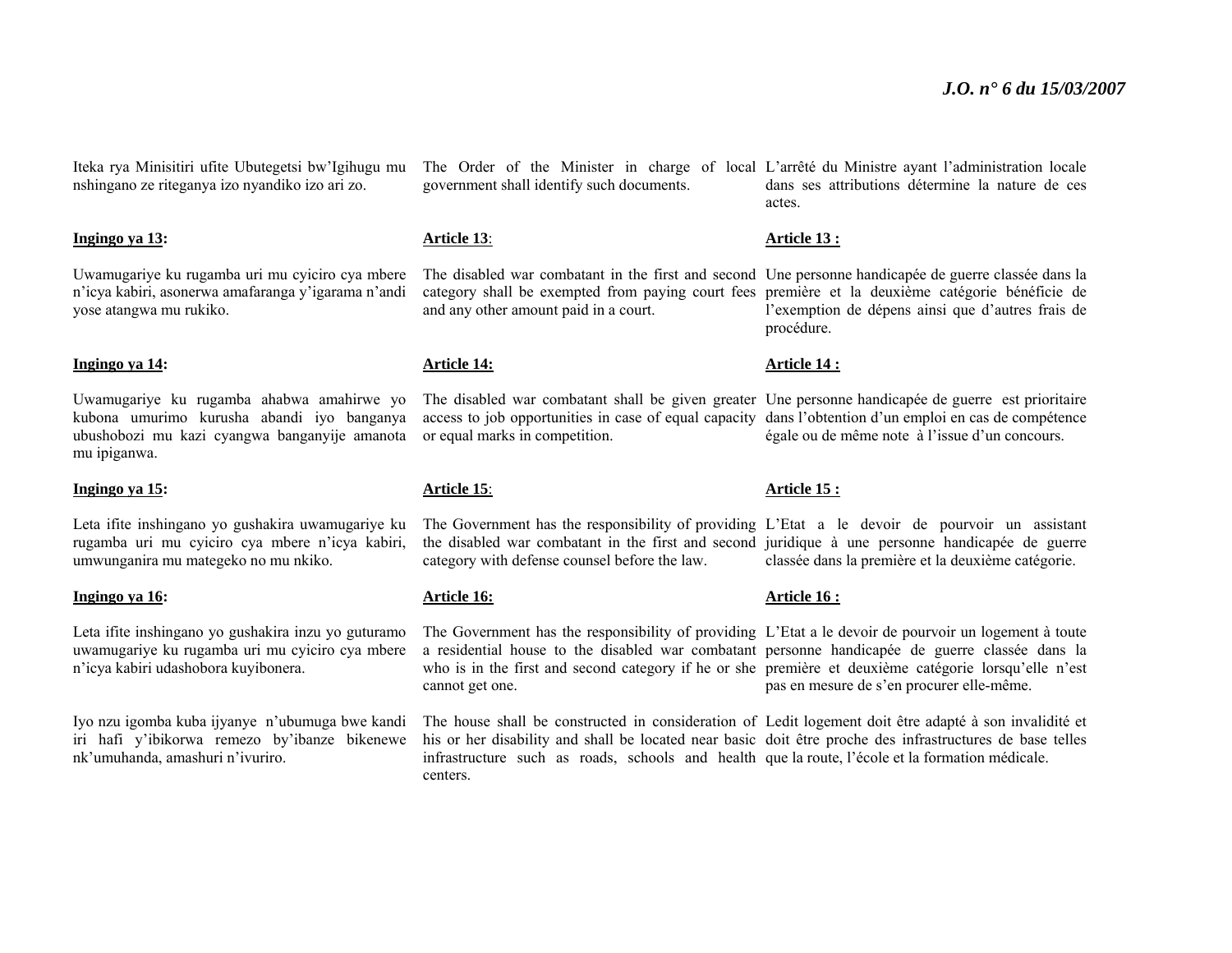manœuvres frauduleuses pour en bénéficier.

| Ingingo ya 17:                                                                                                                                           | Article 17:                                                                                                                                                                                                                                                                                                                                                | Article 17:                                                                                   |
|----------------------------------------------------------------------------------------------------------------------------------------------------------|------------------------------------------------------------------------------------------------------------------------------------------------------------------------------------------------------------------------------------------------------------------------------------------------------------------------------------------------------------|-----------------------------------------------------------------------------------------------|
| Uwamugariye ku rugamba utishoboye agenerwa<br>amafaranga yo kumutunga ya buri kwezi, agenwa<br>n'Iteka rya Perezida.                                     | A Presidential Order shall determine a monthly Toute personne handicapée de guerre démunie a<br>subsistence allowance to a needy disabled war droit à une pension d'invalidité<br>combatant.                                                                                                                                                               | mensuelle<br>déterminée par Arrêté présidentiel.                                              |
| Iyo uwamugariye ku rugamba afite akazi cyangwa<br>ashoboye kwitunga, amafaranga ateganywa mu gika<br>cya mbere cy'iyi ngingo ntayo ahabwa.               | In case a disabled war combatant is employed or is Si la personne handicapée a un emploi ou si elle est<br>able to ensure self sustainance, he or she shall not be capable de subvenir à ses besoins, la pension<br>entitled to the allowance provided for in the first d'invalidité prévue à l'alinéa précédent ne sera pas<br>paragraph of this article. | versée.                                                                                       |
| Ingingo ya 18:                                                                                                                                           | <b>Article 18:</b>                                                                                                                                                                                                                                                                                                                                         | <b>Article 18:</b>                                                                            |
| Ibigenerwa abamugariye ku rugamba bikomoka ku<br>ngengo y'imari ya Leta.                                                                                 | Benefits given to a disabled war combatant shall be Les indemnités<br>derived from the State budget.                                                                                                                                                                                                                                                       | allouer<br>à<br>personnes<br>aux<br>handicapées de guerre proviennent du budget de<br>l'Etat. |
| rigena ahandi ibigenerwa<br>Iteka rya Perezida<br>abamugariye ku rugamba byaturuka.                                                                      | A Presidential Order shall determine other sources of Un Arrêté présidentiel prévoit tout autre source des<br>benefits for disabled war combatants.                                                                                                                                                                                                        | indemnités à allouer aux personnes handicapées de<br>guerre.                                  |
| UMUTWE WA III: IBYEREKEYE GUTAKAZA<br><b>UBURENGANZIRA</b>                                                                                               | <b>CHAPTER III: DEPRIVATION OF RIGHTS</b>                                                                                                                                                                                                                                                                                                                  | <b>CHAPITRE III : DE LA PERTE DE LA</b><br><b>QUALITE D'AYANT DROIT</b>                       |
| Ingingo ya 19:                                                                                                                                           | <b>Article 19:</b>                                                                                                                                                                                                                                                                                                                                         | Article 19 :                                                                                  |
| Bitabangamiye<br>ibiteganywa<br>n'andi<br>mategeko.<br>uwamugariye ku rugamba atakaza uburenganzira<br>ahabwa n'iri tegeko iyo yakoresheje uburiganya mu | Without prejudice to provisions of other laws, the Sans préjudice d'autres dispositions légales, une<br>disabled war combatant shall be deprived of rights personne handicapée de guerre perd les droits lui<br>granted by this law if he or she uses fraud to access garantis par la présente loi lorsqu'elle a usé des                                   |                                                                                               |

such rights he or she was not entitled to.

ahabwa n'iri tegeko iyo yakoresheje uburiganya mu kubona ubwo burenganzira atari akwiriye.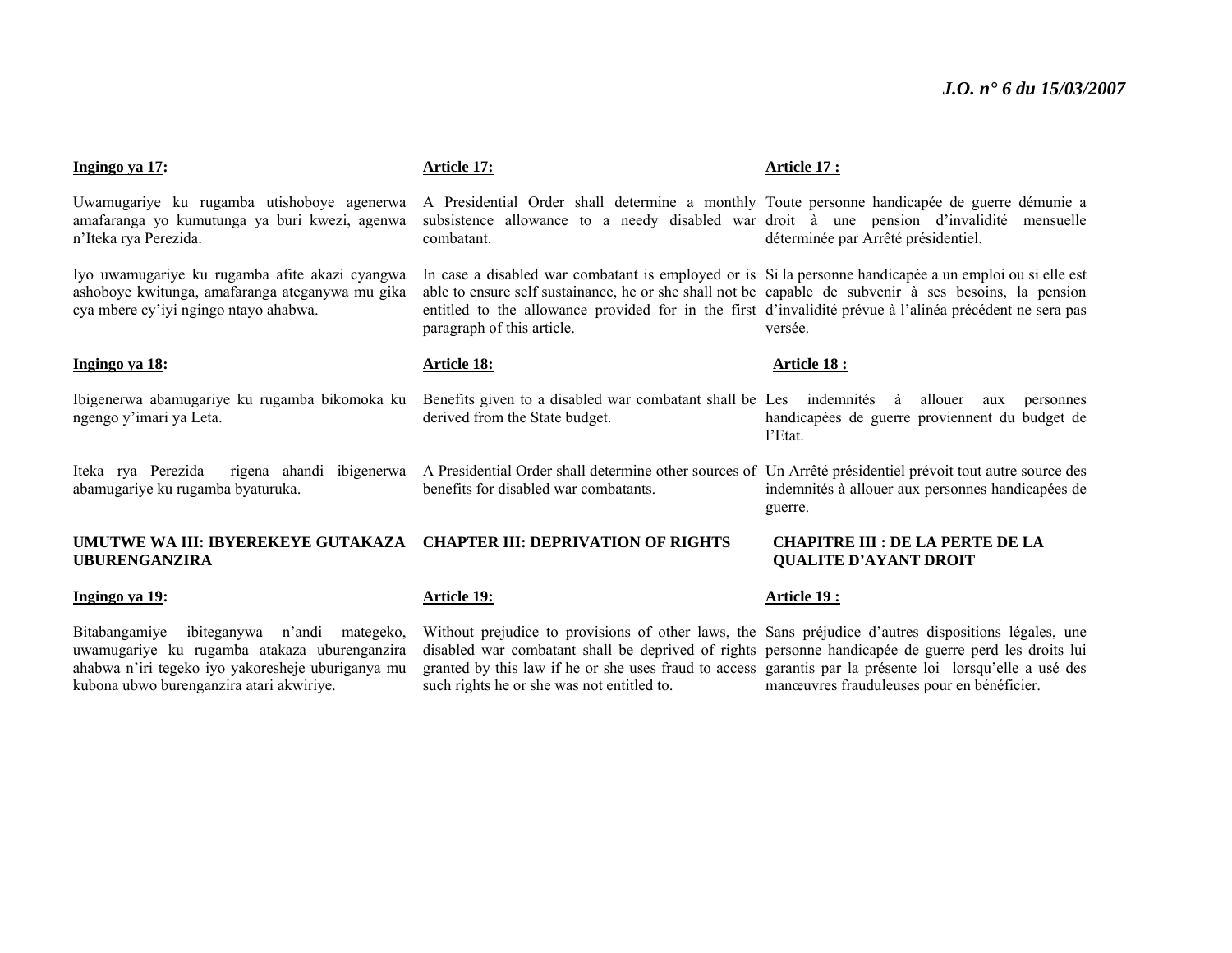#### **Ingingo ya 20:**

Icyemezo cyo gutakaza uburenganzira buvugwa mu ngingo ya 19 y'iri tegeko gifatwa n'urwego rushinzwe gukurikirana no gushyira mu bikorwa ibiteganywa n'iri tegeko.

Icyo cyemezo gifatwa nyuma yo kwisobanura imbere y'urwo rwego.

#### **Ingingo ya 21:**

Iyo bigaragaye ko uwamugariye ku rugamba adashoboye gucunga cyangwa asesagura ibyo agenerwa n'iri tegeko, imicungire yabyo yegurirwa umuhagarariye mu buryo buteganywa n'amategeko, cyangwa ushyirwaho n'urwego rushinzwe gushyira mu bikorwa ibiteganywa n'iri tegeko.

**UMUTWE WA IV: INGINGO ZISOZA** 

#### **Ingingo ya 22:**

Ingingo zose z'amategeko abanziriza iri kandi zinyuranye na ryo zivanyweho.

#### **Ingingo ya 23:**

Iri tegeko ritangira gukurikizwa ku munsi ritangarijweho mu Igazeti ya Leta ya Repubulika y'u Rwanda.

#### **Article 20:**

The decision to be deprived of the rights mentioned under article 19 of this law shall be taken by the organ in charge of monitoring and implementing the provisions of this law.

that organ.

#### **Article 21:**

In case it is clear that the disabled war combatant is unable to manage or proves to be a spendthrift of the benefits provided under this law, the management of the benefits shall evolve to his or her legal representative or to a person appointed by the organ in charge of implementing of the provisions of this law.

#### **CHAPTER IV: FINAL PROVISIONS**

#### **Article 22:**

All previous legal provisions contrary to this law are Toutes les dispositions légales antérieures et hereby abrogated.

#### **Article 23:**

This law comes into force on the day of its La présente loi entre en vigueur le jour de sa publication in the Official Gazette of the Republic of publication au Journal Officiel de la République du Rwanda. Rwanda.

#### **Article 20 :**

La décision de perte de la qualité d'ayant droit prévue à l'article 19 de la présente loi est prise par le service chargé d'assurer le suivi et la mise en application des dispositions de la présente loi.

Such a decision shall be taken after being heard by Cette décision est prise après que l'intéressé s'est défendu devant ce service.

#### **Article 21 :**

Lorsque la personne handicapée de guerre devient prodigue, la gestion des ressources octroyées en vertu de la présente loi est confiée à son représentant conformément à la loi ou pourvu par le service chargé d'assurer le suivi et la mise en application des dispositions de la présente loi.

#### **CHAPITRE IV: DES DISPOSITIONS FINALES**

#### **Article 22:**

contraires à la présente loi sont abrogées.

#### **Article 23:**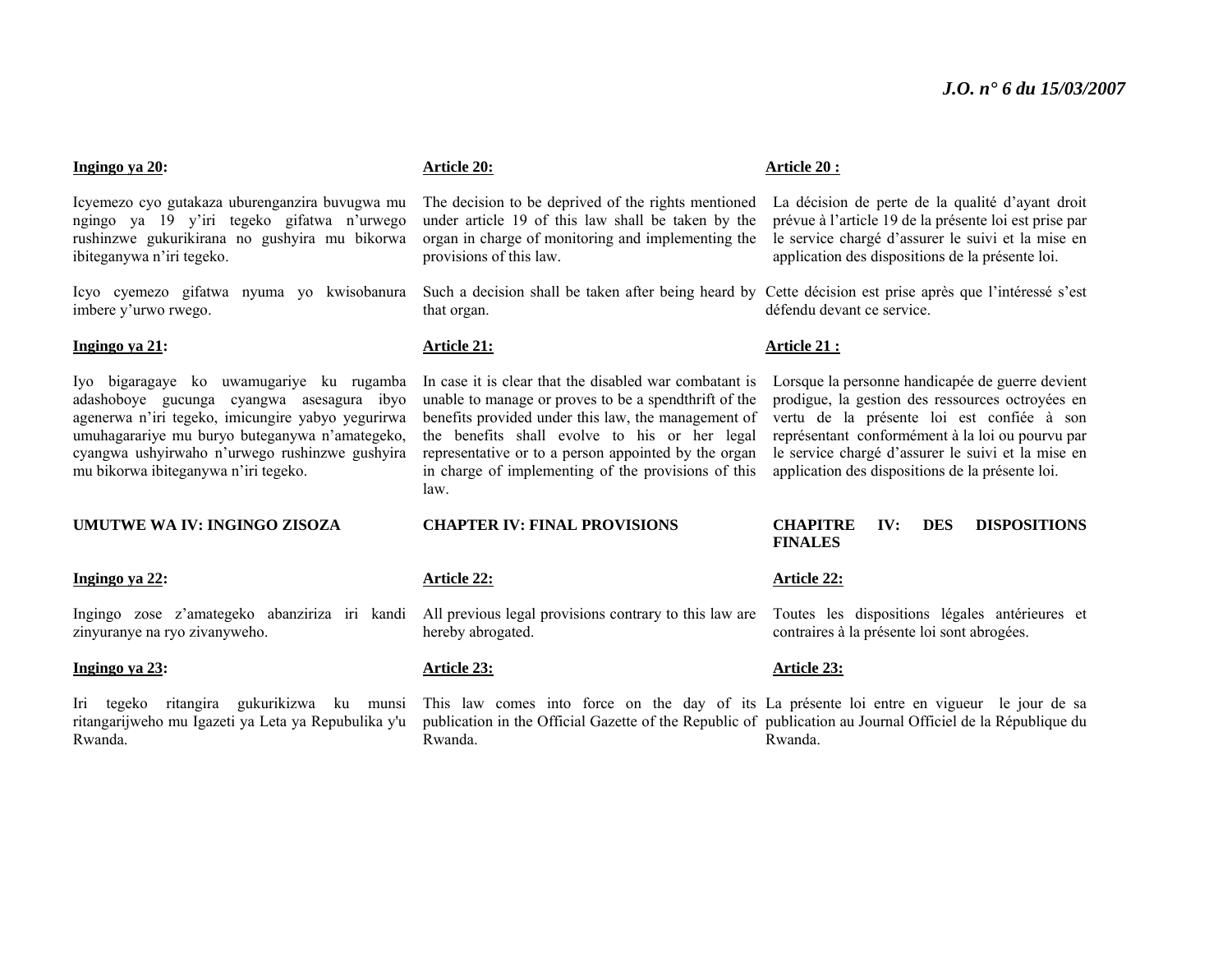Kigali, kuwa 20/01/2007

Perezida wa Repubulika **KAGAME Paul** (sé)

Minisitiri w'Intebe **MAKUZA Bernard** (sé)

Minisitiri w'Ubutegetsi bw'Igihugu, Imiyoborere Myiza, Amajyambere Rusange n'Imibereho Myiza y'Abaturage **MUSONI Protais**  (sé)

Minisitiri w'Ubuzima **Dr. NTAWUKURIRYAYO Jean Damascène** (sé)

Minisitiri w'Uburezi **Dr. MUJAWAMARIYA Jeanne d'Arc** (sé)

Minisitiri w'Imari n'Igenamigambi **MUSONI James** (sé)

Minisitiri w'Abakozi ba Leta n'Umurimo **Prof. NSHUTI Manasseh** (sé)

Kigali, on 20/01/2007

The President of the Republic **KAGAME Paul** (sé)

> The Prime Minister **MAKUZA Bernard** (sé)

The Minister of Local Government, Good Governance, Community Development and Social Affairs **MUSONI Protais** (sé)

The Minister of Health **Dr. NTAWUKURIRYAYO Jean Damascène** (sé)

The Minister of Education **Dr. MUJAWAMARIYA Jeanne d'Arc** (sé)

The Minister of Finance and Economic Planning **MUSONI James**  (sé)

The Minister of Public Service and Labor **Prof. NSHUTI Manasseh** 

Kigali, le 20/01/2007

Le Président de la République **KAGAME Paul** (sé)

> Le Premier Ministre **MAKUZA Bernard** (sé)

Le Ministre de l'Administration Locale, de la Bonne Gouvernance, du Développement Communautaire et des Affaires Sociales **MUSONI Protais** (sé)

Le Ministre de la Santé **Dr. NTAWUKURIRYAYO Jean Damascène** (sé)

Le Ministre de l'Education  **Dr. MUJAWAMARIYA Jeanne d'Arc** (sé)

Le Ministre des Finances et de la Planification **Economique MUSONI James**  (sé)

Le Ministre de la Fonction Publique et du Travail  **Prof. NSHUTI Manasseh** (sé)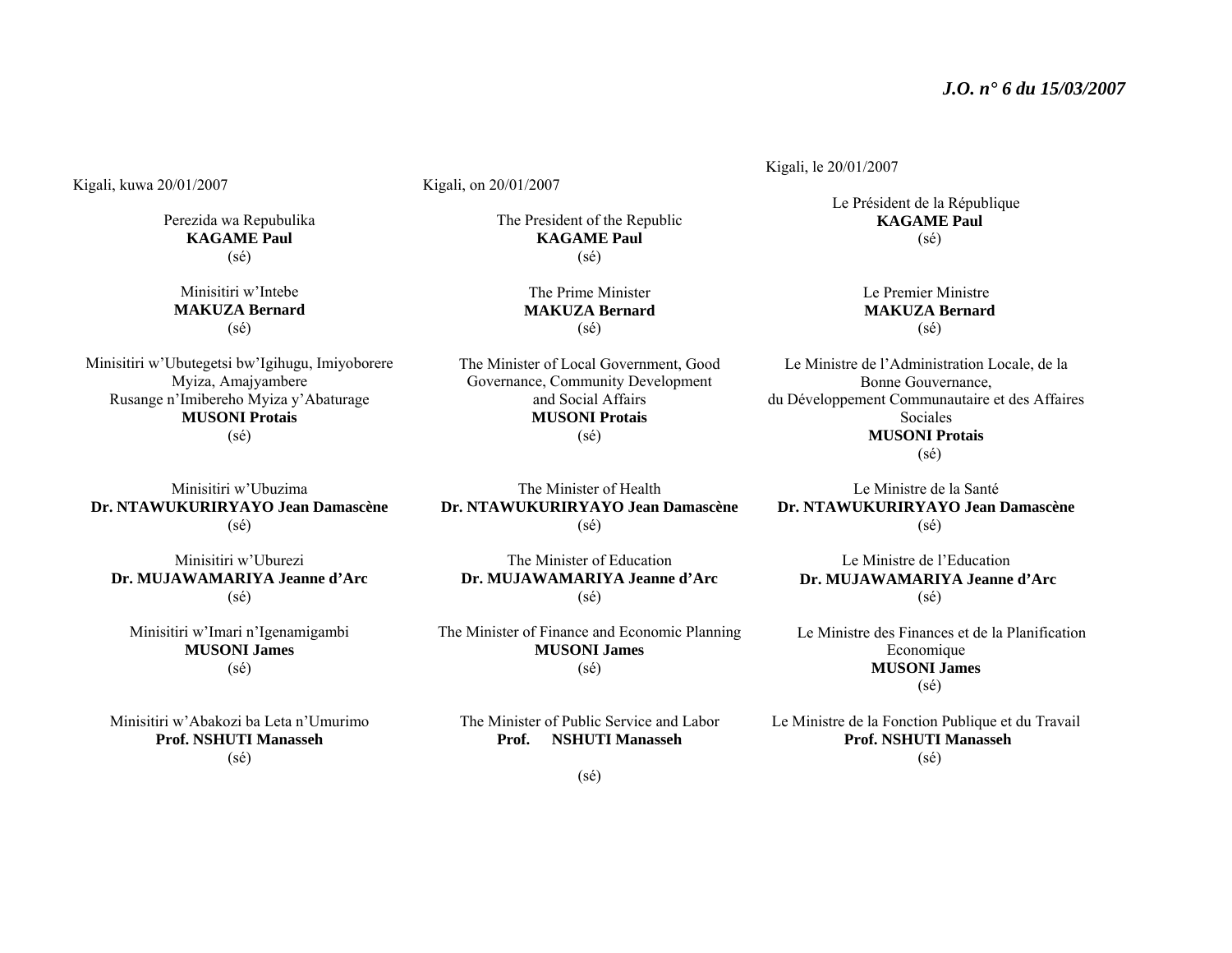#### *J.O. n° 6 du 15/03/2007*

Minisitiri w'Ibikorwa Remezo **KAMANZI Stanislas**(sé)

Minisitiri w'Ingabo **Gen. GATSINZI Marcel** (sé)

Minisitiri w'Ubutabera **KARUGARAMA Tharcisse** (sé)

**Bibonywe kandi bishyizweho Ikirango cya Repubulika:**  Minisitiri w'Ubutabera **KARUGARAMA Tharcisse** (sé)

The Minister of Infrastructure **KAMANZI Stanislas** (sé)

The Minister of Defence **Gen. GATSINZI Marcel** (sé)

The Minister of Justice **KARUGARAMA Tharcisse** (sé)

Le Ministre des Infrastructures **KAMANZI Stanislas** (sé)

Le Ministre de la Défense **Gén. GATSINZI Marcel** (sé)

Le Ministre de la Justice **KARUGARAMA Tharcisse** (sé)

**Vu et scellé du Sceau de la République** 

Le Ministre de la Justice **KARUGARAMA Tharcisse** (sé)

**Seen and sealed with the Seal of the Republic:** 

The Minister of Justice **KARUGARAMA Tharcisse** (sé)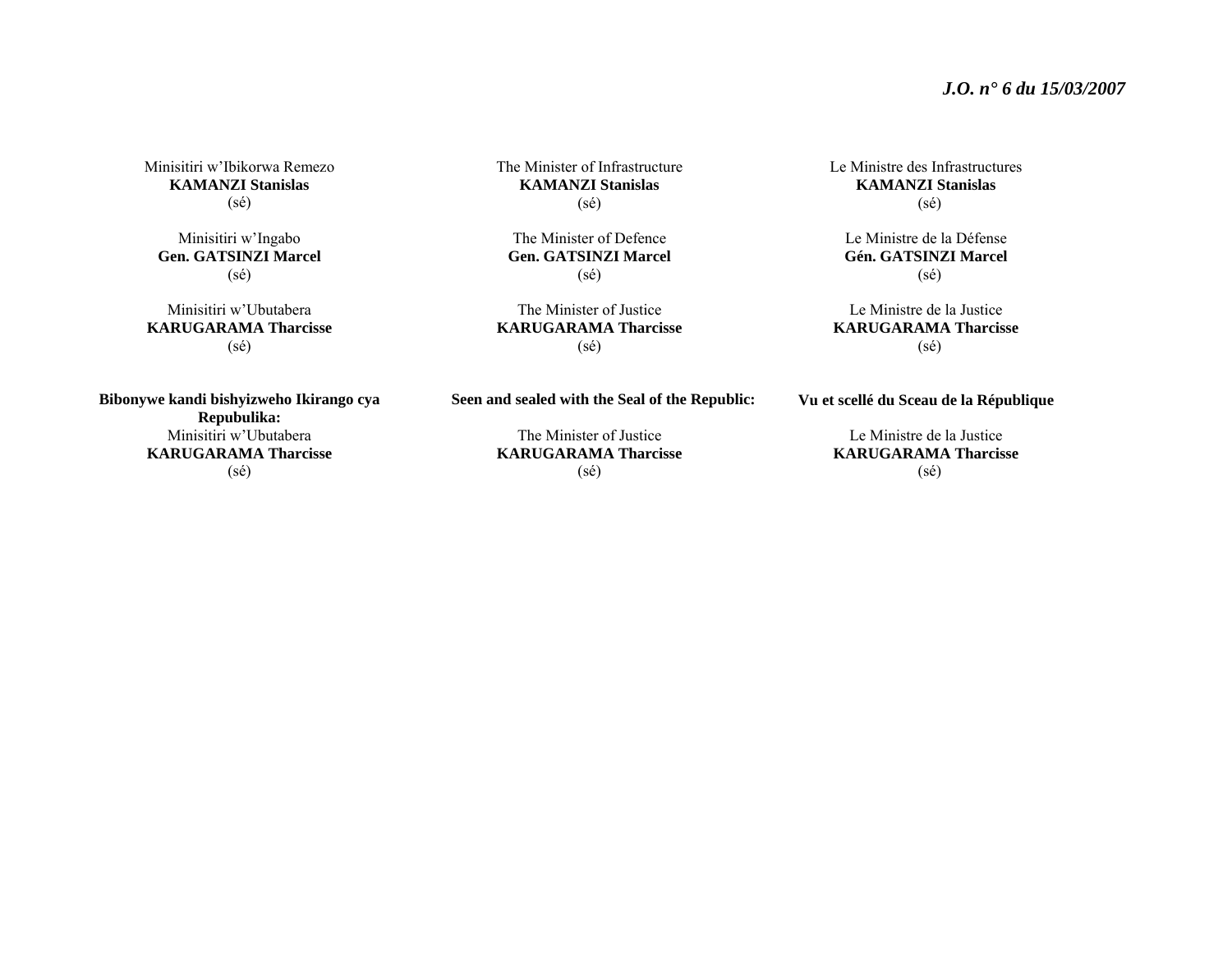**ITEGEKO N° 03/2007 RYO KUWA 22/01/2007 LAW N° 03/2007 OF 22/01/2007 DETERMINING LOI N° 03/2007 DU 22/01/2007 PORTANT RIGENA INSHINGANO, N'IMIKORERE BY'IKIGO CYA GISHINZWE KONGERA UBUSHOBOZI BW'ABAKOZI N'UBW'INZEGO Z'IMIRIMO ( HIDA) THE RESPONSIBILITIES, ORGANISATION AND ATTRIBUTIONS, ORGANISATION ET THE FUNCTIONING OF HUMAN RESOURCE FONCTIONNEMENT DE L'AGENCE DE INSTITUTIONAL DEVELOPMENT AGENCY (HIDA).**  CAPACITY DEVELOPPEMENT DES RESSOURCES **HUMAINES ET INSTITUTIONNELLES (HIDA)** 

**Twebwe, KAGAME Paul ;**  Perezida wa Repubulika ,

**We, KAGAME Paul,**  The President of the Republic; **Nous, KAGAME Paul,**  Président de la République ;

INTEKO ISHINGA AMATEGEKO YEMEJE, THE PARLIAMENT HAS ADOPTED, AND WE LE PARLEMENT A ADOPTE ET NOUS **NONE NATWE DUHAMIJE, DUTANGAJE SANCTION, PROMULGATE THE FOLLOWING SANCTIONNONS, PROMULGUONS LA LOI ITEGEKO RITEYE RITYA.** DUTEGETSE KO RYANDIKWA MU IGAZETI OFFICIAL GAZETTE OF THE REPUBLIC OF QU'ELLE SOIT PUBLIEE AU JOURNAL **YA LETA YA REPUBULIKA Y'U RWANDA LAW AND ORDER IT BE PUBLISHED IN THE DONT LA TENEUR SUIT ET ORDONNONS RWANDA OFFICIEL DE LA REPUBLIQUE DU RWANDA** 

**INTEKO ISHINGA AMATEGEKO :** Umutwe w'Abadepite, mu nama yawo yo kuwa 06 The Chamber of Deputies, in its session of October 6, La Chambre des Députés, en sa séance du 06 octobre Ukwakira 2006; **THE PARLIAMENT:** 2006; **LE PARLEMENT :** 2006;

Umutwe wa Sena, mu nama yawo yo kuwa 31 The Senate, in its session of July 31, 2006; Nyakanga 2006 ; Le Sénat, en sa séance du 31 juillet 2006;

Ishingiye ku Itegeko Nshinga rya Repubulika y'u Given the Constitution of the Republic of Rwanda of Vu la Constitution de la République du Rwanda du 04 Rwanda ryo kuwa 04 Kamena 2003, nk'uko June 4, 2003, as amended to date, especially in its juin 2003 telle que révisée à ce jour, spécialement en ses ryavuguruwe kugeza ubu, cyane cyane mu ngingo articles 62,66,67,88,89,90,92,93,95,108,118,183, articles 62,66,67,88,89,90,92,93,95,108,118,183 zaryo, ya 62 , iya 66, iya 67, iya 88, iya 89, iya 90, iya and 201; iya 92, iya 93, iya 95, iya 108, iya 118, iya 183 n' iya 201; et 201;

Ishingiye ku Itegeko Ngenga n°14/2004 ryo kuwa 26 Given Organic Law n° 14/2004 of May 26, 2004 Vu la Loi Organique n° 14/2004 du 26 mai 2004 portant Gicurasi 2004 rishyiraho amategeko rusange yerekeye establishing the general provisions governing public dispositions générales applicables aux établissements ibigo bya Leta nk'uko ryahinduwe kugeza ubu, cyane institutions as modified to date especiall y in its article publics telle que modifiée à ce jour, spécialement en son cyane mu ngingo yaryo ya 17; 17; article 17;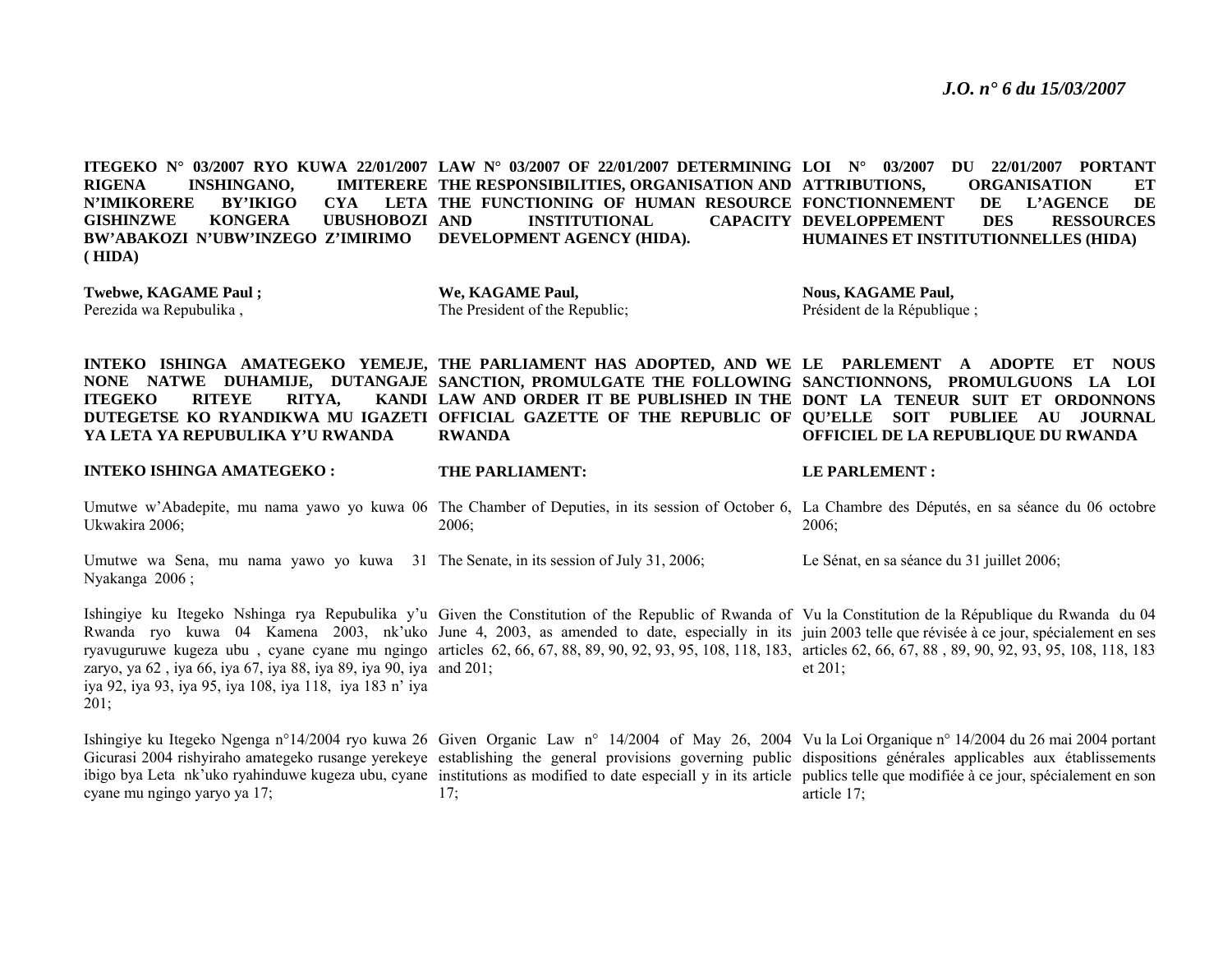ubushobozi bw'Abakozi n'ubw'inzego z'imirimo;

**YEMEJE :** 

#### **UMUTWE WA MBERE : INGINGO RUSANGE**

#### **Ingingo ya mbere :**

by'Ikigo cya Leta gishinzwe kongera ubushobozi and the functioning of a public Human resource and et le fonctionnement de l'Agence de Développement des bw'abakozi n'ubw'inzego z'imirimo, cyitwa " Human Institutional Development Agency abbreviated as Ressources Humaines et Institutionnelles dénommée Resources and Institutionnal Capacity Development HIDA. Agency", HIDA mu magambo ahinnye y'ururimi rw'icyongereza.

HIDA ifite ubuzimagatozi n'ubwigenge mu HIDA has a legal personality, administrative and HIDA est dotée de la personnalité juridique et de miyoborere, mu micungire y'umutungo n'abakozi financial autonomy and shall be governed in accordance l'autonomie financière et administrative et est gérée bayo kandi icungwa hakurikijwe amategeko agenga with laws governing Public Service organs. inzego z'imirimo ya Leta.

#### **Ingingo ya 2 :**

bibaye ngombwa.

w'Intebe.

#### **Article 2:**

necessary.

HIDA ishobora kugira amashami ahandi hose mu HIDA may have branches elsewhere in the country if HIDA peut, en cas de nécessité, établir des branches en gihugu bibaye ngombwa kugira ngo igere ku considered necessary, upon approval by an Order of the tout autre lieu du territoire national sur Arrêté du nshingano zayo, byemejwe n'Iteka rya Minisitiri Prime Minister, in order to fulfil its responsibilities.

#### Isubiye ku Itegeko n°44/2004 ryo kuwa 31 Ukuboza Revisited Law n° 44/2004 of December 31, 2004 Revu la loi n°44/2004 du 31 décembre 2004 portant 2004 rishyiraho kandi rigena imikorere establishing and determining the functioning and the création, fonctionnement et organisation de l'Agence de <sup>n</sup>'imitunganyirize y'Ikigo cya Leta gishinzwe kongera organisation of a public Human Resource and Développement des Ressources Humaines et Institutionnelles;

#### **ADOPTE :**

#### **CHAPITRE PREMIER: DES DISPOSITIONS GENERALES**

#### **Article premier:**

Iri tegeko rigena inshingano, imiterere n'imikorere This law determines the responsibilities, organisation La présente loi détermine les attributions, l'organisation «Human Resources and Institutional Capacity Development Agency», HIDA en sigle anglais.

conformément aux lois relatives à la fonction publique.

#### **Article 2 :**

Icyicaro cya HIDA kiri mu Mujyi wa Kigali, The headquarters of HIDA is established in Kigali, the Le siège de HIDA est établi dans la Ville de Kigali, Umurwa Mukuru wa Repubulika y'u Rwanda. Capital of the Republic of Rwanda. It may be Capitale de la République du Rwanda. Il peut, en cas de Gishobora kwimurirwa ahandi hose mu Rwanda igihe transferred elsewhere in Rwanda if considered nécessité, être transféré en tout autre lieu du territoire rwandais.

Premier Ministre pour mieux s'acquitter de sa mission.

## **ADOPTS:**

#### **CHAPTER ONE: GENERAL PROVISIONS**

Institutional Development Agency;

#### **Article one:**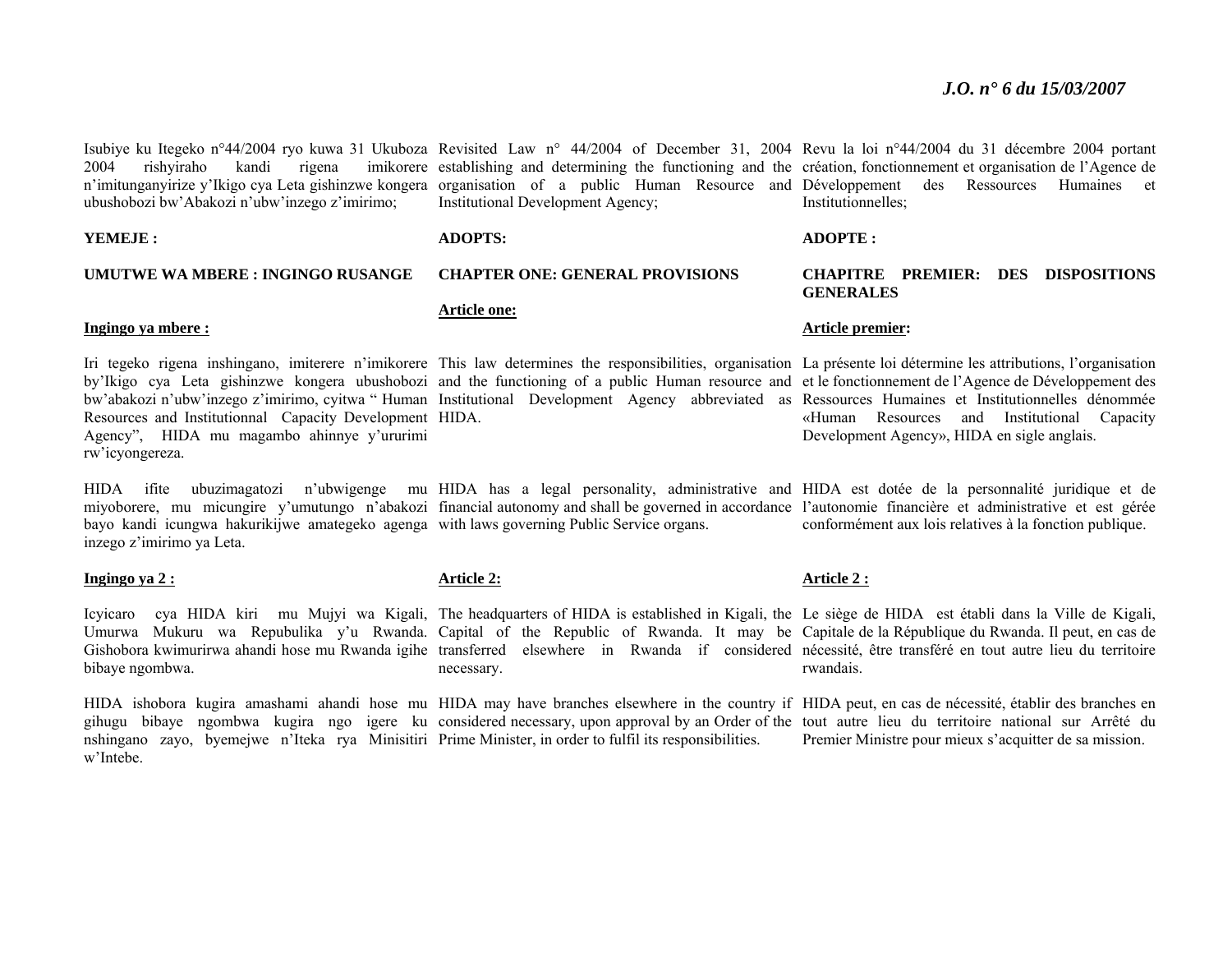#### **UMUTWE WA II : INSHINGANO ZA HIDA**

#### **CHAPTER II: RESPONSIBILITIES OF HIDA CHAPITRE II : DES ATTRIBUTIONS DE HIDA**

Inshingano za HIDA ni izi zikurikira:

**Ingingo ya 3 :**

- 1° gushyiraho uburyo buboneye bwo kongerera 1°abakozi ba Leta, ab'abikorera ku giti cyabo <sup>n</sup>'abakorera imiryango nyarwanda itegamiye kuri Leta, ubumenyi n'ubushobozi byabafasha gukora neza no kubasha gupiganwa n'abandi ku isoko ry'akazi mu rwego rw'Igihugu no mu rwego mpuzamahanga ;
- $2^{\circ}$  gushyiraho uburyo buboneye bwo kongera 2°ubushobozi bw'inzego z'imirimo kugira ngo zirusheho gutanga serivisi nziza kandi zihendutse;
- 3° kugira imibare igaragaza abantu bafite 3°ubushobozi mu nzego z'imirimo zitandukanye <sup>n</sup>'igaragaza ubushobozi bukenewe mu nzego za Leta, iz'abikorera ku giti cyabo no mu miryango nyarwanda itegamiye kuri Leta ;
- $4^\circ$  gutekereza no gutanga ibitekerezo ku bibazo byose bya politiki zerekeye kongera ubushobozi bw'abakozi n'ubw'inzego z'imirimo ;
- $5^{\circ}$  gufasha inzego z'imirimo gusesengura no 5°kugaragaza ibikenewe mu kongera ubushobozi bw'abakozi n'ubw'inzego z'imirimo ;
- $6^\circ$  gufasha no guha inama inzego z'imirimo mu 6°bikorwa bijyanye no kongera ubushobozi bw'abakozi n'ubw'inzego z'imirimo ;

#### **Article 3**:

Responsibilities of HIDA are as follows:

- national and international labor market;
- quality and cheap services;
- organizations;
- $4^\circ$ institutional capacity;
	- to assist the services in analyzing and identifying the requirements in increasing human resource and humaines et institutionnelles; institutional capacity;
	- capacity;

#### **Article 3 :**

Les attributions de HIDA sont les suivantes:

- to ensure appropriate mechanisms of increasing 1° établir un mécanisme approprié de développement capacity and skills to civil servants, private des capacités et des compétences des agents du secteur workers and those who work for non governmental public et privé ainsi que ceux des organisations organizations in order to effectively perform their rwandaises non gouvernementales en vue de leur duties and be able to compete with others on permettre d'assurer les services de qualité et la competitivité au marché de travail au niveau national et international;
- to ensure appropriate mechanisms of increasing 2° établir un mécanisme approprié de développement institutional capacity in order to provide good des capacités des ressources institutionnelles en vue de leur permettre de mieux offrir des services de qualité et peu onéreux;
- to be equipped with statistics identifying personnel 3° disposer des données statistiques sur les personnes with capacity in various institutions and those compétentes au sein de différents services et sur les identifying the required statistics in public service besoins du secteur public et privé ainsi que sur les organs, private sector and in non governmental organisations non gouvernementales rwandaises en matière de compétences;
- <sup>o</sup> to initiate and give views on any issues relating to 4° réfléchir et donner des avis sur toutes les politiques policies of increasing human resource and relatives au développement des capacités en ressources humaines et institutionnelles ;
	- 5° aider les institutions dans l'analyse et l'identification des besoins en matière de développement des ressources
- to assist and advise the services on issues relating 6° appuyer et conseiller les services en matière des to increase human resource and institutional activités de développement des ressources humaines et institutionnelles;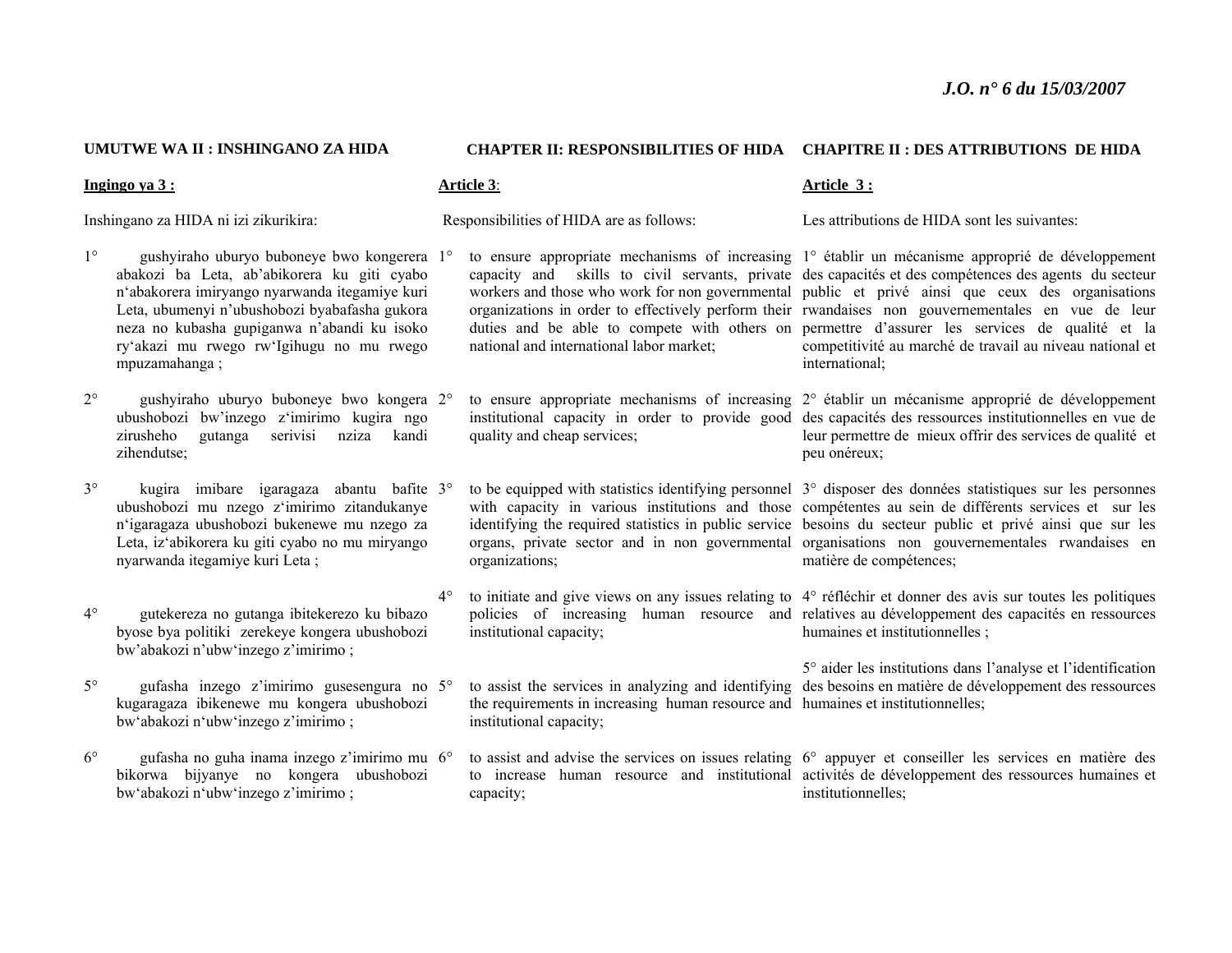- 7° guteza imbere ubushakashatsi mu byerekeye 7°kongera ubushobozi bw'abakozi n'ubw'inzego <sup>z</sup>'imirimo ;
- $8^\circ$  gukusanya ibikenewe byose kugira ngo 8°hashyirwe mu bikorwa imishinga na gahunda bigamije kongera ubushobozi bw'abakozi <sup>n</sup>'ubw'inzego z'imirimo ;
- 9° gukora ibindi bikorwa byose bijyanye no 9°kongera ubushobozi bw'abakozi n'ubw'inzego <sup>z</sup>'imirimo;
- bihuje inshingano byo mu rwego rw'Akarere cyangwa Mpuzamahanga.
- human resource and institutional capacity;
- capacity;
- of human resource and institutional capacity;
- attributions.

```
 to promote research on issues relating to increase 
7° assurer la promotion des recherches dans le domaine 
                                                   du développement des ressources humaines et 
                                                   institutionnelles;
```
 to collect all the requirements in order to 8° collecter tous les élements nécessaires à la implement projects and programs aimed at réalisation des projets et programmes visant le increasing human resource and institutional développement des ressources humaines et institutionnelles;

 to perform any other activities relating to increase 9° mener toute autre activité relative au développement des ressources humaines et institutionnelles;

10° gushyikirana no gukorana n'ibindi bigo 10° to establish relations and collaborate with other 10° établir des relations et collaborer avec d'autres regional and international agencies with similar agences ayant des attributions similaires au niveau régional ou international.

**UMUTWE WA III : URWEGO RUREBERERA CHAPTER III: SUPERVISING AUTHORITY OF CHAPITRE III : DE L'ORGANE DE TUTELLE HIDA HIDA DE HIDA** 

#### **Ingingo ya 4 :**

uburenganzira n'inshingano za buri ruhande mu for HIDA to fulfil its responsibilities. kugeza HIDA ku nshingano zayo.

ureberera HIDA.

#### **Article 4:**

HIDA irebererwa na Minisiteri ifite kongera HIDA is supervised by the Ministry in charge of human HIDA est placée sous tutelle du Ministère ayant le ubushobozi bw'abakozi n'ubw'inzego z'imirimo mu resource and institutional capacity development. There développement des ressources humaines et nshingano zayo. Hagati y'iyo Minisiteri n'Inama shall be concluded a contract of performance between institutionnelles dans ses attributions. Il est signé, entre y'Ubuyobozi hakorwa amasezerano yerekeye the Ministry and the Board of Directors indicating ce Ministère et le Conseil d'Administration, un contrat gahunda y'ibikorwa agaragaza ububasha, powers, rights and responsibilities of each party in order de performance déterminant les pouvoirs, les droits et

Directors and the Minister supervising HIDA.

## **Article 4 :**

les obligations de chaque partie en vue de la réalisation de la mission de HIDA.

Ayo masezerano amara igihe gihwanye na manda Such a contract shall be valid for a period of the term of Ce contrat est valide pour une durée égale au mandat y'abagize Inama y'Ubuyobozi ashyirwaho umukono office of the members of the Board of Directors and des membres du Conseil d'Administration et est na Perezida w'Inama y'Ubuyobozi na Minisitiri shall be signed by the Chairperson of the Board of conjointement signé par le Président du Conseil d'Administration et le Ministre de tutelle de HIDA.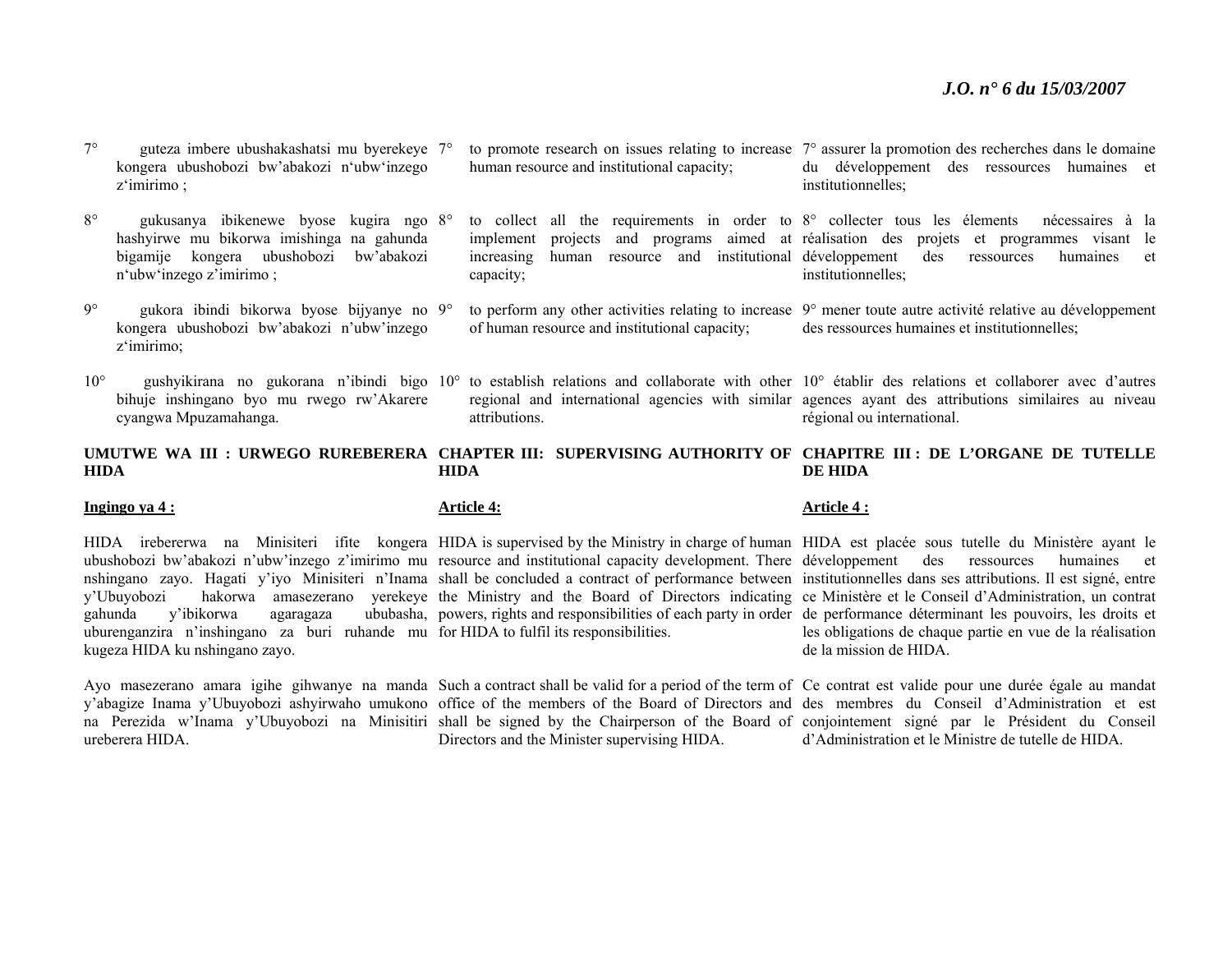| Ingingo ya 5:                                                                                                                                                                                                                        | <b>Article 5:</b>                                                                                                                                                                                                                                                                   | Article 5:                                                                                                                                                                                                                                                                |
|--------------------------------------------------------------------------------------------------------------------------------------------------------------------------------------------------------------------------------------|-------------------------------------------------------------------------------------------------------------------------------------------------------------------------------------------------------------------------------------------------------------------------------------|---------------------------------------------------------------------------------------------------------------------------------------------------------------------------------------------------------------------------------------------------------------------------|
| guteganya mu buryo bwumvikana harimo:                                                                                                                                                                                                | Mu byo amasezerano avugwa mu ngingo ya 4 agomba Among the contents of the contract of performance Le contrat visé à l'article 4 doit préciser notamment les<br>mentioned in article 4 that should be provided in a clear points suivants :<br>way are:                              |                                                                                                                                                                                                                                                                           |
| inshingano z'Inama y'Ubuyobozi, iz'Ubuyobozi<br>n'iz'inzego zose z'ingenzi za HIDA;<br>$2^{\circ}$<br>ibigomba kugerwaho na HIDA;<br>$3^\circ$<br>aho umutungo wa HIDA ukomoka, imikorere<br>yayo n'uburyo buhoraho bwo kubigenzura. | the responsibilities of the Board of Directors, of 1°<br>$1^{\circ}$<br>the management as well as those of the main<br>organs of HIDA;<br>the expected results of HIDA;<br>the source of the property of HIDA; its functioning $3^\circ$<br>$3^{\circ}$<br>and its permanent audit. | les engagements du Conseil d'Administration,<br>ceux de la Direction et de tous les organes<br>principaux de HIDA;<br>les réalisations attendues de HIDA;<br>$2^{\circ}$<br>la provenance du patrimoine de HIDA, ses<br>modalités de fonctionnement et d'audit permanent. |
| UMUTWE WA IV: IMITERERE N'IMIKORERE CHAPTER<br><b>BYA HIDA</b>                                                                                                                                                                       | <b>ORGANISATION</b><br>IV:<br><b>AND</b><br><b>FUNCTIONING OF HIDA</b>                                                                                                                                                                                                              | <b>CHAPITRE IV: DE L'ORGANISATION ET DU</b><br><b>FONCTIONNEMENT DE HIDA</b>                                                                                                                                                                                              |
| Ingingo ya 6:                                                                                                                                                                                                                        | Article 6:                                                                                                                                                                                                                                                                          | Article 6 :                                                                                                                                                                                                                                                               |
| HIDA igizwe n'inzego z'ubuyobozi ebyiri<br>(2)<br>zikurikira:                                                                                                                                                                        | HIDA is comprised of the following two<br>administrative organs:                                                                                                                                                                                                                    | (2) HIDA est dotée de deux (2) organes administratifs<br>suivants :                                                                                                                                                                                                       |
| Inama y'Ubuyobozi;<br>Ubuyobozi.                                                                                                                                                                                                     | 1° the Board of Directors;<br>$2^{\circ}$ the Management;                                                                                                                                                                                                                           | 1° le Conseil d'Administration;<br>2° la Direction.                                                                                                                                                                                                                       |
| Icyiciro cya mbere : Inama y'Ubuyobozi                                                                                                                                                                                               | <b>Section one: The Board of Directors</b>                                                                                                                                                                                                                                          | Section première : Du Conseil d'Administration                                                                                                                                                                                                                            |
| Ingingo va 7:                                                                                                                                                                                                                        | <b>Article 7:</b>                                                                                                                                                                                                                                                                   | Article 7:                                                                                                                                                                                                                                                                |

nshingano zayo.

Inama y'Ubuyobozi ya HIDA ni rwo rwego The Board of Directors of HIDA is the authority which Le Conseil d'Administration de HIDA est l'organe ruyiyobora kandi rushinzwe gufata ibyemezo. Ifite directs it and which is responsible for taking decisions. suprême de direction et de décision. Il est investi des ububasha busesuye n'inshingano byo gucunga It shall have full powers and responsibilities to manage pouvoirs étendus et de la mission d'assurer la gestion du umutungo wa HIDA kugira ngo ishobore kugera ku its property in order for HIDA to fulfil its patrimoine de HIDA pour la réalisation de la mission de responsibilities.

HIDA.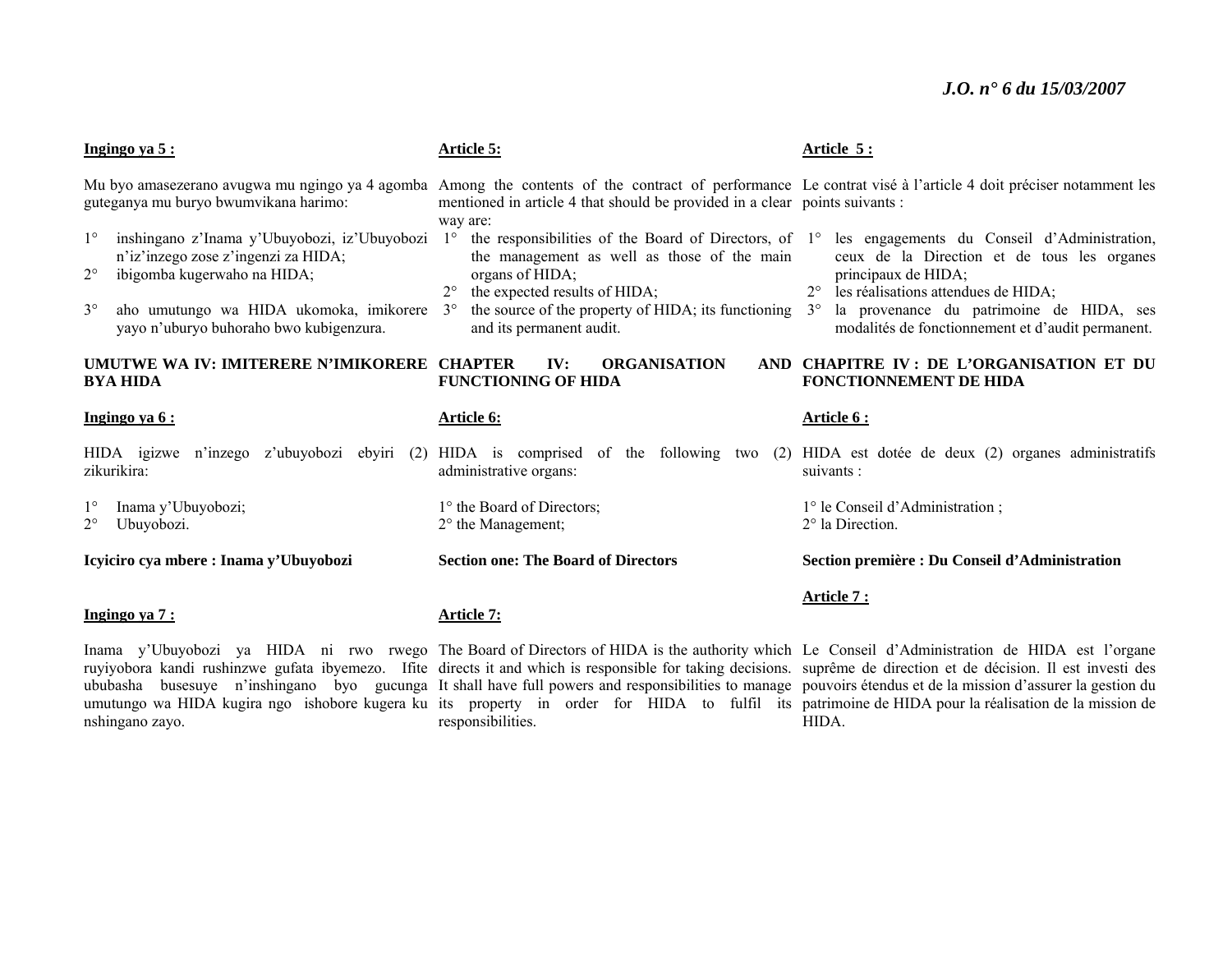abagore.

itatu (3) ishobora kongerwa inshuro imwe gusa.

#### **Ingingo ya 8 :**

zikurikira:

- 1°y'imikorere bya HIDA;
- 2° kwemeza rya Minisitiri ureberera HIDA;
- 3° kwemeza imbanzirizamushinga y'imari ya buri mwaka, mbere yo kuyishyikiriza transmitted to relevant organs; inzego zibishinzwe;
- $4^\circ$ <sup>o</sup> gusuzuma imikorere ya HIDA hakurikijwe with the plan of action and the budget; gahunda n'ingengo y'imari;
- 5° kwemeza raporo y'ibikorwa na raporo y'imikoreshereze y'umutungo urangiye;
- $6^{\circ}$  gukurikirana imikorere y'Ubuyobozi bwa HIDA <sup>n</sup>'abakozi bayo.

#### **Ingingo ya 9 :**

# gihembwe n'igihe cyose bibaye ngombwa itumijwe na nibura na kimwe cya gatatu (1/3) cy'abayigize.

shall be females.

Abagize Inama y'Ubuyobozi bafite manda y'imyaka Members of the Board of Directors are appointed for a Les membres du Conseil d'Administration sont désignés once.

#### **Article 8:**

- Inshingano z'Inama y'Ubuyobozi ya HIDA ni izi Responsibilities of the Board of Directors of HIDA are Les attributions du Conseil d'Administration de HIDA as follows:
- <sup>o</sup> gutanga icyerekezo cy'ibikorwa na gahunda 1° to provide the strategic vision and the plan of action 1° of HIDA;
- <sup>o</sup> kwemeza umushinga w'amategeko 2° to approve the internal rules and regulations of HIDA 2° ngengamikorere ya HIDA ashyirwaho n'Iteka which shall be established by an Order of the Minister supervising HIDA;
	- 3° to approve the annual draft budget before it is 3°
	- 4° to examine the performance of HIDA in accordance 4°
	- 5° to approve the activity report and the financial reports 5°na raporo of the previous year;
		- z'umwaka 6° to monitor the performance of the Management and the personnel of HIDA.

#### **Article 9:**

Inama y'Ubuyobozi ya HIDA iterana rimwe mu held once in every term and at any time it is considered par trimestre et chaque fois que de besoin, sur Perezida wayo cyangwa Visi Perezida igihe Perezida Vice Chairperson, in case of absence of its Chairperson, l'absence du Président, sur leur propre initiative ou sur adahari, babyibwirije cyangwa bisabwe mu nyandiko at own initiative, or upon proposal in writing by a third demande écrite d'au moins un tiers (1/3) de ses (1/3) of its members.

#### **Article 9 :**

The meeting of the Board of Directors of HIDA shall be Le Conseil d'Administration de HIDA se réunit une fois necessary after it is convened by its Chairperson or its convocation de son Président ou du Vice-président à membres.

Iteka rya Minisitiri w'Intebe rishyiraho abagize Inama An Order of the Prime Minister shall appoint seven (7) Un Arrêté du Premier Ministre nomme sept (7) y'Ubuyobozi barindwi (7) barimo Perezida na Visi members of the Board of Directors, including the membres du Conseil d'Administration parmi lesquels Perezida. Nibura mirongo itatu ku ijana (30%) Chairperson and the Vice Chairperson. At least thirty figurent son Président et son Vice-Président. Trente by'abagize Inama y'Ubuyobozi bagomba kuba ari percent (30%) of the members of the Board of Directors pour cent (30%) au moins des membres du Conseil d'Administration sont de sexe féminin.

> period of three (3) years which may be renewable only pour un mandat de trois (3) ans renouvelable une seule fois.

#### **Article 8 :**

sont les suivantes :

- déterminer la vision stratégique et le plan d'action de HIDA;
- adopter le projet de règlement d'ordre intérieur de HIDA qui sera approuvé par un arrêté du Ministre de tutelle de HIDA;
- approuver l'avant-projet de budget annuel avant de le soumettre aux organes compétents;
- évaluer les performances de HIDA sur base du plan d'action et du budget;
- approuver le rapport d'activités et le rapport d'utilisation du patrimoine pour l'exercice précédent;
- $6^{\circ}$  faire le suivi de la performance de la Direction de HIDA et de son personnel.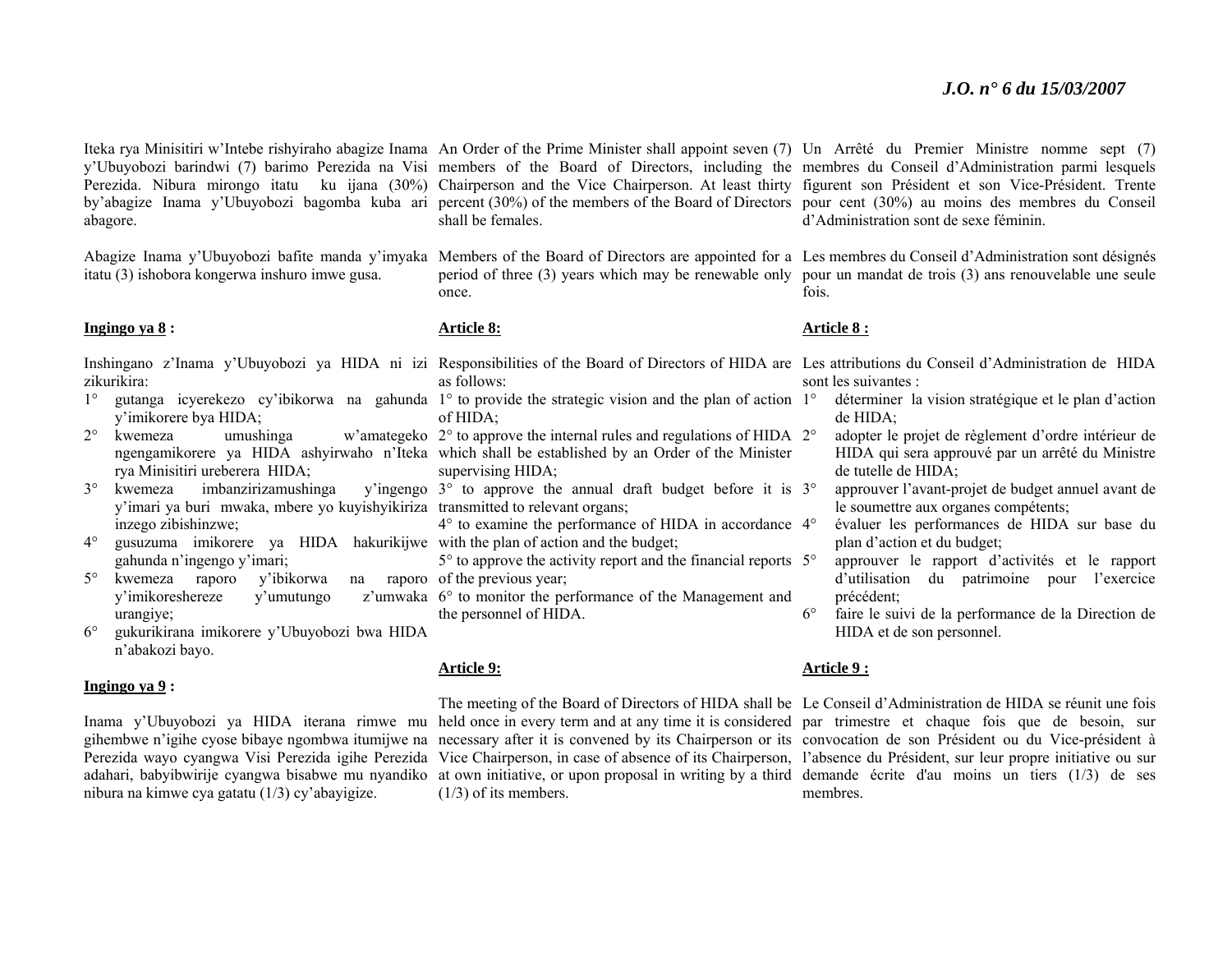iminsi itanu (5) kugira ngo iterane.

Minisitiri ureberera HIDA.

biteganywa n'amategeko ngengamikorere ya HIDA.

#### **Ingingo ya 10 :**

Uwatumiwe ntiyemerewe gutora no gukurikira iyigwa follow the debates of other issues on the agenda. ry'izindi ngingo ziri ku murongo w'ibyigwa.

#### **Ingingo ya 11 :**

# Inyandiko y'ibyemezo by'inama

Ubutumire bukorwa mu nyandiko ishyikirizwa The invitation shall be in writing which is submitted to L'invitation à la réunion est faite par écrit et transmise abagize Inama y'Ubuyobozi hasigaye nibura iminsi the Board of Directors at least fifteen (15) days before aux membres du Conseil d'Administration au moins cumi n'itanu (15) ngo inama iterane. Icyakora, inama the meeting is held. However, the extraordinary meeting quinze (15) jours avant la tenue de la réunion. Toutefois, idasanzwe itumizwa mu nyandiko hasigaye nibura shall be convened in writing at least five (5) days before la réunion extraordinaire est convoquée par écrit au it is held.

Mu byigwa n'Inama y'Ubuyobozi mu gihembwe cya Items to be examined by the Board of Directors in the A l'ordre du jour du premier trimestre de l'année mbere cy'umwaka harimo kwemeza raporo y'ibikorwa first term of the year shall include approval of the figurent notamment les points relatifs à l'approbation du n'imikoreshereze y'umutungo mu mwaka urangiye; activity report and the use of the property in the rapport d'activités et de gestion du patrimoine pour mu gihembwe cya gatatu hakabamo gahunda yo previous year. In the third term, there shall be included l'exercice précédent. L'agenda de la réunion du gusuzuma umushinga w'ingengo y'imari na gahunda the examination of the draft of the annual Budget and troisième trimestre comprend notamment l'examen de y'ibikorwa by'umwaka ukurikira. Buri gihembwe the plan of action of the following year. Also, in every l'avant-projet de budget et du programme d'activités kandi igomba gusuzuma raporo y'imari n'iy'ibikorwa term, the Board of Directors shall examine the financial pour l'exercice suivant. Chaque trimestre, le Conseil byerekeranye n'igihembwe kirangiye igashyikirizwa report and the plan of action relating to previous term d'Administration doit également examiner le rapport and the report shall be transmitted to the Minister financier et le rapport d'activités pour le trimestre supervising HIDA.

the internal rules and regulations of HIDA.

#### **Article 10:**

Inama y'Ubuyobozi ishobora gutumira mu nama yayo The Board of Directors may invite, in its meeting, any Le Conseil d'Administration peut, au cours de ses umuntu wese ibona ashobora kuyungura inama ku person from whom it may seek advice on a certain issue ngingo runaka ifite ku murongo w'ibyigwa. on the agenda. The invitee is not allowed to vote and to

**Article 11:**

agire icyo abivugaho mu gihe kitarenze iminsi cumi days in order to give his or her views in a period not et considérations endéans quinze (15) jours à dater de

moins cinq (5) jours avant la tenue de la réunion.

écoulé et le soumettre au Ministre de tutelle de HIDA.

Uburyo inama iterana n'uko ibyemezo bifatwa The procedures through which the meeting is convened Les modalités de réunion et de prise de décisions sont and the mode of taking decisions shall be determined by prévues par le règlement d'ordre intérieur de HIDA.

#### **Article 10 :**

consulter toute personne qu'il juge compétente pour l'examen d'un point inscrit à l'ordre du jour. La personne invitée n'a pas de voix délibérative et participe uniquement aux débats concernant le point sur lequel elle est consultée.

#### **Article 11 :**

y'Ubuyobozi ishyirwaho umukono n'abayigize inama shall be signed by its members immediately at its immédiatement signées par les membres présents après ikirangira, kopi yayo ikohererezwa Minisitiri ureberera completion, and its copy shall be sent to the Minister la séance et transmises au Ministre de tutelle de HIDA HIDA mu gihe kitarenze iminsi itanu (5) kugira ngo supervising HIDA in a period not exceeding five (5) dans un délai ne dépassant pas cinq (5) jours pour avis Resolutions of the meeting of the Board of Directors Les résolutions du Conseil d'Administration sont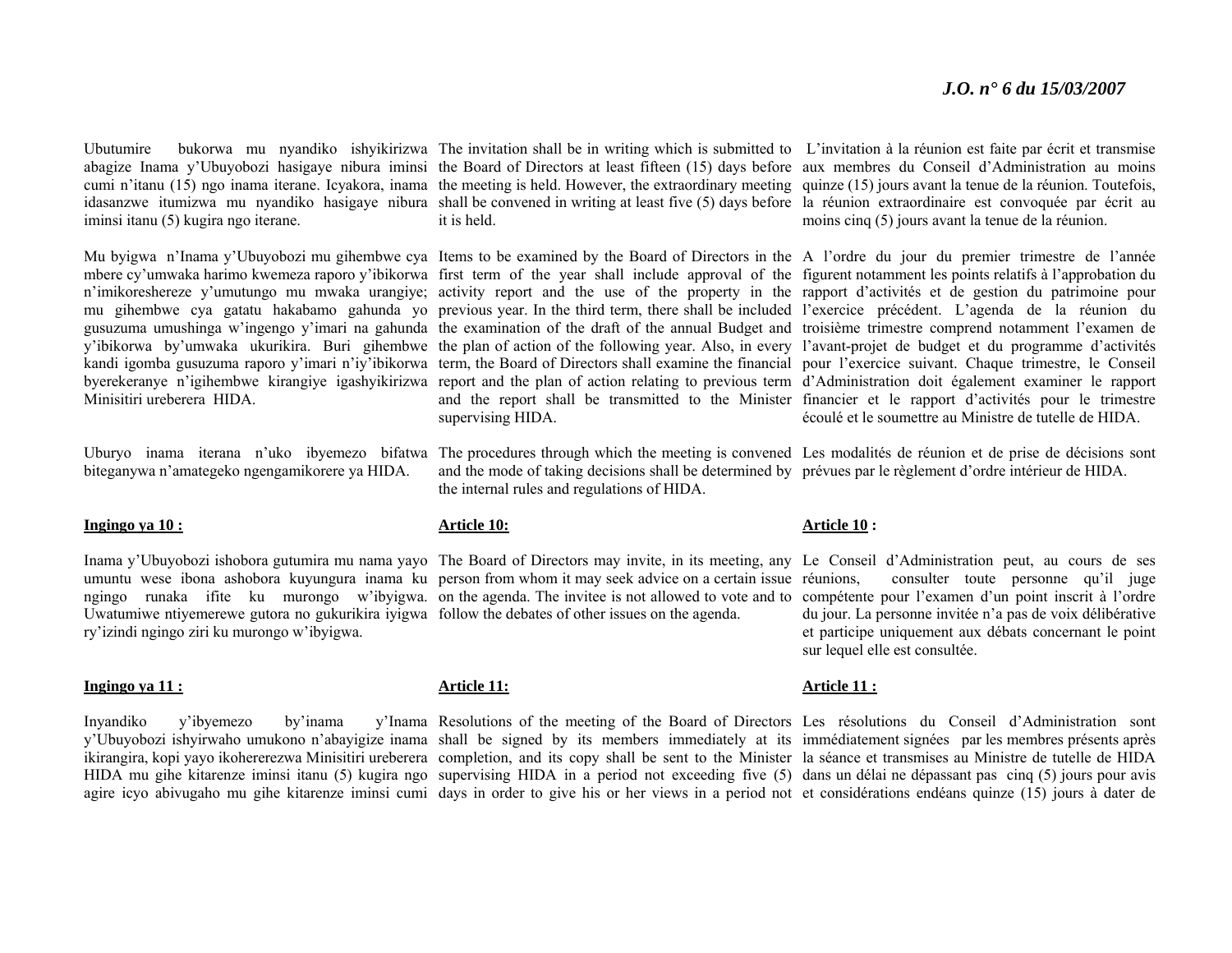burundu.

cumi n'itanu (15) guhera umunsi yemerejweho.

#### **Ingingo ya 12 :**

rya Perezida.

#### **Ingingo ya 13 :**

igihembo muri HIDA**.** 

#### **Ingingo ya 14 :**

1°manda irangiye

- $2^{\circ}$ yeguye akoresheje inyandiko;
- 3° $\degree$  atagishoboye gukora imirimo ye kubera ubumuga  $2^{\circ}$  he or she resigns through writing; byemejwe na muganga ubyemerewe;
- $4^\circ$  akatiwe burundu igihano cy'igifungo kingana authorized medical doctor; subikagihano;

ntacyo arabivugaho imyanzuro y'inama iba yemewe period expires when he or she has not given his or her les décisions du Conseil sont réputées définitives. views, the resolutions of the meeting shall be presumed definitively approved.

#### **Article 12:**

Abagize Inama y'Ubuyobozi bitabiriye inama z'Inama A Presidential Order shall determine sitting allowances Les membres du Conseil d'Administration bénéficient y'Ubuyobozi bagenerwa amafaranga agenwa n'Iteka which members of the Board of Directors present in the de jetons de présence dont le montant est déterminé par meeting of the Board of Directors shall be given.

#### **Article 13:**

any remunerated activity in HIDA.

#### **Article 14:**

Ugize Inama y'Ubuyobozi ava muri uwo mwanya iyo: A member of the Board of Directors shall leave such an Un membre du Conseil d'Administration perd la qualité office if:

1° the mandate expires;

- 
- bw'umubiri cyangwa uburwayi bwo mu mutwe, 3° he or she is no longer able to perform his or her duties due to physical or mental disability certified by an
- cyangwa kirengeje amezi atandatu (6) nta 4° definitively sentenced to a term of imprisonment equal to or exceeding six (6) months with no suspension of the sentence;

n'itanu (15) kuva ayishyikirijwe. Iyo icyo gihe kirenze exceeding fifteen (15) days from its reception. If this leur réception. Passé ce délai sans réaction du Ministre,

Inyandikomvugo y'inama ishyirwaho umukono na The minutes of the meeting shall be signed by the Le procès-verbal de la réunion du Conseil Perezida n'umwanditsi bayo, ikemezwa mu nama Chairperson and its rapporteur, and it shall be approved d'Administration est signé conjointement par son ikurikira. Kopi y'inyandikomvugo yohererezwa in its following session. The copy of minutes shall be Président et son rapporteur et soumis à la séance Minisitiri ureberera HIDA mu gihe kitarenze iminsi sent to the Minister supervising HIDA in a period not suivante pour approbation. Une copie du procès-verbal exceeding fifteen (15) days from the day of its approval. est envoyée au Ministre de tutelle de HIDA dans un délai ne dépassant pas quinze (15) jours à compter du jour de son approbation.

#### **Article 12 :**

Arrêté Présidentiel.

#### **Article 13 :**

Ntibyemewe ku bagize Inama y'Ubuyobozi cyangwa The members of the Board of Directors or companies in Il est interdit aux membres du Conseil d'Administration ibigo bafitemo imigabane gukora umurimo ugenerwa which they are shareholders are not allowed to perform ou aux sociétés dont ils sont associés d'exercer des fonctions rémunérées au sein de HIDA.

#### **Article 14 :**

de membre dans les cas suivants:

- $1^\circ$ expiration du mandat;
- $2^{\circ}$ démission par notification écrite;
- 3° incapacité physique ou mentale constatée par un médecin agréé ;
- 4° condamnation définitive à une peine d'emprisonnement supérieure ou égale à six (6) mois sans sursis;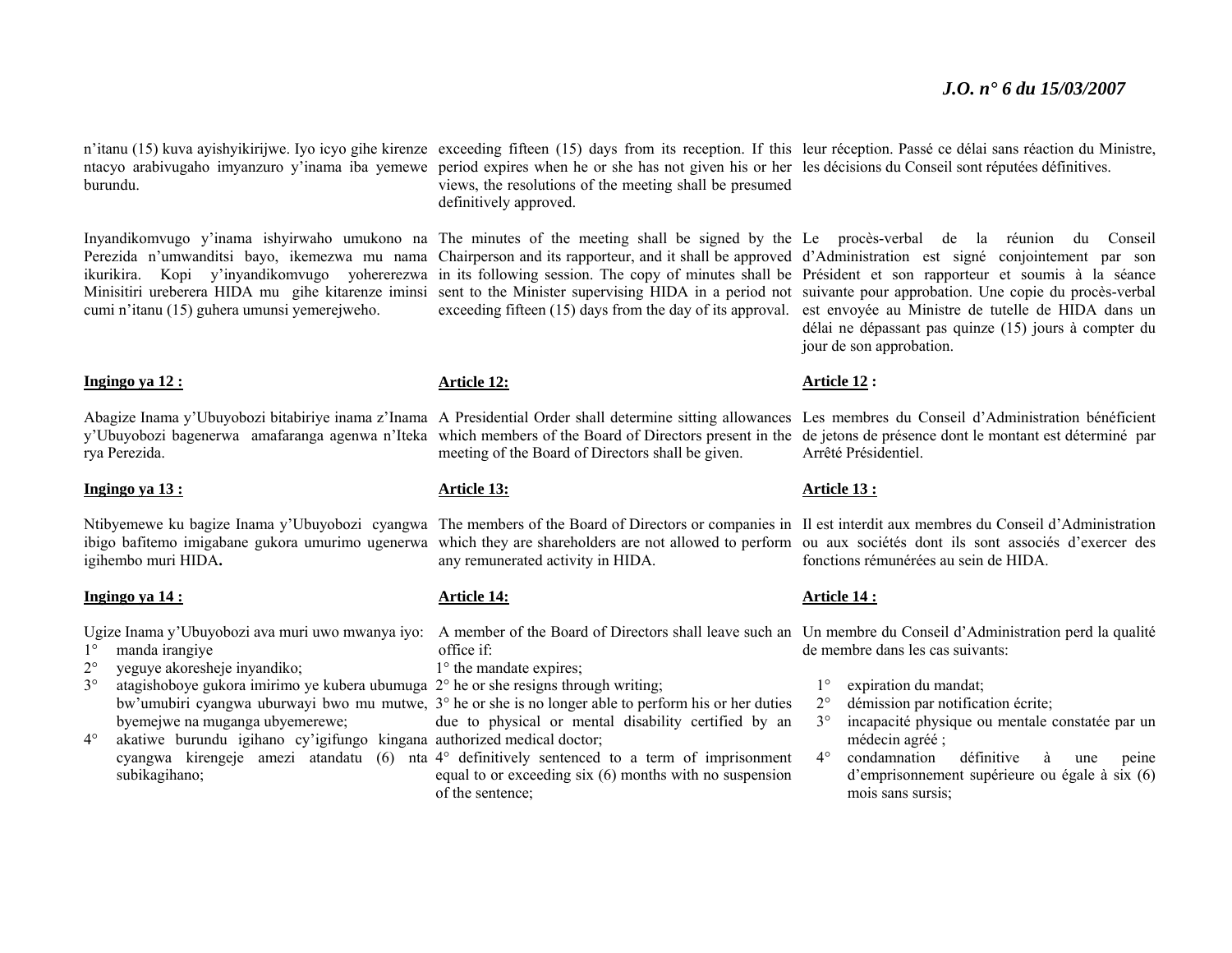#### *J.O. n° 6 du 15/03/2007*

5° $\degree$  asibye inama inshuro eshatu zikurikirana mu  $5\degree$  he or she is absent in meetings for three (3) mwaka umwe nta mpamvu zifite ishingiro;

6° bigaragaye ko atacyujuje ibyashingiweho 6° it is clear that he or she no longer fulfils the ashyirwa mu Nama y'Ubuyobozi;

- 7°agaragaje imyitwarire itajyanye n'inshingano ze;
- $8^\circ$ abangamira inyungu za HIDA;
- $9^\circ$ yireze akemera icyaha cya jenoside;
- 10° apfuye.

consecutive times in a year with no justified reasons;

requirements considered at the time of his or her appointment in the Board of Directors;

- 7° he or she demonstrates behaviours contrary to his or her responsibilities;
- 8° he or she jeopardises the interests of HIDA;
- 9° he or she confesses and pleads guilty of the crime of genocide;
- $10^\circ$  he or she dies.
- 5° trois (3) absences consécutives dans une année aux réunions sans raisons valables ;
- $6^\circ$  constat qu'il ne remplit plus les conditions requises pour lesquelles il avait été nommé ;
- $7^\circ$ comportement incompatible avec ses fonctions ;
- $8^\circ$ agissement contre les intérêts de HIDA;
- 9° aveu et plaidoyer de culpabilité pour crime de génocide ;
- 10° décès.

hakurikijwe ibiteganywa mu gika kibanziriza iki.

bubifitiye ububasha bushyiraho Ushyizweho arangiza iyo manda.

Minisitiri ureberera HIDA agaragaza muri raporo The Minister supervising HIDA shall, indicate in the Le Ministre de tutelle de HIDA constate que l'un des igenewe inzego zibifitiye ububasha ko umwe mu report meant for competent organs, that one of its membres du Conseil d'Administration n'a plus la bagize Inama y'Ubuyobozi adakwiriye kuba mu members is not worth its membership or if he or she is qualité d'être membre ou que son poste est vacant dans bayigize cyangwa ko atakiri mu mwanya we no longer in his or her position in accordance with the un rapport adressé aux organes compétents preceding paragraph.

conformément aux dispositions de l'alinéa précédent.

Iyo umwe mu bagize Inama y'Ubuyobozi avuye mu In case one of the members of the Board of Directors Si un membre du Conseil d'Administration perd la mirimo ye mbere y'uko manda irangira , Ubuyobozi leaves his or her duties before the expiration of his or qualité de membre avant l'expiration de son mandat, her mandate, competent authorities shall appoint his or l'autorité de nomination désigne le remplaçant. Celui-ci her substitute. The appointee shall complete the termine le mandat de celui qu'il a remplacé. remaining term of office.

**Icyiciro cya kabiri: Ubuyobozi n'inzego z'imirimo Section 2: Management and organisational Section 2 : De la Direction et du cadre organique de bya HIDA structures of HIDA HIDA** 

#### **Ingingo ya 15 :**

bikorwa.

#### **Article 15:**

Imicungire ya buri munsi ya HIDA ishinzwe The daily management of HIDA is entrusted to its La gestion journalière de HIDA est assurée par son Umuyobozi wayo ushyirwaho n'Iteka rya Minisitiri Director to be appointed by an Order of the Prime Directeur nommé par Arrêté du Premier Ministre. Le <sup>w</sup>'Intebe. Umuyozi ni we uhuza akanayobora ibikorwa Minister. The Director coordinates and directs the daily Directeur coordonne et dirige les activités journalières bya buri munsi bya HIDA kandi akabazwa n'Inama activities of HIDA and shall be answerable to the Board de HIDA et est responsable devant le Conseil y'Ubuyobozi uko ibyemezo byayo bishyirwa mu of Directors on how its recommendations are d'Administration de la mise en œuvre de ses décisions. implemented.

#### **Article 15 :**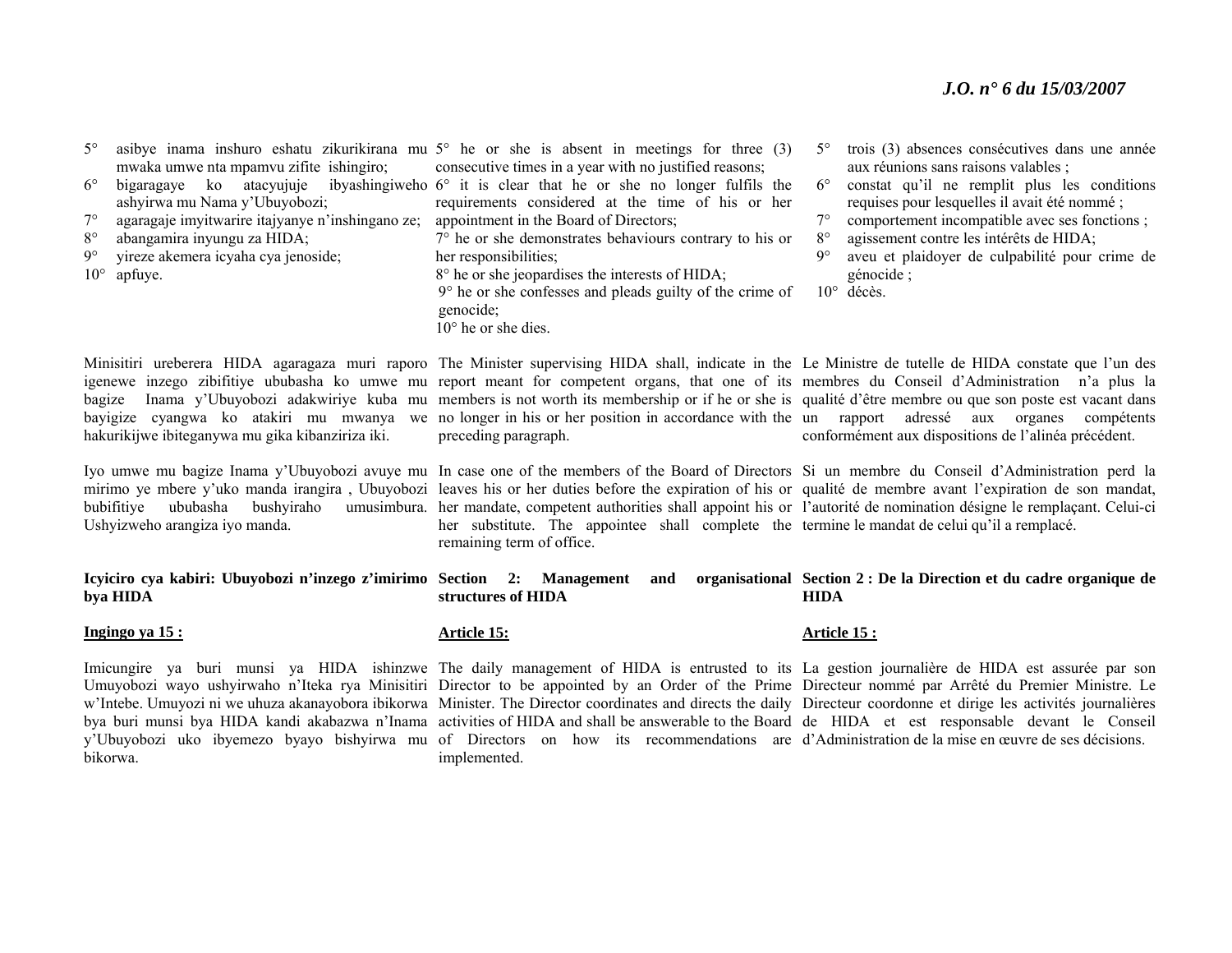By'umwihariko Umuyobozi ashinzwe ibi bikurikira: In particular, the Director is responsible for:

- 1° gutanga amabwiriza y'akazi ka HIDA <sup>n</sup>'ay'ubuyobozi bw'amashami ya HIDA;
- $2^{\circ}$  gutegura no gushyikiriza Inama y'Ubuyobozi imbanzirizamushinga y'ingengo y'imari izakoreshwa mu mwaka ukurikira na raporo y'ingengo y'imari y'umwaka ushize;
- $3^\circ$  gushyira mu bikorwa ingengo y'imari no gucunga umutungo wa HIDA;
- $4^\circ$  gukurikirana imicungire y'abakozi ba HIDA akurikije amategeko;
- 5° kumenyesha mu nyandiko Inama y'Ubuyobozi imigendekere n'ibikorwa bya HIDA, nibura rimwe mu gihembwe.
- $6^\circ$ guhagararira HIDA imbere y'amategeko.

nibura inshingano za buri ruhande n'ibyangombwa bikenewe kugira ngo HIDA igere ku nshingano zayo.

#### **Ingingo ya 16 :**

akazibera umwanditsi. Ashobora kuzitangamo ibitekerezo ariko ntatora mu ifatwa ry'ibyemezo.

yitoramo umwanditsi.

- 1°<sup>o</sup> issuance of HIDA work and the administrative 1<sup>o</sup> branch directives;
- $2^{\circ}$  preparing and transmitting to the Board of Directors the draft of the Budget of the 2°following year and the Budget report of the previous year;
- $3^\circ$  executing the budget of HIDA and managing its resources;
- 4° ensuring the management of the personnel of HIDA in accordance with the law;
- $5^{\circ}$ <sup>o</sup> informing, in writing, the Board of Directors 5<sup>o</sup> the performance of activities of HIDA at least once a term;  $6^\circ$ representing HIDA before the law.
- 

Le Directeur de HIDA est spécialement chargé de :

- donner des instructions de service au sein de HIDA et de la Direction de tous les départements de HIDA;
- élaborer et soumettre au Conseil d'Administration l'avant-projet de budget pour l'exercice suivant ainsi que le rapport d'exécution du budget pour l'exercice précédent ;
- 3° assurer l'exécution du budget et la gestion du patrimoine de HIDA;
- $4^\circ$  assurer la gestion du personnel de HIDA conformément à la loi;
	- informer par écrit au moins une fois par trimestre le Conseil d'Administration de l'état d'avancement des activités de HIDA;
- $6^\circ$ représenter HIDA devant la loi.

Hagati y'Inama y'Ubuyobozi n'Ubuyobozi hakorwa There shall be concluded, between the Board of Est signé, entre le Conseil d'Administration et la amasezerano yerekeye gahunda y'ibikorwa agaragaza Directors and the management, a contract of Direction, un contrat de performance déterminant au performance indicating at least the responsibilities of moins les obligations de chaque partie et les moyens each party and the conditions required in order for requis pour la réalisation de la mission de HIDA. HIDA to fulfil its responsibilities.

#### **Article 16:**

Umuyobozi akurikira inama z'Inama y'Ubuyobozi, The Director shall attend the proceedings of the meeting Le Directeur assiste aux réunions du Conseil of the Board of Directors and serve as their rapporteur. d'Administration et en est le rapporteur. Il peut He or she may give views but he or she is not allowed to participer aux débats du Conseil mais sans voix vote during decision making.

rapporteur.

#### **Article 16 :**

délibérative.

Umuyobozi ntajya mu nama zifata ibyemezo ku The Director shall not participate in the meetings that Il est interdit au Directeur de prendre part aux réunions bibazo bimureba; icyo gihe Inama y'Ubuyobozi take decisions in his or her interests; in that case, the du Conseil d'Administration qui traitent des points qui Board of Directors shall elect from among itself a le concernent personnellement. Dans ce cas, le Conseil d'Administration élit en son sein un rapporteur.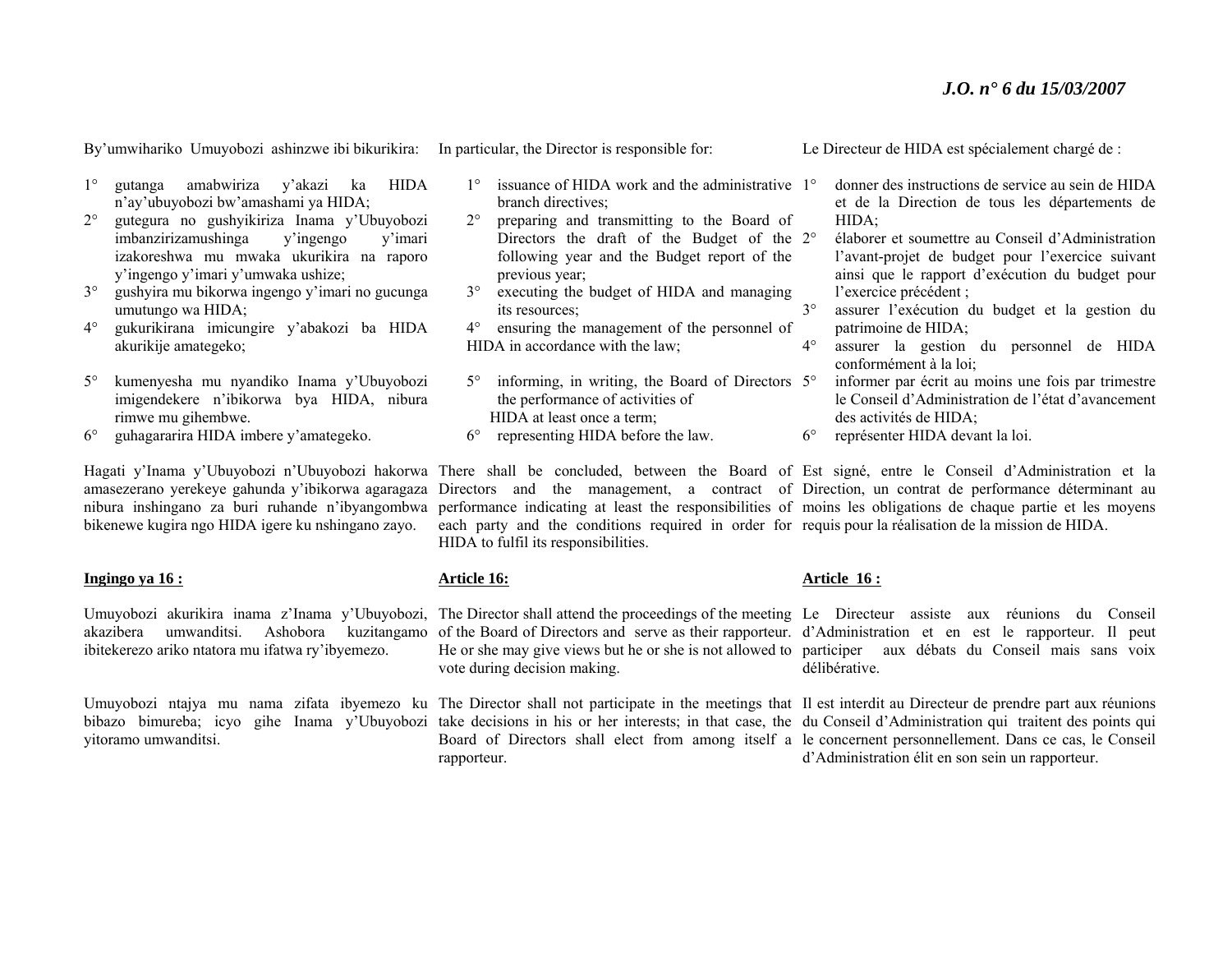Amategeko ngengamikorere ya HIDA agena The internal rules and regulations of HIDA shall Le-Règlement d'Ordre-Intérieur-de-HIDA détermine-son umusimbura iyo adahari. determine his or her substitute in case of his or her remplaçant en cas d'absence. absence.

#### **Ingingo ya 17 :**

bya Leta bagenerwa.

#### **Ingingo ya 18 :**

<sup>w</sup>'Intebe, abisabwe na Minisitiri ureberera HIDA, amaze kumva icyo Inama y'Ubuyobozi ibivugaho.

agenga abakozi ba Leta n'inzego z'imirimo ya Leta.

#### **UMUTWE WA V : UMUTUNGO N'IMARI**

#### **Ingingo ya 19:**

n'ibitimukanwa.

Ukomoka kuri ibi bikurikira:

- 1° ingengo y'imari igenerwa na Leta;
- 2° inkunga zaba iza Leta cyangwa iz'abaterankunga; 3° ibituruka ku mirimo ikora; 4° inyungu ku mutungo wayo;
- 5° impano n'indagano

#### **Article 17:**

Ibyo Umuyobozi n'abakozi ba HIDA bagenerwa Benefits of the Director and the members of staff of Les appointements accordés au Directeur et au biteganywa n'amategeko agenga ibyo abakozi b'ibigo HIDA shall be determined in accordance with legal personnel de HIDA sont déterminés conformément aux provisions that govern members of staff of public lois régissant la rémunération du personnel des institutions.

#### **Article 18:**

Imiterere n'inshingano by'inzego z'imirimo, kimwe The organisational structure and the responsibilities as L'organisation et le cadre organique de HIDA sont <sup>n</sup>'amashami bya HIDA bigenwa n'Iteka rya Minisitiri well as the branches of HIDA shall be determined by an déterminés par Arrêté du Premier Ministre, sur Order of the Prime Minister, upon proposal by the proposition du Ministre de tutelle de HIDA, après avis Minister supervising HIDA, after consulting the Board du Conseil d'Administration. of Directors.

Statutes governing Rwanda Public Service.

#### **CHAPTER V: PATRIMONY AND FINANCE**

#### **Article 19:**

Umutungo wa HIDA ugizwe n'ibintu byimukanwa The patrimony of HIDA is comprised of movables and immovables:

It comes from the following:

- 1◦ State budget;
- 2◦ government or donor subsidies;
- 3◦ funds from its services;
- 4◦ interest from its investment;
- 5◦ donation and bequest.

#### **Article 17 :**

établissements publics.

#### **Article 18 :**

Abakozi ba HIDA bagengwa n'amategeko rusange HIDA personnel shall be governed by the General Le personnel de HIDA est régi par le Statut général de la fonction publique rwandaise.

#### **CHAPITRE V: DU PATRIMOINE ET DES FINANCES**

#### **Article 19:**

Le patrimoine de HIDA comprend les biens meubles et immeubles.

Il provient des sources suivantes:

- $1^{\circ}$ les dotations budgétaires de l'Etat;
- $2^{\circ}$ les subventions de l'Etat ou des donateurs;
- $3^\circ$ le produit des services prestés par HIDA;
- $4^\circ$ les revenus de son patrimoine;
- $5^\circ$ les dons et legs.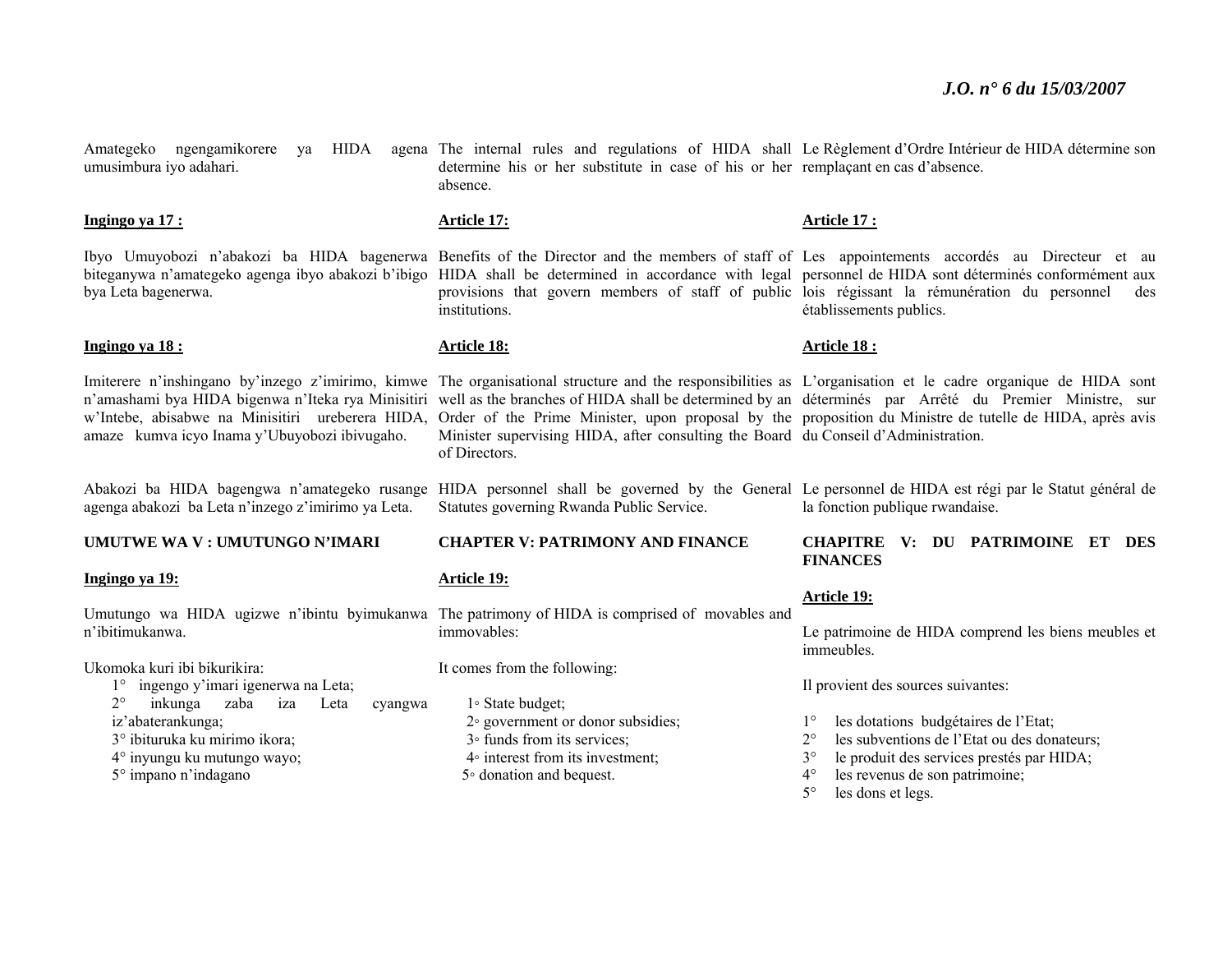| Ingingo ya 20:                                                                                                                    | <b>Article 20:</b>                                                                                                                                                                                                                                                                                                                                                                                                                                                                                                                                                                          | <b>Article 20:</b>                                                    |
|-----------------------------------------------------------------------------------------------------------------------------------|---------------------------------------------------------------------------------------------------------------------------------------------------------------------------------------------------------------------------------------------------------------------------------------------------------------------------------------------------------------------------------------------------------------------------------------------------------------------------------------------------------------------------------------------------------------------------------------------|-----------------------------------------------------------------------|
| imicungire<br>Imikoreshereze,<br>by'umutungo wa<br>HIDA buha raporo Inama y'Ubuyobozi bukagenera HIDA.<br>kopi umuyobozi wa HIDA. | n'imigenzurire The use, management and audit of the patrimony of L'utilisation, la gestion et l'audit du patrimoine de<br>HIDA bikorwa hakurikijwe HIDA shall be carried out in accordance with relevant HIDA sont effectués conformément aux dispositions<br>amategeko abigenga. Ubugenzuzi bushinzwe igenzura laws. The HIDA's internal audit shall submit a report to légales en la matière. Le service d'audit interne de<br>rya buri munsi ry'imikoreshereze y'umutungo wa the Board of Directors with a copy to the Director of HIDA transmet son rapport au Conseil d'Administration | et réserve copie au Directeur de HIDA.                                |
| Ingingo ya 21:                                                                                                                    | <b>Article 21:</b>                                                                                                                                                                                                                                                                                                                                                                                                                                                                                                                                                                          | Article 21:                                                           |
| hakurikijwe amategeko abigenga.                                                                                                   | Ingengo y'imari ya HIDA yemezwa kandi igacungwa The budget of HIDA shall be approved and managed in Le budget de HIDA est adopté et géré conformément<br>accordance with relevant legal provisions.                                                                                                                                                                                                                                                                                                                                                                                         | aux dispositions légales en la matière.                               |
| UMUTWE WA VI: INGINGO ZISOZA                                                                                                      | <b>CHAPTER VI: FINAL PROVISIONS</b>                                                                                                                                                                                                                                                                                                                                                                                                                                                                                                                                                         | <b>CHAPITRE VI : DES DISPOSITIONS FINALES</b>                         |
| Ingingo ya 22:                                                                                                                    | <b>Article 22:</b>                                                                                                                                                                                                                                                                                                                                                                                                                                                                                                                                                                          | Article 22 :                                                          |
| zinyuranyije na ryo zivanyweho.                                                                                                   | Ingingo z'amategeko yose abanziriza iri kandi All previous legal previsions contrary to this law are Toutes les dispositions légales antérieures contraires à la<br>hereby abrogated.                                                                                                                                                                                                                                                                                                                                                                                                       | présente loi sont abrogées.                                           |
| Ingingo ya 23 :                                                                                                                   | Article 23:                                                                                                                                                                                                                                                                                                                                                                                                                                                                                                                                                                                 | <b>Article 23:</b>                                                    |
| Iri tegeko<br>ritangira<br>Rwanda.                                                                                                | gukurikizwa ku munsi This law shall come into force on the day of its La présente loi entre en vigueur le jour de sa publication<br>ritangarijweho mu Igazeti ya Leta ya Repubulika y'u publication in the Official Gazette of the Republic of au Journal Officiel de la République du Rwanda.<br>Rwanda.                                                                                                                                                                                                                                                                                   |                                                                       |
| Kigali, kuwa 22/01/2007                                                                                                           | Kigali, on 22/01/2007                                                                                                                                                                                                                                                                                                                                                                                                                                                                                                                                                                       | Kigali, le 22/01/2007                                                 |
| Perezida wa Repubulika<br><b>KAGAME Paul</b><br>$(s\acute{e})$                                                                    | The President of the Republic<br><b>KAGAME Paul</b><br>$(s\acute{e})$                                                                                                                                                                                                                                                                                                                                                                                                                                                                                                                       | Le Président de la République<br><b>KAGAME Paul</b><br>$(s\acute{e})$ |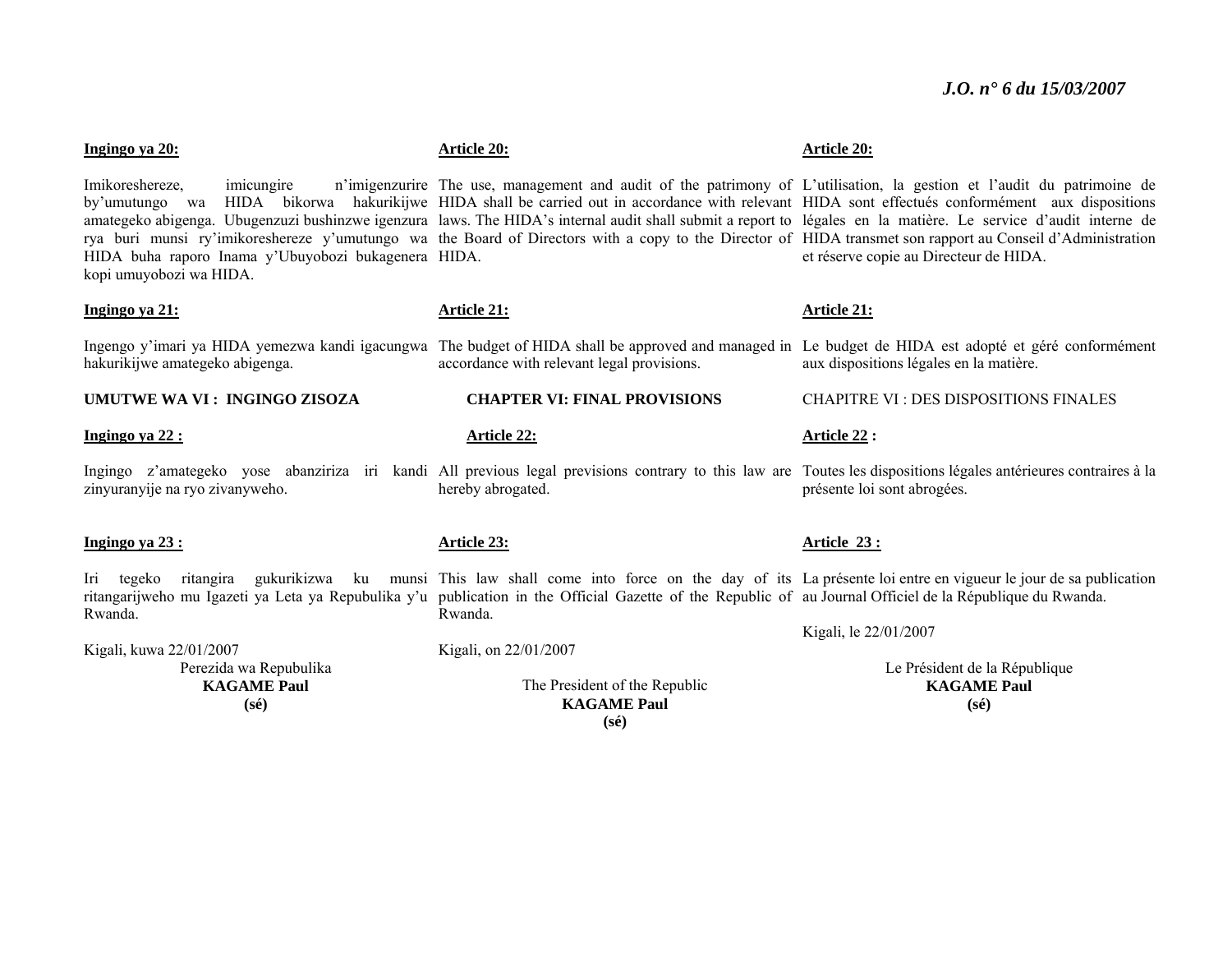Minisitiri w'Intebe **MAKUZA Bernard (sé)** 

Minisitiri w'Imari n'Igenamigambi **MUSONI James (sé)** 

Minisitiri w'Abakozi ba Leta n'Umurimo **Prof. NSHUTI Manasseh (sé)** 

**(sé)**  The Minister of Finance and Economic Planning

The Prime Minister **MAKUZA Bernard** 

**MUSONI James (sé)** 

The Minister of Public Service and Labour **Prof. NSHUTI Manasseh (sé)** 

**Bibonywe kandi bishyizweho Ikirango cya Repubulika :** 

> Minisitiri w'Ubutabera **KARUGARAMA Tharcisse (sé)**

**Seen and sealed with the Seal of the Republic:** 

The Minister of Justice **KARUGARAMA Tharcisse (sé)**

Le Premier Ministre **MAKUZA Bernard (sé)** 

Le Ministre des Finances et de la Planification Economique **MUSONI James (sé)**

Le Ministre de la Fonction Publique et du Travail **Prof. NSHUTI Manasseh(sé)** 

**Vu et scellé du Sceau de la République :** 

Le Ministre de la Justice **KARUGARAMA Tharcisse (sé)**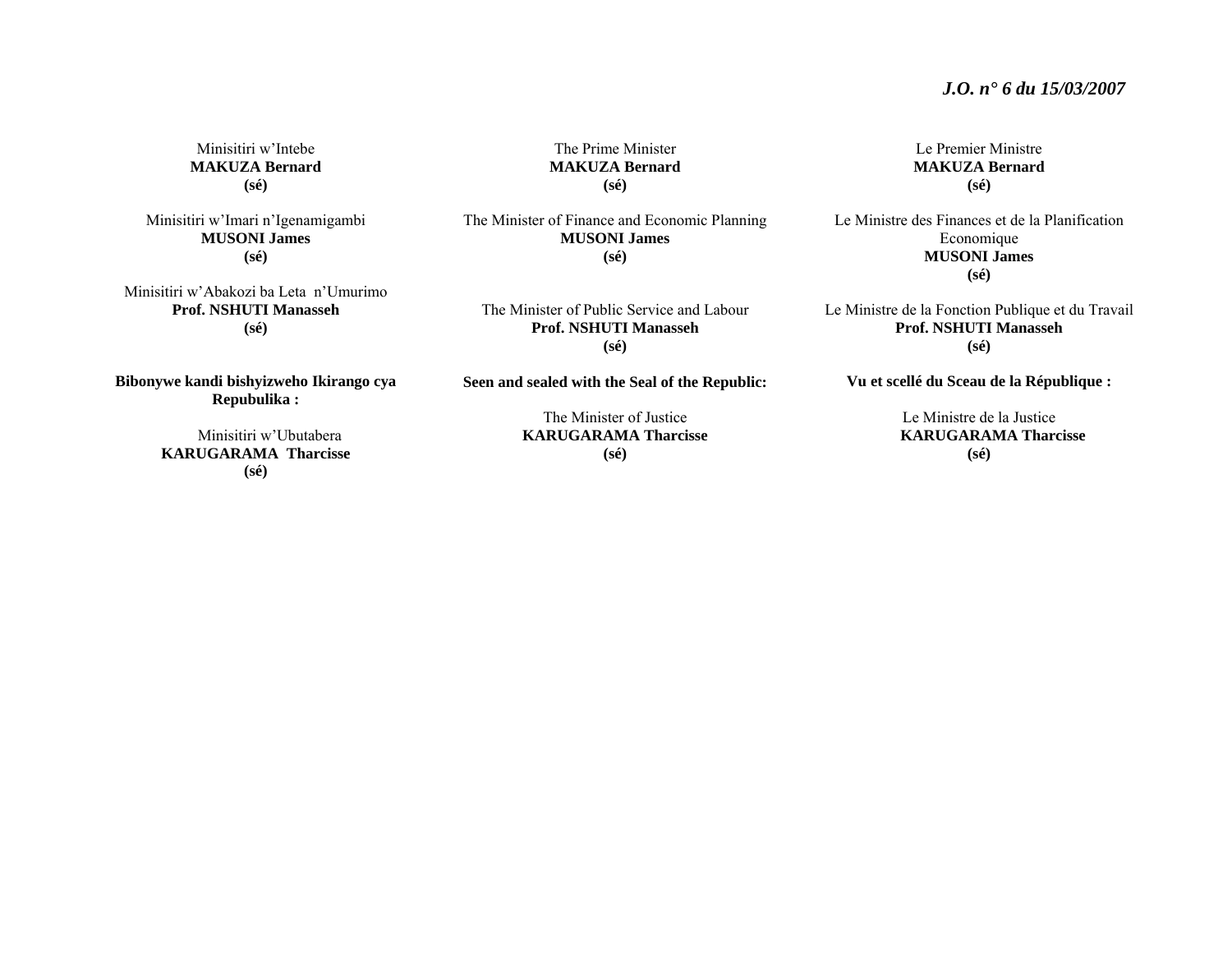**ITEGEKO N° 04/2007 RYO KUWA 22/01/2007 LAW N° 04/2007 OF 22/01/2007 DETERMINING RIGENA INSHINGANO, N'IMIKORERE BY'IKIGO FUNCTIONING OF RWANDA INSTITUTE OF FONCTIONNEMENT DE L'INSTITUT RWANDAIS IBY'UBUYOBOZI N'IMICUNGIRE Y'ABAKOZI ADMINISTRATION AND MANAGEMENT N'IBINTU (RIAM) IMITERERE THE RESPONSIBILITIES, ORGANISATION AND ATTRIBUTIONS. (RIAM) LOI N° 04/2007 DU 22/01/2007 PORTANT ORGANISATION ET D'ADMINISTRATION ET DE MANAGEMENT (RIAM)** 

**Twebwe , KAGAME Paul ;**  Perezida wa Repubulika ,

**We, KAGAME Paul,**  The President of the Republic; **Nous, KAGAME Paul,**  Président de la République ;

INTEKO ISHINGA AMATEGEKO YEMEJE, THE PARLIAMENT HAS ADOPTED, AND WE LE PARLEMENT A ADOPTE ET NOUS **NONE NA TWE DUHAMIJE, DUTANGAJE SANCTION, PROMULGATE THE FOLLOWING SANCTIONNONS, PROMULGUONS LA LOI DONT ITEGEKO RITEYE RITYA, DUTEGETSE KO RYANDIKWA MU IGAZETI THE OFFICIAL GAZETTE OF THE REPUBLIC SOIT PUBLIEE AU JOURNAL OFFICIEL DE LA YA LETA YA REPUBULIKA Y'U RWANDA**. **LAW AND ORDER IT TO BE PUBLISHED IN LA TENEUR SUIT, ET ORDONNONS QU'ELLE OF RWANDA REPUBLIQUE DU RWANDA** 

**INTEKO ISHINGA AMATEGEKO:** 

**THE PARLIAMENT:** 

**LE PARLEMENT :** 

Umutwe w'Abadepite, mu nama yawo yo kuwa 06 The Chamber of Deputies, in its session of October 6, La Chambre des Députés, en sa séance du 06 octobre Ukwakira 2006; 2006; 2006;

Umutwe wa Sena, mu nama yawo yo kuwa The Senate, in its session of July 31, 2006; 31Nyakanga 2006; Le Sénat, en sa séance du 31 juillet 2006;

Ishingiye ku Itegeko Nshinga rya Repubulika y'u Given the Constitution of the Republic of Rwanda of Vu la Constitution de la République du Rwanda du 04 Rwanda ryo ku wa 04 Kamena 2003, nk'uko June 4, 2003, as amended to date, especially in its juin 2003 telle que révisée à ce jour, spécialement en ses ryavuguruwe kugeza ubu , cyane cyane mu ngingo ya articles 62, 66, 67, 88, 89, 90, 92, 93, 95, 108, 118, 183, articles 62 , 66, 67, 88 , 89, 90 , 92, 93, 95, 108, 118, 183 62 , iya 66, iya 67, iya 88, iya 89, iya 90, iya 92, iya and 201; 93, iya 95, iya 108, iya 118, iya 183 n' iya 201; et 201;

Ishingiye ku Itegeko Ngenga n°14/2004 ryo ku wa 26 Given Organic Law n° 14/2004 of May 26, 2004 Vu la Loi Organique n° 14/2004 du 26 mai 2004 portant Gicurasi 2004 rishyiraho amategeko rusange yerekeye establishing the general provisions governing public dispositions générales applicables aux établissements ibigo bya Leta nk'uko ryahinduwe kandi ryujujwe institutions, as modified to date, especially in its article publics telle que modifiée et completée à ce jour, kugeza ubu, cyane cyane mu ngingo yaryo ya 17; 17; spécialement en son article 17;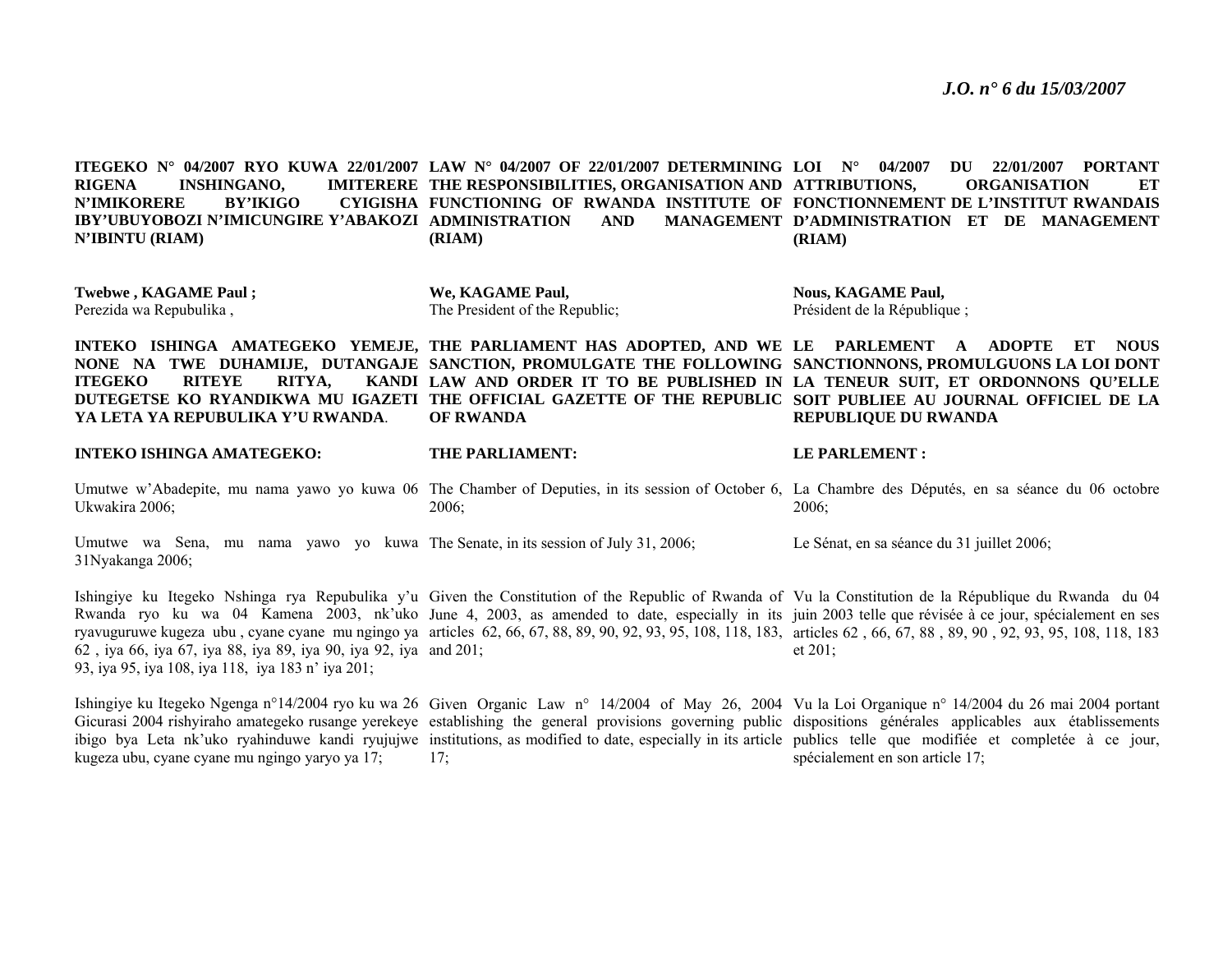Isubiye ku Itegeko n° 25/01 ryo ku wa 19 Mata 2001 Revisited Law n° 25/01 of April 19, 2001 establishing Revu la loi n° 25/01 du 19 avril 2001 portant création de rishyiraho ikigo nyarwanda cyigisha iby'ubuyobozi Rwanda Institute of Administration and Management; <sup>n</sup>'imicungire y'abakozi n'ibintu; l'Institut Rwandais d'Administration et de Management ;

#### **YEMEJE:**

#### **UMUTWE WA MBERE : IBYEREKEYE INGINGO RUSANGE**

#### **Ingingo ya mbere:**

Iri tegeko rigena inshingano, imiterere n'imikorere by'ikigo cya Leta cyigisha iby'ubuyobozi <sup>n</sup>'imicungire y'abakozi n'ibintu, cyitwa " Rwanda Institute of Administration and Management" RIAM mu magambo ahinnye y'ururimi rw'icyongereza .

RIAM ifite ubuzimagatozi n'ubwigenge mu miyoborere, mu micungire y'umutungo n'abakozi bayo kandi icungwa hakurikijwe amategeko agenga inzego z'imirimo ya Leta.

#### **Ingingo ya 2:**

Icyicaro cya RIAM kiri i MURAMBI mu Karere ka MUHANGA mu Ntara y'Amajyepfo. Gishobora kwimurirwa ahandi hose mu Rwanda igihe bibaye ngombwa.

RIAM ishobora kugira amashami ahandi hose mu gihugu bibaye ngombwa kugira ngo igere ku nshingano zayo, byemejwe n'iteka rya Minisitiri w'Intebe.

#### **ADOPTS:**

### **CHAPTER ONE: GENERAL PROVISIONS**

#### **Article One:**

and Management, abbreviated as RIAM.

with laws governing public service.

#### **Article 2:**

necessary.

Prime Minister, in order to fulfil its responsibilities.

#### **ADOPTE:**

#### **CHAPITRE PREMIER: DES DISPOSITIONS GENERALES**

#### **Article premier:**

This law determines the responsibilities, organisation La présente loi détermine les attributions, l'organisation et and functioning of Rwanda Institute of Administration le fonctionnement de l'Institut Rwandais d'Administration et de Management dénommé ''Rwanda Institute of Administration and Management '', RIAM en sigle anglais.

RIAM has a legal personality, administrative and RIAM est doté de la personnalité juridique et de financial autonomy and shall be governed in accordance l'autonomie financière et administrative et est géré conformément aux lois relatives à la fonction publique.

#### **Article 2:**

The headquarters of RIAM is established at MURAMBI Le siège de RIAM est établi à Murambi dans le District de in MUHANGA District in the Southern Province. It Muhanga, Province du Sud. Il peut, en cas de nécessité, may be transferred elsewhere in Rwanda if considered être transféré en tout autre lieu du territoire de la République du Rwanda.

RIAM may have branches elsewhere in the country if RIAM peut, en cas de nécessité, établir des branches en considered necessary upon approval by an Order of the tout autre lieu du territoire national sur Arrêté du Premier Ministre pour mieux s'acquitter de sa mission.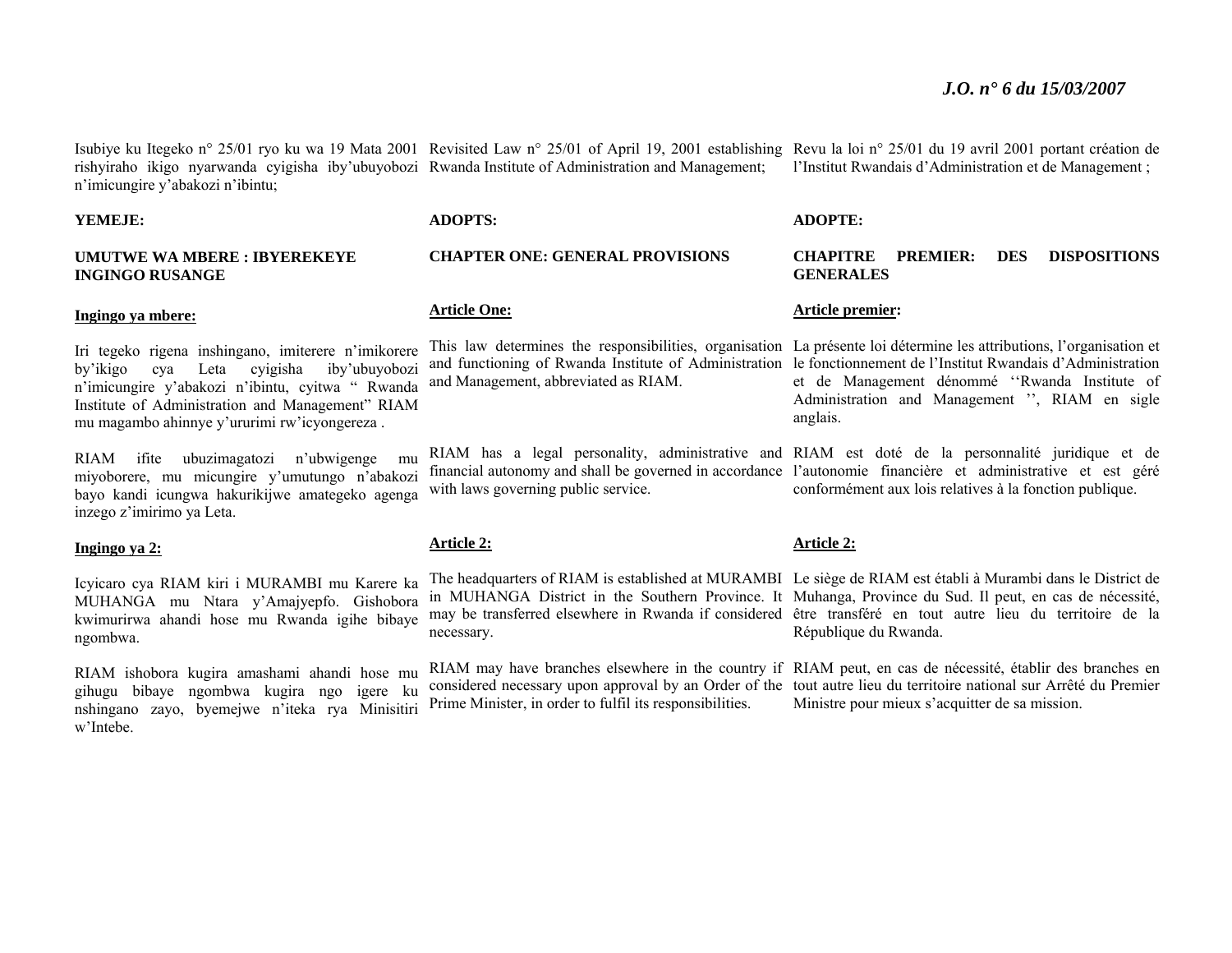#### **UMUTWE WA II : INSHINGANO ZA RIAM**

#### **Ingingo ya 3 :**

Inshingano za RIAM ni izi zikurikira:

- ubumenyi na tekiniki mu <sup>n</sup>'imicungire y'abakozi n'ibintu;
- $2^{\circ}$ ibyifuzo ngishwanama, gutanga ubufasha mu bya resource management; y'abakozi n'ibintu;
- 3° gutangiza ubushakashatsi no gutangaza ibyagezweho mu byerekeye <sup>n</sup>'imicungire y'abakozi n'ibintu;
- 4°gutanga impamyabumenyi Uburyo zitangwa byemezwa n'Iteka rya capacities in human resource management;
- 5°imbere ubushobozi mu miyoborere no mu responsibilities. micungire y'abakozi n'ibintu;
- $6^\circ$  gushyikirana no gukorana n'ibindi bigo bihuje inshingano byo mu rwego rw'Akarere cyangwa Mpuzamahanga.

#### **CHAPTER II: RESPONSIBILITIES OF RIAM**

#### **Article 3**:

Responsibilities of RIAM are as follows:

1° gutanga amahugurwa ku bakozi ba Leta 1° to provide training to public and private employees in n'ab'abikorera ku giti cyabo mu byerekeye matters relating to science and technical know how in 1° miyoborere human resource management;

<sup>o</sup> gukora imirimo y'ubuzobere no gutanga inama, recommendations, offer technical assistance in human 2° 2° to carry out duties of expertise and to provide advice,

tekiniki mu miyoborere no mu micungire 3° to initiate research and to publicize the results achieved in human resource management;

4° to offer diplomas or certificates in accordance with the courses provided. The modalities through which 4°they are offered shall be determined by an Order of the cyangwa Minister in charge of public service;

impamyabushobozi hakurikijwe amasomo yizwe. 5° to carry out any other activities that may develop the

Minisitiri ufite abakozi ba Leta mu nshingano ze; 6° to establish relations and collaborate with other <sup>o</sup> gukora ibindi bikorwa byose bishobora guteza regional and international agencies with similar 6°

#### **CHAPITRE II : DES ATTRIBUTIONS DE RIAM**

#### **Article 3 :**

Les attributions de RIAM sont les suivantes :

- assurer la formation des agents du secteur public et privé en sciences et techniques administratives et en management ;
- prester des services d'expertise, donner des conseils, des avis consultatifs et fournir une assistance technique en administration et en management ;
- $3^\circ$  entreprendre et publier des recherches dans le domaine d'administration et de management ;
	- délivrer des diplômes ou certificats selon les formations dispensées et conformément à l'Arrêté du Ministre ayant la fonction publique dans ses attributions ;
- 5° realiser toutes les autres activités de nature à renforcer des capacités en administration et en management ;
	- établir des relations et collaborer avec d'autres instituts ayant des attributions similaires au niveau régional ou international.

#### **UMUTWE WA III : URWEGO RUREBERERA CHAPTER III: SUPERVISING AUTHORITY OF CHAPITRE III : DE L'ORGANE DE TUTELLE DE RIAM RIAM RIAM**

#### **Ingingo ya 4 :**

gahunda y'ibikorwa agaragaza uburenganzira n'inshingano za buri ruhande mu party in fulfilling the responsibilities of RIAM. kugeza RIAM ku nshingano zayo.

#### **Article 4:**

#### **Article 4 :**

RIAM irebererwa na Minisiteri ifite abakozi ba Leta RIAM is supervised by the Ministry in charge of Public RIAM est placé sous tutelle du Ministère ayant la fonction mu nshingano zayo. Hagati y'iyo Minisiteri n'Inama Service. There shall be concluded between the Ministry publique dans ses attributions. Il est signé, entre ce y'Ubuyobozi hakorwa amasezerano yerekeye and the Board of Directors a contract of performance Ministère et le Conseil d'Administration, un contrat de indicating powers, rights and responsibilities of each performance déterminant les pouvoirs, les droits et les obligations de chaque partie en vue de la réalisation de la mission de RIAM.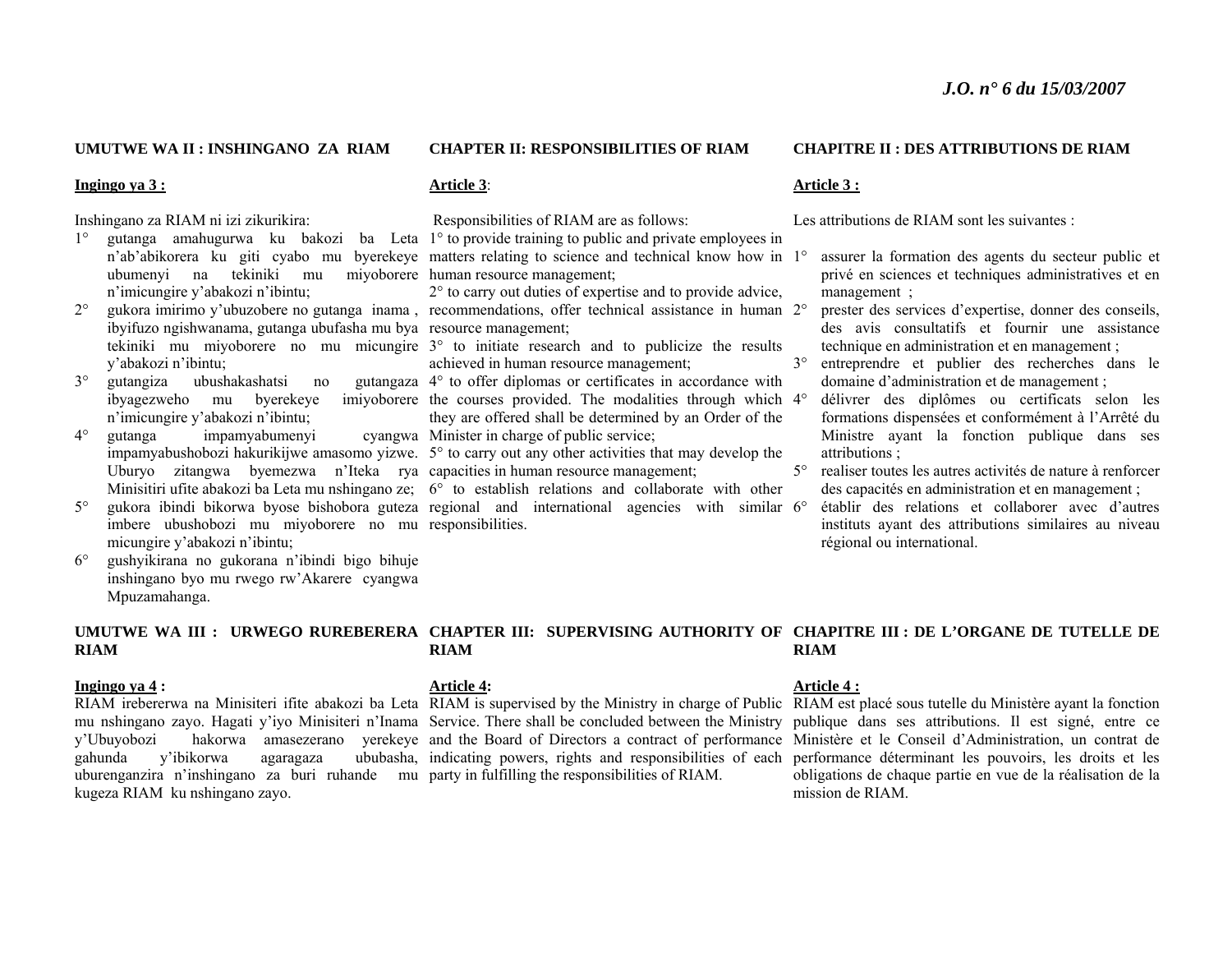ureberera RIAM.

**Ingingo ya 5 :**

Mu byo amasezerano avugwa mu ngingo ya 4 agomba Among the contents of the contract of performance guteganya mu buryo bwumvikana harimo:

1° inshingano z'Inama y'Ubuyobozi, iz'Ubuyobozi 1°<sup>n</sup>'iz'inzego zose z'ingenzi za RIAM; 2° ibigomba kugerwaho na RIAM; 3° aho umutungo wa RIAM ukomoka , imikorere yayo 2°<sup>n</sup>'uburyo buhoraho bwo kubigenzura. 3°

#### **UMUTWE WA IV: IMITERERE N'IMIKORERE BYA RIAM**

#### **Ingingo ya 6 :**

RIAM igizwe n'inzego z'ubuyobozi ebyiri (2) zikurikira:

1° Inama y'Ubuyobozi; 2° Ubuyobozi.

**Icyiciro cya mbere : Inama y'Ubuyobozi** 

#### **Ingingo ya 7 :**

nshingano zayo.

Directors and the Minister who supervises RIAM.

referred to in article 4 that should be provided in a clear

the responsibilities of the Board of Directors and

the source of the property of RIAM; its functioning

**IV: ORGANISATION** 

Ayo masezerano amara igihe gihwanye na manda Such a contract shall be valid for a period of the term of Ce contrat est valide pour une durée égale au mandat des y'abagize Inama y'Ubuyobozi ashyirwaho umukono office of the members of the Board of Directors and membres du Conseil d'Administration et est na Perezida w'Inama y'Ubuyobozi na Minisitiri shall be signed by the Chairperson of the Board of conjointement signé par le Président du Conseil d'Administration et le Ministre de tutelle de RIAM.

#### **Article 5 :**

Le contrat visé à l'article 4 doit préciser notamment les points suivants :

1° les engagements du Conseil d'Administration, celles de la Direction et de tous les organes principaux de RIAM;

- 2° les réalisations attendues de RIAM ;
- 3° la provenance du patrimoine de RIAM, ses modalités de fonctionnement et d'audit permanent.

#### **CHAPITRE IV : DE L'ORGANISATION ET DU FONCTIONNEMENT DE RIAM**

#### **Article 6:**

**Article 5:**

way are:

administrative organs: 1° the Board of Directors; 2° the Management.

**Section one: The Board of Directors** 

the management as well as

**FUNCTIONING OF RIAM** 

those of the main organs of RIAM; the expected results of RIAM;

and the permanent modalities for its audit.

#### **Article 7:**

responsibilities.

#### **Article 6 :**

RIAM is comprised of the following two (2) RIAM est doté de deux (2) organes administratifs suivants : 1° le Conseil d'Administration ; 2° la Direction.

#### **Section première : Du Conseil d'Administration**

#### **Article 7 :**

Inama y'Ubuyobozi ya RIAM ni rwo rwego The Board of Directors of RIAM is the authority which Le Conseil d'Administration de RIAM est l'organe ruyiyobora kandi rushinzwe gufata ibyemezo. Ifite directs it and which is responsible for taking decisions. suprême d'Administration et de décision. Il est investi des ububasha busesuye n'inshingano byo gucunga It shall have full powers and responsibilities to manage pouvoirs étendus et de la mission d'assurer la gestion du umutungo wa RIAM kugira ngo ishobore kugera ku its property in order for RIAM to fulfil its patrimoine de RIAM afin que celui-ci puisse mieux s'acquitter de sa mission.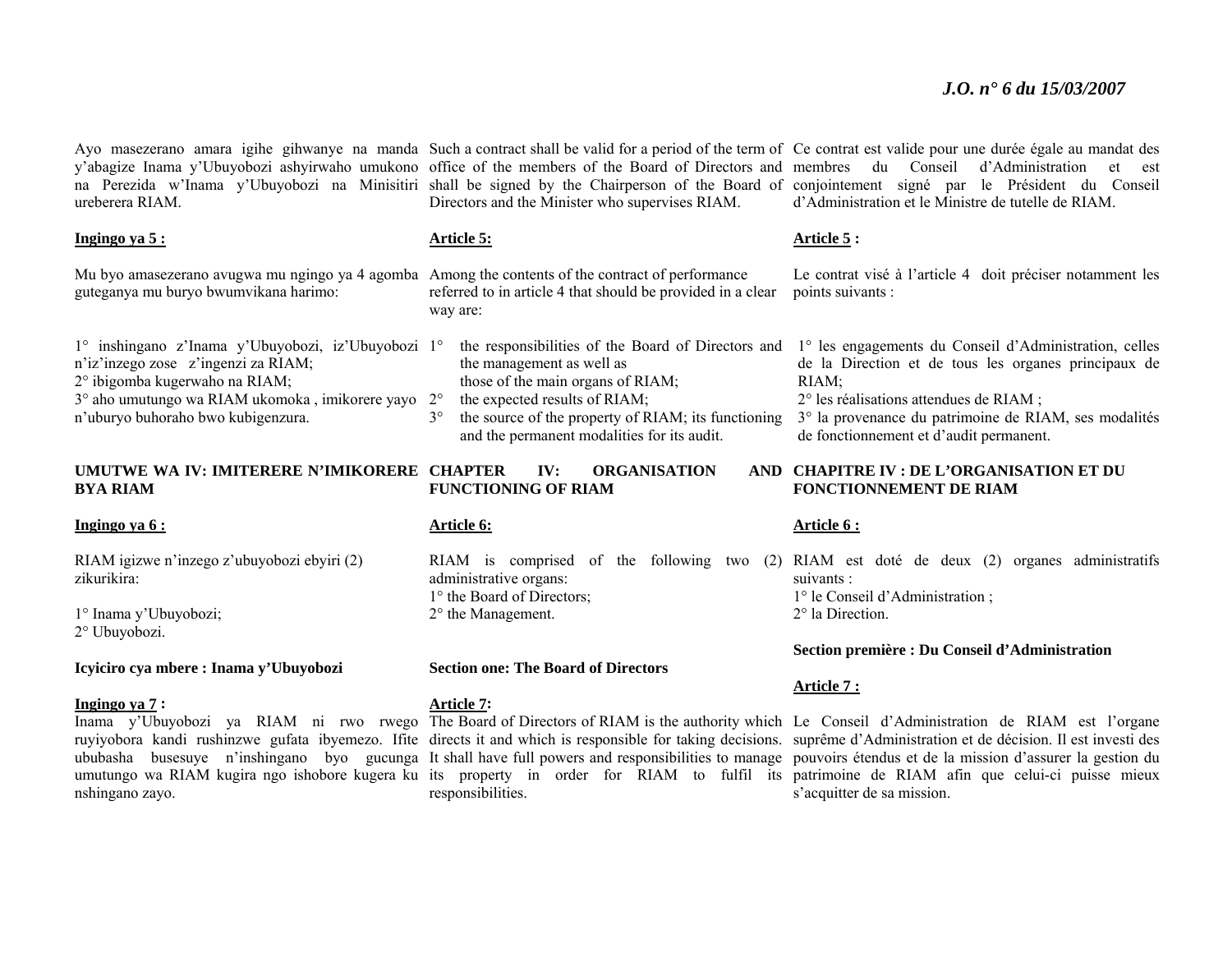abagore.

itatu (3) ishobora kongerwa inshuro imwe gusa.

#### **Ingingo ya 8 :**

ni izi zikurikira:

- 1°<sup>o</sup> gutanga icyerekezo cy'ibikorwa na gahunda  $1^\circ$  to provide the strategic vision and the plan of action y'imikorere bya RIAM;
- $2^{\circ}$  kwemeza umushinga w'amategeko ngengamikorere ya RIAM ashyirwaho n'Iteka rya Minisitiri ureberera RIAM;
- 3° kwemeza imbanzirizamushinga y'ingengo y'imari ya buri mwaka, mbere yo kuyishyikiriza inzego zibishinzwe;
- $4^{\circ}$  gusuzuma imikorere ya RIAM hakurikijwe gahunda n'ingengo y'imari;
- $5^{\circ}$  kwemeza raporo y'ibikorwa na raporo y'imikoreshereze y'umutungo z'umwaka urangiye;
- $6^{\circ}$  gukurikirana imikorere y'Ubuyobozi bwa RIAM <sup>n</sup>'abakozi bayo.

#### **Ingingo ya 9 :**

Inama y'Ubuyobozi ya RIAM iterana rimwe mu gihembwe n'igihe cyose bibaye ngombwa itumijwe na Perezida wayo cyangwa Visi Perezida igihe Perezida adahari, babyibwirije cyangwa bisabwe mu

shall be females.

once.

#### **Article 8:**

- RIAM are:
- of RIAM;
- 2° to approve the internal rules and regulations of RIAM which shall be established by the order of the Minister supervising RIAM;
- 3° to approve the annual draft budget before it is transmitted to relevant organs;
- 4° to examine the performance of RIAM in accordance with the plan of action and the budget:
- 5° to approve the activity report and the financial reports of the previous year;
- 6° to monitor the performance of the Management and the personnel of RIAM.

#### **Article 9:**

The meeting of the Board of Directors of RIAM shall be held once in every term and at any time it is considered necessary after it is convened by its Chairperson or its Vice Chairperson, in case of absence of its Chairperson,

Iteka rya Minisitiri w'Intebe rishyiraho abagize Inama An Order of the Prime Minister shall appoint seven (7) Un Arrêté du Premier Ministre nomme sept (7) membres y'Ubuyobozi barindwi (7) barimo Perezida na Visi members of the Board of Directors including the du Conseil d'Administration parmi lesquels figurent son Perezida. Nibura mirongo itatu ku ijana (30%) Chairperson and the Vice Chairperson. At least thirty Président et son Vice-Président. Trente pour cent (30%) by'abagize Inama y'Ubuyobozi bagomba kuba ari percent (30%) of the members of the Board of Directors au moins des membres du Conseil d'Administration sont de sexe féminin.

Abagize Inama y'Ubuyobozi bafite manda y'imyaka Members of the Board of Directors are appointed for a Les membres du Conseil d'Administration sont désignés period of three (3) years which may be renewable only pour un mandat de trois (3) ans renouvelable une seule fois.

#### **Article 8 :**

Inshingano z'ingenzi z'Inama y'Ubuyobozi ya RIAM The main responsibilities of the Board of Directors of Les attributions principales du Conseil d'Administration de RIAM sont les suivantes :

> 1° déterminer la vision stratégique et le plan d'action de RIAM;

> 2° adopter le projet de règlement d'ordre intérieur de RIAM qui sera approuvé par un arrêté du Ministre de tutelle de RIAM;

> 3° approuver l'avant-projet de budget annuel avant de le soumettre aux organes compétents;

> 4° évaluer les performances de RIAM sur base du plan d'action et du budget;

> 5° approuver le rapport d'activités et le rapport d'utilisation du patrimoine pour l'exercice précédent;

> 6° faire le suivi de la performance de la Direction de RIAM et de son personnel.

#### **Article 9 :**

Le Conseil d'Administration de RIAM se réunit une fois par trimestre et chaque fois que de besoin, sur convocation de son Président ou du Vice-président à l'absence du Président, de leur propre initiative ou sur demande écrite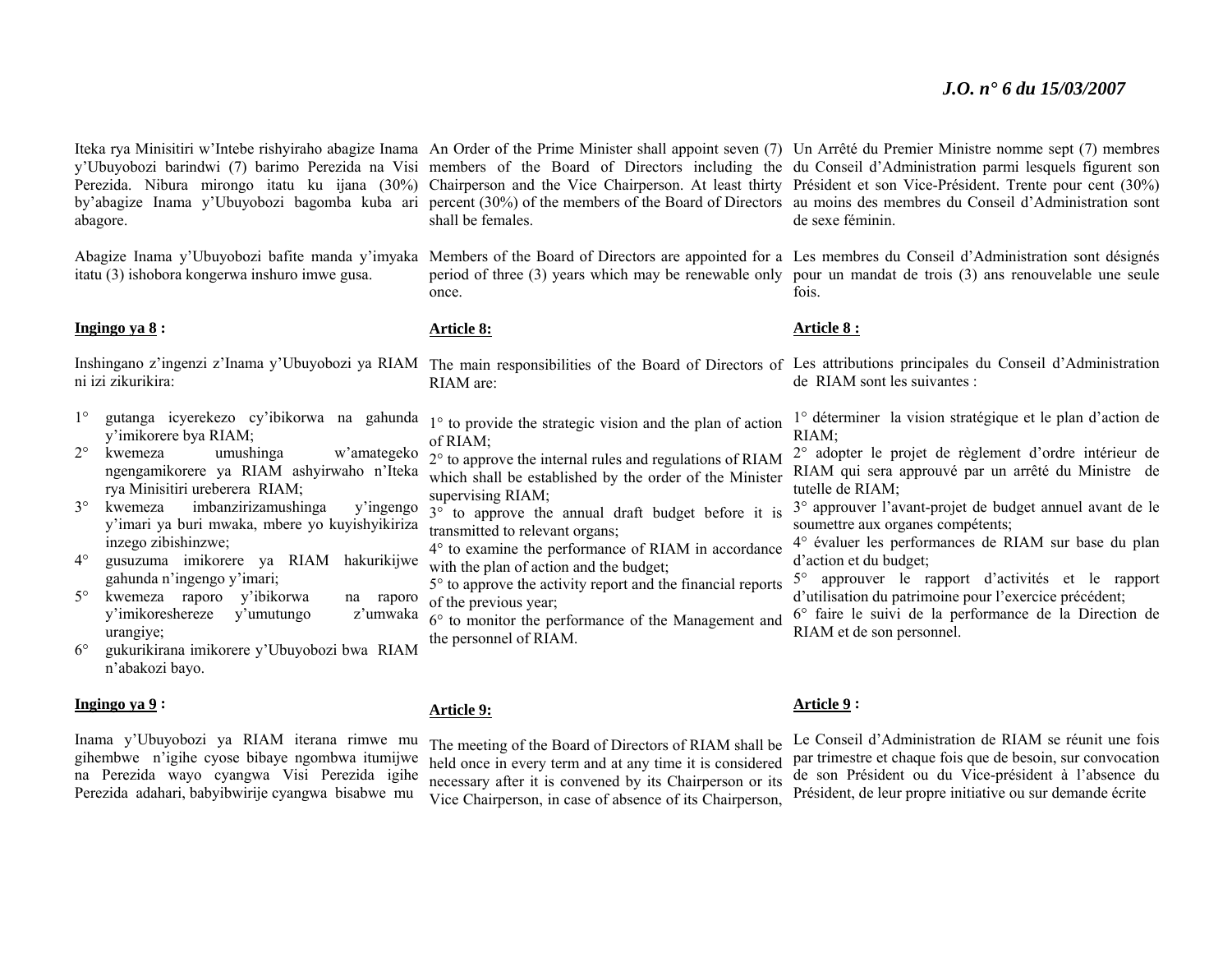hasigaye nibura iminsi itanu (5) kugira ngo iterane.

Minisitiri ureberera RIAM.

biteganywa n'amategeko ngengamikorere ya RIAM.

#### **Ingingo ya 10 :**

ry'izindi ngingo ziri ku murongo w'ibyigwa.

least five (5) days before it is held.

the Minister supervising RIAM.

the mode of taking decisions shall be determined by the prévues par le Règlement d'ordre intérieur de RIAM. internal rules and regulations of RIAM.

#### **Article 10:**

Uwatumiwe ntiyemerewe gutora no gukurikira iyigwa and to follow the debates of other issues on the agenda.

nyandiko nibura na kimwe cya gatatu (1/3) at own initiative, or upon proposal in writing by a third d'au moins un tiers (1/3) de ses membres. L'invitation à la cy'abayigize. Ubutumire bukorwa mu nyandiko (1/3) of its members. The invitation shall be submitted réunion est faite par écrit et transmise aux membres du ishyikirizwa abagize Inama y'Ubuyobozi hasigaye in writing to the Board of Directors at least fifteen (15) Conseil d'Administration au moins quinze (15) jours nibura iminsi cumi n'itanu (15) ngo inama iterane. days before the meeting is held. However, the avant la tenue de la réunion. Toutefois, la réunion Icyakora, inama idasanzwe itumizwa mu nyandiko extraordinary meeting shall be convened in writing at extraordinaire est convoquée par écrit au moins cinq (5) jours avant la tenue de la réunion.

Mu byigwa n'Inama y'Ubuyobozi mu gihembwe cya Items to be examined by the meeting of the Board of A l'ordre du jour du premier trimestre de l'année figurent mbere cy'umwaka harimo kwemeza raporo y'ibikorwa Directors in the first term of the year shall include notamment les points relatifs à l'approbation du rapport n'imikoreshereze y'umutungo mu mwaka urangiye; approval of the activity report and the use of the d'activités et de gestion du patrimoine pour l'exercice mu gihembwe cya gatatu hakabamo gahunda yo property in the previous year. In the third term, there précédent. L'agenda de la réunion du troisième trimestre gusuzuma umushinga w'ingengo y'imari na gahunda shall be included the examination of the draft of the comprend notamment l'examen de l'avant-projet de y'ibikorwa by'umwaka ukurikira. Buri gihembwe annual Budget and the plan of action of the following budget et du programme d'activités pour l'exercice kandi igomba gusuzuma raporo y'imari n'iy'ibikorwa year. Also, in every term, the Board of Directors shall suivant. Chaque trimestre, le Conseil d'Administration byerekeranye n'igihembwe kirangiye igashyikirizwa examine the financial report and the plan of action doit également examiner le rapport financier et le rapport relating to previous term and it shall be transmitted to d'activités pour le trimestre écoulé et le soumettre au Ministre de tutelle de RIAM.

Uburyo inama iterana n'uko ibyemezo bifatwa The procedures through which the meeting is held and Les modalités de réunion et de prise de décisions sont

#### **Article 10 :**

Inama y'Ubuyobozi ishobora gutumira mu nama yayo The Board of Directors may invite, in its meeting, any Le Conseil d'Administration peut, au cours de ses umuntu wese ibona ashobora kuyungura inama ku person from whom it may seek advice on a certain issue réunions, consulter toute personne qu'il juge compétente ngingo runaka ifite ku murongo w'ibyigwa. on the agenda. The invitee shall not be allowed to vote pour l'examen d'un point inscrit à l'ordre du jour. La personne invitée n'a pas de voix délibérative et participe uniquement aux débats concernant le point sur lequel elle est consultée.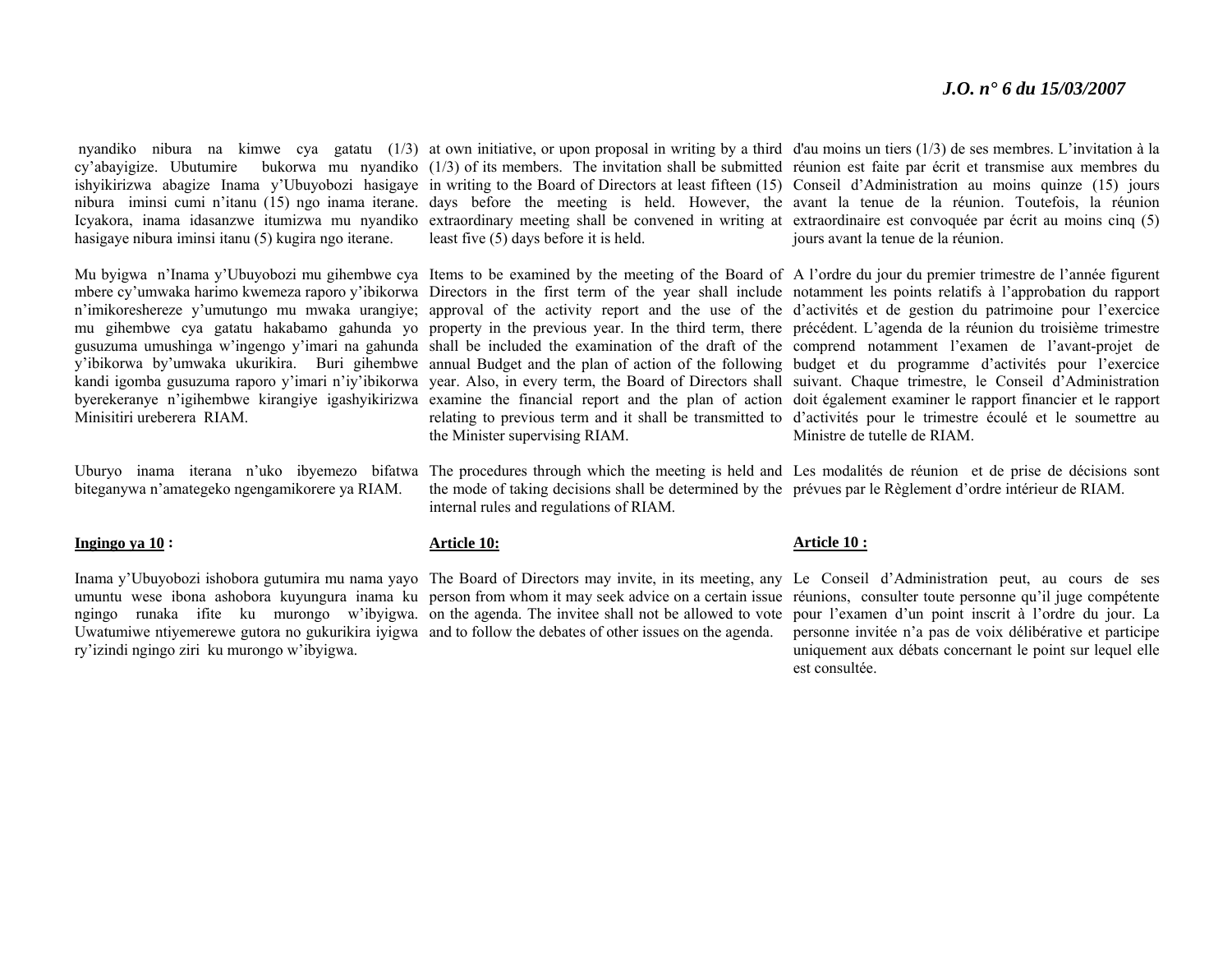#### **Ingingo ya 11 :**

Inyandiko y'ibyemezo by'inama burundu.

cumi n'itanu (15) guhera umunsi yemerejweho.

#### **Ingingo ya 12 :**

Abagize Inama y'Ubuyobozi bitabiriye inama z'Inama y'Ubuyobozi bagenerwa amafaranga agenwa n'Iteka rya Perezida.

#### **Ingingo ya 13 :**

igihembo muri RIAM**.** 

#### **Ingingo ya 14 :**

#### **Article 11:**

ntacyo arabivugaho imyanzuro y'inama iba yemewe period expires when he or she has not given his or her décisions du Conseil sont réputées définitives. views, the resolutions of the meeting shall be presumed definitively approved.

# approval.

#### **Article 12:**

present in the meeting of the Board of Directors shall be Arrêté Présidentiel. given.

#### **Article 13:**

any remunerated activity in RIAM.

#### **Article 14:**

office if:

#### **Article 11 :**

y'Ubuyobozi ishyirwaho umukono n'abayigize inama shall be signed by its members immediately at its immédiatement signées par les membres présents après ikirangira, kopi yayo ikohererezwa Minisitiri ureberera completion, and its copy shall be sent to the Minister la séance et transmises au Ministre de tutelle de RIAM RIAM mu gihe kitarenze iminsi itanu (5) kugira ngo supervising RIAM in a period not exceeding five (5) dans un délai ne dépassant pas cinq (5) jours pour avis et agire icyo abivugaho mu gihe kitarenze iminsi cumi days in order to give his or her views in a period not considérations endéans quinze (15) jours à dater de leur n'itanu (15) kuva ayishyikirijwe. Iyo icyo gihe kirenze exceeding fifteen (15) days from its reception. If this réception. Passé ce délai sans réaction du Ministre, les The resolutions of the meeting of the Board of Directors Les résolutions du Conseil d'Administration sont

Inyandikomvugo y'inama ishyirwaho umukono na The minutes of the meeting shall be signed by the Le procès-verbal de la réunion du Conseil Perezida n'umwanditsi bayo, ikemezwa mu nama Chairperson and its rapporteur, and shall be approved d'Administration est signé conjointement par son ikurikira. Kopi y'inyandikomvugo yohererezwa in the following session. The copy of the minutes shall Président et son rapporteur et soumis à la séance suivante Minisitiri ureberera RIAM mu gihe kitarenze iminsi be sent to the Minister supervising RIAM in a period pour approbation. Une copie du procès-verbal est envoyée not exceeding fifteen (15) days from the day of its au Ministre de tutelle de RIAM dans un délai ne dépassant pas quinze (15) jours à compter du jour de son approbation.

#### **Article 12 :**

A Presidential Order shall determine the sitting Les membres du Conseil d'Administration bénéficient de allowances which members of the Board of Directors jetons de présence dont le montant est déterminé par

#### **Article 13:**

Ntibyemewe ku bagize Inama y'Ubuyobozi cyangwa The members of the Board of Directors or companies in Il est interdit aux membres du Conseil d'Administration ibigo bafitemo imigabane gukora umurimo ugenerwa which they are shareholders are not allowed to perform ou aux sociétés dont ils sont associés d'exercer des fonctions rémunérées au sein de RIAM.

#### **Article 14:**

Ugize Inama y'Ubuyobozi ava muri uwo mwanya iyo: A member of the Board of Directors shall leave such an Un membre du Conseil d'Administration perd la qualité de membre dans les cas suivants: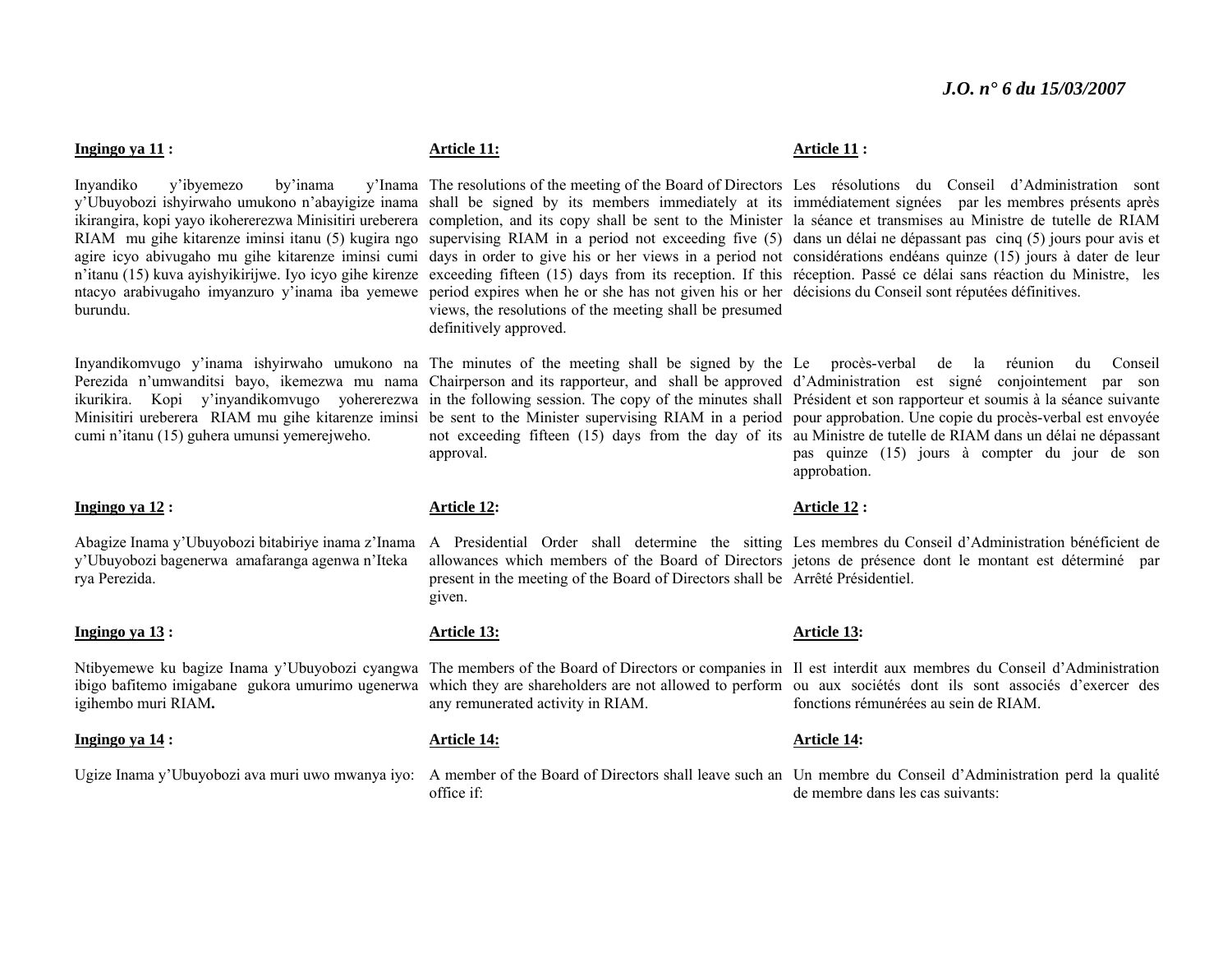| $2^{\circ}$<br>$3^\circ$                                                                                                                                  | manda irangiye;<br>yeguye akoresheje inyandiko;<br>atagishoboye gukora imirimo ye kubera 3°<br>ubumuga bw'umubiri cyangwa uburwayi bwo<br>mutwe, byemejwe na<br>muganga<br>mu | $2^{\circ}$ | the term of office expires;<br>he or she resigns through writing;<br>he or she is no longer able to perform his or her<br>duties due to physical or mental disability certified<br>by an authorized medical doctor; | $1^\circ$ expiration du mandat;<br>2° démission par notification écrite;<br>3° incapacité physique ou mentale constatée par un<br>médecin agréé; |
|-----------------------------------------------------------------------------------------------------------------------------------------------------------|-------------------------------------------------------------------------------------------------------------------------------------------------------------------------------|-------------|---------------------------------------------------------------------------------------------------------------------------------------------------------------------------------------------------------------------|--------------------------------------------------------------------------------------------------------------------------------------------------|
| $4^{\circ}$                                                                                                                                               | ubyemerewe;<br>akatiwe burundu igihano cy'igifungo kingana 4°<br>cyangwa kirengeje amezi atandatu (6) nta<br>subikagihano;                                                    |             | definitively sentenced to a term of imprisonment<br>equal to or exceeding six (6) months without any<br>suspension of sentence;                                                                                     | définitive<br>$4^\circ$<br>condamnation<br>à<br>peine<br>une<br>d'emprisonnement supérieure ou égale à six (6) mois<br>sans sursis:              |
| $5^\circ$                                                                                                                                                 | asibye inama inshuro eshatu zikurikirana mu 5°<br>mwaka umwe nta mpamvu zifite ishingiro;                                                                                     |             | he or she is absent in meetings for three $(3)$<br>consecutive times in a year with no justified<br>reasons;                                                                                                        | 5° trois (3) absences consécutives dans une année aux<br>réunions sans raisons valables;                                                         |
| $6^{\circ}$                                                                                                                                               | bigaragaye ko atacyujuje ibyashingiweho 6°<br>ashyirwa mu Nama y'Ubuyobozi;                                                                                                   |             | he or she no longer fulfils the requirements<br>considered at the time of his or her appointment in<br>the Board of Directors;                                                                                      | $6^{\circ}$ constat qu'il ne remplit plus les conditions requises<br>pour lesquelles il avait été nommé ;                                        |
|                                                                                                                                                           | agaragaje imvitwarire itajyanye n'inshingano 7°<br>ze:                                                                                                                        |             | he or she demonstrates behaviours contrary to his or<br>her responsibilities;                                                                                                                                       | 7° comportement incompatible avec ses fonctions;                                                                                                 |
| $8^{\circ}$                                                                                                                                               | abangamira inyungu z'Ikigo;                                                                                                                                                   | $8^{\circ}$ | the or she jeopardises the interests of the authority;                                                                                                                                                              | 8° agissement contre les intérêts de l'Institut;                                                                                                 |
| 9°                                                                                                                                                        | yireze akemera icyaha cya jenoside;                                                                                                                                           | $9^{\circ}$ | he or she confesses and pleads guilty of the crime                                                                                                                                                                  | 9° aveu et plaidoyer de culpabilité pour crime de                                                                                                |
|                                                                                                                                                           | $10^{\circ}$ apfuye.                                                                                                                                                          |             | of genocide;                                                                                                                                                                                                        | génocide;                                                                                                                                        |
|                                                                                                                                                           |                                                                                                                                                                               |             | $10^{\circ}$ he or she dies.                                                                                                                                                                                        | $10^{\circ}$ décès.                                                                                                                              |
| Minisitiri ureberera RIAM agaragaza muri raporo The Minister supervising RIAM shall indicate, in the Le Ministre de tutelle de RIAM constate que l'un des |                                                                                                                                                                               |             |                                                                                                                                                                                                                     |                                                                                                                                                  |

hakurikijwe ibiteganywa mu gika kibanziriza iki.

Ushyizweho arangiza iyo manda.

preceding paragraph.

substitute. The appointee shall complete the remaining mandat de celui qu'il a remplacé. term of office.

igenewe inzego zibifitiye ububasha ko umwe mu report meant for competent organs, that one of its membres du Conseil d'Administration n'a plus la qualité bagize Inama y'Ubuyobozi adakwiriye kuba mu members is not worth its membership or if he or she is d'être membre ou que son poste est vacant dans un rapport bayigize cyangwa ko atakiri mu mwanya we no longer in his or her position in accordance with the adressé aux organes compétents conformément aux dispositions de l'alinéa précédent.

Iyo umwe mu bagize Inama y'Ubuyobozi avuye mu In case one of the members of the Board of Directors Si un membre du Conseil d'Administration perd la qualité mirimo ye mbere y'uko manda irangira, Ubuyobozi leaves his or her duties before the expiration of the term de membre avant l'expiration de son mandat, l'autorité de bubifitiye ububasha bushyiraho umusimbura. of office, competent authorities shall appoint his or her nomination désigne le remplaçant. Celui-ci termine le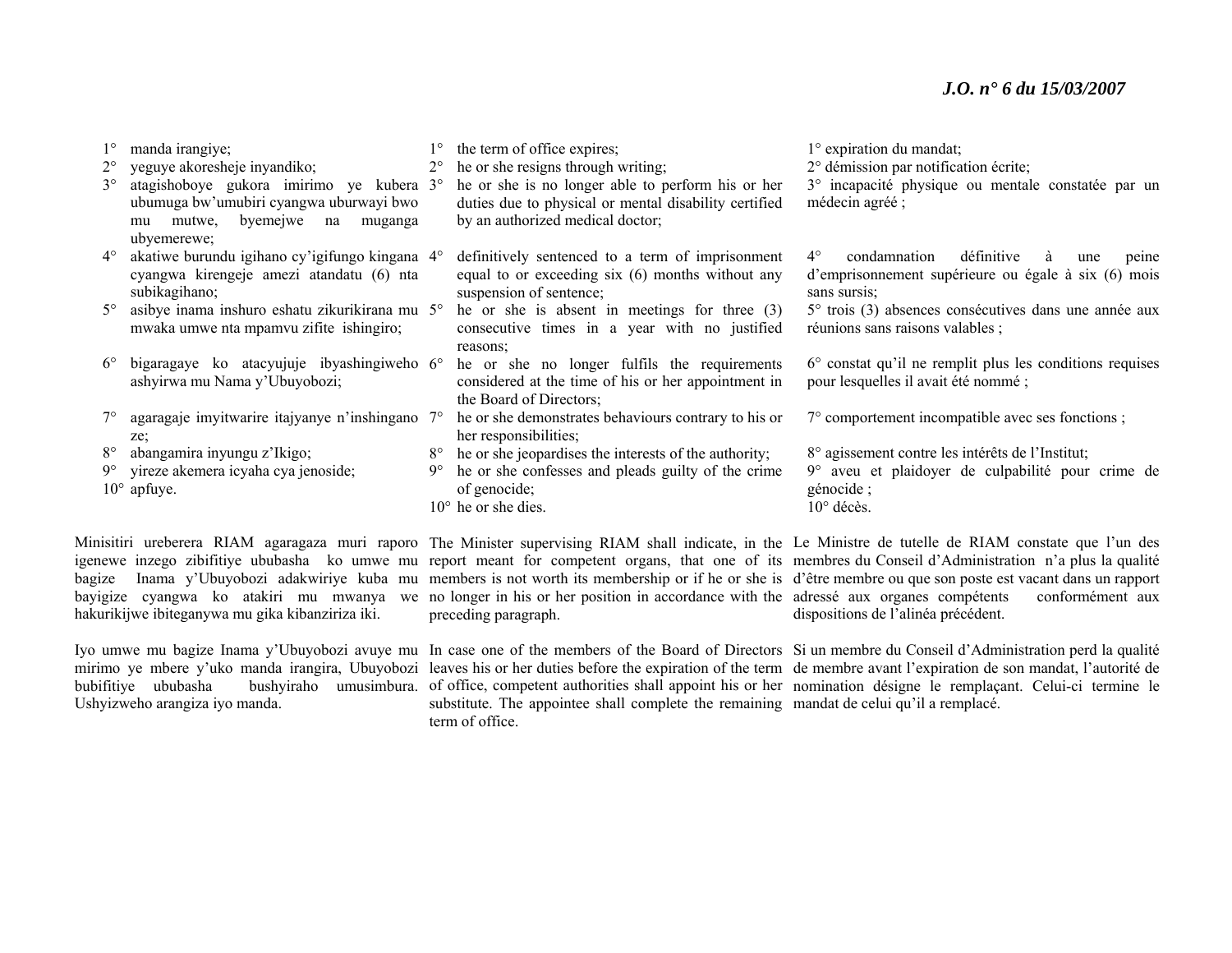| Icyiciro cya kabiri: Ubuyobozi n'inzego z'imirimo Section 2: Management<br>bya RIAM                                                                                                                                                                                                                                                                                                                                                                                                                                                                                                          | structures of RIAM                                                                                                                                                                                                                                                          | and organisational Section 2: De la Direction et du cadre organique de<br><b>RIAM</b>                                                                                                                                                                                                                                                                                                                                                                                                                                                                                                                                                                                                                                                                                                                                                                                                                                 |
|----------------------------------------------------------------------------------------------------------------------------------------------------------------------------------------------------------------------------------------------------------------------------------------------------------------------------------------------------------------------------------------------------------------------------------------------------------------------------------------------------------------------------------------------------------------------------------------------|-----------------------------------------------------------------------------------------------------------------------------------------------------------------------------------------------------------------------------------------------------------------------------|-----------------------------------------------------------------------------------------------------------------------------------------------------------------------------------------------------------------------------------------------------------------------------------------------------------------------------------------------------------------------------------------------------------------------------------------------------------------------------------------------------------------------------------------------------------------------------------------------------------------------------------------------------------------------------------------------------------------------------------------------------------------------------------------------------------------------------------------------------------------------------------------------------------------------|
| Ingingo ya 15:                                                                                                                                                                                                                                                                                                                                                                                                                                                                                                                                                                               | <u> Article 15:</u>                                                                                                                                                                                                                                                         | <u>Article 15:</u>                                                                                                                                                                                                                                                                                                                                                                                                                                                                                                                                                                                                                                                                                                                                                                                                                                                                                                    |
| mu bikorwa.                                                                                                                                                                                                                                                                                                                                                                                                                                                                                                                                                                                  | n'Inama y'Ubuyobozi uko ibyemezo byayo bishyirwa of Directors on how its recommendations are d'Administration de la mise en œuvre de ses décisions.<br>implemented.                                                                                                         | Imicungire ya buri munsi ya RIAM ishinzwe The daily management of RIAM is entrusted to its La gestion journalière de RIAM est assurée par son<br>Umuyobozi wayo ushyirwaho n'Iteka rya Minisitiri Director to be appointed by an order of the Prime Directeur nommé par Arrêté du Premier Ministre. Le<br>w'Intebe. Umuyobozi ni we uhuza akanayobora Minister. The Director coordinates and directs the daily Directeur coordonne et dirige les activités journalières de<br>ibikorwa bya buri munsi bya RIAM kandi akabazwa activities of RIAM and shall be answerable to the Board RIAM et est responsable devant le Conseil                                                                                                                                                                                                                                                                                       |
| By'umwihariko Umuyobozi wa RIAM ashinzwe ibi In particular, the Director is responsible for:<br>bikurikira:                                                                                                                                                                                                                                                                                                                                                                                                                                                                                  |                                                                                                                                                                                                                                                                             | Le Directeur de RIAM est spécialement chargé de :                                                                                                                                                                                                                                                                                                                                                                                                                                                                                                                                                                                                                                                                                                                                                                                                                                                                     |
| $1^{\circ}$<br>gutanga amabwiriza y'akazi ka RIAM l°<br>n'ay'ubuyobozi bw'amashami ya RIAM;<br>2° gutegura no gushyikiriza Inama y'Ubuyobozi 2°<br>imbanzirizamushinga y'ingengo y'imari izakoreshwa<br>mu mwaka ukurikira na raporo y'ingengo y'imari<br>y'umwaka ushize;<br>3° gushyira mu bikorwa ingengo y'imari no gucunga<br>umutungo wa RIAM;<br>4° gukurikirana imicungire y'abakozi<br>ba RIAM<br>akurikije amategeko;<br>5° kumenyesha mu nyandiko Inama y'Ubuyobozi<br>imigendekere n'ibikorwa bya RIAM, nibura rimwe mu<br>gihembwe.<br>6° guhagararira RIAM imbere y'amategeko. | issuance of RIAM work and all administrative de la Direction des départements de RIAM;<br>branch directives:<br>Budget report of the previous year;<br>$3^{\circ}$<br>patrimony of RIAM;<br>$4^\circ$<br>RIAM:<br>$5^{\circ}$<br>term;<br>representing RIAM before the law. | 1° donner des instructions de service au sein de RIAM et<br>2° élaborer et soumettre au Conseil d'Administration<br>preparing and transmitting to the Board of Directors l'avant-projet de budget pour l'exercice suivant ainsi que<br>the draft of the Budget of the year following the le rapport d'exécution du budget pour l'exercice<br>$pr\acute{e}c\acute{e}dent$ ;<br>executing the budget of RIAM and to manage the 3° assurer l'exécution du budget et la gestion du<br>patrimoine de RIAM;<br>monitor the management of the personnel of 4° assurer la gestion du personnel de RIAM<br>conformément à la loi:<br>informing, in writing, the Board of Directors of the $5^\circ$ informer par écrit au moins une fois par trimestre le<br>performance of activities of RIAM at least once a Conseil d'Administration de l'état d'avancement des<br>activités de RIAM;<br>6° représenter RIAM devant la loi. |

Hagati y'Inama y'Ubuyobozi n'Ubuyobozi hakorwa amasezerano yerekeye gahunda y'ibikorwa agaragaza nibura inshingano za buri ruhande n'ibyangombwa bikenewe kugira ngo RIAM igere ku nshingano zayo.

performance indicating at least the responsibilities of each party and the conditions required in order for RIAM to fulfil its responsibilities.

There shall be concluded, between the Board of Est signé, entre le Conseil d'Administration et la Directors and the Management, a contract of Direction, un contrat de performance déterminant au moins les obligations de chaque partie et les besoins nécessaires à la réalisation de la mission de RIAM.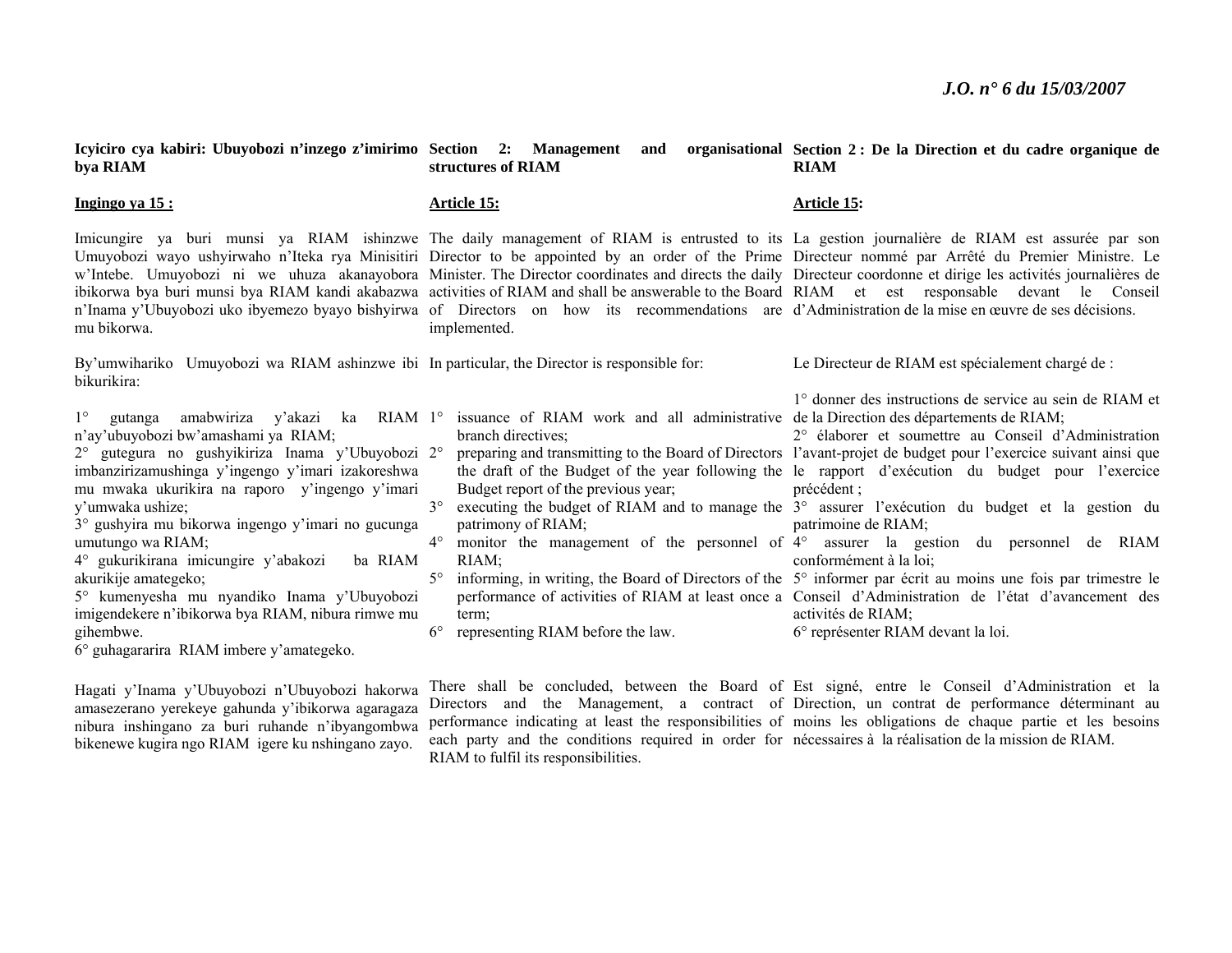| Ingingo ya 16 :                                                                                                                                          | Article 16:                                                                                                                                                                                                                                                                              | Article 16 :                                                                                                                                                                                                                                                                                                                                                                                                                                                                                     |
|----------------------------------------------------------------------------------------------------------------------------------------------------------|------------------------------------------------------------------------------------------------------------------------------------------------------------------------------------------------------------------------------------------------------------------------------------------|--------------------------------------------------------------------------------------------------------------------------------------------------------------------------------------------------------------------------------------------------------------------------------------------------------------------------------------------------------------------------------------------------------------------------------------------------------------------------------------------------|
| umwanditsi.<br>Ashobora<br>akazibera<br>kuzitangamo<br>ibitekerezo ariko ntatora mu ifatwa ry'ibyemezo.                                                  | Umuyobozi akurikira inama z'Inama y'Ubuyobozi, The Director shall attend the proceedings of the meeting Le Directeur assiste aux réunions<br>He or she may give views but he or she is not allowed to aux débats du Conseil mais sans voix délibérative.<br>vote during decision making. | du Conseil<br>of the Board of Directors and serve as their rapporteur. d'Administration et en est le rapporteur. Il peut participer                                                                                                                                                                                                                                                                                                                                                              |
| vitoramo umwanditsi.                                                                                                                                     | rapporteur.                                                                                                                                                                                                                                                                              | Umuyobozi ntajya mu nama zifata ibyemezo ku The Director shall not participate in the meetings that Il est interdit au Directeur de prendre part aux réunions du<br>bibazo bimureba; icyo gihe Inama y'Ubuyobozi take decisions in his or her interests; in that case, the Conseil d'Administration qui traitent des points qui le<br>Board of Directors shall elect from among itself a concernent personnellement. Dans ce cas, le Conseil<br>d'Administration élit en son sein un rapporteur. |
| Amategeko ngengamikorere<br>RIAM<br>va<br>umusimbura iyo adahari.                                                                                        | determine his or her substitute in case of his or her remplaçant en cas d'absence.<br>absence.                                                                                                                                                                                           | agena The internal rules and regulations of RIAM shall Le Règlement d'Ordre Intérieur de RIAM détermine son                                                                                                                                                                                                                                                                                                                                                                                      |
| Ingingo ya $17$ :                                                                                                                                        | <b>Article 17:</b>                                                                                                                                                                                                                                                                       | Article 17 :                                                                                                                                                                                                                                                                                                                                                                                                                                                                                     |
| biteganywa n'amategeko agenga ibyo abakozi b'ibigo<br>bya Leta bagenerwa.                                                                                | institutions.                                                                                                                                                                                                                                                                            | Ibyo Umuyobozi n'abakozi ba RIAM bagenerwa Benefits of the Director and the members of staff of Les appointements accordés au Directeur et au personnel<br>RIAM shall be determined in accordance with legal de RIAM sont déterminés conformément aux lois<br>provisions that govern members of staff of public régissant la rémunération du personnel des établissements<br>publics.                                                                                                            |
| Ingingo ya $18$ :                                                                                                                                        | <b>Article 18:</b>                                                                                                                                                                                                                                                                       | Article 18:                                                                                                                                                                                                                                                                                                                                                                                                                                                                                      |
| n'amashami bya RIAM bigenwa n'Iteka rya Minisitiri<br>w'Intebe, abisabwe na Minisitiri ureberera RIAM,<br>amaze kwumva icyo Inama y'Ubuyobozi ibivugaho. | Minister supervising RIAM, after consulting the Board d'Administration.<br>of Directors.                                                                                                                                                                                                 | Imiterere n'inshingano by'inzego z'imirimo, kimwe The organisational structure and the responsibilities as L'organisation et le cadre organique de RIAM sont<br>well as the branches of RIAM shall be determined by an déterminés par Arrêté du Premier Ministre, sur proposition<br>order of the Prime Minister, upon proposal by the du Ministre de tutelle de RIAM, après avis du Conseil                                                                                                     |

Abakozi ba RIAM bagengwa n'amategeko rusange agenga abakozi ba Leta n'inzego z'imirimo ya Leta. RIAM personnel shall be governed by the General Statutes governing Rwanda Public Service.

Le personnel de RIAM est régi par le Statut général de la fonction publique rwandaise.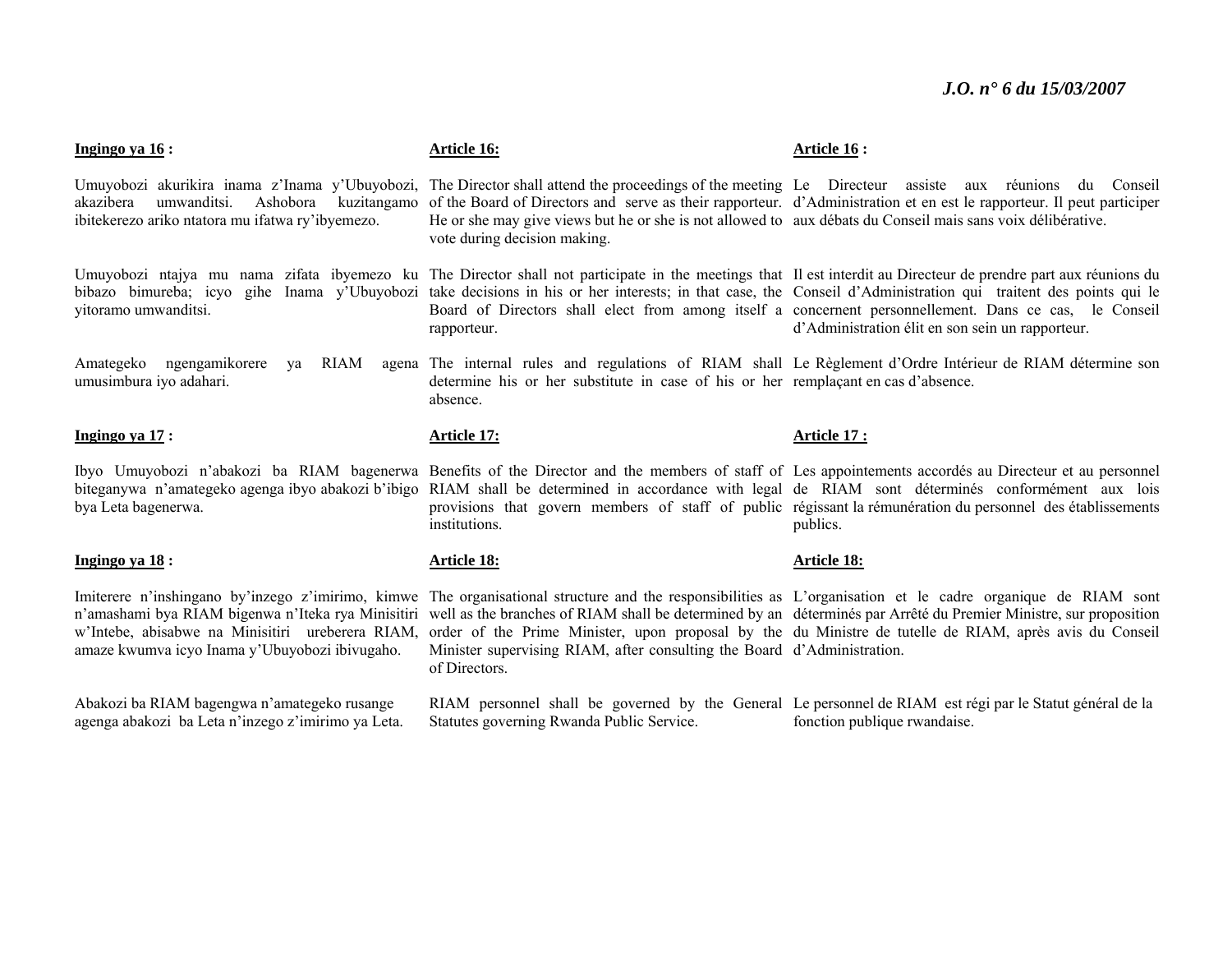| UMUTWE WA V : UMUTUNGO N'IMARI                                                        | <b>CHAPTER V: PATRIMONY AND FINANCE</b>                                                                                       | <b>PATRIMOINE</b><br><b>CHAPITRE</b><br>DU<br><b>DES</b><br>V:<br>ET<br><b>FINANCES</b>                                                                                                                                                                                                                                           |
|---------------------------------------------------------------------------------------|-------------------------------------------------------------------------------------------------------------------------------|-----------------------------------------------------------------------------------------------------------------------------------------------------------------------------------------------------------------------------------------------------------------------------------------------------------------------------------|
| Ingingo ya 19:                                                                        | Article 19:                                                                                                                   | <u>Article 19</u> :                                                                                                                                                                                                                                                                                                               |
| Umutungo wa RIAM ugizwe n'ibintu byimukanwa<br>n'ibitimukanwa.                        | immovables:                                                                                                                   | The patrimony of RIAM comprises movables and the Le patrimoine de RIAM comprend les biens meubles et<br>immeubles.                                                                                                                                                                                                                |
| Ukomoka kuri ibi bikurikira:                                                          | It comes from the following:                                                                                                  | Il provient des sources suivantes:                                                                                                                                                                                                                                                                                                |
| 1° ingengo y'imari igenerwa na Leta;<br>inkunga<br>zaba<br>$2^{\circ}$<br>iza<br>Leta | State budget;<br>government or donor subsidies;<br>$2^{\circ}$                                                                | 1° les dotations budgétaires de l'Etat;<br>2° les subventions de l'Etat ou des donateurs;                                                                                                                                                                                                                                         |
| cyangwa<br>iz'abaterankunga;                                                          | funds from its services;<br>$3^\circ$                                                                                         | 3° le produit des services prestés par RIAM;                                                                                                                                                                                                                                                                                      |
| 3° ibituruka ku mirimo ikora;                                                         | interest from its investment;<br>$4^{\circ}$                                                                                  | $4^{\circ}$ les revenus de son patrimoine;                                                                                                                                                                                                                                                                                        |
| 4° inyungu ku mutungo wayo;<br>5° impano n'indagano                                   | donation and bequest.<br>$5^\circ$                                                                                            | 5° les dons et legs.                                                                                                                                                                                                                                                                                                              |
| Ingingo ya 20:                                                                        | <b>Article 20:</b>                                                                                                            | <b>Article 20:</b>                                                                                                                                                                                                                                                                                                                |
| Imikoreshereze,<br>imicungire                                                         |                                                                                                                               | n'imigenzurire The use, management and audit of the patrimony of L'utilisation, la gestion et l'audit du patrimoine de RIAM                                                                                                                                                                                                       |
| by'umutungo wa                                                                        |                                                                                                                               | RIAM bikorwa hakurikijwe RIAM shall be carried out in accordance with relevant sont effectués conformément aux dispositions légales en                                                                                                                                                                                            |
|                                                                                       |                                                                                                                               | amategeko abigenga. Ubugenzuzi bushinzwe igenzura legal provisions. The service responsible for daily la matière. Le service d'audit interne de RIAM transmet<br>rya buri munsi ry'imikoreshereze y'umutungo wa auditing of the use of the property of RIAM shall submit son rapport au Conseil d'Administration et réserve copie |
|                                                                                       | RIAM buha raporo Inama y'Ubuyobozi bukagenera a report to the Board of Directors and reserves a copy to au Directeur de RIAM. |                                                                                                                                                                                                                                                                                                                                   |
| kopi ubuyobozi bwa RIAM.                                                              | the Director of RIAM.                                                                                                         |                                                                                                                                                                                                                                                                                                                                   |
|                                                                                       |                                                                                                                               |                                                                                                                                                                                                                                                                                                                                   |

**Ingingo ya 21:** 

hakurikijwe amategeko abigenga.

**UMUTWE WA VI : IBYEREKEYE INGINGO CHAPTER VI: FINAL PROVISIONS ZISOZA** 

#### **Ingingo ya 22 :**

zinyuranye na ryo zivanyweho.

## **Article 21:**

accordance with relevant legal provisions.

#### **Article 22:**

Ingingo z'amategeko yose abanziriza iri kandi All previous legal provisions contrary to this law are présente loi sont abrogées. hereby abrogated.

#### **Article 21 :**

Ingengo y'imari ya RIAM yemezwa kandi igacungwa The budget of RIAM shall be approved and managed in Le budget de RIAM est adopté et géré conformément aux dispositions légales en la matière.

#### **CHAPITRE VI : DES DISPOSITIONS FINALES**

#### **Article 22 :**

Toutes les dispositions légales antérieures contraires à la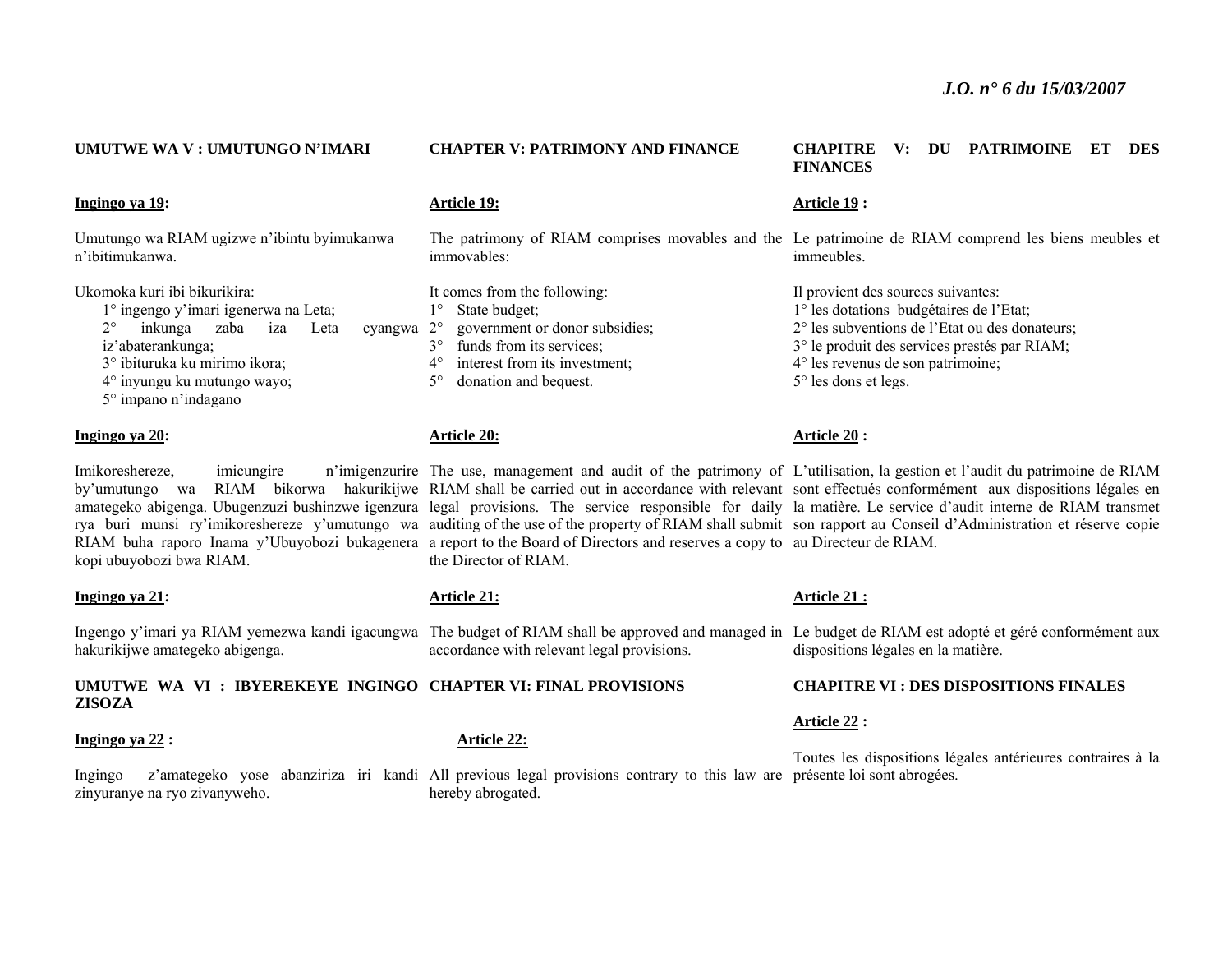#### Iri tegeko ritangira gukurikizwa guhera ku munsi This law shall come into force on the day of its La présente loi entre en vigueur le jour de sa publication ritangarijweho mu Igazeti ya Leta ya Repubulika y'u publication in the Official Gazette of the Republic of au Journal Officiel de la République du Rwanda. Rwanda. Kigali, kuwa 22/01/2007 Perezida wa Repubulika **KAGAME Paul (sé)**  Minisitiri w'Intebe **MAKUZA Bernard (sé)**  Minisitiri w'Abakozi ba Leta n'Umurimo **Prof. NSHUTI Manasseh(sé)**  Minisitiri w'Imari n'Igenamigambi **Article 23:** Rwanda. Kigali, on 22/01/2007 The President of the Republic **KAGAME Paul (sé)**  The Prime Minister **MAKUZA Bernard (sé)**  The Minister of Public Service and Labour **Prof. NSHUTI Manasseh (sé)**  The Minister of Finance and Economic Planning **Article 23 :**  Kigali, le 22/01/2007 Le Président de la République **KAGAME Paul (sé)**  Le Premier Ministre **MAKUZA Bernard (sé) Prof. NSHUTI Manasseh(sé)**

**MUSONI James(sé)** 

**Bibonywe kandi bishyizweho Ikirango cya Repubulika :** 

**Ingingo ya 23 :**

Minisitiri w'Ubutabera **KARUGARAMA Tharcisse (sé)** 

**Seen and sealed with the Seal of the Republic:** 

The Minister of Justice **KARUGARAMA Tharcisse (sé)** 

**Vu et scellé du Sceau de la République :** 

Le Ministre de la Justice **KARUGARAMA Tharcisse(sé)** 

**MUSONI James (sé)** 

Le Ministre de la Fonction Publique et du Travail

Le Ministre des Finances et de la Planification Economique **MUSONI James (sé)**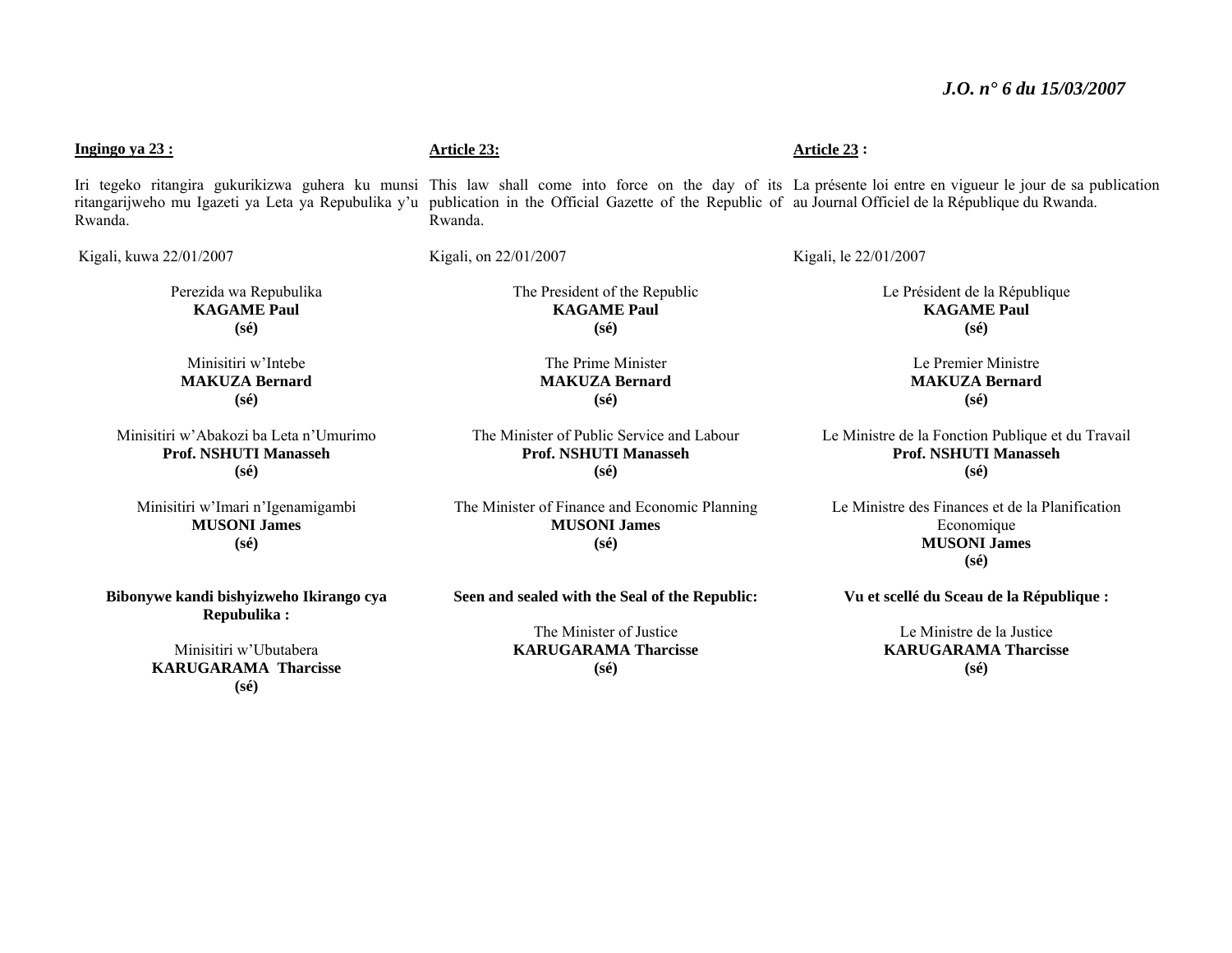**ITEGEKO N° 06/2007 RYO KUWA 01/02/2007 LAW N° 06/2007 OF 01/02/2007 DETERMINING LOI N° 06/2007 DU 01/02/2007 PORTANT RIGENA IMITERERE N'IMIKORERE YA THE ORGANIZATION AND FUNCTIONING OF ORGANISATION ET FONCTIONNEMENT DE KOMISIYO ISHINZWE ABAKOZI BA LETA THE PUBLIC SERVICE COMMISSION LA COMMISSION DE LA FONCTION PUBLIQUE** 

| <b>Twebwe, KAGAME Paul.</b> | We. KAGAME Paul.           | <b>Nous, KAGAME Paul.</b>    |
|-----------------------------|----------------------------|------------------------------|
| Perezida wa Repubulika:     | President of the Republic: | Président de la République : |

INTEKO ISHINGA AMATEGEKO YEMEJE, THE PARLIAMENT HAS ADOPTED AND WE LE PARLEMENT A ADOPTE ET NOUS **NONE NATWE DUHAMIJE, DUTANGAJE SANCTION, PROMULGATE THE FOLLOWING SANCTIONNONS, PROMULGUONS LA LOI ITEGEKO RITEYE RITYA DUTEGETSE KO RYANDIKWA MU IGAZETI OFFICIAL GAZETTE OF THE REPUBLIC OF QU'ELLE SOIT PUBLIEE AU JOURNAL YA LETA YA REPUBULIKA Y'U RWANDALAW AND ORDER IT BE PUBLISHED IN THE DONT LA TENEUR SUIT ET ORDONNONS RWANDA. OFFICIEL DE LA REPUBLIQUE DU RWANDA.** 

**INTEKO ISHINGA AMATEGEKO:**  Umutwe w'Abadepite, mu nama yawo yo kuwa 4 The Chamber of Deputies, in its session of December 4, La Chambre des Députés, en sa séance du 4 décembre **THE PARLIAMENT: LE PARLEMENT :** 

2006;

Umutwe wa Sena, mu nama yawo yo kuwa 4 Ukuboza The Senate, in its session of December 4, 2006; Le Sénat, en sa séance du 4 décembre 2006 ;

 $2006:$ 

Ishingiye ku Itegeko Nshinga rya Repubulika y'u Given the Constitution of the Republic of Rwanda of Vu la Constitution de la République du Rwanda du 04 Rwanda ryo kuwa 04 Kamena 2003 nk'uko ryavuguruwe kugeza ubu, cyane cyane mu articles 45, 62, 66, 67, 88, 89, 90, 92, 93, 95, 108, 118, ses articles 45, 62, 66, 67, 88, 89, 90, 92, 93, 95, 108, ngingo zaryo, iya 45, iya 62, iya 66, iya 67, iya 88, iya 126, 167, 181 and 201; 89, iya 90, iya 92, iya 93, iya 95, iya 108, iya 118, iya June 4, 2003, as amended to date, especially in its juin 2003 telle que révisée à ce jour, spécialement en 118, 126, 167, 181 et 201 ;

126, iya 167, iya 181 n'iya 201;

Ukuboza 2006 ;

2006;

Ishingiye ku Itegeko n°22/2002 ryo kuwa 09/07/2002 Given Law 22/2002 of 9/07/2002 on the General Vu la loi n° 22/2002 du 09/07/2002 portant Statut rishyiraho Sitati rusange igenga abakozi ba Leta Statutes for Rwanda Public Service, especially in its Général de la Fonction Publique Rwandaise, <sup>n</sup>'inzego z'imirimo ya Leta, cyane cyane mu ngingo article 16; yaryo ya 16 ; spécialement en son article 16 ;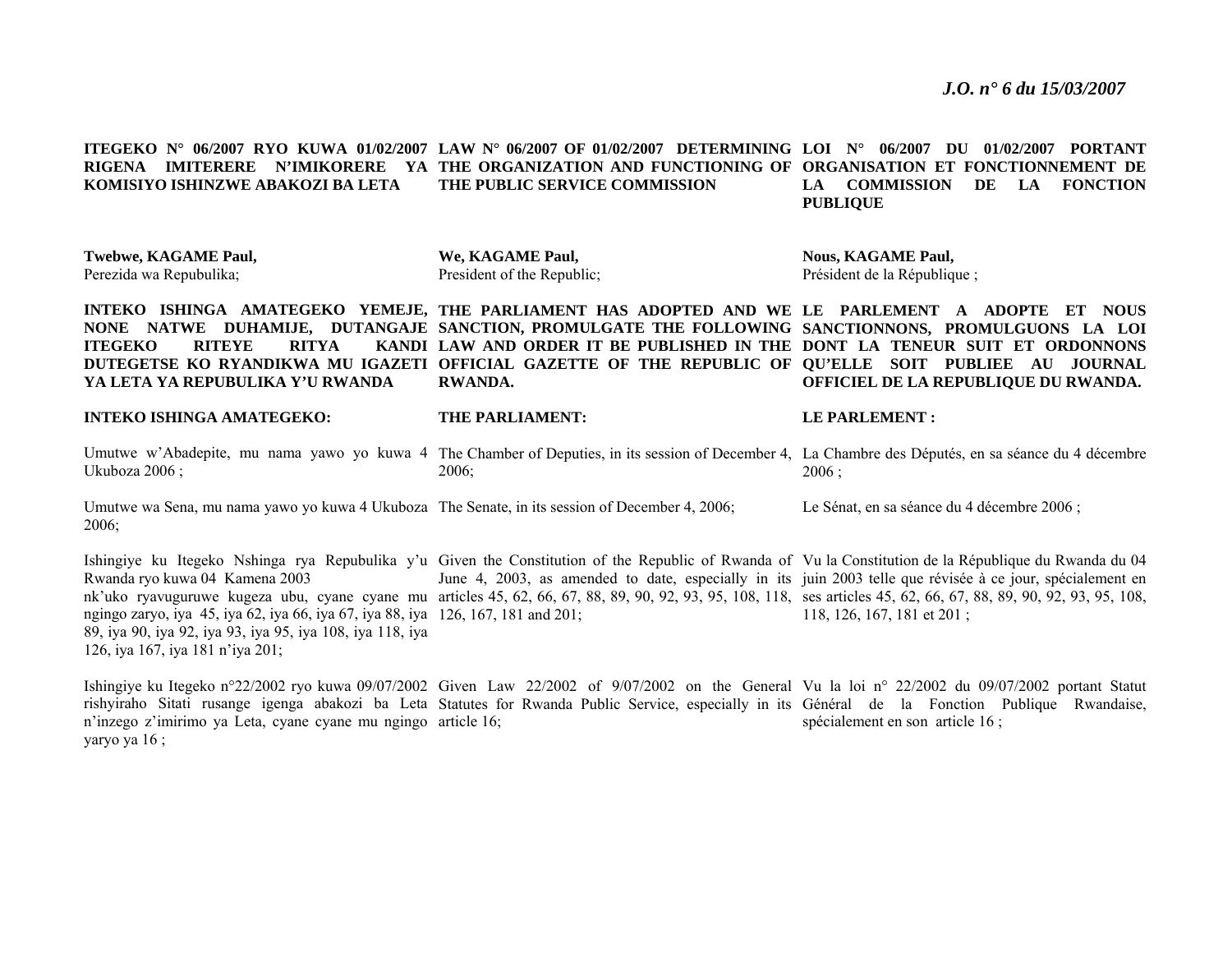#### **YEMEJE:**

#### **UMUTWE WA MBERE: INGINGO RUSANGE**

#### **Ingingo ya mbere :**

tegeko.

#### **Ingingo ya 2 :**

micungire y'imari n'umutungo.

nshingano zayo.

#### **Ingingo ya 3 :**

**Ingingo ya 4 :** 

Komisiyo ishinzwe :

Umurwa Mukuru wa Repubulika Rwanda igihe bibaye ngombwa.

**Icyiciro cya mbere : Inshingano za Komisiyo** 

#### **ADOPTS:**

**CHAPTER ONE: GENERAL PROVISIONS** 

#### **Article one:**

Iri tegeko rigena imiterere n'imikorere ya Komisiyo This law determines the organization and functioning of La présente loi porte organisation et fonctionnement ishinzwe Abakozi ba Leta yitwa "Komisiyo" muri iri the Public Service Commission hereinafter referred to as de la Commission de la Fonction Publique, ci-après "the Commission".

#### **Article 2:**

**Article 3:**

Komisiyo ni urwego rw'Igihugu ruhoraho rwigenga The Commission is a national permanent and La Commission est une institution nationale rufite ubwisanzure mu mitegekere bwite, mu independent institution endowed with administrative permanente et indépendante dotée d'une autonomie and financial autonomy.

Mu kurangiza inshingano zayo, Komisiyo ikorana In the exercise of its functions, the Commission shall Dans l'exercice de ses fonctions, la Commission by'umwihariko na Minisiteri ifite Abakozi ba Leta mu collaborate particularly with the Ministry in charge of collabore particulièrement avec le Ministère ayant la Public Service.

Icyicaro cya Komisiyo kiri mu Mujyi wa Kigali, The headquarters of the Commission is located in the Le siège de la Commission est établi dans la Ville de Rwanda.Gishobora kwimurirwa ahandi hose mu may be transferred elsewhere in Rwanda if considered en cas de nécessité, être transféré en tout autre lieu du City of Kigali, the Capital of the Republic of Rwanda. It Kigali, Capitale de la République du Rwanda. Il peut, necessary.

#### **UMUTWE WA II: INSHINGANO N'INZEGO ZA CHAPTER II: MISSION AND ORGANS OF THE CHAPITRE II : DES ATTRIBUTIONS ET DES KOMISIYO COMMISSION ORGANES DE LA COMMISSION**

**Section one: Mission of the Commission** 

#### **Article 4:**

The Commission is in charge of:

#### **ADOPTE :**

#### **CHAPITRE PREMIER : DES DISPOSITIONS GENERALES**

#### **Article premier :**

dénommée « la Commission ».

#### **Article 2 :**

administrative et financière.

Fonction Publique dans ses attributions.

#### **Article 3 :**

territoire de la République du Rwanda.

**Section première : Des attributions de la** 

**Commission** 

#### **Article 4 :**

La Commission est chargée de :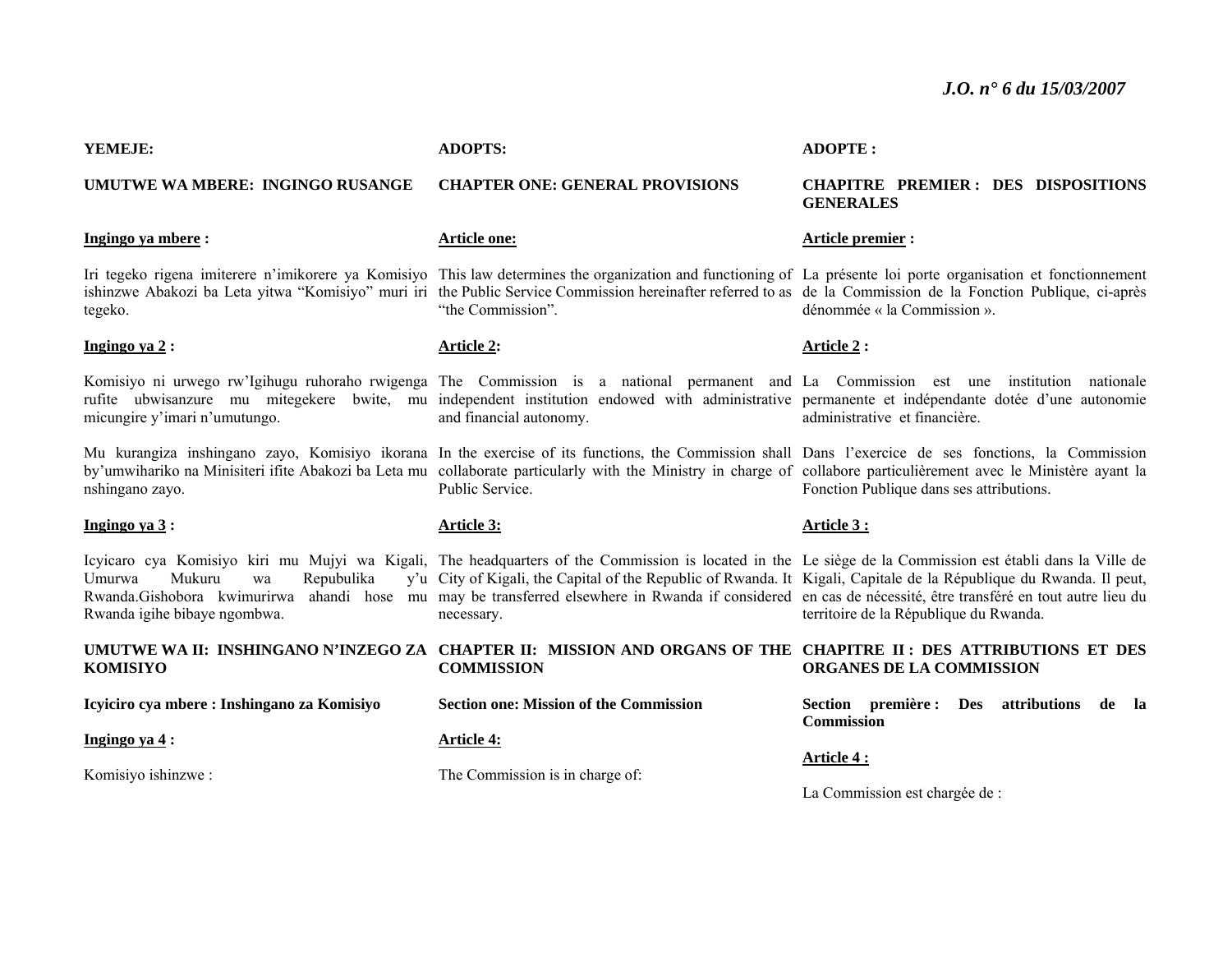- 1° ibyerekeye gushaka no gushyiraho abakozi mu 1° the recruitment and appointment of public servants 1°nzego z'imirimo ya Leta n'ibigo byayo;
- 2° gushyikiriza inzego zibishinzwe amazina y'abakandida babikwiye kugira ngo bahabwe 2°akazi, bashyirwe mu myanya kandi bazamurwe mu ntera; abo bakandida bagomba kuba bujuje ibyangombwa byose bisabwa kandi bagaragaje gusumbya abandi ubumenyi bukenewe ku myanya basaba, kandi hitawe ku myifatire myiza yabo;
- $3^\circ$  gushyiraho uburyo buboneye bwo gutoranya abakandida nta marangamutima, butabogamye, 3°bunyuze mu mucyo kandi bumwe kuri bose ;
- $4^\circ$  gukora ubushakashatsi ku mategeko, amateka, ubumenyi bukenewe, ibyangombwa bisabwa mu 4°kazi n'ibindi byerekeye imicungire n'iterambere ry'abakozi no kugira Guverinoma inama;
- 5° gushyikiriza inzego zibishinzwe imyanzuro ku bihano bikwiye birebana n'imyitwarire <sup>n</sup>'imikorere y'abakozi hakurikijwe amategeko 5°agenderwaho;
- $6^{\circ}$  gufasha inzego n'ibigo bya Leta bigengwa 6°<sup>n</sup>'amategeko yihariye ikoresheje ubumenyi ifite mu nshingano zivugwa muri iyi ngingo.

#### **Ingingo ya 5:**

mbonerahamwe v'inzego <sup>n</sup>'imbonerahamwe y'imyanya y'imirimo ngombwa approved by the relevant authorities. byemejwe n'inzego zibishinzwe.

- in Central Government and other public institutions;
- the submission of names of candidates to the institutions concerned for employment, appointment and promotion of candidates who fulfil all the required conditions and have the most suitable qualifications for the job for which they have applied, taking into account the record of their conduct;
- $\degree$  the establishment of an appropriate system of 3 $\degree$ recruitment of candidates which is objective, impartial, transparent and equitable for all :
- carrying out research on the laws, regulations, human resource requirements, the terms of reference of posts and other matters relating to the management and development of human resources and advise the Government accordingly;
- <sup>o</sup> submitting to the organs concerned proposals on 5<sup>o</sup> appropriate disciplinary actions against employees in accordance with the law in force;
- <sup>o</sup> providing technical assistance to State organs and 6<sup>o</sup> public enterprises governed by special statutes using the expertise which it has by virtue of its functions referred to in this article.

#### **Article 5:**

Bitabangamiye ibivugwa mu ngingo ya 4 agace ka 6, Without prejudice to the provisions of article 4, point 6 Sans préjudice des dispositions du point 6 de l'article 4 abakozi bashyirwa mu myanya hashingiwe ku of this law, public servants are recruited and appointed de la présente loi, les agents de l'Administration basing on the organisational structure and chart Publique sont recrutés et affectés sur base des

- procéder au recrutement des agents des services publics de l'Etat et de ses institutions ;
- $2^{\circ}$  soumettre, pour nomination, affectation et promotion par les autorités compétentes, les noms des candidats qui remplissent tous les critères exigés et qui sont jugés les plus qualifiés professionnellement pour occuper les postes postulés, sans préjudice des qualités morales requises ;
- organiser un système de sélection des candidats objectif, impartial, transparent et égal pour tous ;
- $4^\circ$  faire des recherches sur les lois, règlements, qualifications requises, technicité liée au service et sur toutes les questions relatives à la gestion et au développement du personnel et faire des recommandations au Gouvernement ;
- faire des propositions de sanctions disciplinaires suivant la législation en vigueur ;
- assister techniquement les institutions de l'Etat et les établissements publics dotés d'un statut particulier dans les activités mentionnées au présent article.

#### **Article 5:**

organigrammes et des cadres organiques approuvés par les organes compétents.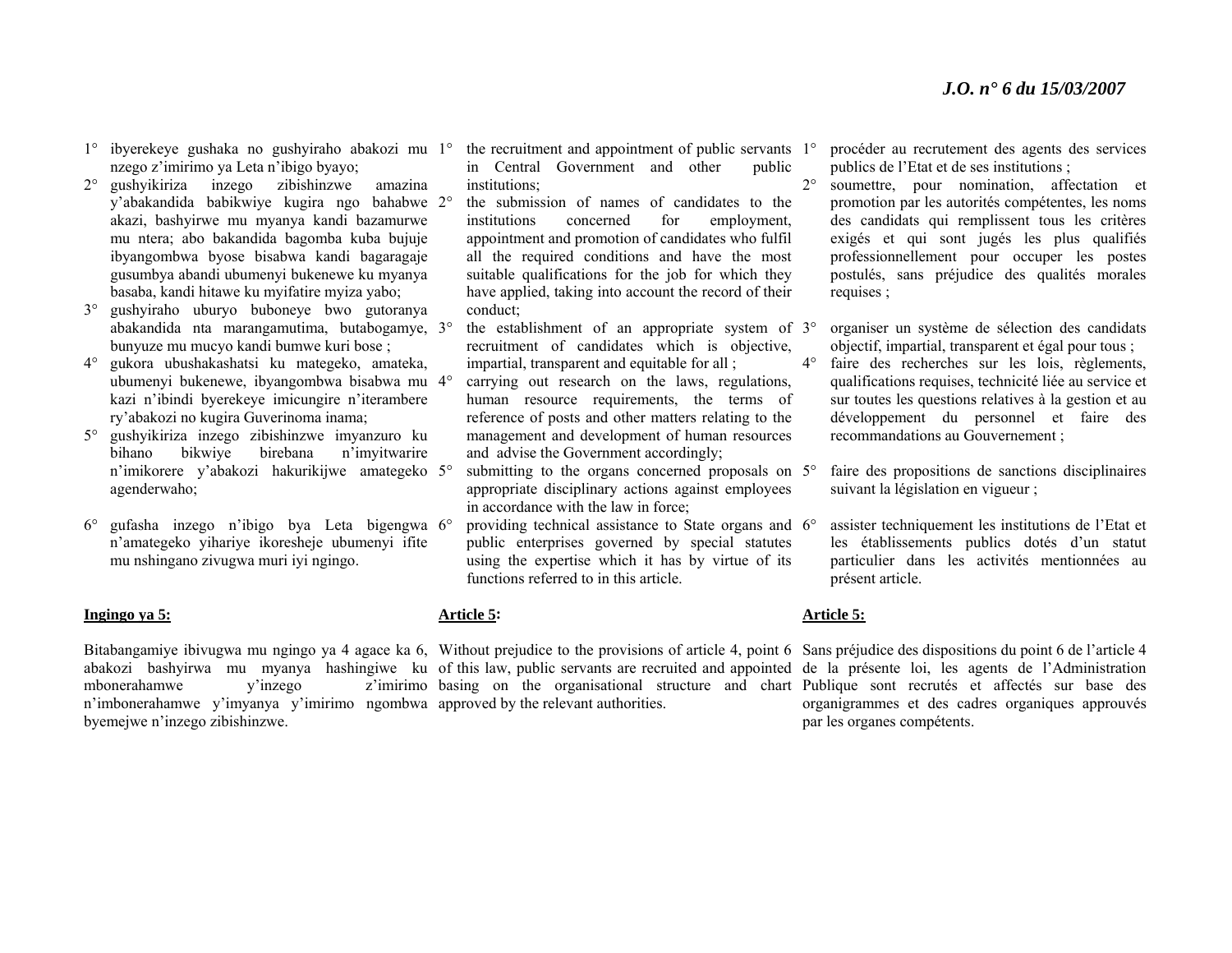urutonde rw'imyanya ikeneye nshingano zayo, kugira ngo igire icyo ibivugaho.

kuyipiganirwa.

#### **Ingingo ya 6:**

amazina y'abatsinze bagomba gushyirwa mu myanya, kugira ngo hategurwe inyandiko zibaha akazi.

#### **Ingingo ya 7 :**

byo byose bifitanye isano n'inshingano zayo.

Inzego z'imirimo ya Leta, zibyibwirije cyangwa Publicinstitutions shall provide, on their own initiative Les Institutions de l'Administration Publique sont zibisabwe, zigomba guha Komisiyo amakuru yose ya or upon request, the Commission with the necessary ngombwa kugira ngo ishobore kurangiza inshingano information in order to fulfil its responsibilities. zayo.

#### **Icyiciro cya II : Inzego za Komisiyo**

#### **Ingingo ya 8:**

Komisiyo igizwe n'inzego z'imirimo zikurikira:

Urwego rukeneye abakozi rwoherereza Komisiyo Any institution that needs staff shall forward for L'Institution qui veut recruter le personnel envoie la rukabimenyesha Minisiteri ifite Abakozi ba Leta mu a copy to the Ministry in charge of Public Service in au Ministère ayant la Fonction Publique dans ses order to give its opinion.

Minisitiri ufite Abakozi ba Leta mu nshingano ze The Minister in charge of Public Service shall react Le Ministre ayant la Fonction Publique dans ses agomba kugira icyo abivugaho mu gihe kitarenze within seven (7) days from the day of receipt of the attributions doit donner son avis dans un délai ne iminsi irindwi (7) kuva igihe yaboneye kopi. Iyo copy. If this period expires without his or her reaction, dépassant pas sept (7) jours à partir de la réception de arengeje icyo gihe ntacyo abivuzeho, bifatwa nk'aho the request shall be presumed approved and the la copie pour information. Dépassé ce délai, la requête yabyemeye Komisiyo igasaba abakeneye iyo myanya Commission shall request interested candidates to est réputée acceptée et la Commission invite les compete.

#### **Article 6:**

Komisiyo ishyikiriza Abayobozi babifitiye ububasha, The Commission shall submit to the competent La Commission transmet aux autorités compétentes les authorities, the names of successful candidates to be noms des candidats qui ont gagné le concours pour appointed, in order to prepare appointment letters.

#### **Article 7:**

Komisiyo igira inama inzego z'imirimo ya Leta, The Commission, upon request or at own initiative, La Commission émet des observations et donne des ibisabwe cyangwa ibyibwirije mu bikorwa ibyo ari shall advise public service institutions on any matters conseils, d'initiative ou à la demande de l'Institution relating to its mandate.

#### **Section II: Organs of the Commission**

#### **Article 8:**

organs:

approval, a list of vacant posts to the Commission, with liste des postes vacants à la Commission avec copie attributions pour avis.

> candidats intéressés à postuler aux postes ouverts au concours.

#### **Article 6:**

l'élaboration des actes de nomination et d'affectation.

#### **Article 7:**

Publique intéressée, sur toute matière relevant de sa mission.

tenues, d'initiative ou lorsqu'elles en sont requises, de fournir à la Commission les informations nécessaires à l'accomplissement de sa mission.

#### **Section II : Des organes de la Commission**

#### **Article 8 :**

The Commission is composed of the following service La Commission est composée des organes de direction suivants :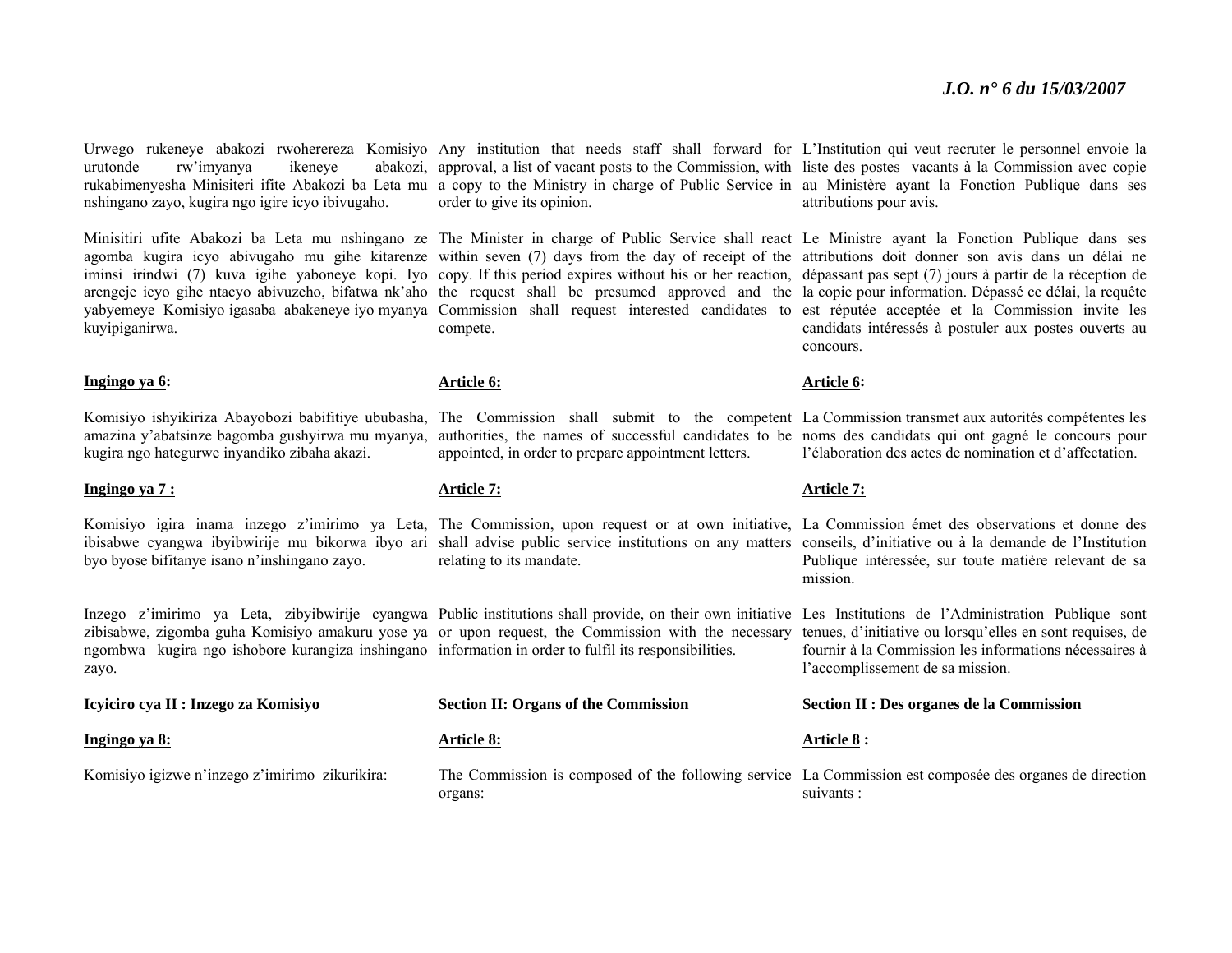| Inama y'Abakomiseri;<br>Ubunyamabanga Nshingwabikorwa.<br>$2^{\circ}$                                                                                                                                                                                                                                                                                                                                                  | the Board of Commissioners;<br>the Executive Secretariat.                                                                                                                                                                                                                                                                                                                                                                                                                                                                      | le Conseil des Commissaires;<br>$1^{\circ}$<br>le Secrétariat Exécutif.<br>$2^{\circ}$                                                                                                                                                                                                                                                                               |
|------------------------------------------------------------------------------------------------------------------------------------------------------------------------------------------------------------------------------------------------------------------------------------------------------------------------------------------------------------------------------------------------------------------------|--------------------------------------------------------------------------------------------------------------------------------------------------------------------------------------------------------------------------------------------------------------------------------------------------------------------------------------------------------------------------------------------------------------------------------------------------------------------------------------------------------------------------------|----------------------------------------------------------------------------------------------------------------------------------------------------------------------------------------------------------------------------------------------------------------------------------------------------------------------------------------------------------------------|
| Ingingo ya 9:                                                                                                                                                                                                                                                                                                                                                                                                          | Article 9:                                                                                                                                                                                                                                                                                                                                                                                                                                                                                                                     | Article 9:                                                                                                                                                                                                                                                                                                                                                           |
| Komisiyo. Igizwe n'Abakomiseri barindwi (7) barimo<br>Perezida na Visi Perezida, bashyirwaho<br>na<br>Guverinoma bakemezwa n'Umutwe wa Sena.                                                                                                                                                                                                                                                                           | Inama y'Abakomiseri ni rwo rwego rukuru rwa The Board of Commissioners is the supreme organ of Le Conseil des Commissaires est l'organe suprême de<br>the Commission. It is composed of seven (7) la Commission. Il est composé de sept (7)<br>commissioners including the Chairperson and the Vice Commissaires dont le Président et le Vice-Président,<br>Chairperson appointed by Cabinet and approved by the proposés par le Gouvernement et approuvés par le<br>Senate.                                                   | Sénat.                                                                                                                                                                                                                                                                                                                                                               |
| y'Abakomiseri bagomba kuba ari abagore.                                                                                                                                                                                                                                                                                                                                                                                | Nibura mirongo itatu ku ijana (30%) by abagize Inama At least thirty percent (30 %) of the Commissioners Au moins trente pour cent (30%) des membres du<br>shall be females.                                                                                                                                                                                                                                                                                                                                                   | Conseil des Commissaires doivent être de sexe<br>féminin.                                                                                                                                                                                                                                                                                                            |
| rya Perezida.                                                                                                                                                                                                                                                                                                                                                                                                          | Abakomiseri bashyirwaho kandi bakavanwaho n'iteka Commissioners shall be appointed and dismissed by a Les Commissaires sont nommés et démis par Arrêté<br>Presidential Order.                                                                                                                                                                                                                                                                                                                                                  | Présidentiel.                                                                                                                                                                                                                                                                                                                                                        |
| Ingingo ya 10:                                                                                                                                                                                                                                                                                                                                                                                                         | <b>Article 10:</b>                                                                                                                                                                                                                                                                                                                                                                                                                                                                                                             | Article 10:                                                                                                                                                                                                                                                                                                                                                          |
| yujuje ibi bikurikira:                                                                                                                                                                                                                                                                                                                                                                                                 | Kugira ngo umuntu abe umukomiseri agomba kuba To be appointed a Commissioner, a candidate shall meet Pour être Commissaire, le candidat doit remplir les<br>the following conditions:                                                                                                                                                                                                                                                                                                                                          | conditions suivantes :<br>être de nationalité rwandaise ;<br>$1^{\circ}$                                                                                                                                                                                                                                                                                             |
| 1° kuba ari umunyarwanda;<br>kuba afite nibura impamyabushobozi yo mu rwego<br>rwa $A0$ ;<br>kuba adakurikiranyweho icyaha cya jenoside;<br>$3^\circ$<br>kuba atagaragaraho ibimenyetso<br>$4^{\circ}$<br>by'ingengabitekerezo ya jenoside;<br>5° kuba ari inararibonye mu miyoborere cyangwa<br>yarabaye umuyobozi;<br>6° kuba atarakatiwe burundu igihano cy'igifungo<br>kingana cyangwa kirenze amezi atandatu (6); | being a Rwandan by nationality;<br>$1^{\circ}$<br>being a holder of at least a Bachelor's degree;<br>$2^{\circ}$<br>not being accused of the crime of genocide;<br>$3^{\circ}$<br>not displaying behaviour characterised with the 4°<br>$4^\circ$<br>genocide ideology;<br>having experience in administrative management or 5°<br>$5^\circ$<br>having occupied a managerial position;<br>$6^{\circ}$<br>not having been definitively sentenced to a term of<br>imprisonment equal to or exceeding six (6) months; $6^{\circ}$ | $2^{\circ}$<br>être détenteur d'un diplôme de niveau A0 au<br>moins;<br>$3^\circ$<br>ne pas être poursuivi pour crime de génocide ;<br>ne pas faire montre des indices de l'idéologie du<br>génocide;<br>expérience<br>dans<br>avoir une<br>la gestion<br>administrative ou avoir occupé un poste de<br>direction;<br>ne pas avoir été condamné définitivement à une |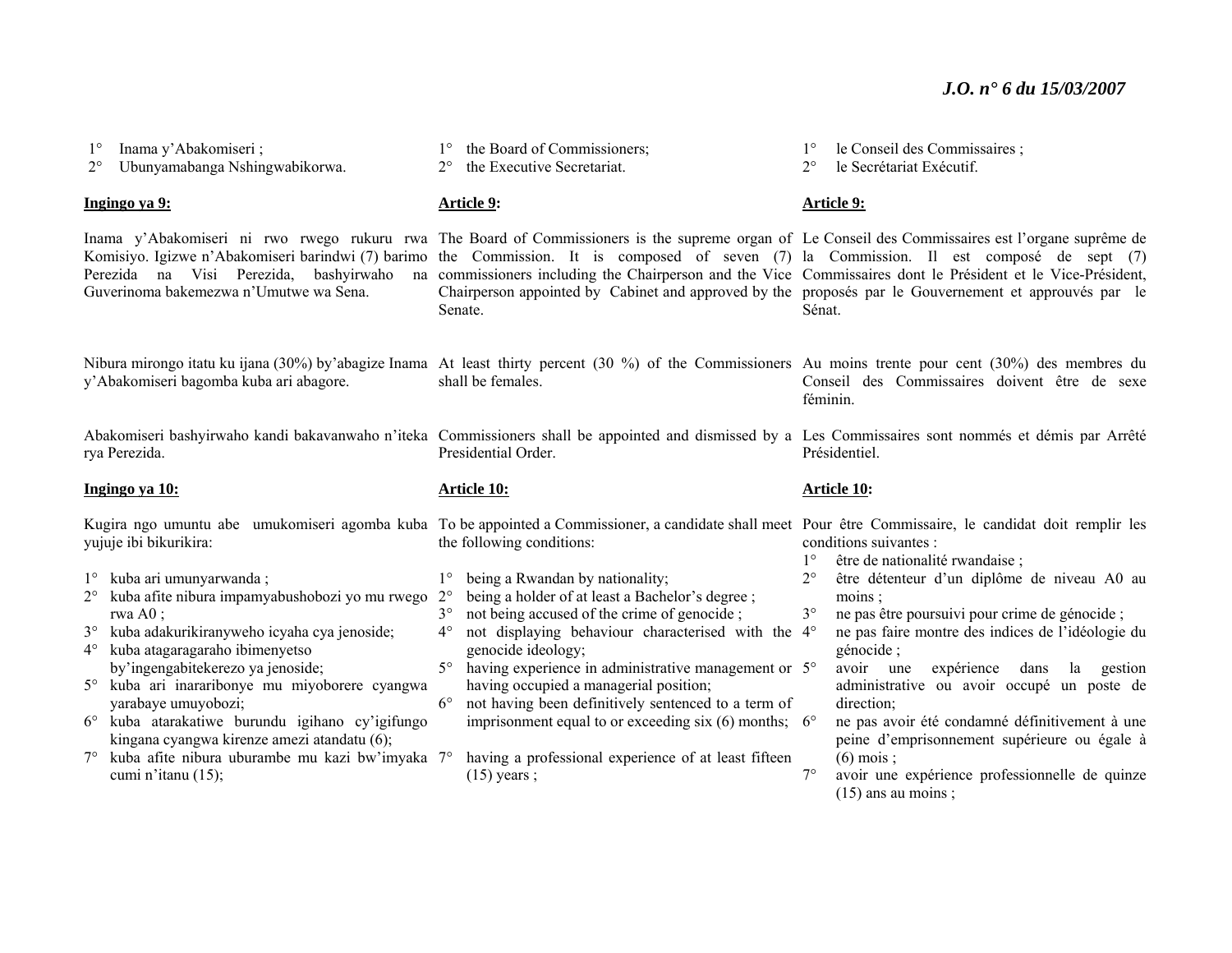8° kuba afite nibura imyaka mirongo ine (40) 8° being at least forty (40) years of age. y'amavuko.

#### **Ingingo ya 11:**

buryo budahoraho.

Perezida.

#### **Ingingo ya 12:**

Imirimo y'Umukomiseri irangira iyo:

- 1° arangije manda ye;
- 2° yeguye ku bushake bwe akoresheje inyandiko ;
- 3° atacyujuje ibyangombwa bisabwa umukomiseri 3° he or she no longer fulfils the required conditions biteganyijwe mu ngingo ya 10 y'iri tegeko;
- 4° agaragaje imyitwarire ibangamiye imikorere 4°myiza ya Komisiyo;
- 5° ananiwe gutunganya imirimo ashinzwe ku mpamvu z'uburwayi cyangwa byemejwe n'Akanama k'abaganga kashyizweho na Minisitiri ufite Ubuzima mu nshingano ze ; ubumuga, 5°
- $6^{\circ}$  $\degree$  asibye mu nama inshuro eshatu zikurikirana mu 6 $\degree$ mwaka umwe nta mpamvu zifite ishingiro**;**  7° apfuye.

#### **Ingingo ya 13:**

amezi atatu (3).

#### **Article 11:**

Manda y'Abakomiseri ni imyaka ine (4), ishobora The term of office of the Commissioners shall be four Le mandat des Commissaires est de quatre (4) ans, kongerwa inshuro imwe gusa. Abakomiseri bakora ku (4) years which may be renewed only once. renouvelable une seule fois. Les Commissaires ne sont Commissioners shall serve on a non permanent basis.

Ibigenerwa Abakomiseri bigenwa n'Iteka rya A Presidential Order shall determine allowances and Les appointements accordés aux Commissaires sont benefits given to the Commissioners.

#### **Article 12:**

The duties of Commissioner shall cease if:

- 1° he or she completes his or her term of office;
- 2° he or she voluntarily resigns in writing;
	- provided for by article 10 of this law;
	- he or she demonstrates behaviour which may prejudice the effective functioning of the Commission;
- <sup>o</sup> he or she fails to accomplish his or her duties due to 5<sup>o</sup> illness or disability upon approval by a medical committee established by the Minister in charge of health;
- <sup>o</sup> he or she is absent in a meeting for three 6<sup>o</sup> consecutive times in a year with no justified reasons;  $7^\circ$
- 7° he or she dies.

#### **Article 13:**

Umukomiseri utakiri mu mirimo ye ku mpamvu A Commissioner who is removed from office due to the Le Commissaire qui cesse ses fonctions pour une des zimaze kuvugwa mu ngingo ya 12, asimburwa reasons-mentioned in article 12 shall be replaced, in a raisons énumérées à l'article 12 de la présente loi, est hakurikijwe uburyo yashyizweho mu gihe kitarenze period not exceeding three (3) months, through remplacé suivant les modalités de sa nomination, procedures in which he or she was appointed.

 $8^\circ$ être âgé de quarante (40) ans au moins.

#### **Article 11 :**

pas permanents.

déterminés par Arrêté Présidentiel.

#### **Article 12 :**

Les fonctions du Commissaire prennent fin dans les cas ci-après :

- $1^{\circ}$ expiration du mandat ;
- 2°démission volontaire par écrit ;
- $3^{\circ}$  non satisfaction des conditions de nomination prévues à l'article 10 de la présente loi ;
- $4^\circ$  <sup>s</sup>'il affiche un comportement incompatible avec le bon fonctionnement de la Commission ;
	- incapacité à remplir ses fonctions à la suite d'une maladie ou d'une infirmité attestée par une commission médicale mise en place par le Ministre ayant la santé dans ses attributions ;
	- trois (3) absences consécutives dans une année aux réunions sans raisons valables ;
- décès.

#### **Article 13 :**

endéans trois (3) mois.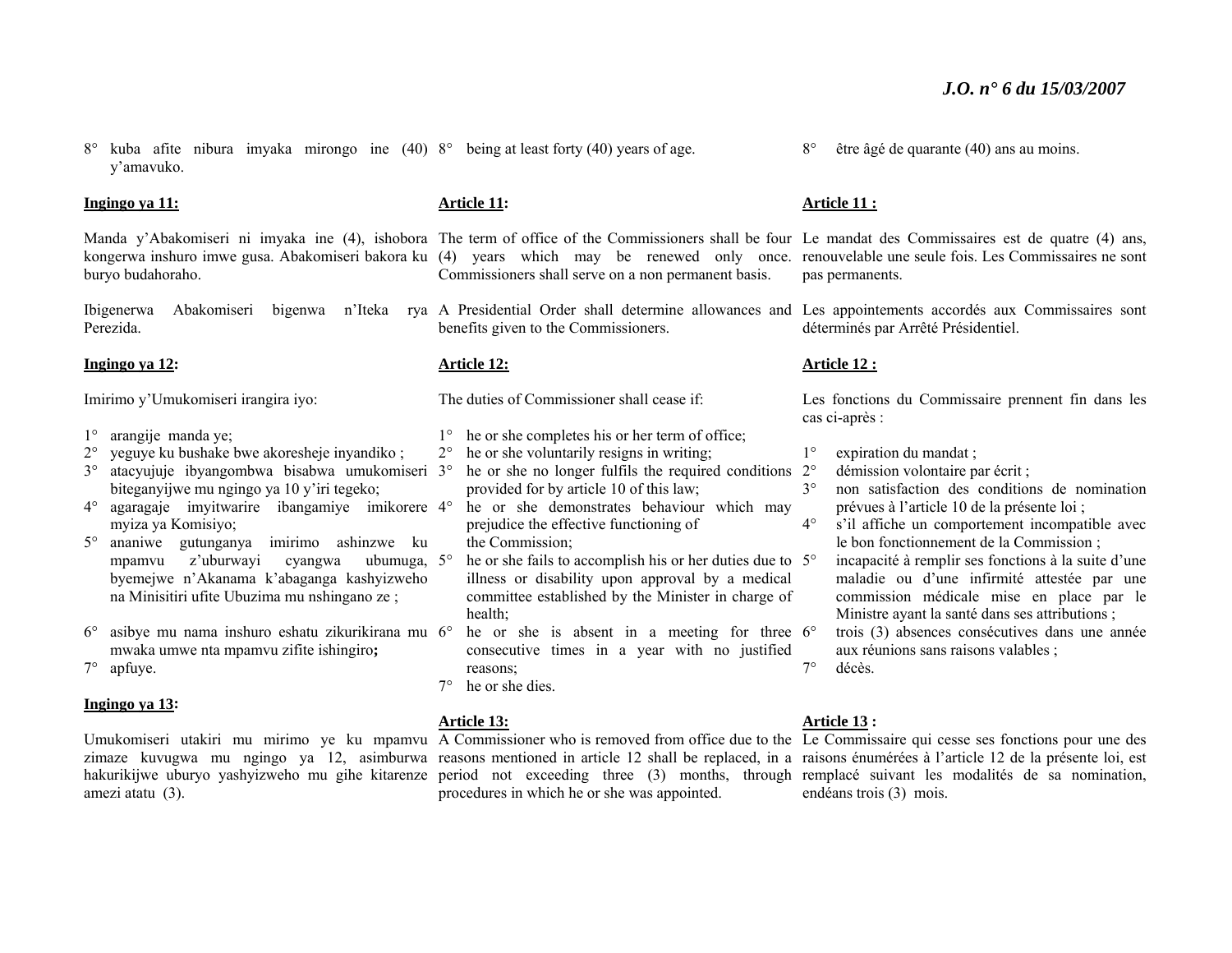iyo kirengeje amezi atandatu (6).

# gushyiraho abandi bashya.

#### **Ingingo ya 15:**

**Ingingo ya 14:** 

Nshingwabikorwa ushyirwaho n'Iteka rya Minisitiri appointed by a Prime Minister's Order. w'Intebe.

**UMUTWE WA III : INSHINGANO N'IMIKORERE BY'INZEGO ZA KOMISIYO** 

**Icyiciro cya mbere : Inshingano n'imikorere** 

# **Ingingo ya 16:**

**by'Inama y' Abakomiseri** 

Inama y'Abakomiseri ishinzwe ibi bikurikira:

- za Komisiyo;
- 2° kwemeza raporo na gahunda y'ibikorwa bya 2°Komisiyo ;
- 3° gushyira mu myanya abakozi ba Komisiyo;
- 4° kwemeza imbanzirizamushinga y'imari; y'ingengo 4°

Iyo Umukomiseri avanywe ku mirimo atarangije Where a Commissioner is removed from office before En cas de cessation du mandat avant terme, le siège manda ye asimburwa mu mwanya we n'undi completion of his or her term of office, he or she shall vacant est dévolu à un nouveau Commissaire qui Mukomiseri akarangiza igice cya manda cyari gisigaye be replaced by another Commissioner who shall achève le terme restant si celui-ci est supérieur à six complete the remaining period of the term of office if it (6) mois. exceeds six (6) months.

#### **Article 14:**

Iyo hasigaye amezi atatu (3) kugira ngo manda The process of appointing new commissioners shall start Le processus de nomination de nouveaux y'Abakomiseri irangire, hatangizwa gahunda yo three (3) months before the Commissioners' term of Commissaires commence trois (3) mois avant office expires.

#### **Article 15:**

Komisiyo ifite Ubunyamabanga Nshingwabikorwa The Commission shall have a permanent Executive La Commission est dotée d'un Secrétariat Exécutif buhoraho. Buyoborwa n'Umunyamabanga Secretariat. It shall be headed by an Executive Secretary permanent. Le Secrétariat Exécutif est sous la

> **CHAPTER III: MISSION AND FUNCTIONING CHAPITRE III : DES ATTRIBUTIONS ET OF THE COMMISSION'S ORGANS**

**Section one: Mission and functioning of the Board of Section première : Des attributions et du Commissioners** 

#### **Article 16:**

The Board of Commissioners is responsible for:

- 1° gukurikirana ishyirwa mu bikorwa ry'inshingano 1° following up the execution of the Commission's 1°missions;
	- <sup>o</sup> adopting the report and activity plan of the 2<sup>o</sup> Commission;
	- 3°appointing the Commission's staff;
	- adopting the draft budget proposal ;

#### **Article 14:**

l'expiration du mandat des Commissaires en fonction.

#### **Article 15 :**

direction d'un Secrétaire Exécutif nommé par Arrêté du Premier Ministre.

## **DU FONCTIONNEMENT DES ORGANES DE LA COMMISSION**

**fonctionnement du Conseil des Commissaires** 

#### **Article 16 :**

- Le Conseil des Commissaires est chargé de :
	- assurer le suivi de l'exécution de la mission de la Commission ;
- adopter le rapport et le plan d'activités de la Commission ;
- $3^\circ$ nommer le personnel de la Commission ;
- $4^\circ$ adopter l'avant projet du budget ;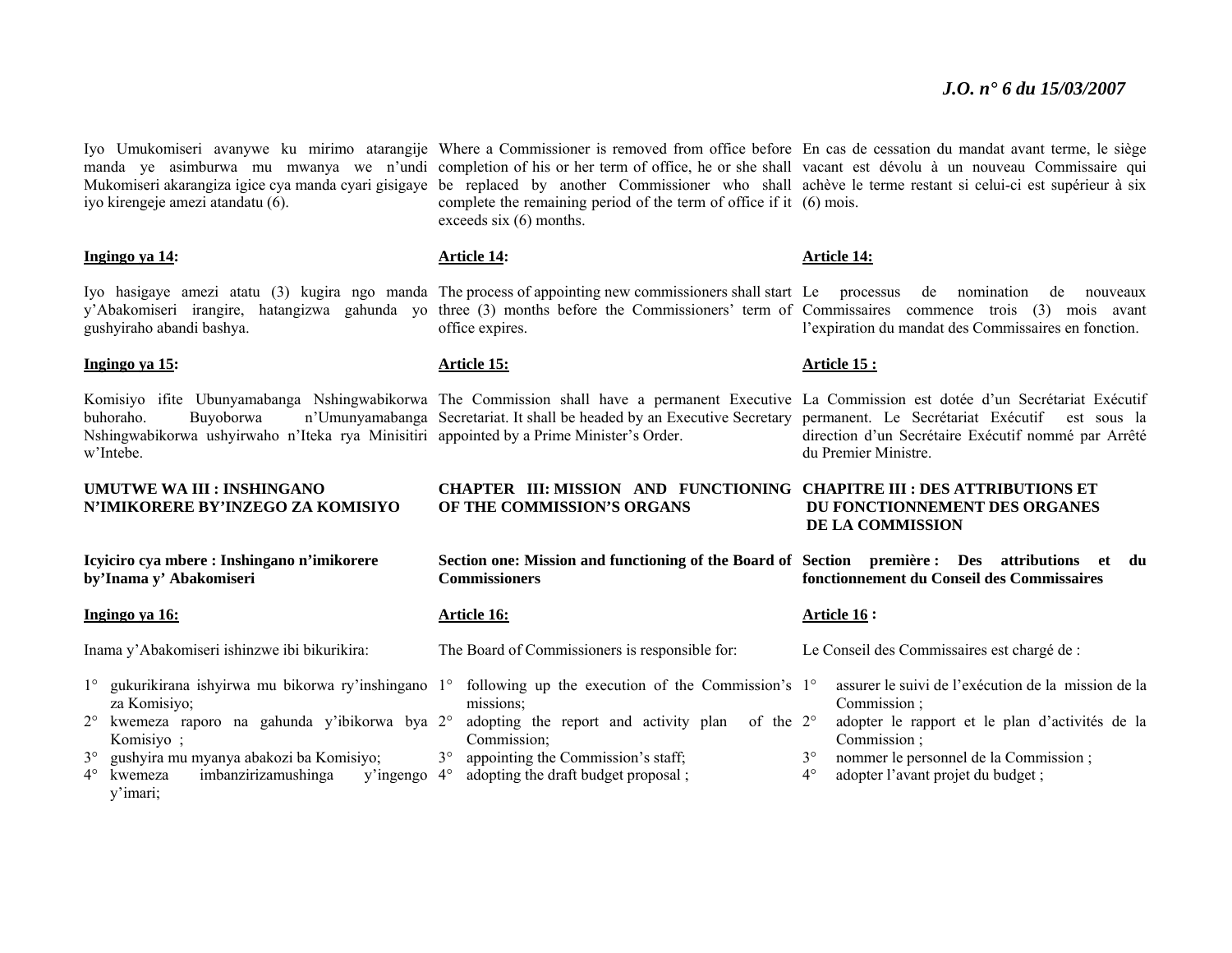- 5° gufata ibyemezo byose bituma Komisiyo igera ku 5° taking all decisions aimed at facilitating the 5°nshingano zayo;
- 6° kwemeza Amategeko ngengamikorere Komisiyo.

#### **Ingingo ya 17:**

Perezida w'Inama y'Abakomiseri.

#### **Ingingo ya 18:**

Perezida w'Inama y'Abakomiseri bikurikira:

- 1°guhagararira Komisiyo ;
- $2^{\circ}$ guhuza ibikorwa byose by'Inama y'Abakomiseri ;
- $3^\circ$ gutegura gahunda y'inama z'Inama z'Abakomiseri
- 4° gutumiza no kuyobora Inama y'Abakomiseri ;
- 5° kohereza raporo na gahunda y'ibikorwa bya Komisiyo mu nzego zibifitiye ububasha.

#### **Ingingo ya 19:**

adahari.

- Commission to achieve its mission;
- 6° adopting the Commission's internal rules and 6°regulations.

#### **Article 17:**

Komisiyo iyoborwa na Perezida akaba ari nawe The Commission shall be headed by a Chairperson who La Commission est dirigée par le (la) Président (e) qui is also the Chairperson of the Board of Commissioners.

#### **Article 18:**

- The Chairperson of the Commission is responsible for Le (la) Président (e) de la Commission est chargé (e) the following: de :
- 1° representing the Commission;
- $2^{\circ}$ <sup>o</sup> coordinating all the activities of the Board of 2<sup>o</sup> Commissioners;
- 3° preparing the agenda of the meeting of the Board of 3°Commissioners;
- 4° convening and chairing the meeting of the Board of 4°Directors;
- $5^\circ$ <sup>o</sup> submitting the report and action plan of the 5<sup>o</sup> Commission to competent institutions.

#### **Article 19:**

Visi Perezida wa Komisiyo afite inshingano yo The Vice Chairperson of the Commission shall be Le (la) Vice-président(e) de la commission a pour gufasha Perezida no kumusimbura mu mirimo ye igihe responsible for assisting the Chairperson and replacing attribution d'assister le (la) Président(e) de la him or her in case of absence.

- prendre toutes les décisions visant la bonne exécution des attributions de la Commission ;
- adopter le règlement d'ordre intérieur de la Commission.

#### **Article 17 :**

est en même temps le (la) Président (e) du Conseil des Commissaires.

#### **Article 18 :**

- - 1°représenter la Commission ;
	- coordonner les activités du Conseil des Commissaires ;
	- préparer l'agenda des réunions du Conseil des Commissaires ;
	- convoquer et diriger les réunions du Conseil des Commissaires ;
	- transmettre aux institutions compétentes les rapports et le plan d'action de la Commission.

#### **Article 19 :**

Commission et le (la) remplacer en cas d'absence ou d'empêchement.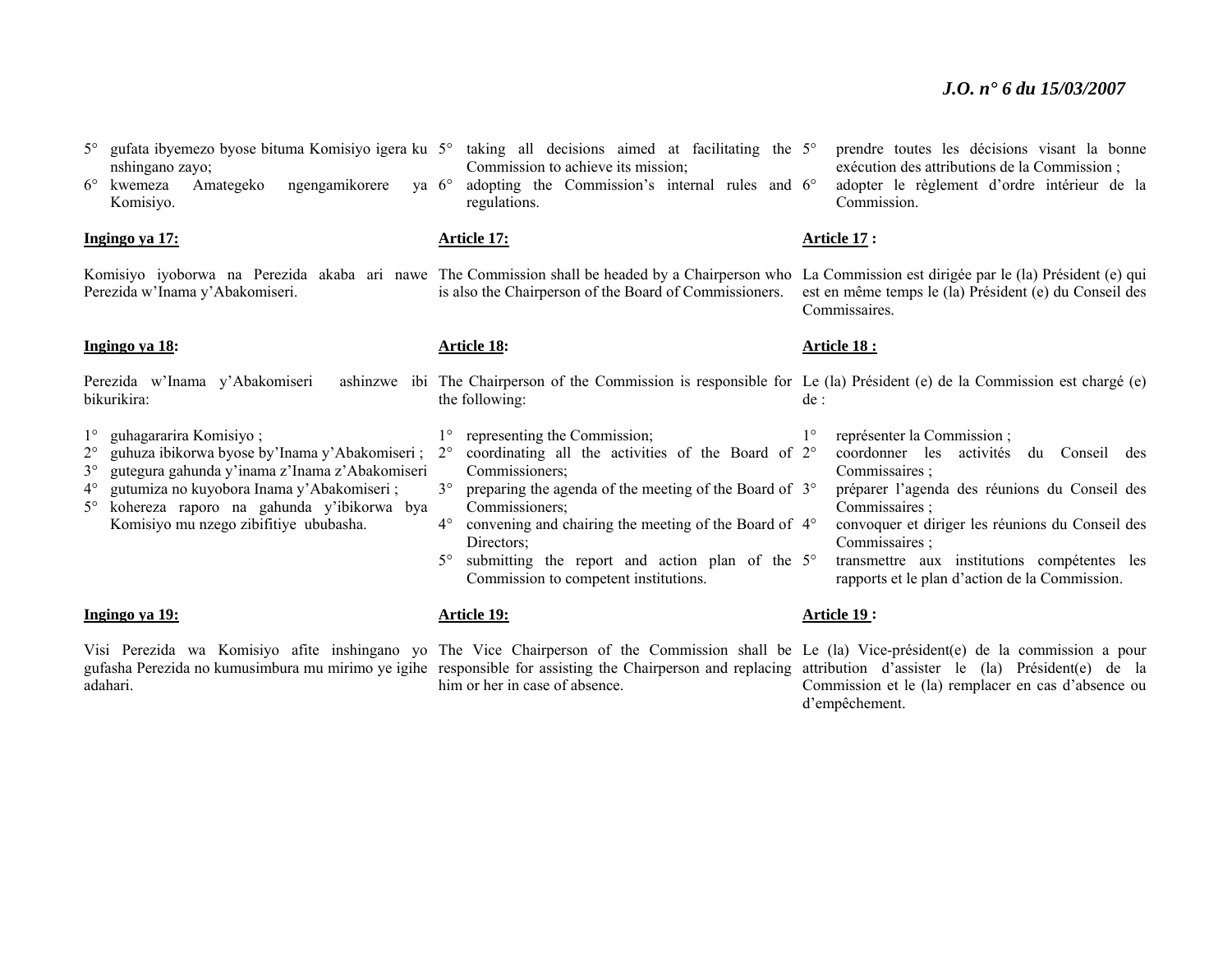#### **Ingingo ya 20:**

bisabwe mu nyandiko na kimwe cya gatatu impediment of the former, on their own initiative or d'absence du (de la) Président(e) de leur propre bugezwa ku Bakomiseri nibura iminsi irindwi (7) Invitation letter for ordinary sessions shall reach ses-membres. Les invitations aux réunions ordinaires bubagezwaho nibura iminsi itatu (3) mbere y'uko session is held. In case of extraordinary meetings, jours avant la date de la réunion. En cas de session inama iterana.

biteganywa n'amategeko ngengamikorere Komisiyo.

#### **Ingingo ya 21:**

kuba hari nibura Abakomiseri batanu (5).

<sup>n</sup>'Abakomiseri nibura bane (4) bari mu nama.

#### **Ingingo ya 22:**

kuyungura inama ku ngingo runaka iri ku murongo the agenda. <sup>w</sup>'ibyigwa.

#### **Article 20:**

Inama y'Abakomiseri iterana rimwe mu kwezi mu The Board of Commissioners shall hold an ordinary Le Conseil des Commissaires se réunit en session nama isanzwe n'igihe cyose bibaye ngombwa mu meeting once a month and an extraordinary meeting ordinaire une fois par mois et en session extraordinaire nama idasanzwe itumijwe na Perezida wayo cyangwa whenever necessary upon invitation by its Chairperson, chaque fois que de besoin sur convocation de son (sa) Visi-Perezida igihe adahari babyibwirije cyangwa or the Vice Chairperson in case of absence or Président(e) ou de son (sa) Vice-Président(e) en cas cy'abayigize (1/3). Ubutumire bw' inama isanzwe upon a written request by one third (1/3) of its members. initiative ou sur proposition écrite d'un tiers (1/3) de mbere y'uko inama iterana. Iyo ari inama idasanzwe Commissioners at least seven (7) days before the doivent parvenir aux Commissaires au moins sept (7) invitation letters shall reach Commissioners at least extraordinaire, les invitations leur parviennent trois (3) three (3) days before the meeting is held.

Uburyo Inama iterana n'uko ibyemezo bifatwa Modalities of how the meeting convenes and how Les modalités de réunion et de prise de décisions sont decisions are taken shall be provided for in the internal prévues par le règlement d'ordre intérieur de la rules and regulations of the Commission.

#### **Article 21:**

Kugira ngo Inama y'Abakomiseri iterane hagomba The Board of Commissioners shall lawfully meet when Le Conseil des Commissaires ne peut siéger at least five (5) members are present.

Ibyemezo bifatwa ku bwumvikane busesuye. Mu gihe The decisions of the Board of Commissioners shall be Les décisions du Conseil des Commissaires sont prises batabashije kumvikana, ibyemezo bifatwa byemejwe taken by consensus. In case of no consensus, decisions par consensus. A défaut du consensus, elles sont prises shall be taken upon approval by at least four (4) sur approbation d'au moins quatre (4) membres du Commissioners present in the meeting.

#### **Article 22:**

Perezida wa Komisiyo cyangwa Visi-Perezida, iyo The Chairperson of the Commission or Vice-Le (la) Président(e) de la Commission ou son (sa) Perezida adahari, abyumvikanyeho n'abandi Chairperson, in case of his or her absence may, after Vice-Président(e), après avis des autres Commissaires, Bakomiseri ashobora gutumira mu nama undi muntu consulting other Commissioners, invite any resource peut inviter toute personne ressource dont la présence wese w'inzobere mu gihe bigaragaye ko ashobora person in case he or she may advise on a certain item on à la réunion est jugée nécessaire.

#### **Article 20 :**

jours avant la date de la réunion.

Commission.

#### **Article 21 :**

valablement que lorsqu'au moins cinq (5) membres sont présents.

Conseil des Commissaires présents à la réunion.

#### **Article 22 :**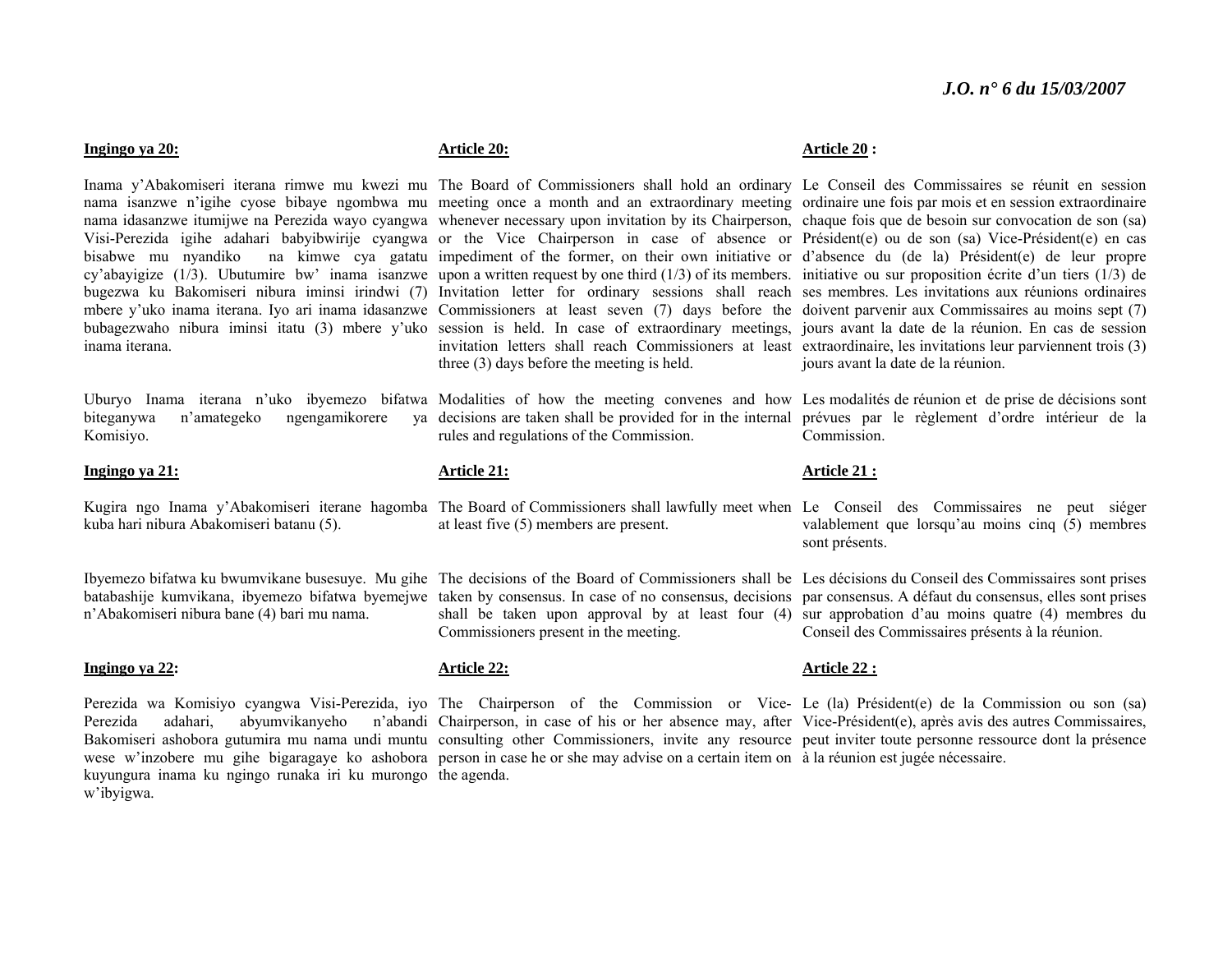| iyigwa ry'izindi ngingo ziri ku murongo w'ibyigwa.                                                                                                                                                                                          | Uwatumiwe ntiyemerewe gutora no gukurikirana The invitee is not allowed to vote and to participate in La personne ainsi invitée ne participe ni au vote, ni à<br>the discussion of other items on the agenda.                                                                         | l'examen des autres points inscrits à l'ordre du jour.                                                                                                                                                          |  |
|---------------------------------------------------------------------------------------------------------------------------------------------------------------------------------------------------------------------------------------------|---------------------------------------------------------------------------------------------------------------------------------------------------------------------------------------------------------------------------------------------------------------------------------------|-----------------------------------------------------------------------------------------------------------------------------------------------------------------------------------------------------------------|--|
| Icyiciro cya II : Inshingano n'imikorere<br>by'Ubunyamabanga Nshingwabikorwa                                                                                                                                                                | Section II: Duties and functioning of the Executive Section II : Des attributions et du fonctionnement<br><b>Secretariat</b>                                                                                                                                                          | du Secrétariat Exécutif                                                                                                                                                                                         |  |
| Ingingo ya 23:                                                                                                                                                                                                                              | Article 23:                                                                                                                                                                                                                                                                           | Article 23 :                                                                                                                                                                                                    |  |
| ibikorwa bya Komisiyo.                                                                                                                                                                                                                      | Ubunyamabanga Nshingwabikorwa bushinzwe guhuza The Executive Secretariat shall be responsible for Le Secrétariat Exécutif est chargé de coordonner les<br>coordinating the activities of the Commission.                                                                              | activités de la Commission.                                                                                                                                                                                     |  |
| Inshingano<br>n'imiterere<br>by inzego<br>y'Ubunyamabanga Nshingwabikorwa bigenwa n'Iteka Secretariat.<br>rya Minisitiri w'Intebe.                                                                                                          | The Order of the Prime Minister determines the<br>z'imirimo organisational structure and the chart of the Executive L'organisation et le cadre organique du Secrétariat                                                                                                               | Exécutif sont déterminés par Arrêté du Premier<br>Ministre.                                                                                                                                                     |  |
| Abakozi<br>b'Ubunyamabanga<br>Sitati rusange igenga abakozi ba Leta n'inzego General Statutes for Rwanda Public Service.<br>z'imirimo ya Leta.                                                                                              | Nshingwabikorwa The staff of the Executive Secretariat shall be recruited Les agents du Secrétariat Exécutif sont recrutés et<br>bashyirwaho bakanacungwa mu buryo buteganywa na and managed in accordance with provisions of the gérés conformément au Statut Général de la Fonction | Publique Rwandaise.                                                                                                                                                                                             |  |
| Ingingo ya 24 :                                                                                                                                                                                                                             | <b>Article 24:</b>                                                                                                                                                                                                                                                                    | <b>Article 24:</b>                                                                                                                                                                                              |  |
| Umunyamabanga<br>bikurikira:                                                                                                                                                                                                                | Nshingwabikorwa ashinzwe ibi The Executive Secretary is responsible for the Le Secrétaire Exécutif est chargé de :<br>following:                                                                                                                                                      |                                                                                                                                                                                                                 |  |
| $1^{\circ}$<br>gutunganya no guhuza ibikorwa byose byo mu 1 <sup>°</sup><br>bunyamabanga nshingwabikorwa;<br>$2^{\circ}$<br>gukurikirana imirimo ya buri munsi ya Komisiyo 2°<br>$3^\circ$<br>gucunga abakozi, ibikoresho n'umutungo bya 3° | organizing and coordinating the activities of the 1°<br><b>Executive Secretariat;</b><br>ensuring the follow up of the Commission's daily 2°<br>activities:<br>managing staff, equipment and finance of the 3°                                                                        | organiser et coordonner les activités du Secrétariat<br>Exécutif ;<br>assurer le suivi des activités quotidiennes de la<br>Commission ;<br>assurer la gestion du personnel, du matériel, des                    |  |
| Komisiyo no gutanga raporo yabyo;<br>gushyira mu bikorwa ibyemezo bya Komisiyo;<br>$4^{\circ}$<br>kwiga amadosiye y'akazi n'aya tekiniki ajyanye 5°<br>$5^\circ$<br>n'inshingano za Komisiyo;                                               | Commission and submitting its report;<br>implementing the decisions of the Commission;<br>$4^{\circ}$<br>examining the administrative and technical issues in 5°<br>relation with the Commission's mission;                                                                           | finances de la Commission et en faire le rapport ;<br>exécuter les décisions de la Commission;<br>$4^{\circ}$<br>examiner les dossiers administratifs et techniques<br>relevant de la mission de la Commission; |  |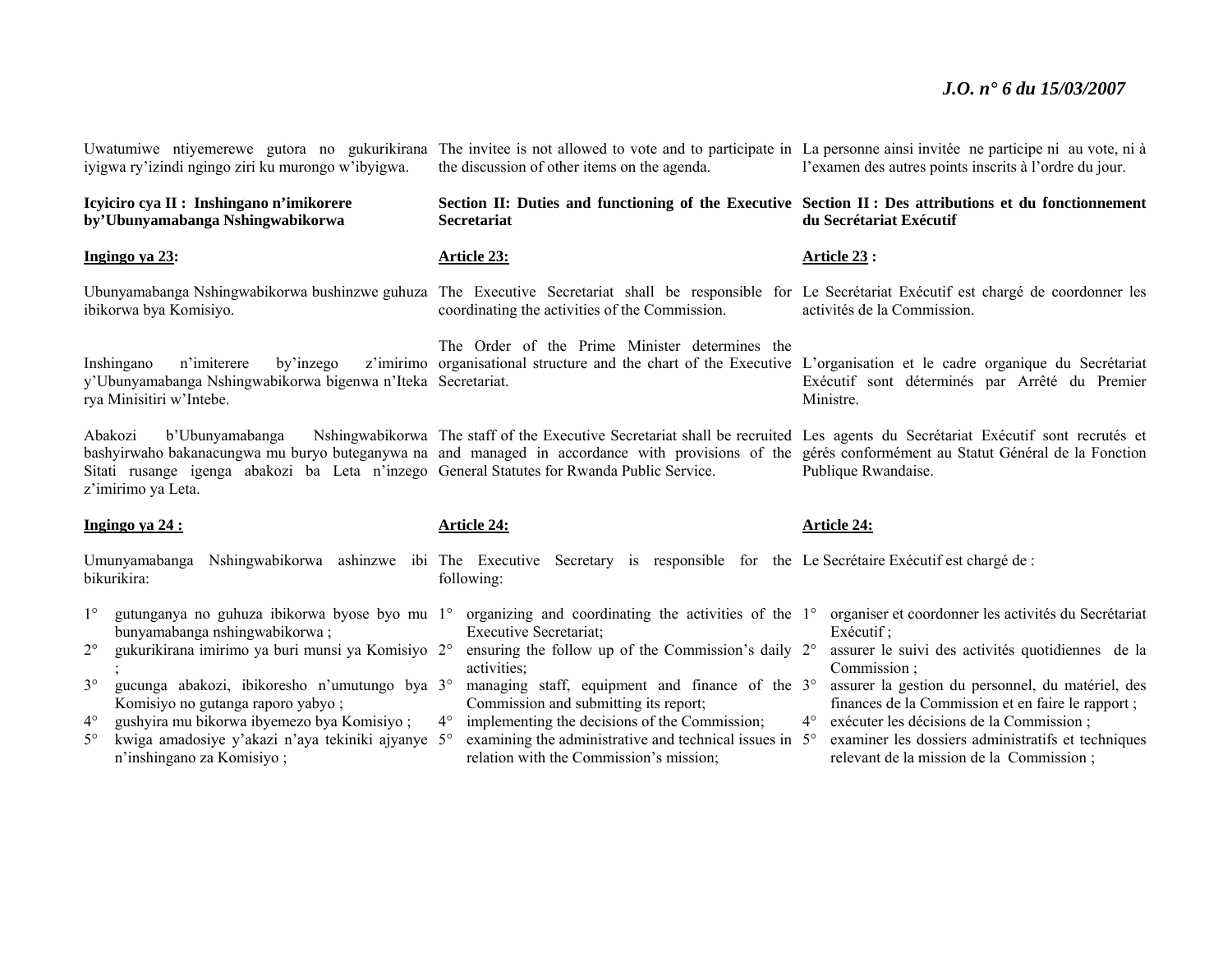$6^\circ$ kuba umwanditsi w'Inama y'Abakomiseri;

- 7° gutegura imbanzirizamushinga y'ingengo y'imari, gahunda y'ibikorwa na raporo y'ibikorwa akabishyikiriza Inama y'Abakomiseri;
- $8^\circ$  gutegura imbanzirizamushinga y'amategeko ngengamikorere ya Komisiyo;
- $9^\circ$ <sup>o</sup> gukora indi mirimo yose yasabwa n'Inama <sub>9</sub>° y'Abakomiseri cyangwa Perezida wa Komisiyo.

#### **UMUTWE WA IV: UMUTUNGO WA KOMISIYO**

#### **Ingingo ya 25:**

Umutungo wa Komisiyo ugizwe n'ibintu byimukanwa n'ibitimukanwa.

Ukomoka kuri ibi bikurikira:

- 1°ingengo y'imari igenerwa na Leta;
- $2^{\circ}$ inkunga zaba iza Leta cyangwa iz'abaterankunga;
- 3°ibituruka ku mirimo ikora;
- $4^\circ$ inyungu ku mutungo wayo;
- 5°impano n'indagano.

#### **Ingingo ya 26:**

Komisiyo itegura imbanzirizamushinga y'ingengo y'imari ikayishyikiriza Minisitiri ufite Abakozi ba Leta mu nshingano ze kugira ngo yemezwe n'Inama y'Abaminisitiri.

Umunyamabanga Nshingwabikorwa ni we Muyobozi Mukuru ushinzwe gucunga ingengo y'imari ya Komisiyo.

- 6° serving as the rapporteur of the meetings of the 6°Board of Commissioners;
- $7^\circ$ <sup>o</sup> preparing the Commission's draft budget proposal, 7<sup>o</sup> activity reports and action plan and submitting them to the Board of Commissioners;
- 8°<sup>o</sup> preparing the draft of internal rules and regulations 8<sup>o</sup> of the Commission;
- <sup>o</sup> performing any other duty as he or she may be 9<sup>o</sup> requested by the Board of Commissioners or by the Chairperson of the Commission.
- être le rapporteur des réunions du Conseil des Commissaires ;
- préparer l'avant projet du budget, le plan d'action et le rapport d'activités à soumettre au Conseil des Commissaires ;
- Préparer l'avant projet du règlement d'ordre intérieur de la Commission ;
- accomplir toute autre tâche lui confiée par le Conseil des Commissaires ou par le (la) Président(e) de la Commission.

#### **CHAPTER IV: THE PROPERTY OF THE CHAPITRE IV : DU PATRIMOINE DE LA COMMISSION COMMISSION**

#### **Article 25:**

The property of the Commission is made up of the Le patrimoine de la Commission est constitué des movables and the immovables.

It comes from the following sources:

- $1^{\circ}$ the State budget allocations;
- $2^{\circ}$ Government or donor subsidies;
- $3^\circ$ funds from its services;
- $4^{\circ}$ interest from its patrimony;
- 5° donation and bequest.

#### **Article 26:**

The Commission prepares the draft budget proposal and La Commission prépare l'avant-projet de budget et le submits it to the Minister in charge of Public Service in soumet au Ministre ayant la Fonction Publique dans order for approval by the Cabinet.

for the Commission's budget.

#### **Article 25 :**

biens meubles et immeubles.

Il provient des sources suivantes : 1° les dotations du budget de l'Etat ; 2° les subventions de l'Etat ou des donateurs ;

- 3° le produit des services prestés par la Commission ;
- 4° les revenus de son patrimoine ;
- 5° les dons et legs.

#### **Article 26 :**

ses attributions pour approbation par le Conseil des Ministres.

The Executive Secretary is the Chief Budget Manager Le Secrétaire Exécutif est l'Ordonnateur Principal du budget de la Commission.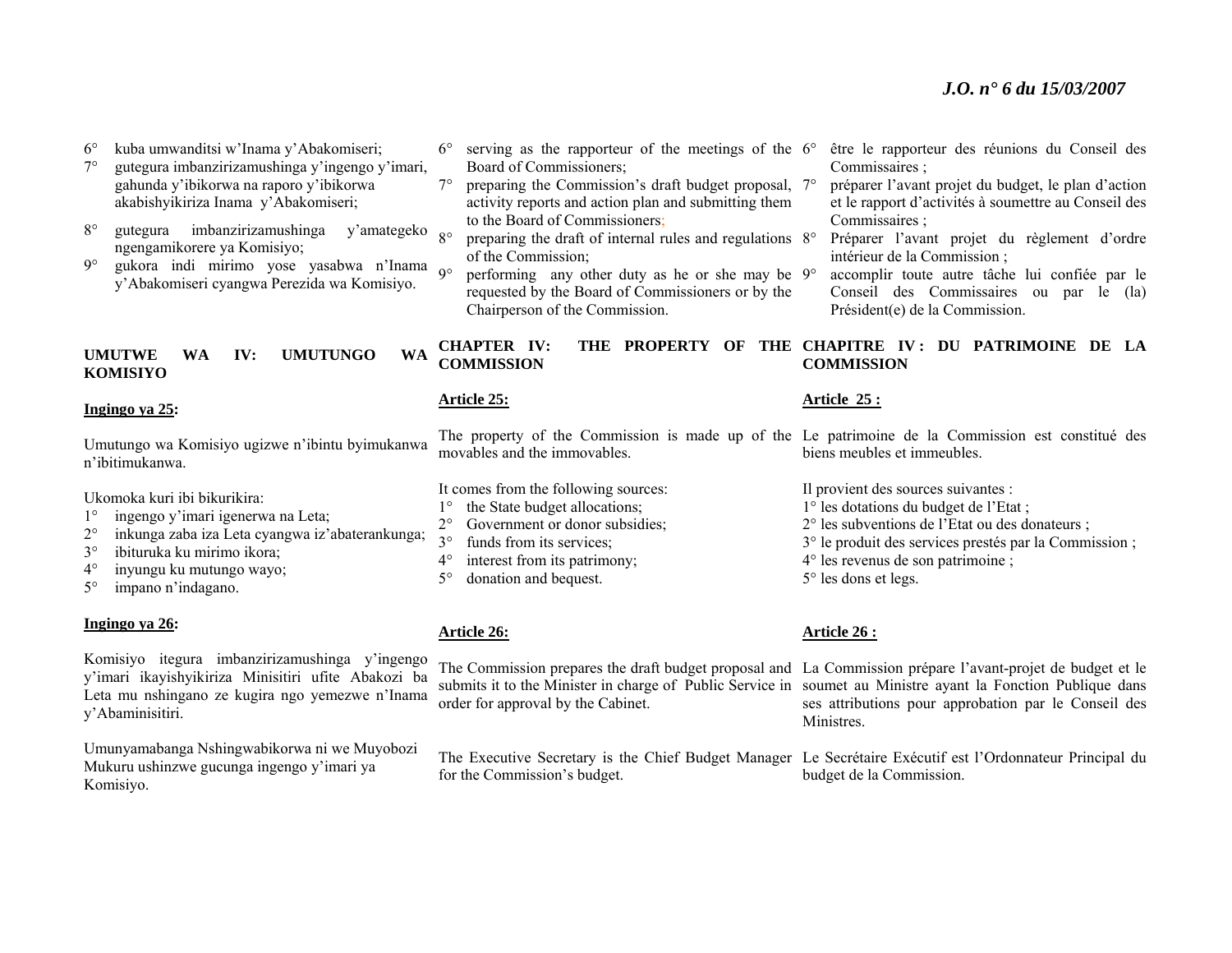| Ingingo ya 27:                                                                                                                                        | <b>Article 27:</b>                                                                                                                                                                                                                                                                                                                                                                                                                                                                                                                                                                                                                                        | Article 27 :                                                              |
|-------------------------------------------------------------------------------------------------------------------------------------------------------|-----------------------------------------------------------------------------------------------------------------------------------------------------------------------------------------------------------------------------------------------------------------------------------------------------------------------------------------------------------------------------------------------------------------------------------------------------------------------------------------------------------------------------------------------------------------------------------------------------------------------------------------------------------|---------------------------------------------------------------------------|
| Mukuru w'imari ya Leta.                                                                                                                               | Umutungo wa Komisiyo ugenzurwa n'Umugenzuzi The property of the Commission shall be audited by the Le patrimoine de la Commission est contrôlé par<br>Auditor General of State Finances.                                                                                                                                                                                                                                                                                                                                                                                                                                                                  | l'Auditeur Général des Finances de l'Etat.                                |
| UMUTWE WA V: INGINGO Z'INZIBACYUHO<br><b>N'IZISOZA</b>                                                                                                | CHAPTER V:<br>TRANSITIONAL AND FINAL CHAPITRE<br><b>PROVISIONS</b>                                                                                                                                                                                                                                                                                                                                                                                                                                                                                                                                                                                        | <b>DISPOSITIONS</b><br>V:<br><b>DES</b><br><b>TRANSITOIRES ET FINALES</b> |
| Ingingo ya 28:                                                                                                                                        | <b>Article 28:</b>                                                                                                                                                                                                                                                                                                                                                                                                                                                                                                                                                                                                                                        | <b>Article 28:</b>                                                        |
| ishyiraho amategeko agenga imikorere yayo.                                                                                                            | Haseguriwe ibiteganywa n'iri tegeko, Komisiyo Notwithstanding the provisions of this law, the Sous réserve des dispositions de la présente loi, la<br>Commission shall draw up its internal rules and Commission se dote d'un règlement d'ordre intérieur.<br>regulations.                                                                                                                                                                                                                                                                                                                                                                                |                                                                           |
| amatsinda<br>ishobora<br>gushviraho<br>y'Abakomiseri, kwifashisha impuguke cyangwa izindi experts or any other public institutions.<br>nzego za Leta. | Mu gushyira mu bikorwa inshingano zayo, Komisiyo In the execution of its duties, the Commission may Dans l'exercice de ses fonctions, la Commission peut<br>adahoraho establish ad hoc committees of commissioners; consult mettre en place des comités ad hoc composés de                                                                                                                                                                                                                                                                                                                                                                                | Commissaires, recourir aux Experts ou à d'autres<br>organes étatiques.    |
| Ingingo ya 29:                                                                                                                                        | <u> Article 29:</u>                                                                                                                                                                                                                                                                                                                                                                                                                                                                                                                                                                                                                                       | <b>Article 29:</b>                                                        |
| cyangwa ku bategetsi batari abo muri iyo Komisiyo.                                                                                                    | Abayobozi n'abakozi ba Komisiyo babujijwe gusaba The Management and personnel of the Commission are Il est interdit aux responsables et aux agents de la<br>cyangwa kwemera amabwiriza aturutse ku bantu prohibited from seeking or accepting instructions from Commission de solliciter ou d'accepter des<br>persons or public officials from outside the instructions de personnes ou autorités extérieures à la<br>Commission.                                                                                                                                                                                                                         | Commission.                                                               |
| Leta mu nshingano ze bakagenerwa kopi.                                                                                                                | Komisiyo ishinzwe abakozi ba Leta ishyikiriza buri The Public Service Commission shall submit each year La Commission de la Fonction Publique adresse,<br>mwaka Inteko Ishinga Amategeko na Guverinoma its program and activity report to the Parliament and chaque année, le programme et le rapport d'activités au<br>porogaramu na raporo z'ibikorwa byayo, naho Government while the President of the Republic and the Parlement et au Gouvernement et en réserve copie au<br>Perezida wa Repubulika na Minisitiri ufite Abakozi ba Minister in charge of Public Service shall be given Président de la République et au Ministre ayant la<br>copies. | Fonction Publique dans ses attributions.                                  |

Raporo y'ibikorwa bya Komisiyo ishyikirizwa inzego <sup>z</sup>'imirimo zavuzwe mu gika cya kabiri cy'iyi ngingo

uwo byakozwemo.

bitarenze taliki ya 31 Werurwe y'umwaka ukurikira later than March 31 of the subsequent year. The Commission shall submit its activity report to the institutions mentioned in paragraph 2 of this article not suivante.

# Le rapport d'activités de la Commission est soumis aux institutions susmentionnées au deuxième alinéa du présent article au plus tard le 31 mars de l'année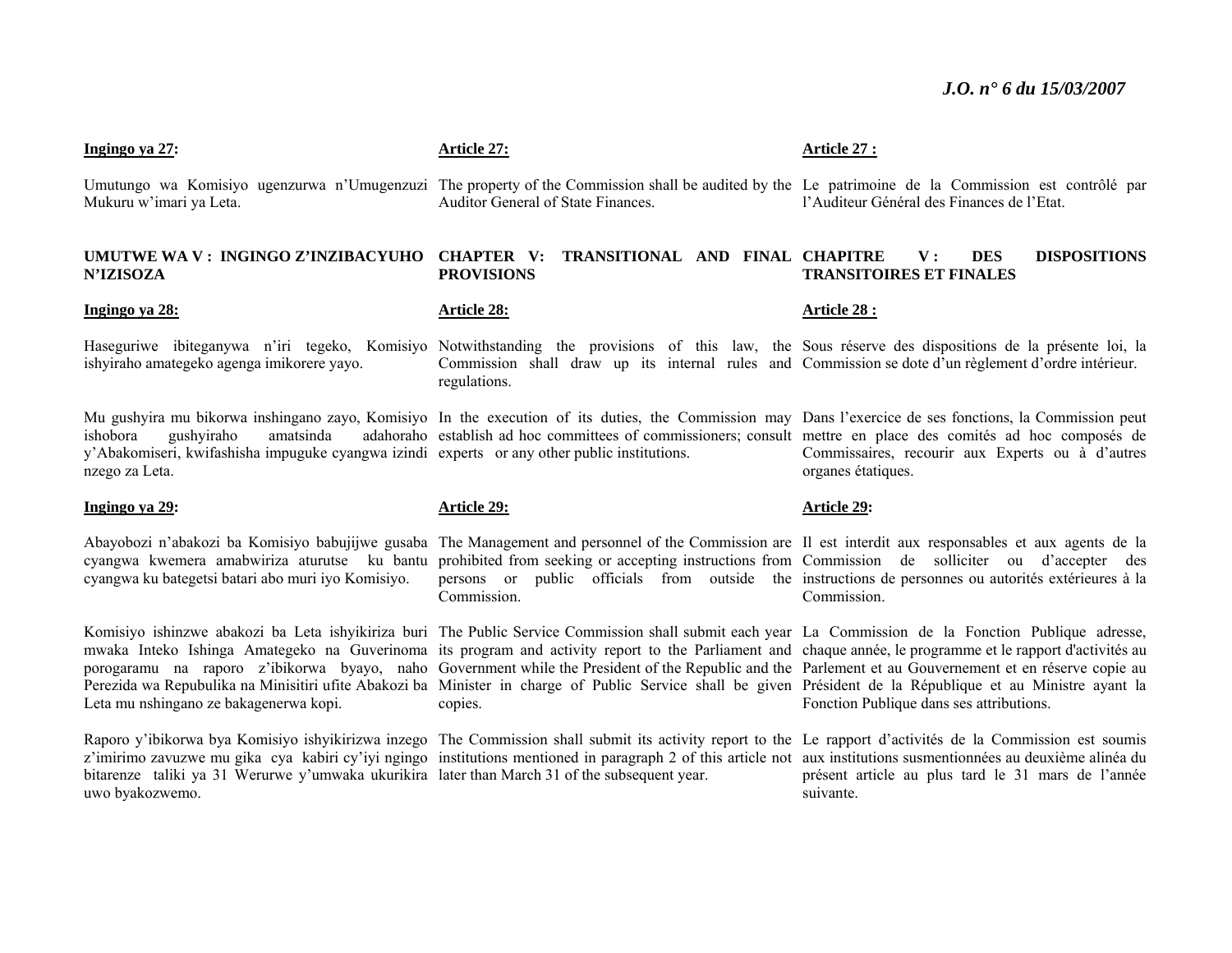Gahunda y'ibikorwa by'umwaka y'umwaka urangiye.

**Ingingo ya 30:**

Rwanda, bihawe agaciro.

#### **Ingingo ya 31:**

Ingingo zose z'amategeko abanziriza iri kandi zinyuranye na ryo zivanyweho.

#### **Ingingo ya 32 :**

Iri tegeko ritangira gukurikizwa ku munsi This-law-comes-into-force-on-the-day-of-its-publication La présente loi entre en vigueur le jour de sa ritangarijweho mu Igazeti ya Leta ya Repubulika y'u in the Official Gazette of the Republic of Rwanda. Rwanda.

Kigali, kuwa 01/02/2007

Perezida wa Repubulika **KAGAME Paul (sé)** 

> Minisitiri w'Intebe **MAKUZA Bernard (sé)**

Minisitiri w'Abakozi ba Leta n'Umurimo **Prof. NSHUTI Manasseh (sé)** 

ishyikirizwa izo nzego bitarenze ku wa 31 Ukwakira submitted to the same institutions not later than October ces mêmes institutions au plus tard le 31 octobre de 31 of the previous year.

#### **Article 30:**

Ibyemezo bijyanye n'inshingano za Komisiyo, Resolutions relating to the Commission's mission taken Les décisions relatives aux attributions de la byafashwe n'Abayobozi b'izindi nzego hashingiwe ku by managers of other institutions in consideration of the Commission, prises par d'autres instances habilitées mategeko akurikizwa mbere y'uko iri tegeko existing laws before the publication of this law in the conformément aux dispositions légales en vigueur ritangazwa mu Igazeti ya Leta ya Repubulika y'u Official Gazette of the Republic of Rwanda shall remain avant la publication de la présente loi au Journal valid.

#### **Article 31:**

hereby abrogated.

**Article 32:**

Kigali, on 01/02/2007

The President of the Republic **KAGAME Paul (sé)** 

> The Prime Minister **MAKUZA Bernard (sé)**

The Minister of Public Service and Labour **Prof. NSHUTI Manasseh (sé)** 

The activity plan of the subsequent year shall be Le plan d'activités de l'année suivante est transmis à l'exercice en cours.

#### **Article 30 :**

Officiel de la République du Rwanda, demeurent valables.

#### **Article 31 :**

All previous legal provisions contrary to this law are Toutes les dispositions légales antérieures contraires à la présente loi sont abrogées.

#### **Article 32:**

publication au Journal Officiel de la République du Rwanda.

Kigali, le 01/02/2007

Le Président de la République **KAGAME Paul (sé)** 

> Le Premier Ministre **MAKUZA Bernard (sé)**

Le Ministre de la Fonction Publique et du Travail **Prof. NSHUTI Manasseh (sé)**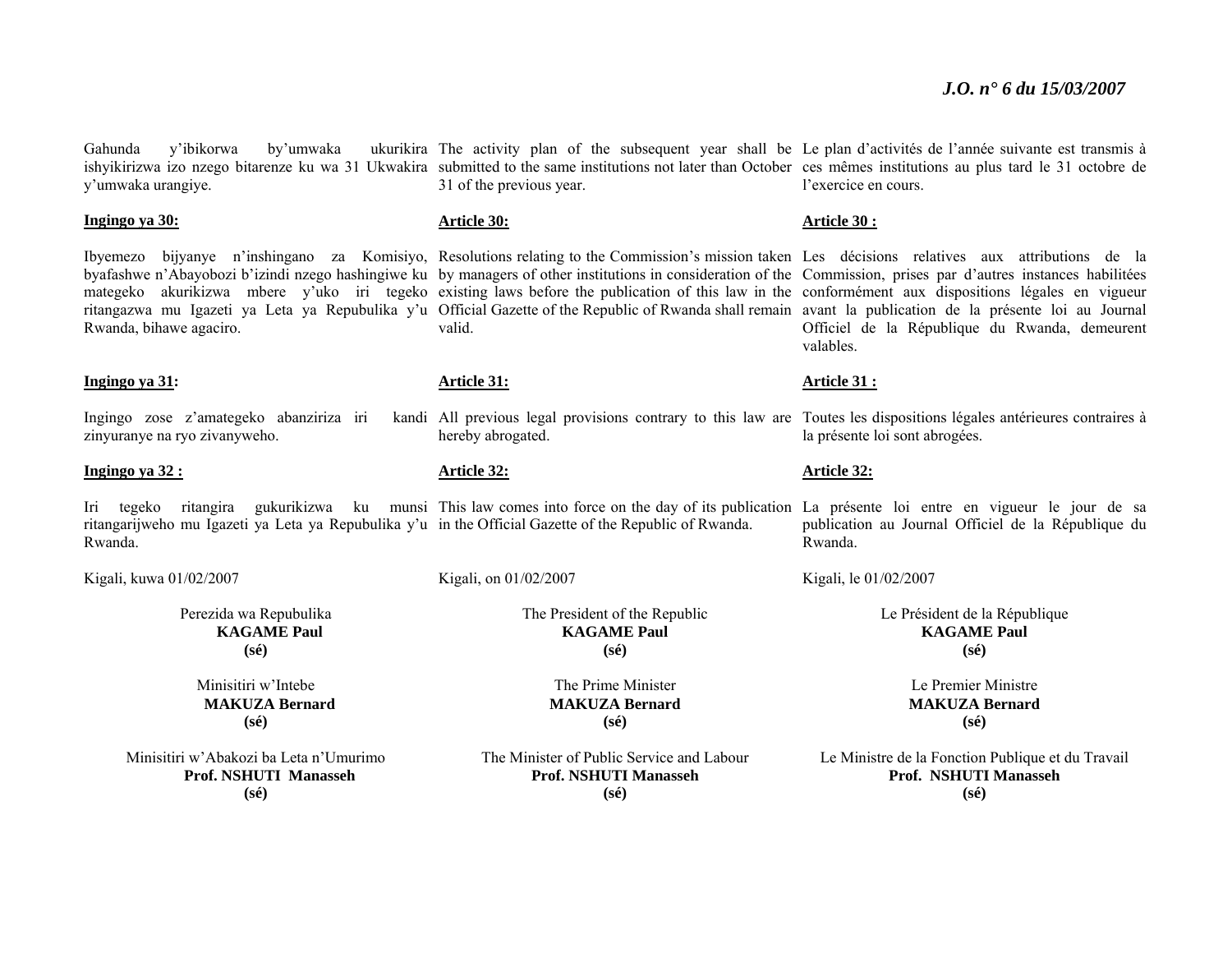Minisitiri w'Imari n'Igenamigambi **MUSONI James (sé)** 

**Bibonywe kandi bishyizweho Ikirango cya Repubulika :** 

> Minisitiri w'Ubutabera **KARUGARAMA Tharcisse (sé)**

The Minister of Finance and Economic Planning **MUSONI James (sé)** 

**Seen and sealed with the Seal of the Republic:** 

The Minister of Justice **KARUGARAMA Tharcisse (sé)** 

Le Ministre des Finances et de la Planification Economique **MUSONI James (sé)** 

**Vu et scellé du Sceau de la République :** 

Le Ministre de la Justice **KARUGARAMA Tharcisse (sé)**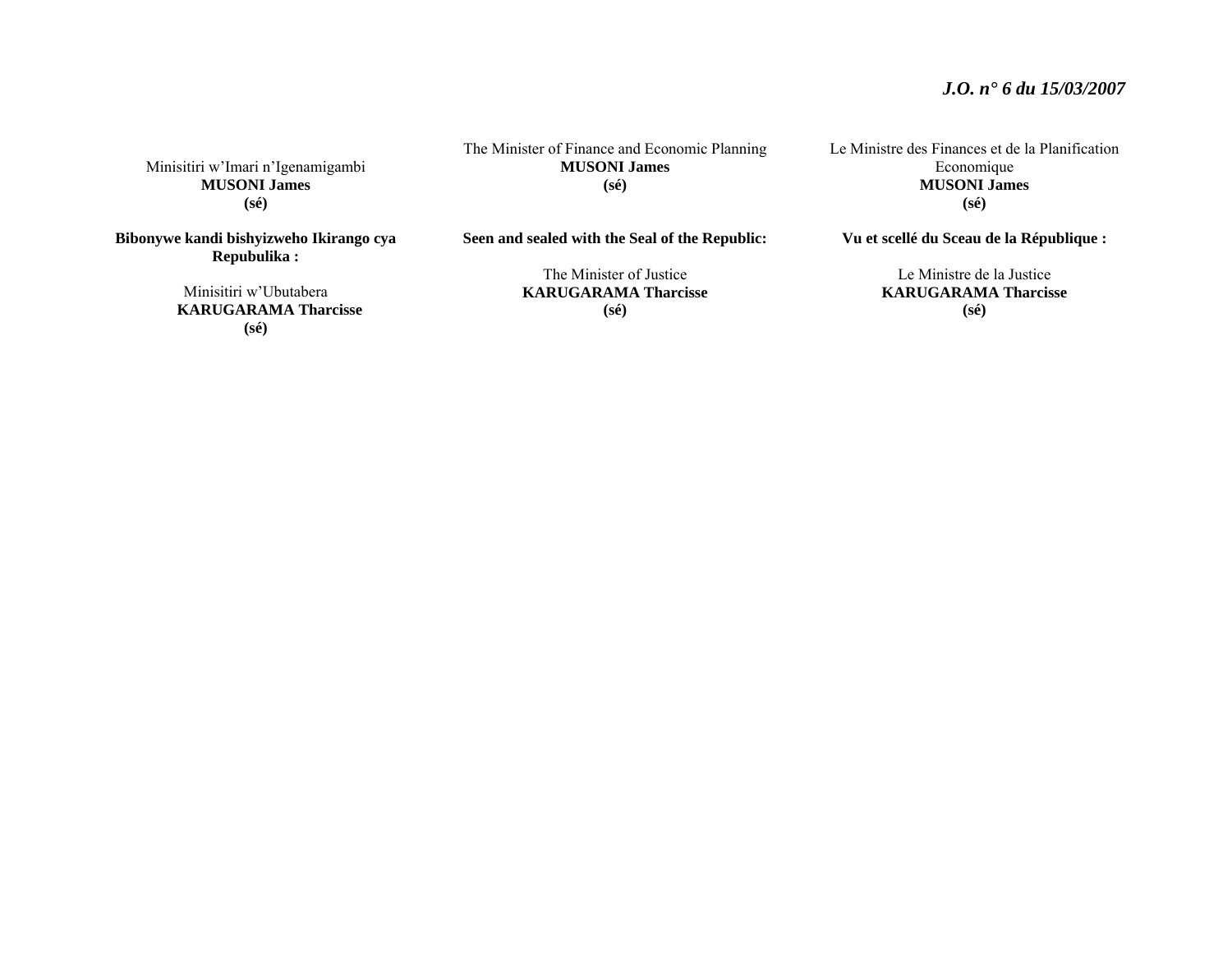**ITEGEKO N°07/2007 RYO KUWA 01/02/2007 RIGENA INSHINGANO, N'IMIKORERE BY'IKIGEGA RUSANGE ORGANIZATION AND FUNCTIONING OF FONCTIONNEMENT DU FONDS COMMUN GITSURA AMAJYAMBERE Y'UTURERE THE COMMON DEVELOPMENT FUND DE DEVELOPPEMENT DES DISTRICTS ET N'UMUJYI WA KIGALI (CDF) LAW N°07/2007 OF 01/02/2007 LOI N°07/2007 DU 01/02/2007 PORTANT DETERMINING THE RESPONSIBILITIES, ATTRIBUTIONS, ORGANISATION ET FOR DISTRICTS AND THE CITY OF DE LA VILLE DE KIGALI (CDF) KIGALI (CDF) Twebwe, KAGAME Paul,**  Perezida wa Repubulika; **INTEKO ISHINGA AMATEGEKO YEMEJE, THE PARLIAMENT HAS ADOPTED AND LE PARLEMENT A ADOPTE ET NOUS NONE NATWE DUHAMIJE, DUTANGAJE WE SANCTION, PROMULGATE THE SANCTIONNONS, PROMULGUONS LA LOI ITEGEKO RITEYE RITYA, DUTEGETSE KO RYANDIKWA PUBLISHED IN THE OFFICIAL GAZETTE QU'ELLE SOIT PUBLIEE AU JOURNAL IGAZETI YA LETA YA REPUBULIKA Y'U OF THE REPUBLIC OF RWANDA. RWANDA***.* **INTEKO ISHINGA AMATEGEKO:** Umutwe w'Abadepite, mu nama yawo yo kuwa 6 The Chamber of Deputies, in its session of La Chambre des Députés, en sa séance du 6 Ugushyingo 2006; Umutwe wa Sena, mu nama yawo yo kuwa 7 The Senate, in its session of November 7, 2006; Ugushyingo 2006 ; Ishingiye ku Itegeko Nshinga rya Repubulika y'u Given the Constitution of the Republic of Rwanda Vu la Constitution de la République du Rwanda du 4 Rwanda ryo kuwa 04 Kamena 2003 nk'uko of June 4, 2003, as amended to date, especially in juin 2003 telle que révisée à ce jour, spécialement en ryavuguruwe kugeza ubu, cyane cyane mu ngingo its articles 62, 66, 67, 88, 89 90, 92, 93, 95, 108, ses articles 62, 66, 67, 88, 89, 90, 92, 93, 95, 108, zaryo, iya 62, iya 66, iya 67, iya 88 , iya 89, iya 90, 118, 167, 183 and 201; iya 92, iya 93, iya 95, iya 108, iya 118, iya 167, iya 183 n'iya 201; Ishingiye ku Itegeko ngenga n° 14/2004 ryo kuwa Given Organic Law n°14/2004 of 26/5/2004 Vu la Loi Organique n° 14/2004 du 26 mai 2004 26 Gicurasi 2004 rishyiraho amategeko rusange establishing general provisions governing public portant dispositions générales applicables aux yerekeye ibigo bya Leta nk'uko ryahinduwe kugeza institutions as modified to date, especially in its établissements publics telle que modifiée à ce jour, ubu , cyane cyane mu ngingo yaryo ya 17; **We, KAGAME Paul,**  President of the Republic; **FOLLOWING LAW AND ORDER IT TO BE DONT LA TENEUR SUIT ET ORDONNONS THE PARLIAMENT:** November 6, 2006; article 17; **Nous, KAGAME Paul,**  Président de la République ; **OFFICIEL DE LA REPUBLIQUE DU RWANDA. LE PARLEMENT :** novembre 2006 ; Le Sénat, en sa séance du 7 novembre 2006 ; 118, 167, 183 et 201 ; spécialement en son article 17 ;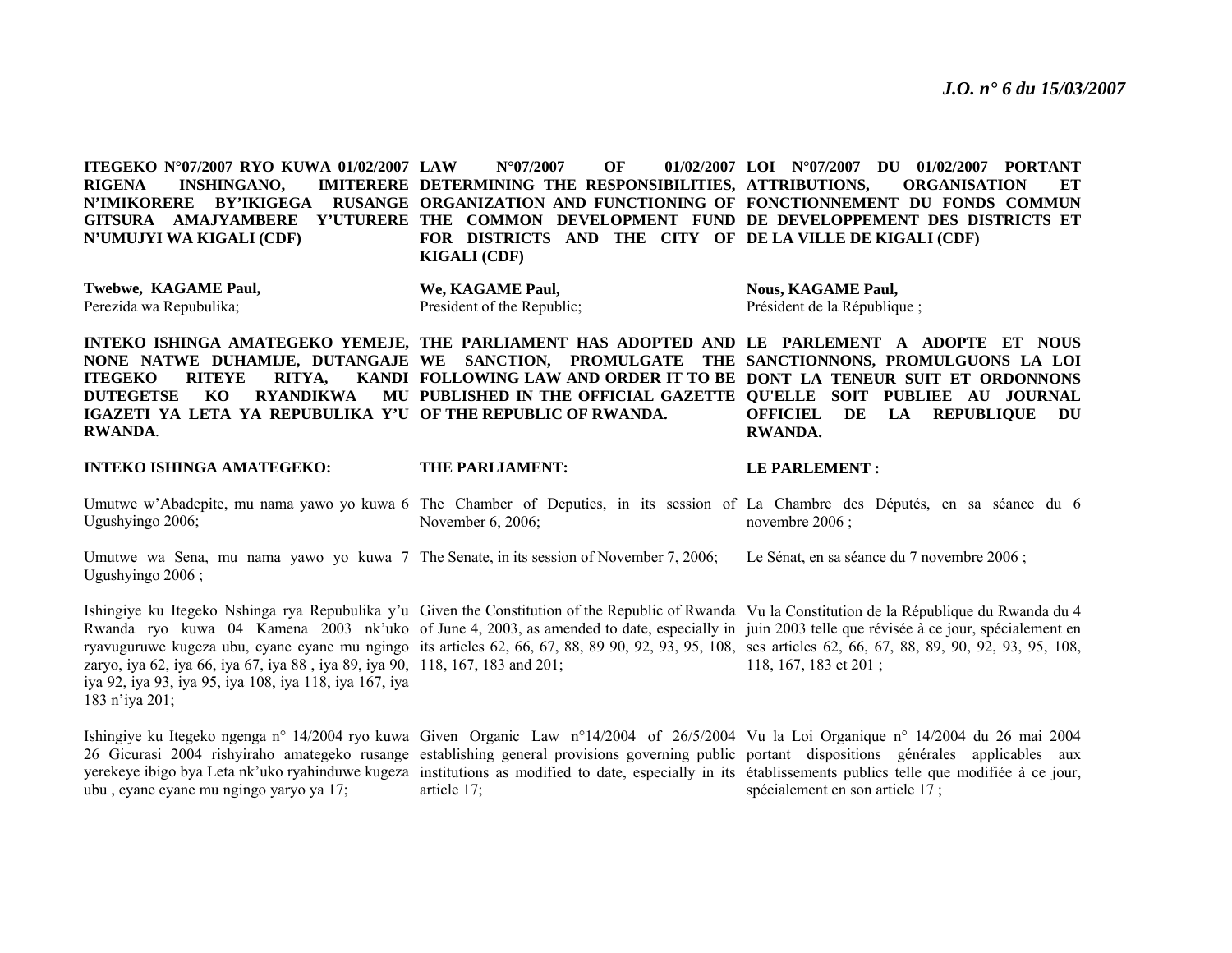Ishingiye ku Itegeko n° 08/2006 ryo kuwa Given-Law-n°08/2006 of 24/2/2006 determining Vu la Loi n°08/2006 du 24/02/2006 portant 24/02/2006 rigena imiterere, imitunganyirize the organization and the functioning of the District organisation et fonctionnement du District, <sup>n</sup>'imikorere y'Akarere cyane cyane mu ngingo especially in its article 150; yaryo ya 150; spécialement en son article 150 ;

Ishingiye ku Itegeko n° 10/2006 ryo kuwa Given Law n° 10/2006 of 3/3/2006 determining Vu la Loi n°10/2006 du 03/03/2006 portant 3/03/2006 rigena imiterere, imitunganyirize the structure, organization and functioning of the organisation et fonctionnement de la Ville de Kigali, <sup>n</sup>'imikorere y'Umujyi wa Kigali cyane cyane mu City of Kigali, especially in its article 240; ngingo yaryo ya 240;

nk'uko ryahinduwe kandi ryujujwe kugeza ubu;

#### **ADOPTS:**

date ;

#### **ADOPTE :**

#### **UMUTWE WA MBERE: IBYEREKEYE CHAPTER ONE: GENERAL PROVISIONS INGINGO RUSANGE**

#### **Ingingo ya mbere:**

**YEMEJE:** 

Development Fund", CDF mu magambo ahinnye abbreviated as "CDF". y'ururimi rw'Icyongereza.

Gifite ubuzimagatozi n'ubwigenge mu miyoborere, CDF has a legal personality, administrative and CDF est doté de la personnalité juridique et de <sup>z</sup>'imirimo ya Leta.

#### **Article One:**

service.

#### **Article premier :**

Iri tegeko rigena inshingano, imiterere n'imikorere This law determines the organization, functioning La présente loi détermine les attributions, by' Ikigega rusange gitsura amajyambere y'Uturere and responsibilities of the Common Development l'organisation et le fonctionnement du Fonds <sup>n</sup>'Umujyi wa Kigali, cyitwa " Common Fund for Districts and the City of Kigali Commun de Développement des Districts et de la Ville de Kigali, dénommé « Common Development Fund » CDF en sigle anglais.

mu micungire y'umutungo n'abakozi bacyo kandi financial autonomy and it shall be governed in l'autonomie financière et administrative et il est géré gicungwa hakurikijwe amategeko agenga inzego accordance with laws governing organs of public conformément aux lois relatives à la fonction publique.

#### **CHAPITRE PREMIER : DES DISPOSITIONS GENERALES**

spécialement en son article 240 ;

Isubiye ku Itegeko n° 20/2002 ryo kuwa Having reviewed the Law n° 20/2002 of Revu la Loi n°20/2002 du 21/05/2002 portant 21/05/2002 rishyiraho kandi rigena imikorere 21/05/2002 establishing and determining the création, organisation et fonctionnement du Fonds <sup>n</sup>'imitunganyirize y'Ikigega rusange gitsura organization and functioning of the Common Commun de Développement des Districts, Villes et amajyambere y'Uturere, Imijyi n'Umujyi wa Kigali Development Funds for Districts, Towns and Ville de Kigali, tel que modifié et complété à ce Kigali City, as modified and complemented to jour ;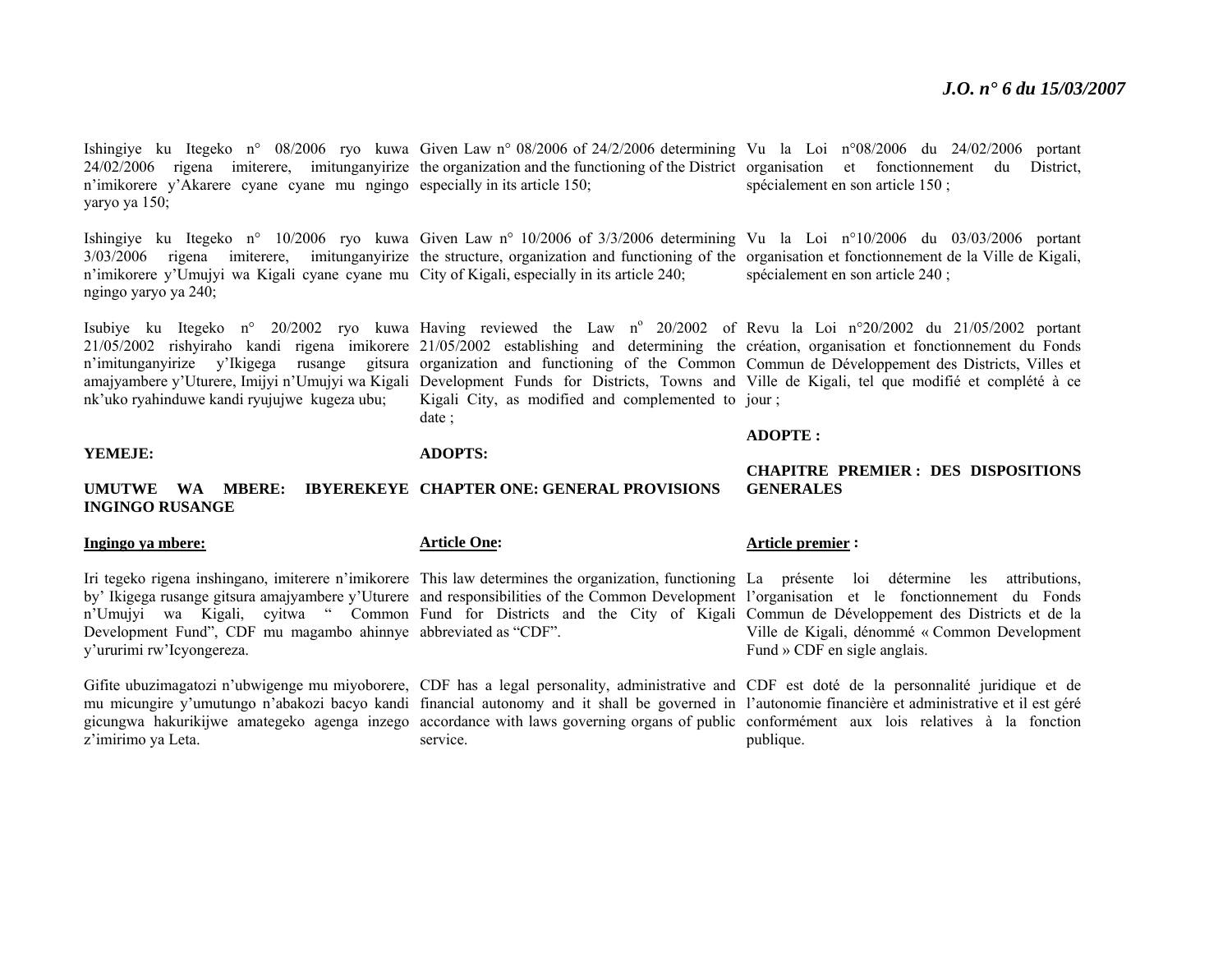#### **Ingingo ya 2:**

Mukuru wa Repubulika igihe bibaye ngombwa.

#### **UMUTWE WA II: IBYEREKEYE INSHINGANO ZA CDF**

#### **Ingingo ya 3:**

CDF ifite inshingano zikurikira:

1° gutera inkunga ibikorwa by'amajyambere no gusaranganya Uturere n'Umujyi wa Kigali amafaranga yagenewe ibyo bikorwa, hitaweho uburinganire bw'Uturere n'Umujyi wa Kigali;

- $2^{\circ}$  gukurikirana imikoreshereze y'amafaranga 2°CDF igenera ibikorwa by'amajyambere mu Turere no mu Mujyi wa Kigali ;
- 3° kuba umuhuza w'Uturere n'Umujyi wa Kigali 3°<sup>n</sup>'abaterankunga bafasha by'umwihariko ibikorwa by'amajyambere mu Turere no mu Mujyi wa Kigali.

utaziguye n'abaterankunga.

#### **Article 2:**

**Article 3:**

donors.

necessary.

# **CDF**

The CDF has the following responsibilities:

1°<sup>o</sup> to finance development projects and 1<sup>o</sup> distribute among Districts and the City of Kigali the funds allocated for those projects while ensuring that these funds are equitably distributed to Districts and the City of Kigali;

<sup>o</sup> to monitor the use of funds CDF allocates to 2<sup>o</sup> development projects in the Districts and the City of Kigali;

<sup>o</sup> to serve as an intermediary between the 3<sup>o</sup> Districts and the City of Kigali and donors, especially those involved in financing development projects in Districts and the City of Kigali.

#### **Article 2 :**

CDF gifite icyicaro mu Mujyi wa Kigali, Umurwa The headquarters of CDF is in the City of Kigali, Le siège de CDF est établi dans la Ville de Kigali, gishobora kwimurirwa ahandi hose mu Rwanda transferred elsewhere in Rwanda if considered de nécessité, être transféré en tout autre lieu du the Capital of the Republic of Rwanda. It may be Capitale de la République du Rwanda. Il peut, en cas territoire de la République du Rwanda.

#### **CHAPTER II: RESPONSIBILITIES OF CHAPITRE II : DES ATTRIBUTIONS DE CDF**

#### **Article 3 :**

CDF a les attributions suivantes :

- financer les projets de développement et répartir entre les Districts et la Ville de Kigali les fonds alloués à ces projets et assurer la péréquation entre ces entités ;
- assurer le suivi de l'utilisation des fonds alloués par CDF aux projets de développement dans les Districts et la Ville de Kigali ;
- servir d'intermédiaire entre les Districts, la Ville de Kigali et les bailleurs de fonds qui financent particulièrement les projets de développement dans ces entités.

Icyakora, ibivugwa mu gace ka 3° k' igika cya However, provisions of point 3 paragraph one of Toutefois, les dispositions du point 3° de l'alinéa mbere cy'iyi ngingo ntibibuza Uturere n'Umujyi this article do not prevent the Districts and City of premier du présent article n'empêchent pas les wa Kigali uburenganzira bwo kugirana umubano Kigali from establishing direct partnership with Districts et la Ville de Kigali d'entretenir des relations directes avec les bailleurs de fonds.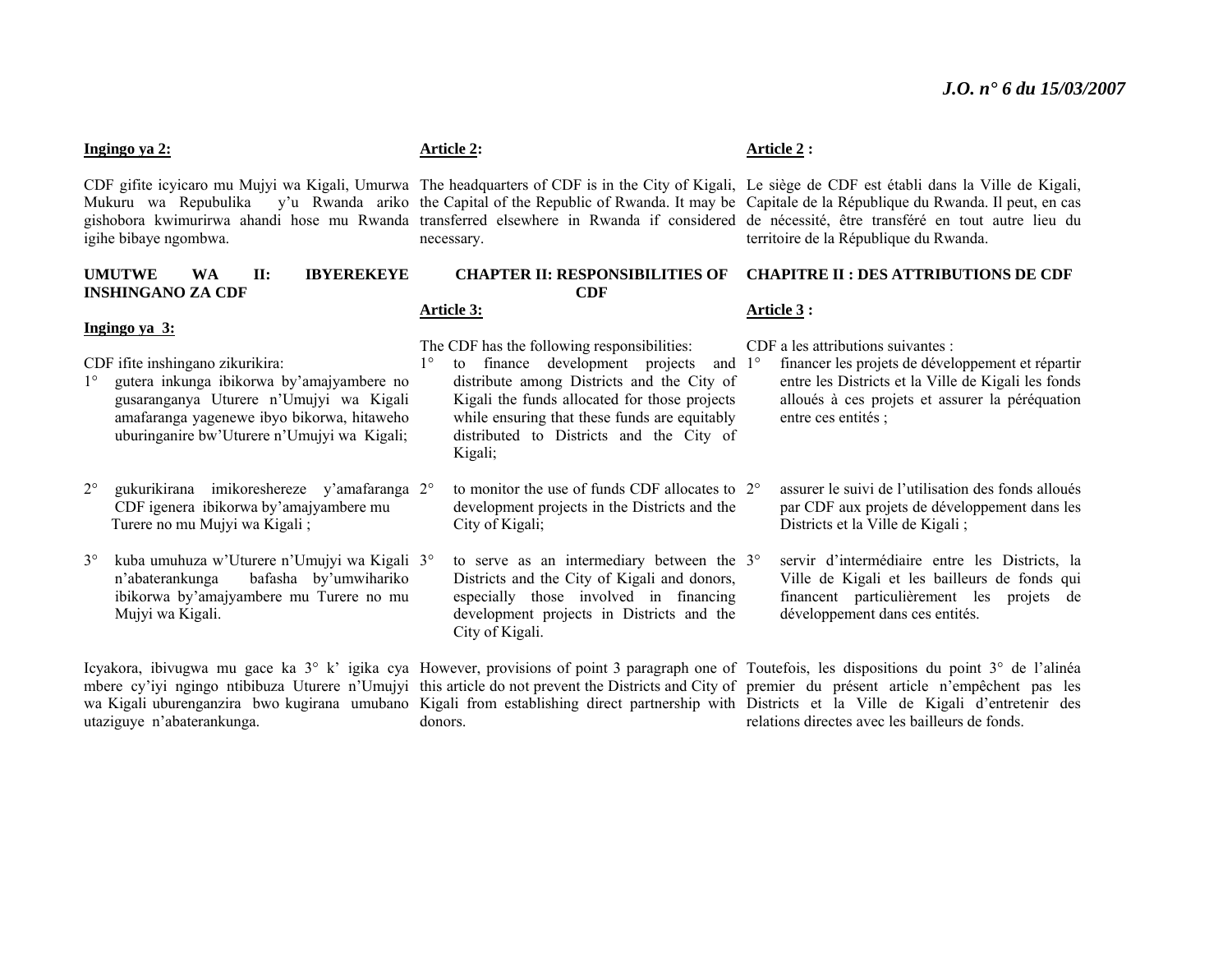#### **UMUTWE WA III : IBYEREKEYE URWEGO CHAPTER III: SUPERVISING AUTHORITY CHAPITRE III : DE L'ORGANE DE TUTELLE RUREBERERA CDF OF CDF DE CDF**

#### **Ingingo ya 4:**

CDF irebererwa na Minisiteri ifite Ubutegetsi CDF is supervised by the Ministry in charge of bw'Igihugu mu nshingano zayo. Hagati y'iyo Local Government. There shall be concluded Minisiteri n'Inama y'Ubuyobozi amasezerano yerekeye gahunda y'ibikorwa a contract of performance indicating powers, agaragaza ububasha, uburenganzira n'inshingano za rights and responsibilities of each party in buri ruhande mu kugera ku nshingano za CDF.

Ayo masezerano amara igihe gihwanye na manda Such a contract shall be valid for a period of the y'abagize Inama y'Ubuyobozi ashyirwaho term of office of the members of the Board of umukono na Perezida w'Inama y'Ubuyobozi na Directors and it shall be signed by the Chairperson Minisitiri ureberera CDF.

#### **Ingingo ya 5:**

Mu byo amasezerano avugwa mu ngingo ya 4 y'iri Among the contents of the contract of tegeko agomba guteganya mu buryo bwumvikana performance that should be provided in a clear harimo:

1° inshingano z'Inama y'Ubuyobozi, 1°iz'Ubuyobozi n'iz'inzego zose z'ingenzi za CDF;

2° ibigomba kugerwaho na CDF;

 3°aho umutungo wa CDF uva, imikorere yacyo n'uburyo buhoraho bwo kubigenzura.

#### **Article 4:**

hakorwa between this Ministry and the Board of Directors fulfilling the responsibilities of CDF.

> of the Board of Directors and the Minister who supervises CDF.

#### **Article 5:**

way are:

 the responsibilities of the Board of Directors and the Management as well as all the main organs of CDF;

- $2^{\circ}$ expected results of CDF;
- 3° the source of the property of CDF; its functioning and the permanent audit.

#### **Article 4 :**

CDF est placé sous tutelle du Ministère ayant l'Administration Locale dans ses attributions. Il est signé, entre ce Ministère et le Conseil d'Administration, un contrat de performance déterminant les pouvoirs, les droits et les obligations de chaque partie en vue de la réalisation de la mission de CDF.

Ce contrat est valide pour une durée égale au mandat des membres du Conseil d'Administration et est conjointement signé par le Président du Conseil d'Administration et le Ministre de tutelle de CDF.

#### **Article 5 :**

Le contrat de performance visé à l'article 4 du présent article doit préciser notamment les points suivants :

1°les engagements du Conseil d'Administration, ceux de la Direction et de tous les organes principaux de CDF ;

2°les réalisations attendues de CDF ;

3°la provenance du patrimoine de CDF, ses modalités de fonctionnement et d'audit permanent.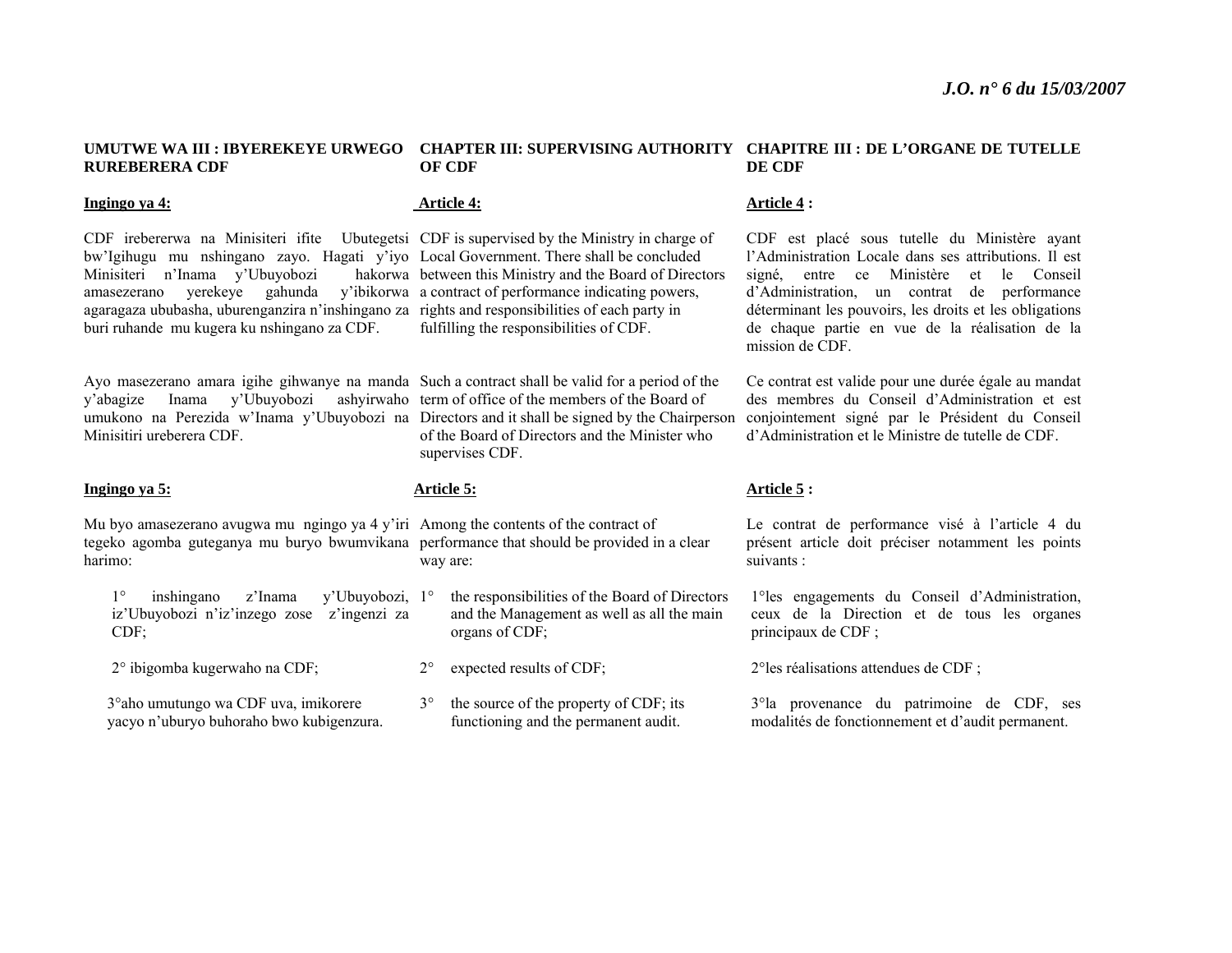**UMUTWE WA IV: IBYEREKEYE FUNCTIONING OF CDF IMITERERE N'IMIKORERE BYA CDF** 

#### **Ingingo ya 6:**

CDF ifite inzego z'ubuyobozi ebyiri (2) zikurikira: organs:

1° Inama y'Ubuyobozi; 2° Ubuyobozi.

**Icyiciro cya mbere: Ibyerekeye Inama y'Ubuyobozi** 

#### **Ingingo ya 7:**

umutungo wa CDF kugira ngo Ikigega gishobore order to fulfil its responsibilities. kugera ku nshingano zacyo.

kuba ari abagore.

Abagize Inama y'Ubuyobozi bafite manda for a term of three (3) years renewable only once. y'imyaka itatu (3) ishobora kongerwa inshuro imwe gusa.

#### **Ingingo ya 8:**

Inshingano z' Inama y'Ubuyobozi ya CDF ni izi are as follows: zikurikira:

# **CHAPTER IV: ORGANISATION AND**

#### **Article 6:**

CDF has the following two (2) administrative 1° the Board of Directors; 2° the Management.

**Section one: The Board of Directors** 

#### **Article 7:**

**Article 8:** 

Iteka rya Minisitiri w'Intebe rishyiraho abagize seven (7) members of the Board of Directors membres du Conseil d'Administration dont un Inama y'Ubuyobozi barindwi (7) barimo Perezida including the Chairperson and the Vice Président et un Vice-Président. Trente pour cent na Visi- Perezida. Nibura mirongo itatu ku ijana Chairperson. At least thirty percent (30%) of the (30%) au moins des membres du Conseil (30%) by'abagize Inama y'Ubuyobozi bagomba members of the Board of Directors shall be d'Administration sont de sexe féminin. The Prime Minister, through an order, appoints Un Arrêté du Premier Ministre nomme sept (7) females.

Members of the Board of Directors are appointed Les membres du Conseil d'Administration sont

#### **Article 8 :**

Responsibilities of the Board of Directors of CDF Les attributions du Conseil d'Administration de CDF sont les suivantes :

#### **CHAPITRE IV : DE L'ORGANISATION ET DU FONCTIONNEMENT DE CDF**

#### **Article 6 :**

CDF est doté de deux (2) organes administratifs suivants · 3°le Conseil d'Administration ;

 $4^{\circ}$ la Direction.

**Section première : Du Conseil d'Administration** 

#### **Article 7 :**

Inama y'Ubuyobozi ya CDF ni rwo rwego which directs it and which is responsible for suprême de direction et de décision. Il est investi des rukiyobora kandi rushinzwe gufata ibyemezo. Ifite taking decisions. It shall have full powers and pouvoirs étendus et de la mission d'assurer la gestion ububasha busesuye n'inshingano yo gucunga responsibilities tomanage the property of CDF in du patrimoine de CDF pour la réalisation de la The Board of Directors of CDF is the authority Le Conseil d'Administration de CDF est l'organe mission de CDF.

désignés pour un mandat de trois (3) ans renouvelable une seule fois.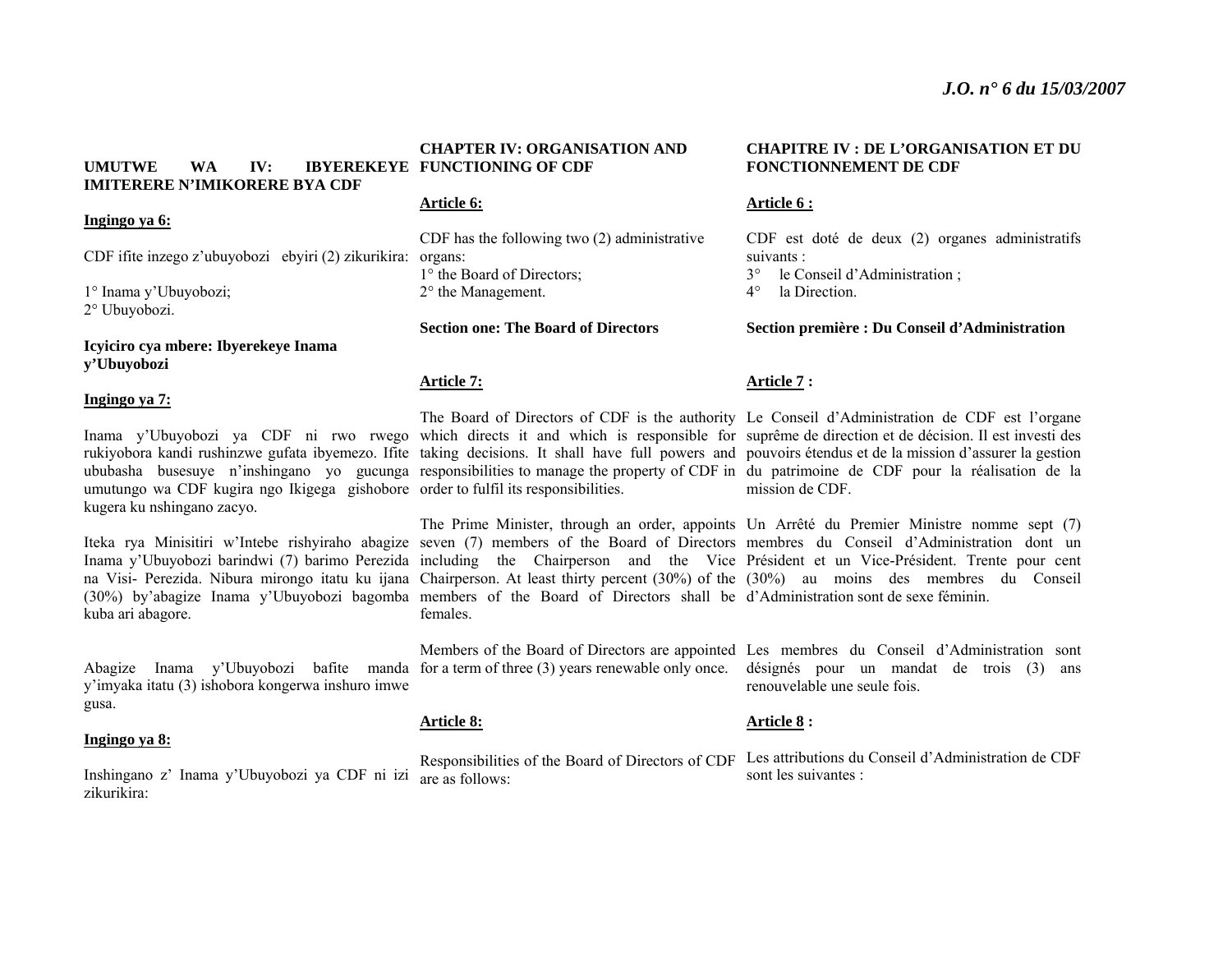1° kugena uburyo bwo gufasha, gutera inkunga 1° to determine the criteria for financing, 1°ibikorwa by'amajyambere mu Turere no mu Mujyi supporting the development projects in Districts wa Kigali no kureba ko inkunga ya CDF and the City of Kigali and to ensure that funds are isaranganywa neza;

y'imikorere bya CDF;

ngengamikorere ya CDF ashyirwaho n'Iteka rya the CDF which shall be approved by an order of Minisitiri ureberera CDF;

4° kwemeza imbanzirizamushinga w'ingengo 4° to approve the annual draft budget of CDF; y'imari ya buri mwaka, mbere yo kuyishyikiriza inzego zibishinzwe;

gahunda n'ingengo y'imari; 6° kwemeza raporo y'ibikorwa na raporo 6°to approve the activity and the financial reports 6°y'imikoreshereze y'umutungo, urangiye;

<sup>n</sup>'abakozi bayo.

#### **Ingingo ya 9:**

equitably distributed;

2° gutanga icyerekezo cy'ibikorwa na gahunda 2° to provide the plan of action, vision and the 2°plan of action of CDF;

3° kwemeza umushinga w'amategeko 3° to approve the internal rules and regulations of 3°the Minister supervising the CDF;

 5° gusuzuma imikorere ya CDF hakurikijwe 5°to examine the functioning of CDF in 5°accordance with schedule and the budget;

z'umwaka of the previous year;

7° gukurikirana imikorere y'Ubuyobozi bwa CDF 7° to make a follow up of CDF management 7°and its personnel;

#### **Article 9:**

writing at least five (5) days before the meeting is (5) jours avant la tenue de la réunion. held.

 déterminer les critères de financement et d'appui des projets de développement dans les Districts et la Ville de Kigali et veiller à la bonne répartition des fonds ;

 déterminer la vision stratégique et le plan d'action de CDF ;

 adopter le projet de règlement d'ordre intérieur de CDF qui sera approuvé par un arrêté du Ministre de tutelle de CDF ;

 $4^\circ$  approuver l'avant-projet de budget annuel avant de le transmettre aux organes compétents ;

 évaluer les performances de CDF sur base du plan d'action et du budget ;

 approuver le rapport d'activités et le rapport d'utilisation du patrimoine pour l'exercice précédent ;

 faire le suivi de la performance de la Direction de CDF et de son personnel.

#### **Article 9 :**

Inama y'Ubuyobozi ya CDF iterana rimwe mu The meeting of the Board of Directors of CDF Le Conseil d'Administration de CDF se réunit une gihembwe n'igihe cyose bibaye ngombwa itumijwe shall be held once a term and at any time it is fois par trimestre et chaque fois que de besoin sur na Perezida wayo cyangwa Visi-Perezida igihe considered necessary upon invitation by its convocation de son-Président-ou-du-Vice-président à Perezida adahari, babyibwirije cyangwa bisabwe Chairperson or its Vice Chairperson, in case of l'absence du Président, de leur propre initiative, ou mu nyandiko nibura na kimwe cya gatatu ( 1/3) absence of its Chairperson, at own initiative, or sur demande écrite d'au moins un tiers (1/3) de ses cy'abayigize. Ubutumire bukorwa mu nyandiko upon proposal in writing by a third (1/3) of its membres. L'invitation à la réunion est faite par écrit ishyikirizwa abagize Inama y'Ubuyobozi hasigaye members. The invitation shall be submitted in et transmise aux membres du Conseil nibura iminsi cumi n'itanu (15) ngo inama iterane. writing to the Board of Directors at least fifteen d'Administration au moins quinze (15) jours avant la Icyakora, inama idasanzwe itumizwa mu nyandiko (15) days before the meeting is held. However, the tenue de la réunion. Toutefois, la réunion hasigaye nibura iminsi itanu (5) kugira ngo iterane. extraordinary meeting shall be convened in extraordinaire est convoquée par écrit au moins cinq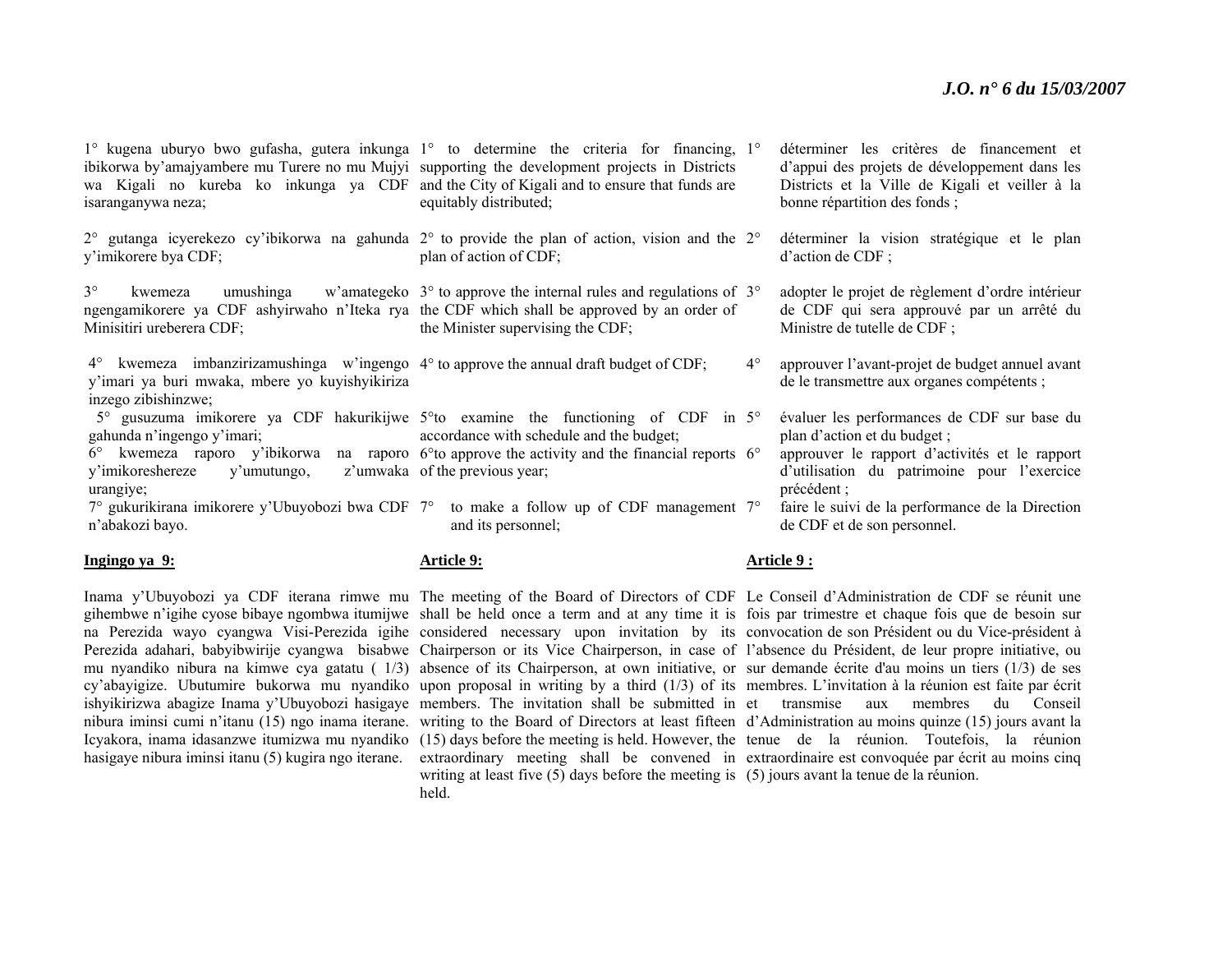byerekeranye n'igihembwe igashyikirizwa Minisitiri ureberera CDF.

#### **Ingingo ya 10:**

gukurikirana iyigwa ry'izindi ngingo ziri ku issues on the agenda. murongo w'ibyigwa.

#### **Ingingo ya 11 :**

Invandiko v'ibyemezo by'inama y'inama iba yemewe burundu.

supervising CDF.

of CDF.

#### **Article 10:**

#### **Article 11:**

The resolutions of the meeting of the Board of

resolutions of the meeting shall be presumed définitives.definitively approved.

Mu byigwa n'Inama y'Ubuyobozi mu gihembwe Items to be examined by the Board of Directors in A l'ordre du jour du premier trimestre de l'année cya mbere cy'umwaka harimo kwemeza raporo the first term of the year shall include approval of figurent notamment les points relatifs à l'approbation y'ibikorwa n'imikoreshereze y'umutungo mu the activity report and the financial report in the des rapports d'activités et de gestion du patrimoine mwaka urangiye; mu gihembwe cya gatatu previous year. In the third term, there shall be pour l'exercice précédent. L'agenda de la réunion du hakabamo gahunda yo gusuzuma umushinga included the examination of the annual draft troisième trimestre comprend notamment l'examen <sup>w</sup>'ingengo y'imari na gahunda y'ibikorwa Budget proposal and the plan of action of the de l'avant-projet de budget et du programme by'umwaka ukurikira. Buri gihembwe kandi following year. Also, in every term, the Board of d'activités pour l'exercice suivant. Chaque trimestre, igomba gusuzuma raporo y'imari n'iy'ibikorwa Directors shall examine the financial report and le Conseil d'Administration doit également examiner the plan of action relating to previous term and the le rapport financier et le rapport d'activités pour le report shall be transmitted to the Minister trimestre écoulé et le soumettre au Ministre de tutelle de CDF.

Uburyo inama iterana n'uko ibyemezo bifatwa The procedures through which the meeting is held Les modalités de convocation, de réunion, de biteganywa n'amategeko ngengamikorere ya CDF. and the mode of taking decisions shall be présidence et de prise de décision du Conseil determined by the Internal Rules and Regulations d'Administration sont prévues par le Règlement d'Ordre Intérieur de CDF.

#### **Article 10 :**

Inama y'Ubuyobozi ishobora gutumira mu nama The Board of Directors may invite in its meeting Le Conseil d'Administration peut, au cours de ses yayo umuntu wese ibona ashobora kuyungura any person from whom it may seek advice on a réunions, consulter toute personne qu'il juge inama ku ngingo runaka ifite ku murongo certain issue on the agenda. The invitee is not compétente pour l'examen d'un point inscrit à l'ordre <sup>w</sup>'ibyigwa. Uwatumiwe ntiyemerewe gutora no allowed to vote and follow the debates of other du jour. La personne invitée n'a pas de voix délibérative et participe uniquement aux débats concernant le point sur lequel elle est consultée.

#### **Article 11 :**

y'Ubuyobozi ishyirwaho umukono n'abayigize immediately at its completion, and its copy shall immédiatement signées par les membres présents inama ikirangira, kopi yayo ikohererezwa Minisitiri be sent to the Minister supervising CDF in a après la séance et transmises au Ministre de tutelle de ureberera CDF mu gihe kitarenze iminsi itanu (5) period not exceeding five (5) days in order to give CDF dans un délai ne dépassant pas cinq (5) jours kugira ngo agire icyo abivugaho mu gihe kitarenze his or her views in a period not exceeding fifteen pour avis et considérations endéans quinze (15) jours iminsi cumi n'itanu (15) kuva ayishyikirijwe. Iyo (15) days from its reception. If this period expires à dater de leur réception. Passé ce délai sans réaction icyo gihe kirenze ntacyo arabivugaho imyanzuro when he or she has not given his or her views, the du Ministre, les résolutions du Conseil sont réputées Directors shall be signed by its members Les résolutions du Conseil d'Administration sont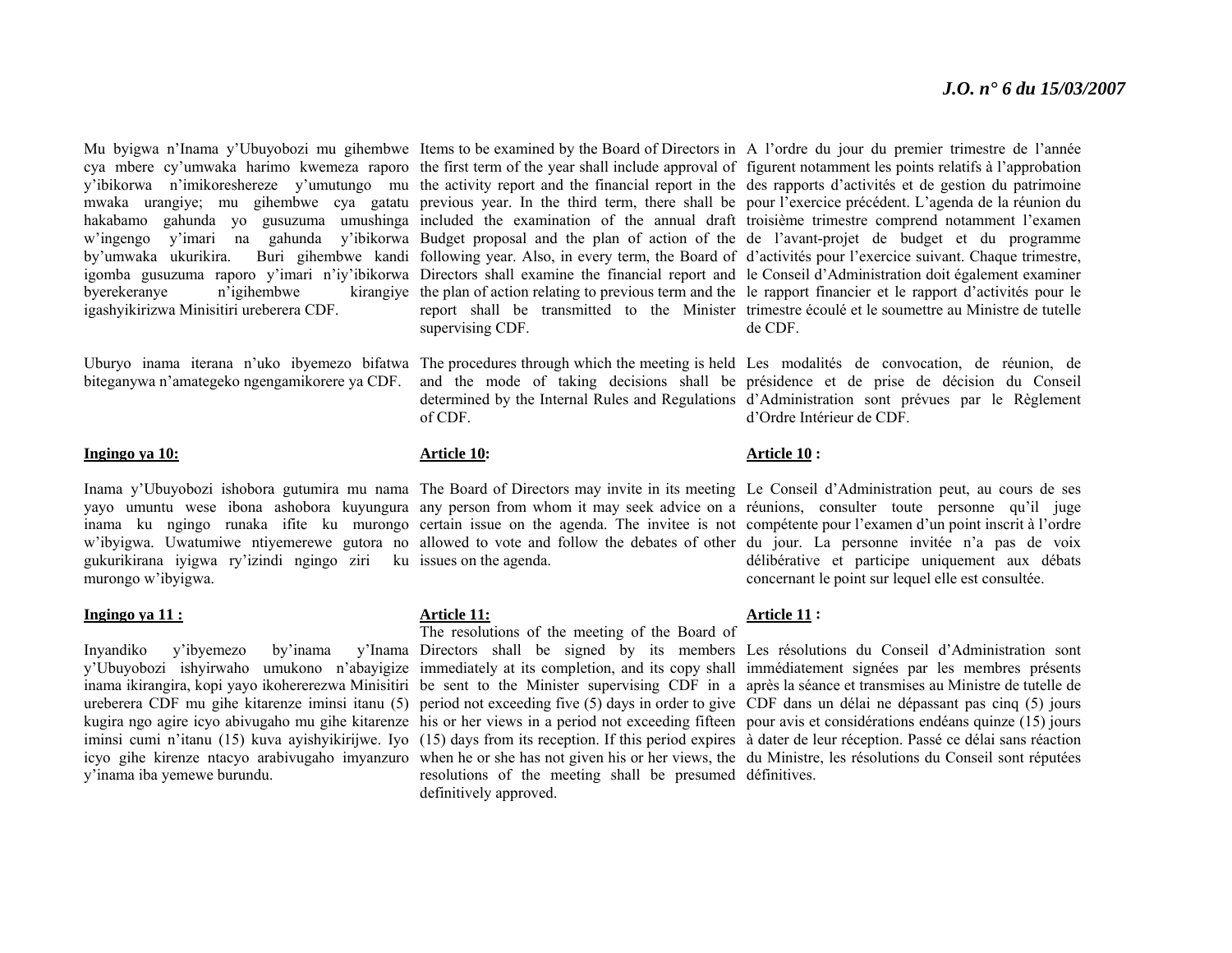Inyandikomvugo y'inama ishyirwaho umukono na The minutes of the meeting shall be signed by the Le procès-verbal de la réunion du Conseil Perezida n'umwanditsi bayo, ikemezwa mu nama Chairperson and its rapporteur, and it shall be d'Administration est signé conjointement par son ikurikira. Kopi y'inyandikomvugo yohererezwa approved in the following session. The copy of Président et son rapporteur et est soumis à la séance Minisitiri ureberera CDF mu gihe kitarenze iminsi the minutes shall be sent to the Minister suivante pour approbation. La copie du procès-verbal cumi n'itanu (15) guhera umunsi yemerejweho.

#### **Ingingo ya 12:**

z'Inama y'Ubuyobozi bagenerwa agenwa n'Iteka rya Perezida.

#### **Ingingo ya 13 :**

CDF mu Turere no mu Mujyi wa Kigali.

#### **Ingingo ya 14** :

iyo :

- 1° manda ye irangiye;
- 2° yeguye akoresheje inyandiko;

3° atagishoboye gukora imirimo ye kubera 3° he or she is no longer able to perform his or ubumuga bw'umubiri cyangwa uburwayi bwo mu mutwe, byemejwe na muganga wemewe na Leta;

supervising the CDF in a period not exceeding est envoyée au Ministre de tutelle de CDF dans un fifteen (15) days from the day of its approval.

#### **Article 12:**

Abagize Inama y'Ubuyobozi bitabiriye inama A Presidential Order shall determine the sitting Les membres du Conseil d'Administration allowances which the members of the Board of bénéficient de jetons de présence dont le montant est Directors present in the meeting of the Board of déterminé par Arrêté Présidentiel. Directors shall receive.

#### **Article 13:**

Kigali.

#### **Article 14:**

Ugize Inama y'Ubuyobozi ava muri uwo mwanya A member of the Board of Directors shall leave Un membre du Conseil d'Administration perd la such an office if:

- 1° his or her term of office expires;
- 2° he or she resigns through writing;
- her duties due to physical or mental disability certified by a Government authorized medical doctor;

#### **Article 12 :**

jour de son approbation.

délai ne dépassant pas quinze (15) jours à compter du

#### **Article 13 :**

Ntibyemewe ku bagize Inama y'Ubuyobozi The members of the Board of Directors and Il est interdit aux membres du Conseil cyangwa ibigo bafitemo imigabane gukora companies in which they are shareholders are not d'Administration et aux sociétés dont ils sont umurimo ugenerwa igihembo muri CDF cyangwa allowed to perform any remunerated activity associés d'exercer des fonctions rémunérées au sein gupiganira amasoko y'imirimo iterwa inkunga na within CDF or bid for contracts of services de CDF ou de soumissionner pour les marchés des supported by CDF in Districts and in the City of travaux financés par le CDF au sein des Districts et de la Ville de Kigali.

#### **Article 14 :**

qualité de membre dans les cas suivants :

1° expiration du mandat ;

2° démission par notification écrite;

3° incapacité physique ou mentale constatée par un médecin agréé ;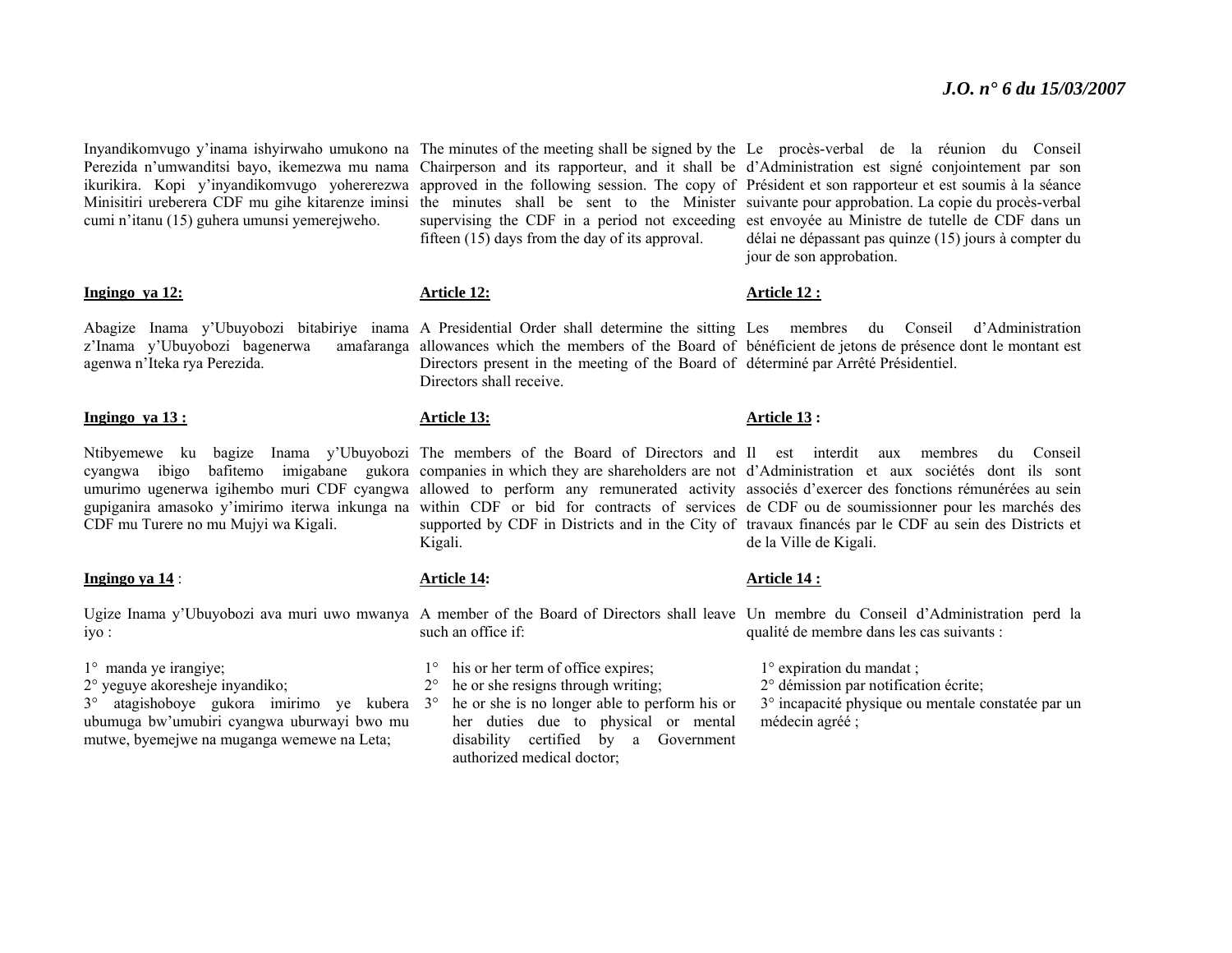| 4° akatiwe burundu igihano cy'igifungo kingana 4°<br>cyangwa kirengeje amezi atandatu (6)<br>nta<br>subikagihano; |             | he or she is definitively sentenced to a term<br>of imprisonment equal to or exceeding six<br>(6) months without suspension of the<br>sentence: | 4° s'il a été condamné définitivement à une peine<br>d'emprisonnement supérieure ou égale à six (6)<br>mois sans sursis ; |
|-------------------------------------------------------------------------------------------------------------------|-------------|-------------------------------------------------------------------------------------------------------------------------------------------------|---------------------------------------------------------------------------------------------------------------------------|
| 5° asibye inama inshuro eshatu (3) zikurikirana mu<br>mwaka umwe nta mpamvu zifite ishingiro;                     | $5^\circ$   | he or she is absent in meetings for three $(3)$<br>consecutive times in a year with no justified<br>reasons;                                    | $5^{\circ}$ trois (3) absences consécutives dans une année<br>aux réunions sans raisons valables ;                        |
| $6^\circ$ abangamira inyungu za CDF;                                                                              | $6^{\circ}$ | the or she jeopardises the interests of CDF;                                                                                                    | 6° agissement contre les intérêts de CDF;                                                                                 |
| 7° agaragaje imyitwarire itajyanye n'inshingano ze;                                                               |             | he or she demonstrates behaviours contrary<br>to his or her responsibilities;                                                                   | 7° comportement incompatible avec ses fonctions;                                                                          |
| atacyujuje ibyashingiweho 8°<br>8° bigaragaye ko<br>ashyirwa mu Nama y'Ubuyobozi;                                 |             | he or she no longer fulfils the requirements<br>considered at the time of his or her<br>appointment in the Board of Directors;                  | 8° s'il ne remplit plus les conditions requises pour<br>lesquelles il a été nommé ;                                       |
| 9° yireze akemera icyaha cya jenoside;                                                                            | $9^{\circ}$ | he or she confesses and pleads guilty to the                                                                                                    | 9° aveu et plaidoyer de culpabilité pour crime de<br>génocide ;<br>$10^{\circ}$ décès.                                    |
| $10^{\circ}$ apfuye.                                                                                              |             | crime of genocide;<br>$10^{\circ}$ he or she dies;                                                                                              |                                                                                                                           |
|                                                                                                                   |             |                                                                                                                                                 |                                                                                                                           |

ngingo.

umusimbura. Ushyizweho arangiza iyo manda.

Minisitiri ureberera CDF agaragaza muri raporo The Minister supervising CDF shall indicate in Le Ministre de tutelle de CDF constate que l'un des igenewe inzego zibifitiye ububasha ko umwe mu the report meant for competent organs whether membres du Conseil d'Administration n'a plus la bagize Inama y'Ubuyobozi adakwiye kuba mu one of its members is not worth its membership or qualité d'être membre ou que son poste est vacant bayigize cyangwa ko atakiri mu mwanya we if he or she is no longer in his or her position in dans un rapport adressé à l'organe compétent hakurikijwe ibiteganywa mu gika cya mbere cy'iyi accordance with the provisions of paragraph one conformément aux dispositions de l'alinéa précédent. of this article.

Iyo umwe mu bagize Inama y'Ubuyobozi avuye In case one of the members of the Board of Si un membre du Conseil d'Administration perd la mu mirimo ye mbere y'uko manda irangira, Directors leaves his or her duties before the qualité de membre avant l'expiration de son mandat, Ubuyobozi bubifitiye ububasha bushyiraho expiration of his or her term of office, the l'autorité de nomination désigne le remplaçant. competent authorities shall appoint his or her Celui-ci termine le mandat de celui qu'il a remplacé. substitute. The appointee shall complete the term of office.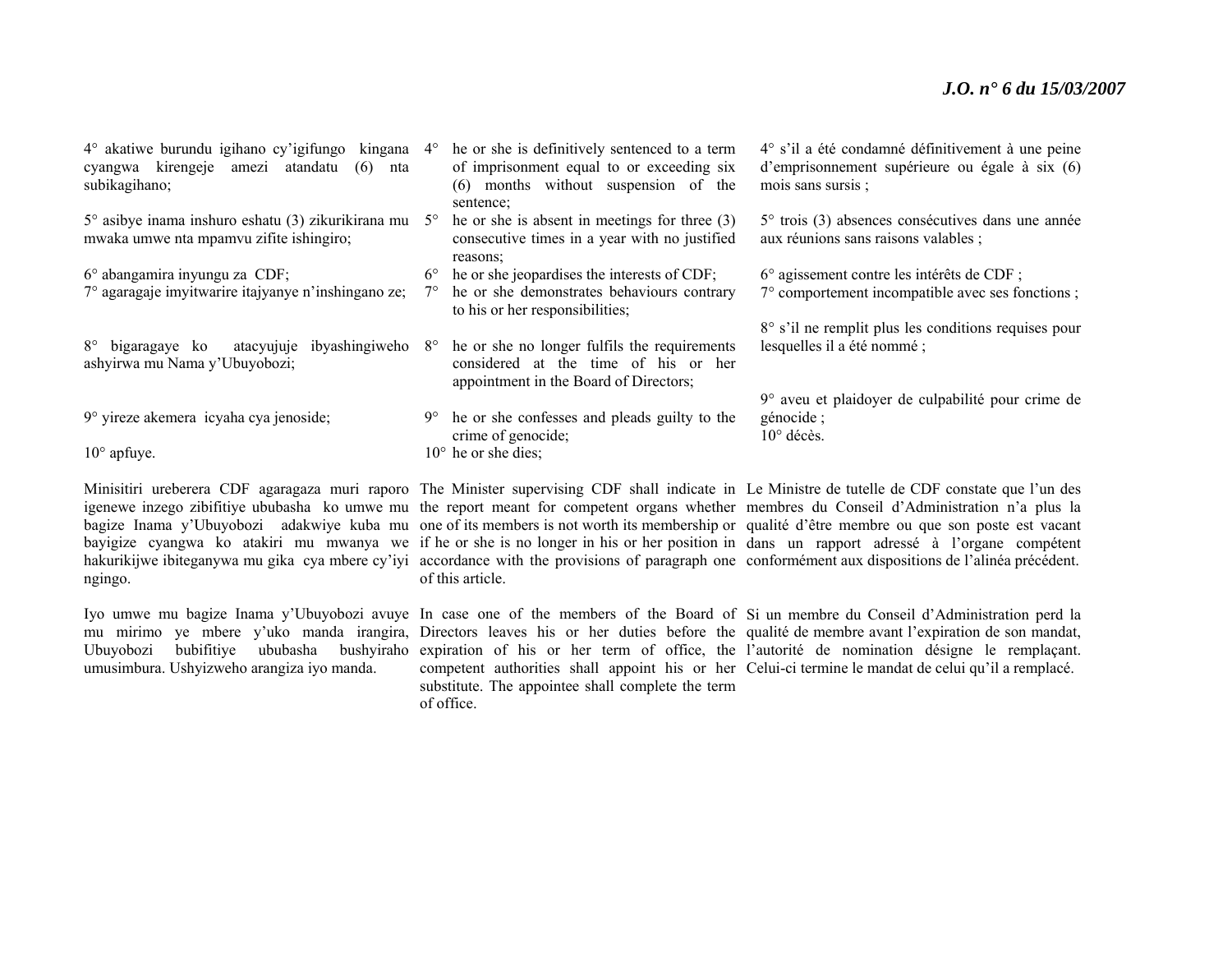| n'inzego z'imirimo za CDF                                                                                                                                                                   | Icyiciro cya kabiri: Ibyerekeye Ubuyobozi Section 2: Administration and organisational Section 2: De l'Administration et du cadre<br>structures of CDF |                                                                                                                                                                           |                    | organique de CDF                                                                                                                                                                                                                                                                                                                                                                                                                                                                                                                                                                                                                                                    |  |
|---------------------------------------------------------------------------------------------------------------------------------------------------------------------------------------------|--------------------------------------------------------------------------------------------------------------------------------------------------------|---------------------------------------------------------------------------------------------------------------------------------------------------------------------------|--------------------|---------------------------------------------------------------------------------------------------------------------------------------------------------------------------------------------------------------------------------------------------------------------------------------------------------------------------------------------------------------------------------------------------------------------------------------------------------------------------------------------------------------------------------------------------------------------------------------------------------------------------------------------------------------------|--|
| Ingingo ya 15:                                                                                                                                                                              | <b>Article 15:</b>                                                                                                                                     |                                                                                                                                                                           | <b>Article 15:</b> |                                                                                                                                                                                                                                                                                                                                                                                                                                                                                                                                                                                                                                                                     |  |
| buri munsi bya CDF kandi akabazwa n'Inama the daily activities of CDF and shall be et<br>bikorwa.                                                                                           |                                                                                                                                                        | recommendations are implemented.                                                                                                                                          |                    | Imicungire ya buri munsi ya CDF ishinzwe The daily management of CDF is entrusted to its La gestion journalière de CDF est assurée par son<br>Umuyobozi wayo ushyirwaho n'Iteka rya Minisitiri Director who is appointed by an Order of the Directeur nommé par Arrêté du Premier Ministre. Il<br>w'Intebe. Ni we uhuza akanayobora ibikorwa bya Prime Minister. He or she coordinates and directs coordonne et dirige les activités journalières de CDF<br>est<br>responsable<br>devant<br>le<br>Conseil<br>y'Ubuyobozi uko ibyemezo byayo bishyirwa mu answerable to the Board of Directors on how its d'Administration, de la mise en œuvre de ses<br>décisions. |  |
| By'umwihariko ashinzwe ibi bikurikira:                                                                                                                                                      |                                                                                                                                                        | Particularly, he or she shall be responsible for the Le Directeur de CDF est spécialement chargé de :<br>following:                                                       |                    |                                                                                                                                                                                                                                                                                                                                                                                                                                                                                                                                                                                                                                                                     |  |
| 1° gutanga amabwiriza y'akazi muri CDF;<br>gutegura no<br>gushyikiriza<br>$2^{\circ}$<br>Inama                                                                                              | $1^{\circ}$                                                                                                                                            | to give work directives in CDF;                                                                                                                                           | $1^{\circ}$        | donner des instructions de service de CDF;                                                                                                                                                                                                                                                                                                                                                                                                                                                                                                                                                                                                                          |  |
| y'Ubuyobozi imbanzirizamushinga y'ingengo 2°<br>y'imari izakoreshwa mu mwaka ukurikira na<br>y'ibikorwa<br>n'iy'imikoreshereze<br>raporo<br>y'ingengo y'imari y'umwaka ushize;              |                                                                                                                                                        | to elaborate and submit to the Board of 2°<br>Directors the draft of the annual budget<br>proposal of the following year and the<br>activity report of the previous year; |                    | élaborer<br>Conseil<br>et<br>soumettre<br>au<br>d'Administration l'avant-projet de budget pour<br>l'exercice suivant ainsi que le rapport<br>d'exécution du budget<br>l'exercice<br>pour<br>précédent;                                                                                                                                                                                                                                                                                                                                                                                                                                                              |  |
| 3° guhagararira CDF imbere y'amategeko;                                                                                                                                                     | $3^\circ$                                                                                                                                              | to represent CDF before the law;                                                                                                                                          | $3^\circ$          | représenter CDF devant la loi ;                                                                                                                                                                                                                                                                                                                                                                                                                                                                                                                                                                                                                                     |  |
| umushinga<br>w'amategeko 4°<br>$4^{\circ}$<br>gutegura<br>ngengamikorere ya CDF;                                                                                                            |                                                                                                                                                        | to elaborate the draft of the internal rules and 4°<br>regulations of CDF;                                                                                                |                    | élaborer le projet de règlement d'ordre intérieur<br>$de$ CDF :                                                                                                                                                                                                                                                                                                                                                                                                                                                                                                                                                                                                     |  |
| 5° gutegura no gushyira mu bikorwa uburyo 5°<br>bwo gukurikirana ibikorwa bya CDF;                                                                                                          |                                                                                                                                                        | to elaborate and ensure the implementation 5°<br>of procedures of evaluation of the activities<br>$of$ CDF;                                                               |                    | élaborer et mettre en application les procédures<br>de suivi des activités de CDF ;                                                                                                                                                                                                                                                                                                                                                                                                                                                                                                                                                                                 |  |
| gutegura no koherereza Uturere n'Umujyi 6°<br>$6^{\circ}$<br>amafaranga<br>y'ibikorwa<br>Kigali<br>wa<br>by'amajyambere<br>yemejwe<br>n'Inama<br>y'Ubuyobozi;<br>igenzura rya buri mwaka 7° |                                                                                                                                                        | to elaborate and allocate development funds 6°<br>to Districts and to the City of Kigali as<br>approved by the Board of Directors;                                        |                    | mettre à la disposition des Districts et de la<br>Ville de Kigali les fonds destinés aux projets de<br>développement approuvés par le Conseil<br>d'Administration;                                                                                                                                                                                                                                                                                                                                                                                                                                                                                                  |  |
| gutegura<br>ry'umutungo n'imari by aCDF;                                                                                                                                                    |                                                                                                                                                        | to plan for annual property and financial $7^\circ$<br>audit of CDF;                                                                                                      |                    | préparer l'audit annuel des finances et du<br>patrimoine de CDF;                                                                                                                                                                                                                                                                                                                                                                                                                                                                                                                                                                                                    |  |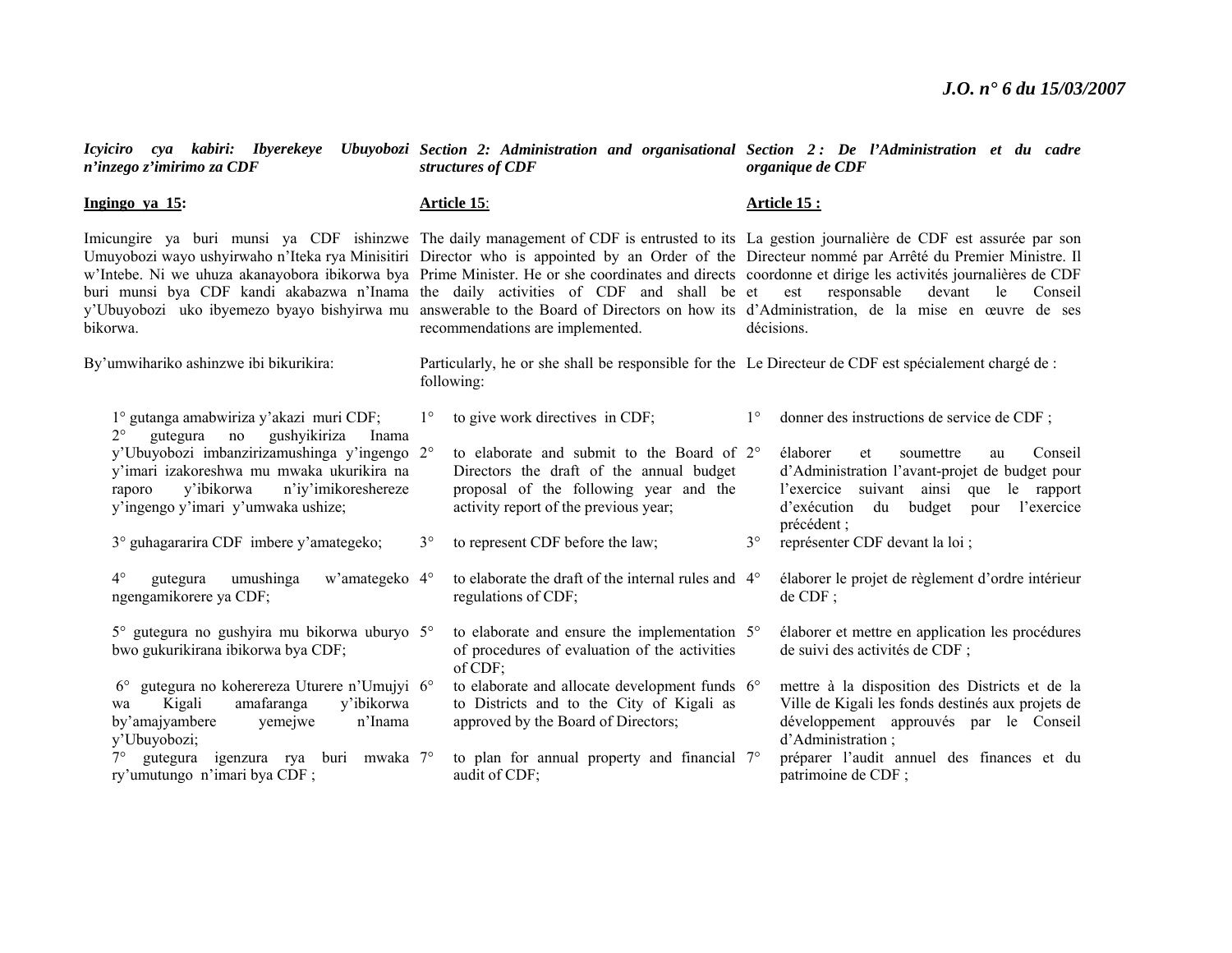$8^\circ$  gutegura no gushyikiriza y'Ubuyobozi raporo y'ibikorwa <sup>n</sup>'imikoreshereze y'imari ya buri gihembwe <sup>n</sup>'iya buri mwaka. Inama 8°

**Ingingo ya 16:** 

hakorwa amasezerano yerekeye igere ku nshingano zayo.

#### **Ingingo ya 17:**

Umuyobozi wa CDF akurikira inama z'Inama The Director of CDF shall attend the meetings of Le Directeur assiste aux réunions du Conseil y'Ubuyobozi akazibera umwanditsi. Ashobora the Board of Directors and serve as their d'Administration, en est le rapporteur et peut, le cas kuzitangamo ibitekerezo ariko ntatora. Umuyobozi wa CDF ntajya mu nama zifata she shall not vote. y'Ubuyobozi yitoramo umwanditsi.

umusimbura iyo adahari.

**Ingingo ya 18:**

b'ibigo bya Leta bagenerwa.

<sup>o</sup> to prepare and transmit to the Board of 8<sup>o</sup> Directors the quarterly and annual activity and financial reports.

#### **Article 16:**

Hagati y'Inama y'Ubuyobozi n'Ubuyobozi There shall be concluded, between the Board of Il est signé, entre le Conseil d'Administration et la y'ibikorwa agaragaza nibura inshingano za buri performance indicating at least the responsibilities moins les obligations de chaque partie et les besoins ruhande n'ibyangombwa bikenewe kugira ngo CDF of each party and the conditions required in order nécessaires à la réalisation de la mission de CDF. Directors and the management, a contract of Direction, un contrat de performance déterminant au for CDF to fulfil its responsibilities.

**Article 16 :**

**Article 17 :**

#### **Article 17:**

rapporteur. He or she may give views but he or échéant, participer aux débats, mais sans voix délibérative.

 préparer et soumettre au Conseil d'Administration le rapport trimestriel et annuel des activités et de l'utilisation des finances.

ibyemezo ku bibazo bimureba; icyo gihe Inama The Director of CDF shall not attend the meetings Il est interdit au Directeur de prendre part aux that take decisions in issues that concern him or réunions lorsque le Conseil d'Administration traite her; in that case, the Board of Directors shall elect des points qui le concernent personnellement. Dans ce cas, le Conseil d'Administration élit en son sein le rapporteur.

Amategeko ngengamikorere ya CDF agena The internal rules and regulations of CDF shall En cas d'absence, le Règlement d'Ordre Intérieur de determine his or her substitute in case of his or her CDF détermine son remplaçant. absence.

**Article 18:**

from among itself a rapporteur.

the personnel of public institutions.

#### **Article 18 :**

Ibyo Umuyobozi n'abakozi ba CDF bagenerwa Benefits of the Director and the members of staff Les appointements accordés au Directeur et au biteganywa n'amategeko agenga ibyo abakozi of CDF shall be determined by laws that govern personnel de CDF sont déterminés conformément aux lois régissant les avantages du personnel des établissements publics.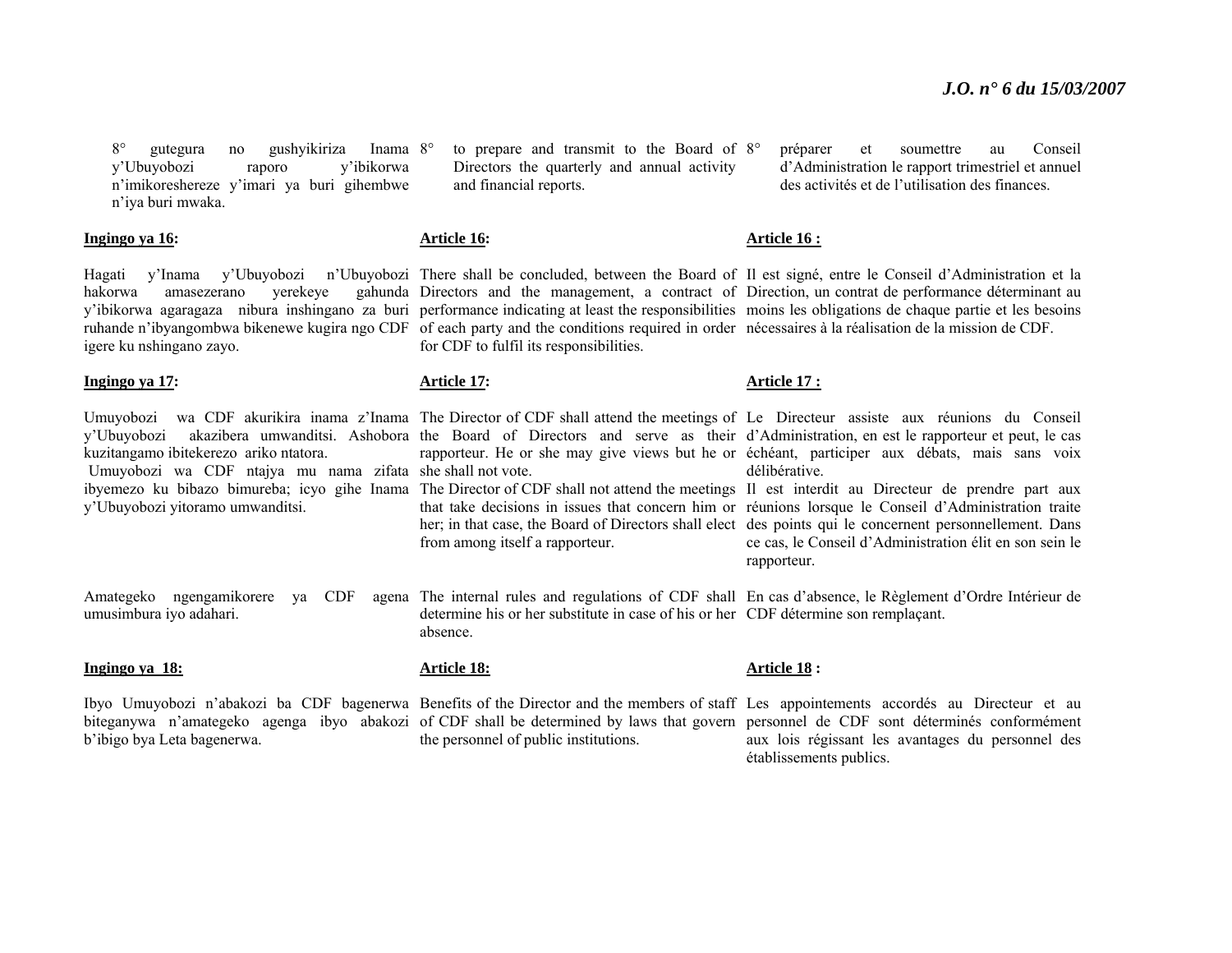| Ingingo ya 19:                                                                                                                                                                                                                                                      | <b>Article 19:</b>                                                                                                                                                     | Article 19:                                                                                                                                                                                                                                                                                                              |
|---------------------------------------------------------------------------------------------------------------------------------------------------------------------------------------------------------------------------------------------------------------------|------------------------------------------------------------------------------------------------------------------------------------------------------------------------|--------------------------------------------------------------------------------------------------------------------------------------------------------------------------------------------------------------------------------------------------------------------------------------------------------------------------|
| Imiterere n'inshingano by inzego z'imirimo za The organizational<br>Minisitiri<br>abisabwe<br>ureberera<br>na<br>abigejejweho n' Inama y'Ubuyobozi.                                                                                                                 | structure<br>and<br>Minister supervising CDF, after consulting the Conseil d'Administration.<br>Board of Directors.                                                    | the L'organisation et le cadre organique de CDF sont<br>CDF bigenwa n'Iteka rya Minisitiri w'Intebe, responsibilities of CDF shall be determined by the déterminés par Arrêté du Premier Ministre sur<br>CDF, Order of the Prime Minister, upon proposal by the demande du Ministre de tutelle de CDF après avis du      |
| Abakozi ba CDF bagengwa n'amategeko rusange<br>Leta.                                                                                                                                                                                                                | Statutes governing Rwanda Public Service.                                                                                                                              | agenga abakozi ba Leta n'inzego z'imirimo ya DF personnel shall be governed by the General Les agents de CDF sont régis par le Statut général de<br>la fonction publique rwandaise.                                                                                                                                      |
| UMUTWE WA V: UMUTUNGO N'IMARI                                                                                                                                                                                                                                       | <b>CHAPTER V: PATRIMONY AND FINANCE</b>                                                                                                                                | CHAPITRE V: DU PATRIMOINE ET DES<br><b>FINANCES</b>                                                                                                                                                                                                                                                                      |
| <u>Ingingo ya 20:</u>                                                                                                                                                                                                                                               | <u>Article 20:</u>                                                                                                                                                     | <u>Article 20:</u>                                                                                                                                                                                                                                                                                                       |
| n'ibitimukanwa.                                                                                                                                                                                                                                                     | immovables                                                                                                                                                             | Umutungo wa CDF ugizwe n'ibintu byimukanwa The Patrimony of CDF comprises movables and Le patrimoine de CDF comprend les biens meubles<br>et immeubles.                                                                                                                                                                  |
| Ukomoka kuri ibi bikurikira:                                                                                                                                                                                                                                        | It shall come from the following:                                                                                                                                      | Il provient des sources suivantes :                                                                                                                                                                                                                                                                                      |
| ingengo y'imari CDF igenerwa na Leta 1°<br>$1^{\circ}$<br>igizwe nibura n'amafaranga angana n'icumi ku<br>by'amafaranga yinjira mu<br>ijana $(10\%)$<br>isanduku ya Leta aturutse imbere mu gihugu,<br>abarwa uhereye ku ngengo y'imari ya Leta<br>y'umwaka ushize; | previous fiscal year;                                                                                                                                                  | Budget allocated by the State comprising of 1° les dotations budgétaires de l'Etat constituées d'au<br>at least ten $(10%)$ percent of domestic moins $10%$ des recettes propres de l'Etat, calculées<br>revenues calculated from the budget of the sur base des recettes propres de l'exercice budgétaire<br>antérieur; |
| $2^{\circ}$<br>Leta<br>cyangwa $2^{\circ}$<br>inkunga<br>zaba<br>iza<br>iz'abaterankunga;<br>3° ibituruka ku mirimo ikora;<br>$4^\circ$ inyungu ku mutungo wayo;                                                                                                    | Government or donor subsidies;<br>$3^\circ$<br>Funds from the services it offers;<br>$4^{\circ}$<br>Interest on its investments;<br>$5^\circ$<br>Donation and bequest. | 2° les subventions de l'Etat ou des donateurs ;<br>3° le produit des services prestés par CDF ;<br>$4^{\circ}$ les revenus de son patrimoine;<br>5° les dons et legs.                                                                                                                                                    |

5° impano n'indagano.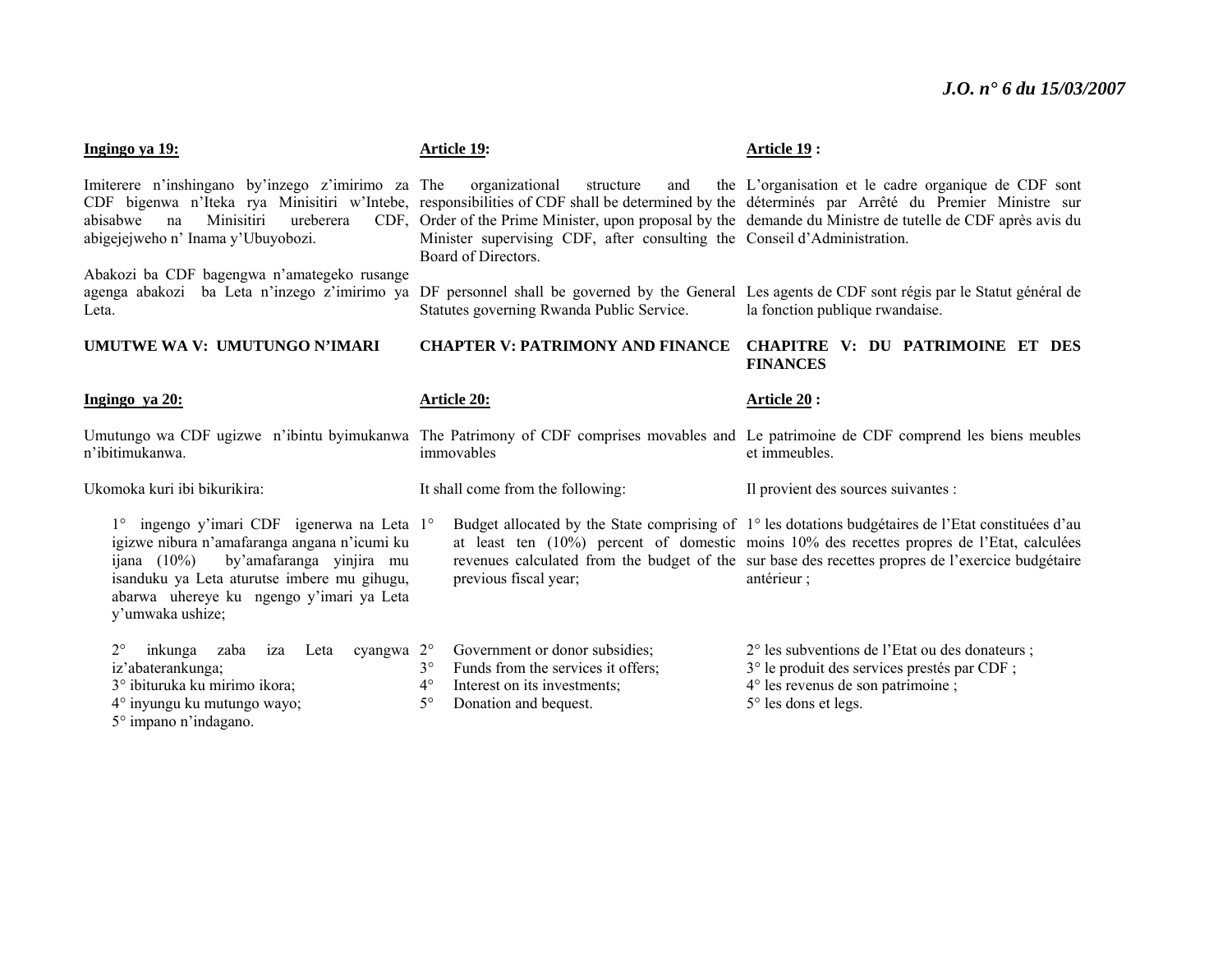#### **Ingingo ya 21:**

<sup>n</sup>'iri tegeko.

Imikoreshereze, imicungire n'imigenzurire The use, management and audit of CDF L'utilisation, la gestion et l'audit des finances de by'umutungo wa CDF bikorwa hakurikijwe patrimony shall be carried out in accordance with CDF sont effectués conformément aux dispositions amategeko abigenga. Ubugenzuzi bushinzwe relevant laws. The service responsible for daily légales en la matière. Le service chargé de l'audit igenzura rya buri munsi ry'imikoreshereze auditing of the use of the property of CDF shall interne de l'utilisation du patrimoine de CDF y'umutungo wa CDF buha raporo Inama submit a report to the Board of Directors and transmet son rapport au Conseil d'Administration et y'Ubuyobozi, bukagenera kopi Ubuyobozi bwa reserve a copy to the management of CDF. CDF.

#### **Ingingo ya 22:**

Ingengo y'imari ya CDF yemezwa kandi The budget of CDF is approved and managed in Le budget de CDF est adopté et géré conformément igacungwa hakurikijwe amategeko abigenga.

## **GUSARANGANYA AMAFARANGA AGENEWE IBIKORWA BY'AMAJYAMBERE BY'UTURERE N'UMUJYI WA KIGALI**

#### **Ingingo ya 23:**

Uburyo amafaranga agenewe ibikorwa by'amajyambere asaranganywa Uturere n'Umujyi wa Kigali bugenwa n'Inama y'Ubuyobozi, Minisitiri ureberera CDF agahabwa kopi.

#### **Article 21:**

Umutungo wa CDF ukoreshwa gusa ibiteganywa The patrimony of CDF shall be used only for Le patrimoine de CDF n'est utilisé qu'à des fins matters provided for by this law. prévues par la présente loi.

#### **Article 22:**

accordance with relevant laws.

aux dispositions légales y relatives.

en réserve copie au Directeur de CDF.

**UMUTWE WA VI : GUTERA INKUNGA NO CHAPTER VI: FINANCIAL SUPPORT AND CHAPITRE VI : DES FINANCEMENTS DISTRUBUTION OF DEVELOPMENT FUNDS TO DISTRICTS FONDS DESTINES AUX PROJETS DE AND THE CITY OF KIGALI ET DE LA REPARTITION DES DEVELOPPEMENT ENTRE LES DISTRICTS ET LA VILLE DE KIGALI** 

#### **Article 23:**

to the Minister supervising CDF.

#### **Article 23 :**

**Article 22 :** 

The Board of Directors shall determine the Les modalités de répartition des fonds alloués aux modalities of distributing development funds to projets de développement des Districts et de la Ville Districts and the City of Kigali and reserve a copy de Kigali sont fixées par le Conseil d'Administration avec copie au Ministre de tutelle de CDF.

#### **Article 21 :**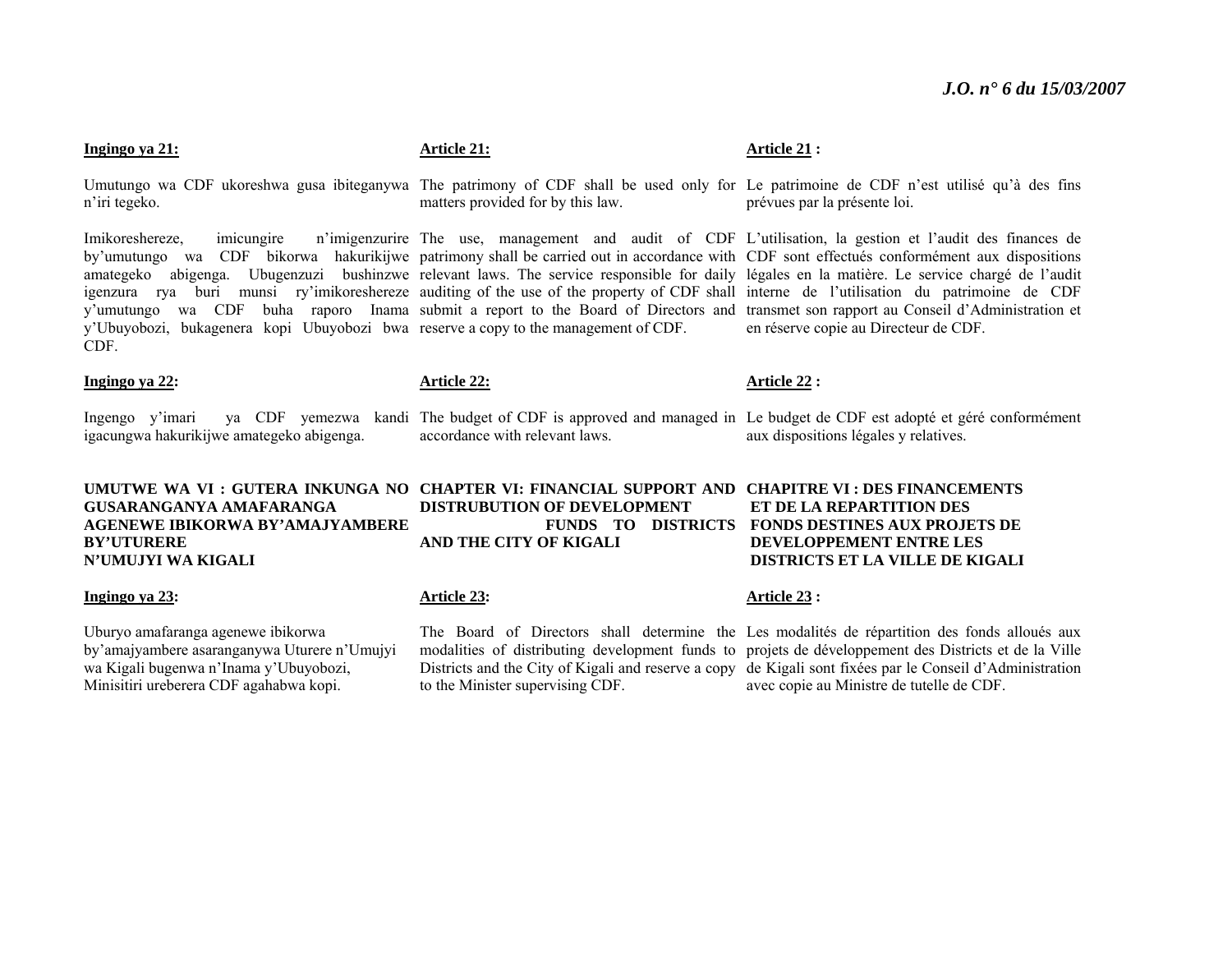#### **Ingingo ya 24:**

Njyanama bigomba kugaragara mu nyandikomvugo shall be included in the Minutes and shall specify Conseil doivent être consignées dans un procèskandi bikagaragaza urutonde rw'ibigomba gukorwa the priority of projects. mbere y'ibindi.

#### **Ingingo ya 25:**

Kigali.

#### **UMUTWE WA VII: IBYEREKEYE INGINGO CHAPTER VI: FINAL PROVISIONS ZISOZA**

#### **Ingingo ya 26:**

Ingingo zose z'amategeko abanziriza iri kandi All previous legal provisions contrary to this law zinyuranye na ryo zivanyweho.

#### **Ingingo ya 27:**

Iri tegeko ritangira gukurikizwa ritangarijweho mu Igazeti ya Leta ya Repubulika publication in the Official Gazette of the Republic y'u Rwanda.

#### **Article 24:**

#### **Article 25:**

projects in the Districts and the City of Kigali.

#### **Article 24 :**

Ibikorwa by'amajyambere y'Uturere n'Umujyi wa Development projects in Districts and in the City Les projets de développement des Districts et de la Kigali biterwa inkunga na CDF bimaze gutoranywa of Kigali shall be funded by CDF subsequent to Ville de Kigali sont financés par le CDF après avoir no kwemezwa n'Inama Njyanama z'Uturere their selection and approval by the District and the été déterminés et approuvés par le Conseil des <sup>n</sup>'Umujyi wa Kigali. Ibyemezo by'Inama City of Kigali Councils. Decisions of the Council Districts et de la Ville de Kigali. Les décisions du verbal et indiquer par priorité les projets qui doivent être financés.

#### **Article 25 :**

Komite Mpuzabikorwa ku rwego rw'Intara n'Inama The Coordinating Committee at the Provincial Le Comité de Coordination au niveau de Province et Njyanama y'Umujyi wa Kigali, zifite inshingano zo level and Kigali City Council have the role to le Conseil de la Ville de Kigali ont le devoir de kugira inama Uturere tugize Intara n'Umujyi wa advise districts that compose the Province and the conseiller les Districts qui composent la Province et Kigali mu itoranya ry'ibikorwa by'amajyambere City of Kigali regarding the selection of la Ville de Kigali sur le choix des projets de CDF itera inkunga. Zifasha kandi kureba ko ibyo development projects funded by CDF. They shall développement que le CDF doit financer. Ils doivent bikorwa bijyanye na gahunda z'Igihugu no guhuza also ensure that the projects conform to national aussi les aider à vérifier si lesdits projets sont ibikorwa by'amajyambere mu Turere n'Umujyi wa programs and coordination of development conformes aux priorités nationales et à la coordination des projets de développement dans les Districts et la Ville de Kigali.

#### **CHAPITRE VII : DES DISPOSITIONS FINALES**

#### **Article 26 :**

Toutes les dispositions légales antérieures contraires à la présente loi sont abrogées.

#### **Article 27 :**

This law shall come into force on the date of its La présente loi entre en vigueur le jour de sa publication au Journal Officiel de la République du Rwanda.

#### **Article 26:**

are hereby abrogated.

#### **Article 27:**

of Rwanda.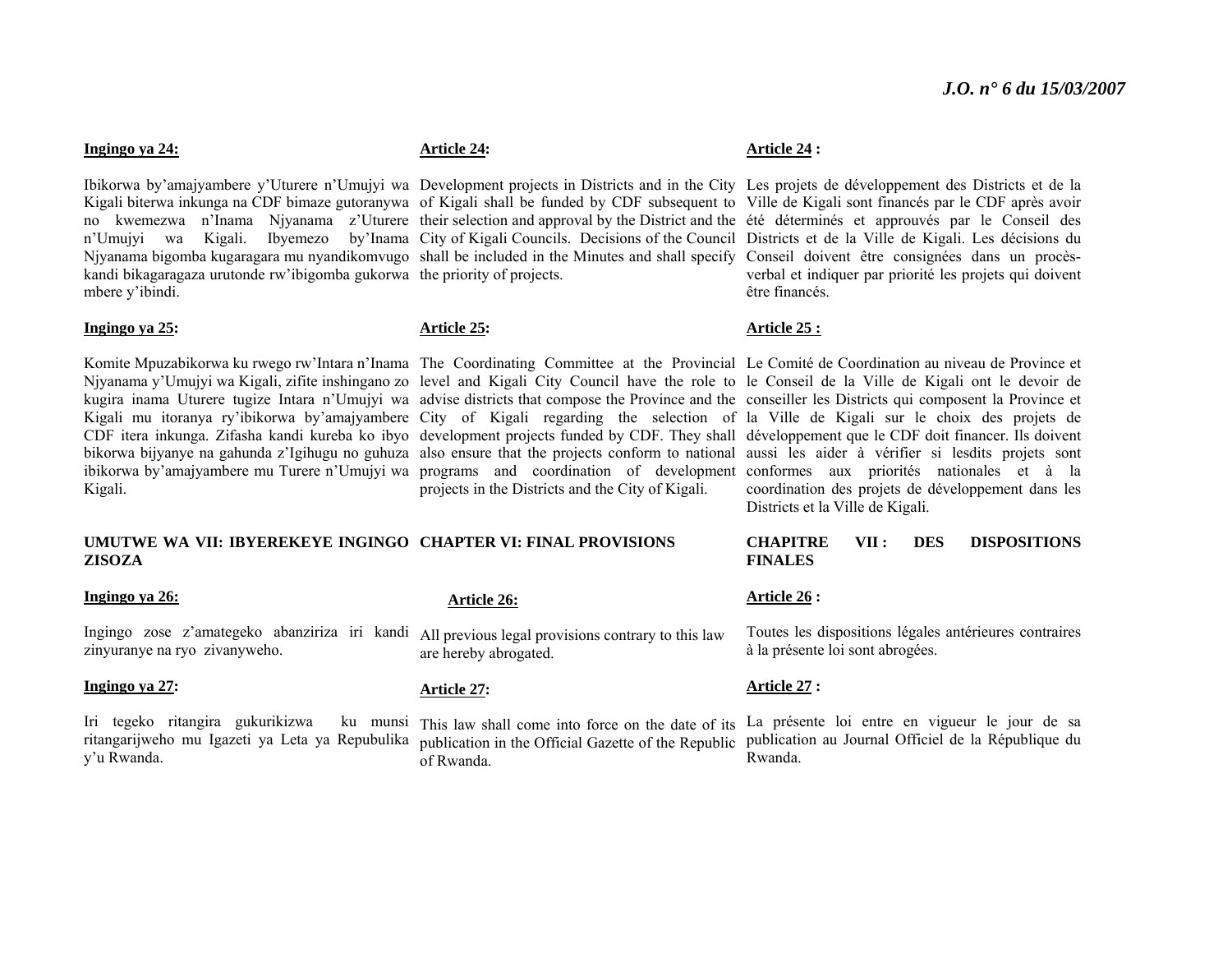Kigali, kuwa 01/02/2007 Perezida wa Repubulika **KAGAME Paul (sé)**  Minisitiri w'Intebe **MAKUZA Bernard (sé)**  Minisitiri w'Imari n'Igenamigambi **MUSONI James (sé)**  Minisitiri w'Ubutegetsi bw'Igihugu, Imiyoborere Myiza, Amajyambere Rusange n'Imibereho Myiza Governance, Community Development and Social y'Abaturage **MUSONI Protais (sé)**  Minisitiri w'Abakozi ba Leta n'Umurimo **Prof. NSHUTI Manasseh (sé) Bibonywe kandi bishyizweho Ikirango cya Repubulika:**  Minisitiri w'Ubutabera Kigali, on 01/02/2007 The President of the Republic **KAGAME Paul (sé)**  The Prime Minister **MAKUZA Bernard (sé)**  The Minister of Finance and Economic Planning **MUSONI James (sé)**  The Minister of Local Government, Good Affairs **MUSONI Protais (sé)**  The Minister of Public Service and Labour **Prof. NSHUTI Manasseh (sé) Seen and sealed with the Seal of the Republic:**  The Minister of Justice **KARUGARAMA Tharcisse**Kigali, le 01/02/2007 Le Président de la République **KAGAME Paul (sé)**  Le Premier Ministre **MAKUZA Bernard (sé)**  Le Ministre des Finances et de la Planification **Economique MUSONI James (sé)**  Le Ministre de l'Administration Locale, de la Bonne Gouvernance, du Développement Communautaire et des Affaires Sociales**MUSONI Protais (sé)**  Le Ministre de la Fonction Publique et du Travail **Prof. NSHUTI Manasseh (sé) Vu et scellé du Sceau de la République :**  Le Ministre de la Justice **KARUGARAMA Tharcisse** 

**(sé)** 

**KARUGARAMA Tharcisse (sé)** 

**(sé)**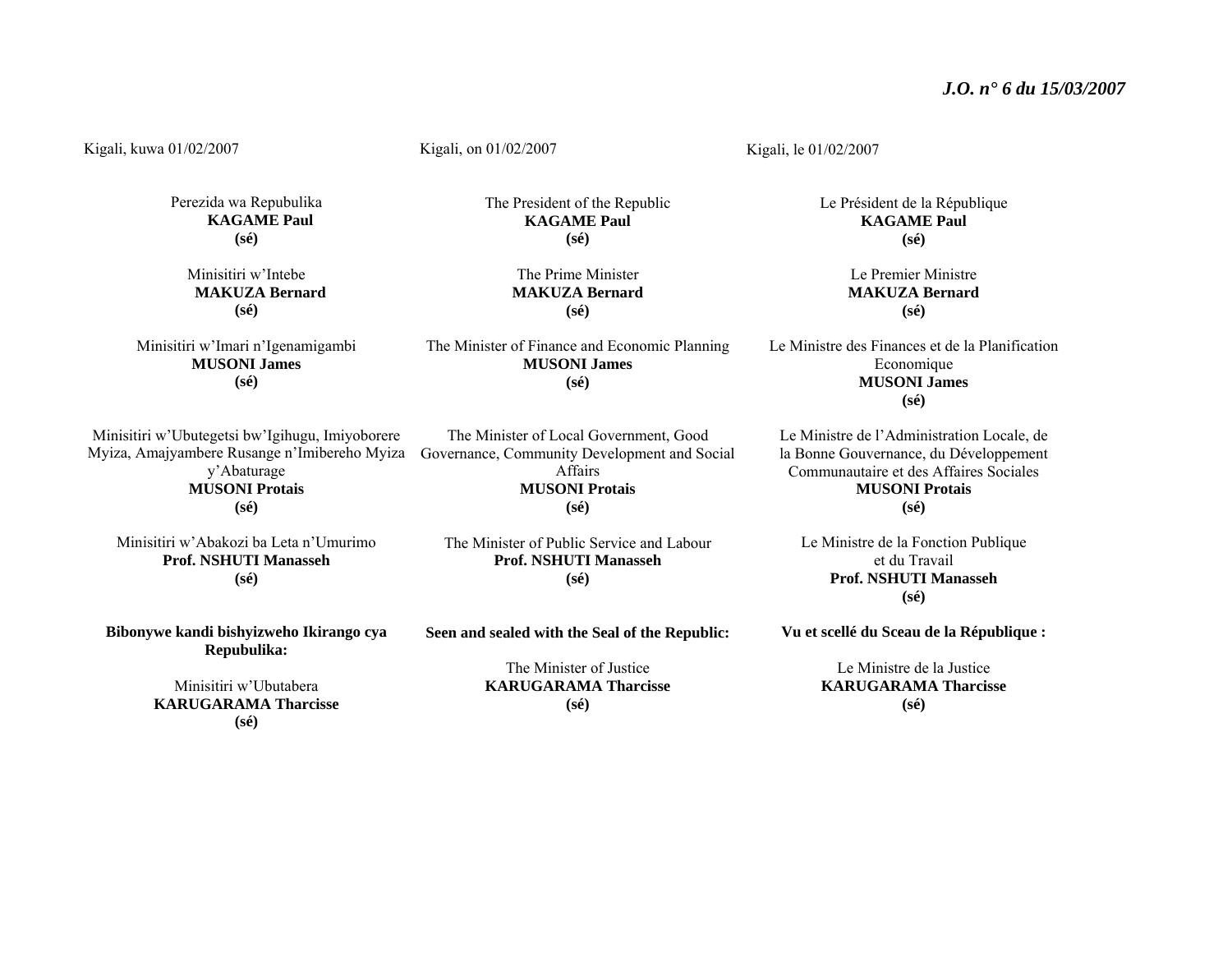**ITEGEKO** N°08/2007 RYO **LAW N° 08/2007 OF 03/02/2007 DETERMINING THE 03/02/2007 RIGENA INSHINGANO, RESPONSIBILITIES, ORGANISATION AND IMITERERE N'IMIKORERE BY'IKIGO FUNCTIONING OF RWANDA PUBLIC TRANSPORT FONCTIONNEMENT DE L'OFFICE NATIONAL CY'IGIHUGU GISHINZWE ITWARA AUTHORITY (ONATRACOM) RUSANGE RY'ABANTU (ONATRACOM) LOI N°08/2007 DU 03/02/2007 PORTANT ATTRIBUTIONS, ORGANISATION ET DES TRANSPORTS EN COMMUN DE PERSONNES (ONATRACOM)** 

**Twebwe KAGAME Paul,**  Perezida wa Repubulika;

**INTEKO ISHINGA AMATEGEKO:** 

**We, KAGAME Paul,** President of the Republic,

**THEFT DANS EARLY CONTROL** 

**Nous, KAGAME Paul,**  Président de la République ;

**LE PARLEMENT :** 

**INTEKO ISHINGA AMATEGEKO THE PARLIAMENT HAS ADOPTED AND WE LE PARLEMENT A ADOPTE ET NOUS YEMEJE, NONE NATWE DUHAMIJE, SANCTION, PROMULGATE THE FOLLOWING LAW SANCTIONNONS, PROMULGUONS LA LOI DUTANGAJE ITEGEKO RITEYE RITYA AND ORDER IT BE PUBLISHED IN THE OFFICIAL DONT LA TENEUR SUIT, ET ORDONNONS KANDI DUTEGETSE KO RYANDIKWA GAZETTE OF THE REPUBLIC OF RWANDA MU IGAZETI YA LETA YA REPUBULIKA Y'U RWANDA. QU'ELLE SOIT PUBLIEE AU JOURNAL OFFICIEL DE LA REPUBLIQUE DU RWANDA** 

| INTEKO ISHINGA AMATEGEKO: | THE PARLIAMENT:                                                                                       | LE PARLEMENT :                                                            |
|---------------------------|-------------------------------------------------------------------------------------------------------|---------------------------------------------------------------------------|
| mbere Ukuboza 2006:       | Umutwe w'Abadepite, mu nama yawo yo kuwa The Chamber of Deputies, in its session of December 1, 2006; | La Chambre des Députés, en sa séance du 1 <sup>er</sup> décembre<br>2006: |
| Ugushyingo 2006;          | Umutwe wa Sena, mu nama yawo yo kuwa 28 The Senate, in its session of November 28, 2006;              | Le Sénat, en sa séance du 28 novembre 2006 ;                              |

Ishingiye ku Itegeko Nshinga rya Repubulika Given the Constitution of the Republic of Rwanda of June 4, Vu la Constitution de la République du Rwanda du 4 y'u Rwanda ryo kuwa 04 Kamena 2003 nk'uko 2003, as amended to date, especially in its articles 62, 66, 67, juin 2003 telle que révisée à ce jour, spécialement en ses ryavuguruwe kugeza ubu, cyane cyane mu 88, 89, 90, 92, 93, 95, 108, 118, 183 and 201; ngingo zaryo iya 62, iya 66, iya67, iya 88, iya 89, iya 90, iya 92, iya 93, iya 95, iya 108, iya 118, iya 183 n'iya 201; articles 62, 66, 67, 88, 89, 90, 92, 93, 95, 108, 118, 183 et 201;

Ishingiye ku Itegeko Ngenga n° 14/2004 ryo Given Organic Law n°14/2004 of 26/5/2004 establishing the Vu la Loi Organique n°14/2004 du 26 mai 2004 portant kuwa 26 Gicurasi 2004 rishyiraho amategeko general provisions governing public institutions as modified to dispositions générales applicables aux établissements rusange yerekeye ibigo bya Leta nk'uko date, especially in its article 17; ryahinduwe kugeza ubu, cyane cyane mu ngingo yaryo ya 17; publics telle que modifiée à ce jour, spécialement en son article 17 ;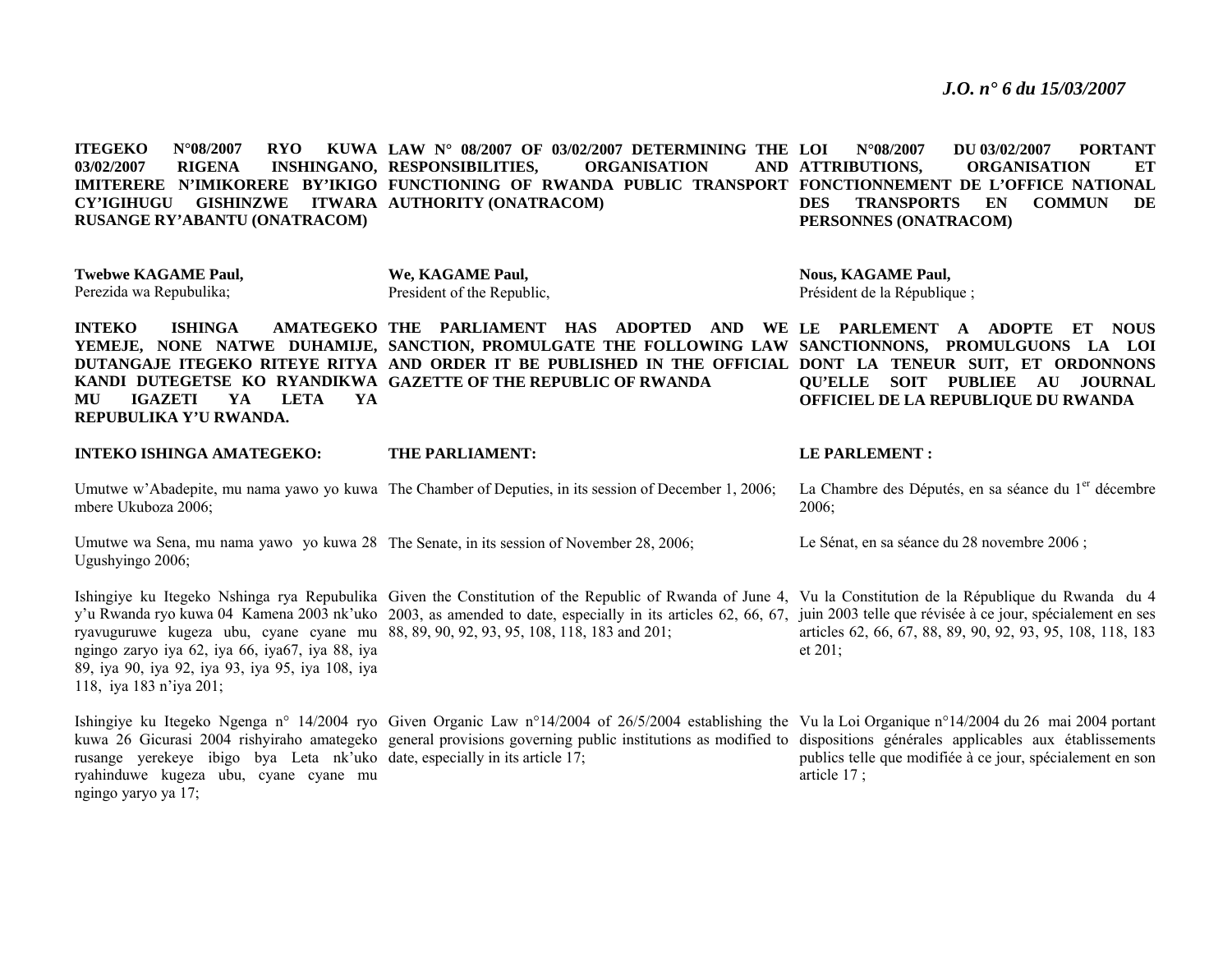Isubiye ku Itegeko-teka n°10/78 ryo kuwa 08 Revisited Law Decree n°10/78 of May 8, 1978 establishing the Revu le décret-loi n°10/78 du 8 mai 1978 portant Gicurasi 1978 rishyiraho Ofisi y'Igihugu Rwanda Public Transport Authority (ONATRACOM); Ishinzwe Transiporo Rusange y'Abantu «ONATRACOM»; création de l'Office National des Transports en Commun (ONATRACOM) ;

**YEMEJE : UMUTWE WA MBERE : INGINGO RUSANGE ADOPTS: CHAPTER ONE: GENERAL PROVISIONS ADOPTE : CHAPITRE PREMIER : DES DISPOSITIONS GENERALES** 

**Ingingo ya mbere :** 

**Article one:** 

Iri tegeko rigena inshingano, imiterere This law determines the responsibilities, organisation and La présente loi détermine les attributions, l'organisation n'imikorere by'Ikigo cy'Igihugu gishinzwe functioning of Rwanda Public Transport Authority, referred to et le fonctionnement de l'Office National des Transports itwara rusange ry'Abantu, cyitwa «Office as "Office National des Transports en Commun", abbreviated en Commun de personnes, ONATRACOM en sigle. National de Transport en Commun», as ''ONATRACOM''. ONATRACOM mu magambo ahinnye y'ururimi rw'Igifaransa.

ONATRACOM ifite ubuzimagatozi ONATRACOM has a legal personality, administrative and L'ONATRACOM est doté de la personnalité juridique, n'ubwigenge mu miyoborere, mu micungire financial autonomy and shall be governed in accordance with de l'autonomie financière et administrative et est géré y'umutungo n'abakozi bayo kandi icungwa the General Statutes for Rwanda Public Service. hakurikijwe amategeko agenga inzego z'imirimo za Leta. conformément aux lois relatives à la fonction publique.

**Ingingo ya 2:**

#### **Article 2:**

Icyicaro cya ONATRACOM kiri mu Mujyi wa The headquarters of ONATRACOM is established in Kigali, Le siège de l'ONATRACOM est établi dans la Ville de Kigali, Umurwa Mukuru wa Repubulika y'u the Capital of the Republic of Rwanda. It may be transferred Kigali, Capitale de la République du Rwanda. Il peut, en Rwanda. Gishobora kwimurirwa ahandi hose elsewhere in Rwanda if considered necessary. mu Rwanda igihe bibaye ngombwa.

ONATRACOM ishobora kugira amashami ONATRACOM may have branches elsewhere in and outside L'ONATRACOM peut, en cas de nécessité, établir des ahandi hose mu Gihugu no hanze y'Igihugu the country if considered necessary, upon approval by an Order branches en tout autre lieu du territoire national sur bibaye ngombwa, kugira ngo igere ku of the Prime Minister, in order to fulfil its responsibilities. nshingano zayo, byemejwe n'Iteka rya Minisitiri w'Intebe.

#### **Article 2 :**

**Article premier :** 

cas de nécessité, être transféré en tout autre lieu du territoire rwandais.

Arrêté du Premier Ministre pour mieux s'acquitter de sa mission.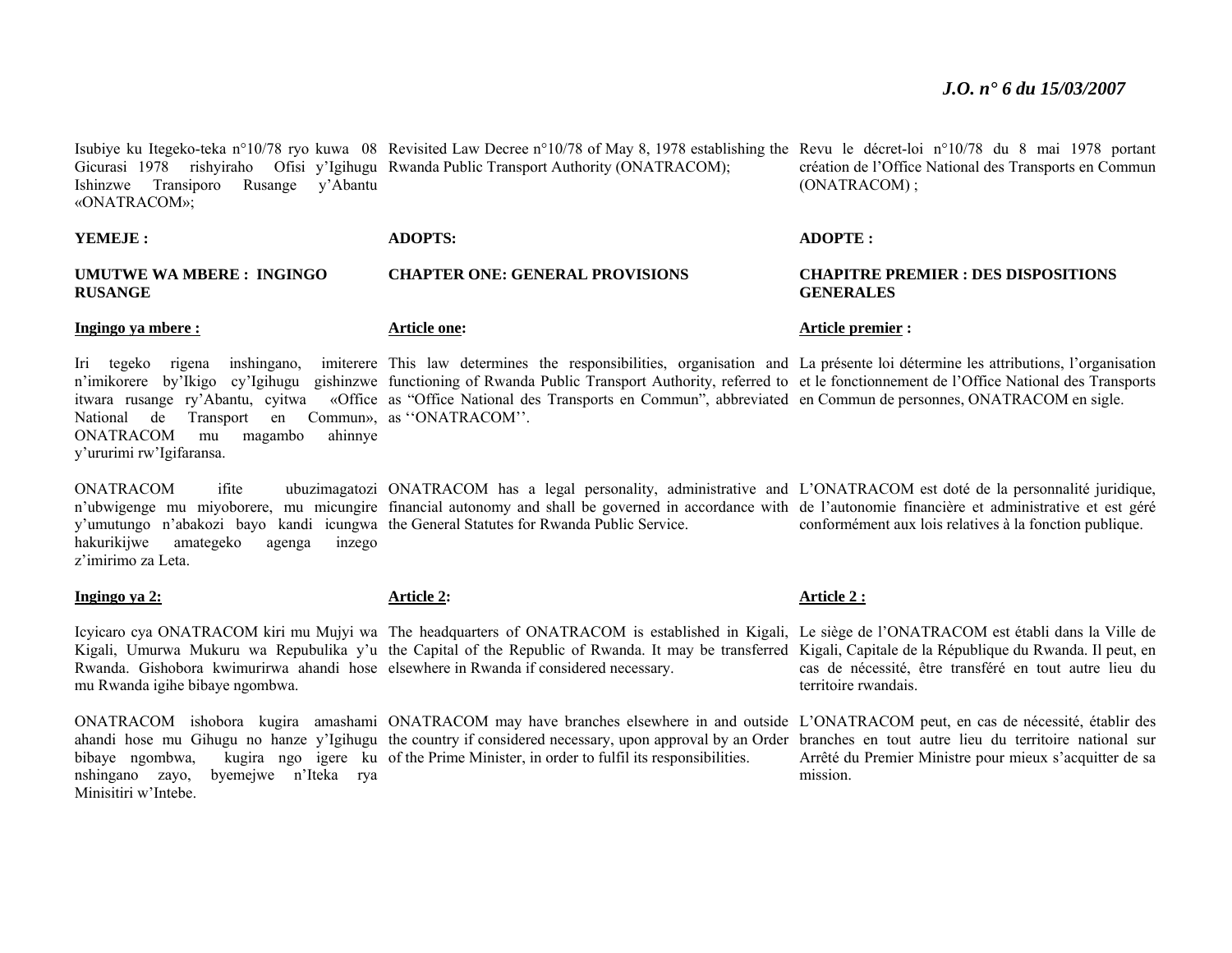#### **UMUTWE WA II: IBYEREKEYE CHAPTER II: RESPONSIBILITIES OF ONATRACOM INSHINGANO ZA ONATRACOM**

#### **Ingingo ya 3:**

#### **Article 3:**

Inshingano z'ingenzi za ONATRACOM ni izi The main responsibilities of ONATRACOM are as follows: zikurikira:

- 1°hakoreshejwe imodoka n'amato;
- $2^{\circ}$  kuvana mu bwigunge uturere tw'Igihugu 2°hagamijwe korohereza abaturage kugera aho ibikorwa by'amajyambere biri;
- 3°° guteza imbere itwara rusange ry'abantu 3° hagati y'u Rwanda n'ibindi bihugu;
- $4^\circ$  kugira uruhare mu gushyira mu bikorwa 4°politiki yo gutwara abantu ya Minisiteri ifite itwara rusange ry'abantu mu nshingano zayo;
- $5^{\circ}$ buryo buziguye cyangwa butaziguye <sup>n</sup>'intego yayo;
- $6^{\circ}$  gushyikirana no gukorana n'ibindi bigo 6°bihuje inshingano byo mu rwego rw'Akarere cyangwa Mpuzamahanga.
- $\degree$  guteza imbere itwara rusange ry'abantu  $1\degree$  to promote vehicle and ship public transportation;
	- <sup>o</sup> to make less isolated different regions of the country with 2<sup>o</sup> the aim of facilitating the population in accessing developmental activities;
	- <sup>o</sup> to promote public transportation between Rwanda and 3<sup>o</sup> other countries;
	- <sup>o</sup> to participate in the implementation of the public 4<sup>o</sup> transportation policy of the Ministry in charge of transportation;
- <sup>o</sup> gukora undi murimo ufitanye isano ku 5<sup>o</sup> to perform any other activity that is directly or indirectly 5<sup>o</sup> related to its objectives;
	- <sup>o</sup> to establish relations and collaborate with other regional 6° and international agencies with similar attributions;

Muri iri tegeko, "uturere" bivuga uduce In this law, "regions" refer to different national areas Aux fins de la présente loi, le terme « régions » signifie tunyuranye tw'Igihugu tugenwa n'Inama determined by ONATRACOM Board of Directors. y'Ubuyobozi ya ONATRACOM.

#### **CHAPITRE II : DES ATTRIBUTIONS DE L'ONATRACOM**

#### **Article 3 :**

Les attributions principales de l'ONATRACOM sont les suivantes :

- 1° promouvoir le transport en commun de personnes au moyen de véhicules automobiles ou de bateaux ;
- désenclaver différentes régions du pays en vue de permettre à la population l'accès facile aux infrastructures de développement ;
- promouvoir le transport en commun de personnes entre le Rwanda et d'autres pays;
- contribuer à la mise en œuvre de la politique de transport de personnes du Ministère ayant le transport en commun de personnes dans ses attributions ;
- réaliser toute autre activité directement ou indirectement liée à sa mission ;
- établir des relations et collaborer avec d'autres offices ayant des attributions similaires tant au niveau régional qu'international.
- différents coins du pays déterminés par le Conseil d'Administration de l'ONATRACOM.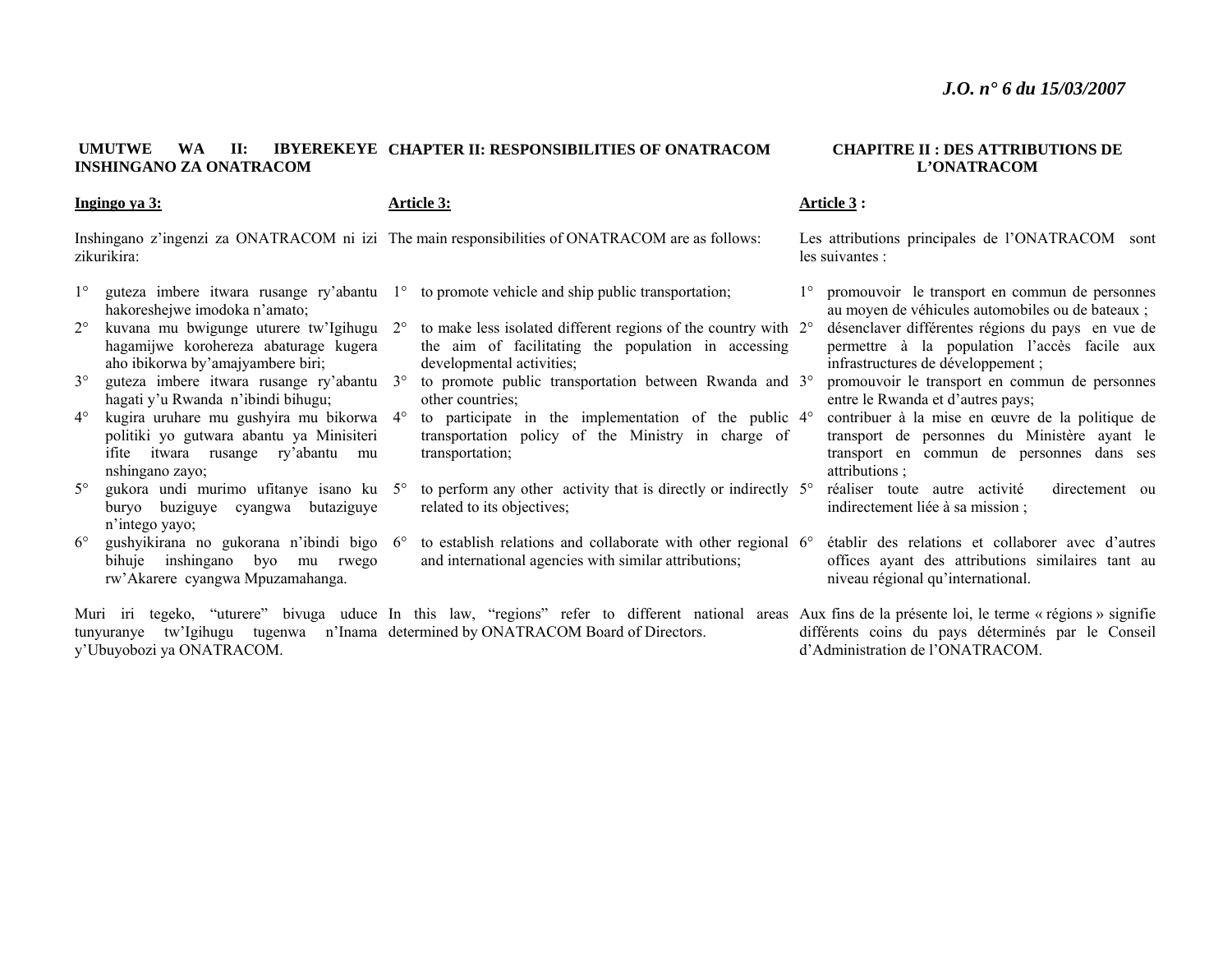#### **UMUTWE WA III: URWEGO CHAPTER III: RUREBERERA ONATRACOM CHAPTER III: SUPERVISING AUTHORITY OF CHAPITRE III : DE L'ORGANE DE TUTELLE DE ONATRACOM L'ONATRACOM**

#### **Ingingo ya 4 :**

#### **Article 4:**

<sup>n</sup>'inshingano za buri ruhande mu kugera ku nshingano za ONATRACOM .

y'Ubuyobozi na Minisitiri ONATRACOM.

#### **Ingingo ya 5 :**

**Article 5:**

y'iri tegeko agomba guteganya harimo:

- 1° inshingano z'Inama y'Ubuyobozi, ONATRACOM;
- $2^{\circ}$ ibigomba kugerwaho na ONATRACOM;

3°ukomoka, imikorere yayo n'uburyo functioning and its permanent audit. buhoraho bwo kubigenzura.

ONATRACOM irebererwa na Minisiteri ifite ONATRACOM shall be supervised by the Ministry in charge itwara rusange ry'abantu mu nshingano zayo. of public transportation. There shall be concluded a contract of Hagati y'iyo Minisiteri n'Inama y'Ubuyobozi performance between the Ministry and the Board of Directors hakorwa amasezerano yerekeye gahunda indicating powers, rights and responsibilities of each party in y'ibikorwa agaragaza ububasha, uburenganzira order for ONATRACOM to fulfil its responsibilities.

Ayo masezerano amara igihe gihwanye na Such a contract shall be valid for a period of the term of office manda y'abagize Inama y'Ubuyobozi of the members of the Board of Directors and shall be signed by ashyirwaho umukono na Perezida w'Inama the Chairperson of the Board of Directors and the Minister ureberera supervising ONATRACOM.

#### Mu byo amasezerano avugwa mu ngingo ya 4 Among the contents of the contract of performance mentioned in article 4 that should be provided in a clear way are:

iz'Ubuyobozi n'iz'inzego zose z'ingenzi za Management as well as those of the main organs of 1° the responsibilities of the Board of Directors, of the ONATRACOM;

<sup>o</sup> aho umutungo wa ONATRACOM 3<sup>o</sup> the source of the property of ONATRACOM; its 2° the expected results of ONATRACOM;

#### **Article 4 :**

L'ONATRACOM est placé sous tutelle du Ministère ayant le transport en commun de personnes dans ses attributions. Il est signé, entre ce Ministère et le Conseil d'Administration, un contrat de performance déterminant les pouvoirs, les droits et les obligations de chaque partie en vue de la réalisation de la mission de l'ONATRACOM.

Ce contrat est valide pour une durée égale au mandat des membres du Conseil d'Administration et est conjointement signé par le Président du Conseil d'Administration et le Ministre de tutelle de l'ONATRACOM.

#### **Article 5 :**

Le contrat de performance visé à l'article 4 de la présente loi doit préciser notamment les points suivants :

- 1° les engagements du Conseil d'Administration, ceux de la Direction ainsi que ceux de tous les organes principaux de l'ONATRACOM;
- $2^{\circ}$ les réalisations attendues de l'ONATRACOM ;
- 3° la provenance du patrimoine de l'ONATRACOM, son fonctionnement et les modalités de son audit permanent.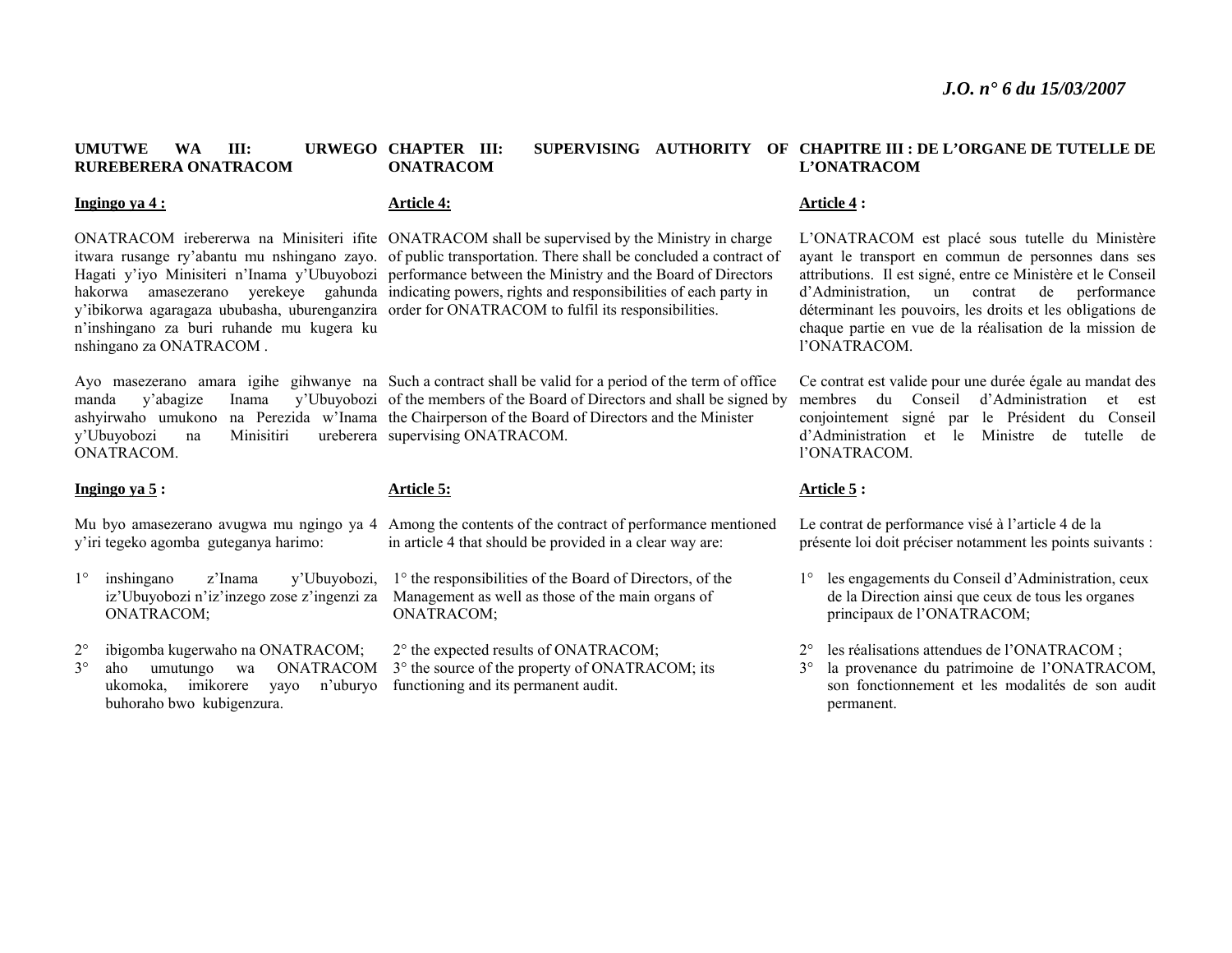| <b>UMUTWE WA IV: IMITERERE</b><br>N'IMIKORERE BYA ONATRACOM                                                          | <b>CHAPTER IV: ORGANISATION AND FUNCTIONING</b><br>OF ONATRACOM                                                                                                                                                                                                                                                                                                                                                                                                                                                                                                                                                      | <b>CHAPITRE IV: DE L'ORGANISATION ET DU</b><br><b>FONCTIONNEMENT DE</b><br>L'ONATRACOM |
|----------------------------------------------------------------------------------------------------------------------|----------------------------------------------------------------------------------------------------------------------------------------------------------------------------------------------------------------------------------------------------------------------------------------------------------------------------------------------------------------------------------------------------------------------------------------------------------------------------------------------------------------------------------------------------------------------------------------------------------------------|----------------------------------------------------------------------------------------|
| Ingingo ya 6:                                                                                                        | Article 6:                                                                                                                                                                                                                                                                                                                                                                                                                                                                                                                                                                                                           | Article 6 :                                                                            |
| (2) zikurikira:                                                                                                      | ONATRACOM if the inzego z'Ubuyobozi ebyiri ONATRACOM is comprised of the following two (2)<br>administrative organs:                                                                                                                                                                                                                                                                                                                                                                                                                                                                                                 | L'ONATRACOM est doté de deux (2) organes<br>suivants :                                 |
| 1° Inama y'Ubuyobozi;<br>2° Ubuyobozi.                                                                               | 1° the Board of Directors;<br>2° the Management.                                                                                                                                                                                                                                                                                                                                                                                                                                                                                                                                                                     | 1° Le Conseil d'Administration;<br>2° La Direction.                                    |
| Icyiciro cya mbere: Inama y'Ubuyobozi                                                                                | <b>Section one: The Board of Directors</b>                                                                                                                                                                                                                                                                                                                                                                                                                                                                                                                                                                           | Section première : Du Conseil d'Administration                                         |
| Ingingo ya 7:                                                                                                        | <b>Article 7:</b>                                                                                                                                                                                                                                                                                                                                                                                                                                                                                                                                                                                                    | Article 7 :                                                                            |
| kugira ngo ishobore kugera ku nshingano zayo. responsibilities.                                                      | Inama y'Ubuyobozi ya ONATRACOM ni rwo The Board of Directors of ONATRACOM is the authority Le Conseil d'Administration de l'ONATRACOM est<br>rwego ruyiyobora kandi rushinzwe gufata which directs it and which is responsible for taking decisions. It l'organe suprême de direction et de décision. Il est<br>ibyemezo. Ifite ububasha busesuye n'inshingano shall have full powers and responsibilities to manage its investi des pouvoirs étendus et de la mission d'assurer la<br>byo gucunga umutungo wa ONATRACOM property in order for ONATRACOM to fulfil its gestion du patrimoine de l'ONATRACOM afin que | celui-ci puisse mieux s'acquitter de sa mission.                                       |
| ku ijana (30%) by'abagize Inama y'Ubuyobozi of the Board of Directors shall be females.<br>bagomba kuba ari abagore. | Iteka rya Minisitiri w'Intebe rishyiraho abagize An Order of the Prime Minister determines seven (7) members Sont nommés par Arrêté du Premier Ministre sept (7)<br>Inama y'Ubuyobozi barindwi (7) barimo of the Board of Directors, including the Chairperson and the membres du Conseil d'Administration parmi lesquels<br>Perezida na Visi Perezida. Nibura mirongo itatu Vice Chairperson. At least thirty percent (30%) of the members figurent son Président et son Vice-Président. Trente pour                                                                                                                | cent (30%) au moins des membres du Conseil<br>d'Administration sont de sexe féminin.   |
| imwe gusa.                                                                                                           | Abagize Inama y'Ubuyobozi bafite manda Members of the Board of Directors are appointed for a period Les membres du Conseil d'Administration sont désignés<br>y'imyaka itatu (3) ishobora kongerwa inshuro of three (3) years which may be renewable only once.                                                                                                                                                                                                                                                                                                                                                       | pour un mandat de trois (3) ans renouvelable une fois.                                 |
| Ingingo ya 8:                                                                                                        | <b>Article 8:</b>                                                                                                                                                                                                                                                                                                                                                                                                                                                                                                                                                                                                    | Article 8 :                                                                            |
| Inshingano<br>z'Inama<br>y'Ubuyobozi<br>ONATRACOM ni izi zikurikira:                                                 | ya Responsibilities of the Board of Directors of ONATRACOM Les attributions du Conseil d'Administration de l'<br>are as follows:                                                                                                                                                                                                                                                                                                                                                                                                                                                                                     | ONATRACOM sont les suivantes :                                                         |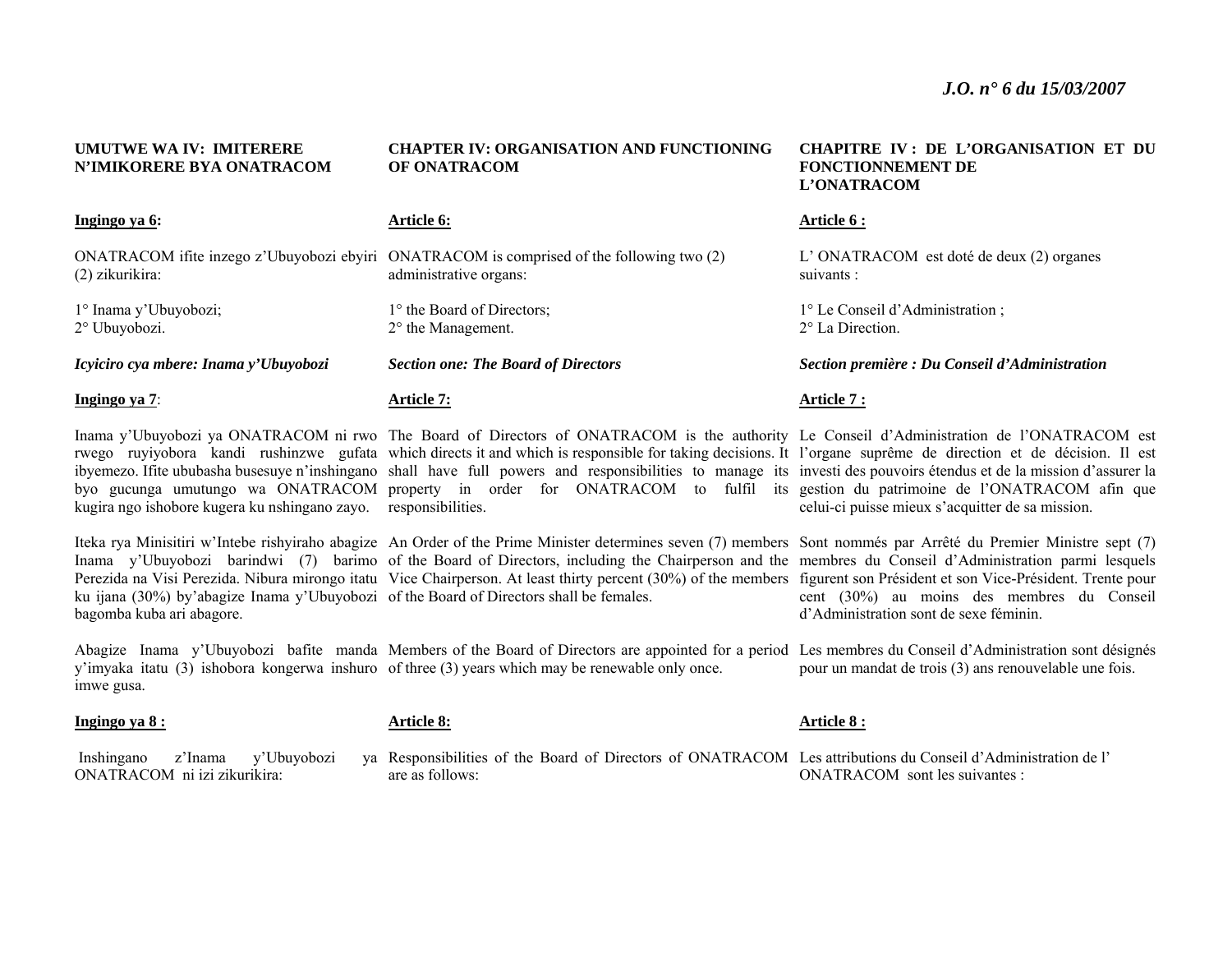- 1° gutanga icyerekezo cy'ibikorwa na gahunda y'imikorere bya ONATRACOM; 1° to provide the strategic vision and the plan of action of 1° déterminer la vision stratégique et le plan d'action ONATRACOM;
- 2<sup>°</sup> kwemeza umushinga w'amategeko ngengamikorere ya ONATRACOM ashyirwaho n'Iteka rya Minisitiri ureberera ONATRACOM; 2° to approve the draft internal rules and regulations of 2°ONATRACOM which is established by an Order of the Minister supervising ONATRACOM;
- 3° kwemeza imbanzirizamushinga w'ingengo y'imari ya buri mwaka, mbere yo kuwushyikiriza inzego zibishinzwe; 3° to approve the annual draft budget before it is transmitted to 3°relevant organs;
- $4^\circ$  gusuzuma imikorere ya ONATRACOM hakurikijwe gahunda n'ingengo y'imari yayo; 4° to examine the performance of ONATRACOM in 4°accordance with the plan of action and its budget;
- 5<sup>°</sup> kwemeza raporo y'ibikorwa na raporo 5° to approve the activity report and the financial reports of the 5° y'imikoreshereze y'umutungo by'umwaka previous year; urangiye
- $6^{\circ}$ qually gukurikirana imikorere y'Ubuyobozi bwa  $6^{\circ}$  to monitor the performance of the Management and the  $6^{\circ}$  faire le suivi de la performance de la Direction de l' ONATRACOM n'abakozi bayo. personnel of ONATRACOM.

Icyakora, ibiciro bijyanye n'itwara ry'abantu, However, fares relating to pubic transportation shall be Toutefois, les tarifs des transports de personnes sont bishyirwaho n'iteka rya Minisitiri ureberera established by an Order of the Minister supervising fixés par arrêté du Ministre de tutelle de l' ONATRACOM, bisabwe n'Inama ONATRACOM upon approval by the Board of Directors.

y'Ubuyobozi.

#### **Ingingo ya 9:**

#### **Article 9:**

Inama y'Ubuyobozi ya ONATRACOM iterana The meeting of the Board of Directors of ONATRACOM shall iminsi cumi n'itanu (15) ngo inama iterane. writing at least five (5) days before it is held. Icyakora, inama idasanzwe itumizwa mu nyandiko hasigaye nibura iminsi itanu (5) kugira ngo iterane.

rimwe (1) mu gihembwe n'igihe cyose bibaye be held once in a term and at any time it is considered necessary ngombwa itumijwe na Perezida wayo cyangwa after it is convened by its Chairperson or its Vice Chairperson, Visi Perezida igihe Perezida adahari, in case of absence of its Chairperson, at own initiative, or upon babyibwirije cyangwa bisabwe mu nyandiko proposal in writing by a third (1/3) of its members. The nibura na kimwe cya gatatu (1/3) cy'abayigize. invitation shall be in writing which is submitted to the Board of Ubutumire bukorwa mu nyandiko ishyikirizwa Directors at least fifteen (15) days before the meeting is held. tiers (1/3) de ses membres. La convocation est faite par abagize Inama y'Ubuyobozi hasigaye nibura However, the extraordinary meeting shall be convened in notification écrite et doit parvenir aux membres du

- de l' ONATRACOM ;
- adopter le projet de règlement d'ordre intérieur de l' ONATRACOM qui sera approuvé par Arrêté du Ministre de tutelle de l'ONATRACOM;
- approuver l'avant-projet de budget annuel avant de le transmettre aux organes compétents ;
- évaluer les performances de l' ONATRACOM sur base du plan d'action et du budget ;
- approuver le rapport d'activités et le rapport d'utilisation du patrimoine pour l'exercice précédent;
- ONATRACOM et de son personnel.

ONATRACOM sur proposition du Conseil d'Administration.

#### **Article 9 :**

Le Conseil d'Administration de l' ONATRACOM se réunit une fois par trimestre et chaque fois que de besoin, sur convocation de son Président ou de son Vice-président, en cas d'absence du Président, de leur propre initiative ou à la demande écrite d'au moins un Conseil d'Administration au moins quinze (15) jours avant la tenue de la réunion. Toutefois, en cas de réunion extraordinaire, la convocation est faite par notification écrite au moins cinq (5) jours avant sa tenue.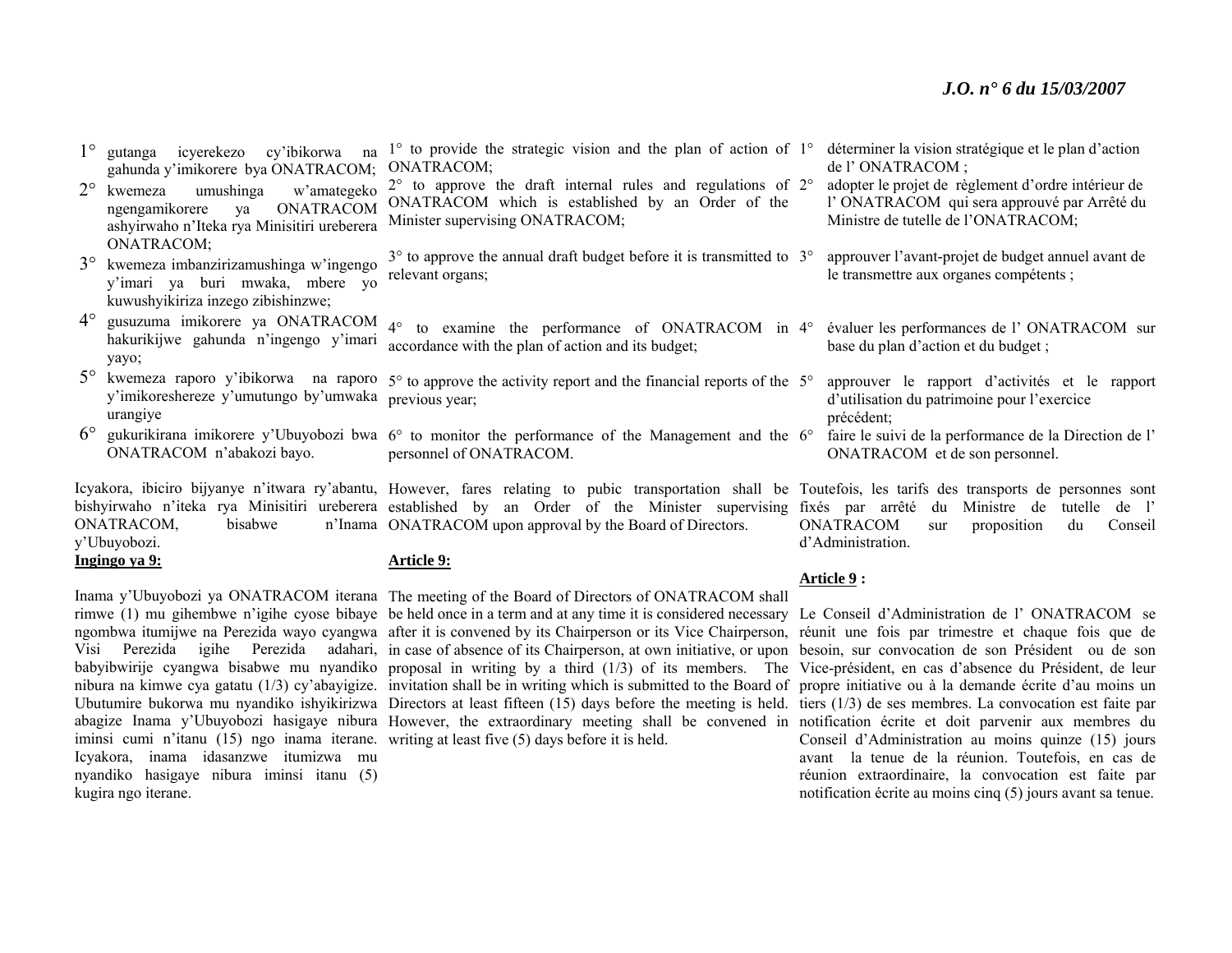y'umutungo y'umwaka urangiye. y'imari n'iy'ibikorwa <sup>n</sup>'igihembwe kirangiye igashyikirizwa Minisitiri ureberera ONATRACOM.

ONATRACOM.

#### **Ingingo ya 10 :**

murongo w'ibyigwa. Uwatumiwe ntiyemerewe of other issues on the agenda. gutora no gukurikira iyigwa ry'izindi ngingo ziri ku murongo w'ibyigwa.

#### **Ingingo ya 11:**

arabivugaho imyanzuro y'inama iba yemewe presumed definitively approved. burundu.

Mu byigwa n'Inama y'Ubuyobozi mu Items to be examined by the Board of Directors in the first term A l'ordre du jour du premier trimestre de l'année gihembwe cya mbere cy'umwaka harimo of the year shall include approval of the activity report and the figurent notamment les points relatifs à l'approbation du kwemeza raporo y'ibikorwa n'imikoreshereze use of the property in the previous year. In the third term, there rapport d'activités et du rapport de gestion du patrimoine gihembwe cya gatatu hakabamo gahunda yo Budget and the plan of action of the following year. Also, in troisième trimestre comprend notamment l'examen de gusuzuma umushinga w'ingengo y'imari na every term, the Board of Directors shall examine the financial l'avant-projet de budget et du programme d'activités gahunda y'ibikorwa by'umwaka utaha. Buri report and the plan of action relating to previous term and the pour l'exercice suivant. Chaque trimestre, le Conseil gihembwe kandi igomba gusuzuma raporo report shall be transmitted to the Minister supervising d'Administration doit également examiner le rapport shall be included the examination of the draft of the annual pour l'exercice précédent. L'agenda de la réunion du byerekeranye ONATRACOM.

Uburyo inama iterana n'uko ibyemezo bifatwa The procedures through which the meeting is convened and the Les modalités de réunion et de prise de décisions sont biteganywa n'amategeko ngengamikorere ya mode of taking decisions shall be determined by the internal prévues par le Règlement d'Ordre Intérieur de rules and regulations of ONATRACOM.

#### **Article 10:**

Inama y'Ubuyobozi ishobora gutumira mu The Board of Directors may invite, in its meeting, any person Le Conseil d'Administration peut inviter à ses séances nama yayo umuntu wese ibona ashobora from whom it may seek advice on a certain issue on the agenda. toute personne qu'il désire consulter sur l'un des points à kuyungura inama ku ngingo runaka ifite ku The invitee shall not be allowed to vote and follow the debates l'ordre du jour. La personne invitée n'a pas de voix

#### **Article 11:**

Inyandiko y'ibyemezo by'inama y'Inama Resolutions of the meeting of the Board of Directors shall be Les résolutions du Conseil d'Administration sont y'Ubuyobozi ishyirwaho umukono n'abayigize signed by its members immediately at its completion, and its immédiatement signées par les membres présents après ikirangira, kopi yayo ikohererezwa Minisitiri copy shall be sent to the Minister supervising ONATRACOM la séance et transmises au Ministre de tutelle de ureberera ONATRACOM mu gihe kitarenze in a period not exceeding five (5) days in order to give his or l'ONATRACOM dans un délai ne dépassant pas cinq (5) iminsi itanu (5) kugira ngo agire icyo abivugaho her views in a period not exceeding fifteen (15) days from its jours pour avis et considérations endéans quinze (15) mu gihe kitarenze iminsi cumi n'itanu (15) kuva reception. If this period expires when he or she has not given jours à dater de leur réception. Passé ce délai sans ayishyikirijwe. Iyo icyo gihe kirenze nta cyo his or her views, the resolutions of the meeting shall be réaction du Ministre, les résolutions du Conseil sont

financier et le rapport d'activités pour le trimestre écoulé et le soumettre au Ministre de tutelle de l'ONATRACOM.

l'ONATRACOM.

#### **Article 10 :**

délibérative et participe uniquement aux débats concernant le point sur lequel elle est consultée.

#### **Article 11 :**

réputées définitives.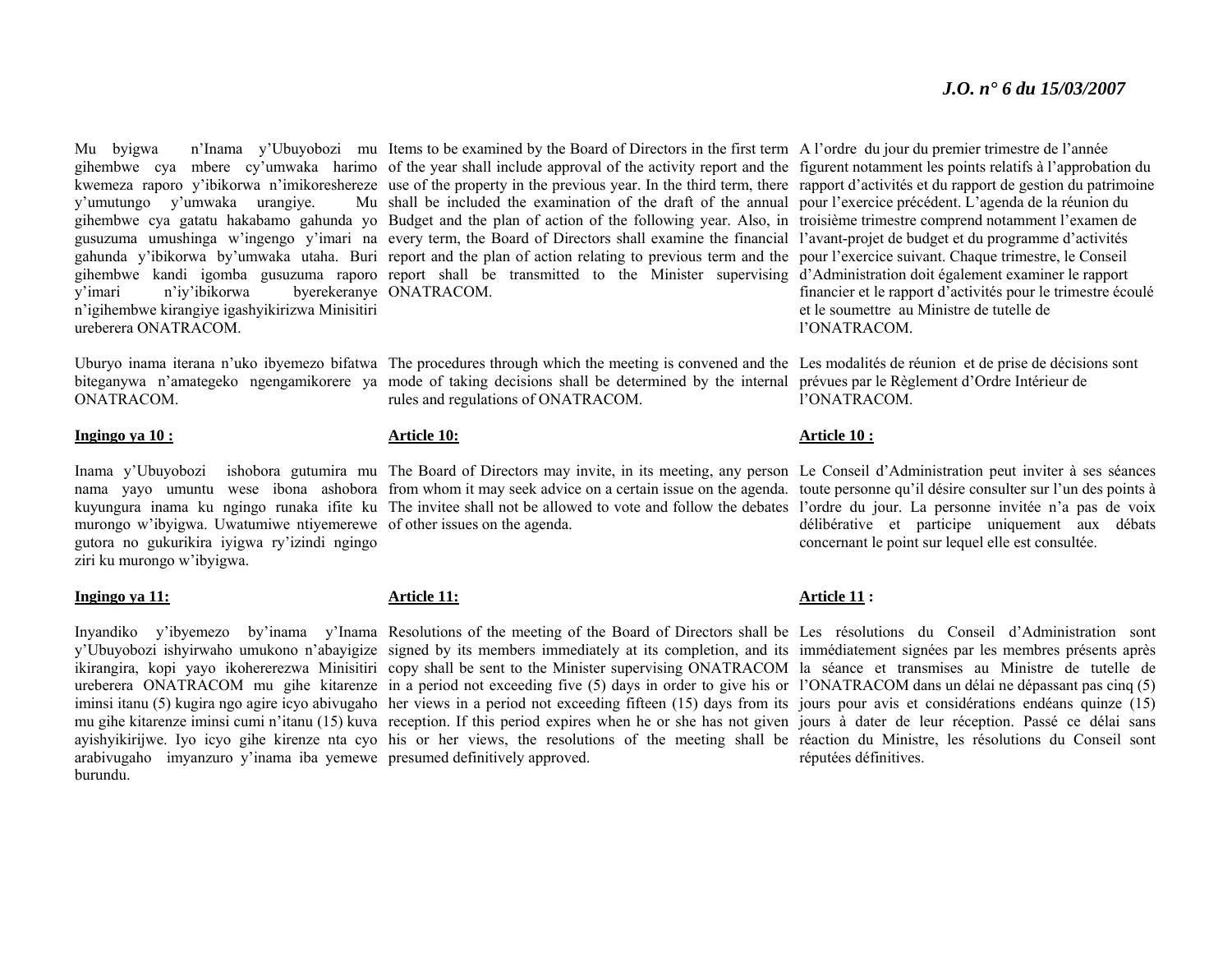yohererezwa Minisitiri ONATRACOM mu gihe kitarenze iminsi cumi (15) days from the day of its approval. <sup>n</sup>'itanu (15) guhera umunsi yemerejweho.

#### **Ingingo ya 12:**

#### **Article 12:**

Abagize Inama y'Ubuyobozi bitabiriye inama Members of the Board of Directors shall receive sitting Les membres du Conseil d'Administration bénéficient <sup>z</sup>'Inama y'Ubuyobozi bagenerwa amafaranga allowances to be determined by a Presidential Order. agenwa n'Iteka rya Perezida.

#### **Ingingo ya 13:**

umurimo uhemberwa muri ONATRACOM.

#### **Ingingo ya 14:**

1°manda ye irangiye;

 $2^{\circ}$ yeguye akoresheje inyandiko;

3°ubumuga bw'umubiri cyangwa uburwayi bwo mu mutwe, byemejwe na muganga wemewe na Leta;

4°kingana cyangwa kirengeje amezi atandatu sentence; (6) nta subikagihano;

 $5^{\circ}$ asibye inama inshuro zikurikirana mu mwaka umwe nta mpamvu zifite ishingiro;

na Perezida n'Umwanditsi bayo, ikemezwa mu and its rapporteur, and it shall be approved in its following d'Administration est signé conjointement par son nama ikurikira. Kopi y'inyandikomvugo session. The copy of the minutes shall be sent to the Minister Président et son rapporteur et soumis à la séance supervising ONATRACOM in a period not exceeding fifteen suivante pour approbation. Une copie du procès-verbal

#### **Article 13:**

Ntibyemewe ku bagize Inama y'Ubuyobozi Members of the Board of Directors or companies in which they Il est interdit aux membres du Conseil d'Administration cyangwa ibigo bafitemo imigabane gukora are shareholders are not allowed to perform any remunerated ou aux sociétés dont ils sont associés d'exercer des activity in ONATRACOM.

#### **Article 14:**

Ugize Inama y'Ubuyobozi ava muri uwo A member of the Board of Directors shall leave such an office Un membre du Conseil d'Administration perd sa qualité murimo iyo: if:

1° the mandate expires;

2° he or she resigns through writing;

 $\degree$  atagishoboye gukora imirimo ye kubera  $\degree$  as the or she is no longer able to perform his or her duties due to physical or mental disability certified by a Government authorized medical doctor;  $3^\circ$ 

<sup>o</sup> akatiwe burundu igihano cy'igifungo equal to or exceeding six (6) months with no suspension of 4° he or she is definitively sentenced to a term of imprisonment

> 5° he or she is absent in meetings for three (3) consecutive times eshatu  $(3)$  in a year with no justified reasons;

Inyandiko mvugo y'inama ishyirwaho umukono The minutes of the meeting shall be signed by the Chairperson Le procès-verbal de la réunion du Conseil est envoyée au Ministre de tutelle de l'ONATRACOM dans un délai ne dépassant pas quinze (15) jours à compter du jour de son approbation.

#### **Article 12 :**

de jetons de présence dont le montant est déterminé par Arrêté Présidentiel.

#### **Article 13 :**

fonctions rémunérées au sein de l'ONATRACOM.

#### **Article 14:**

de membre dans les cas suivants :

- 1°expiration du mandat ;
- $2^{\circ}$ démission par notification écrite ;

 incapacité physique ou mentale constatée par un médecin agréé ;

 $4^\circ$  condamnation définitive à une peine d'emprisonnement supérieure ou égale à six (6) mois sans sursis ;

5° trois (3) absences consécutives dans une année aux réunions sans raisons valables ;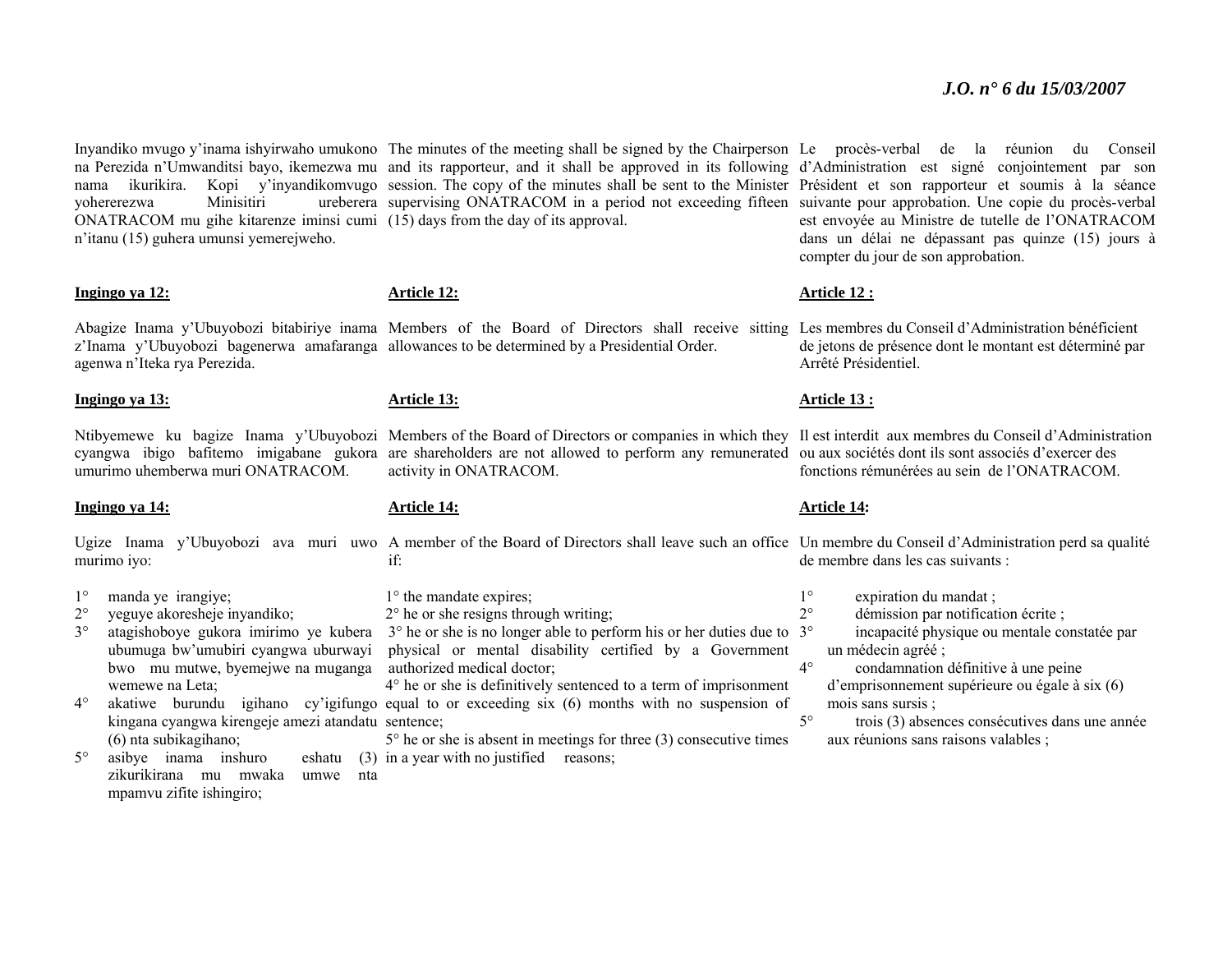| $6^{\circ}$                                                       |                                     | bigaragaye ko atacyujuje ibyashingiweho $6^{\circ}$ it is clear that he or she no longer fulfils the requirements $6^{\circ}$ constat qu'il ne remplit plus les conditions pour |                                                                                                                                                                                                                                   |
|-------------------------------------------------------------------|-------------------------------------|---------------------------------------------------------------------------------------------------------------------------------------------------------------------------------|-----------------------------------------------------------------------------------------------------------------------------------------------------------------------------------------------------------------------------------|
| ashyirwa mu Nama y'Ubuyobozi;                                     |                                     | considered at the time of his or her appointment in the Board of lesquelles il avait été nommé;                                                                                 |                                                                                                                                                                                                                                   |
|                                                                   | imvitwarire<br>agaragaje            | <i>itajyanye Directors:</i>                                                                                                                                                     |                                                                                                                                                                                                                                   |
|                                                                   | n'inshingano ze;                    | $7^{\circ}$ he or she demonstrates behaviours contrary to his or her $7^{\circ}$ comportement incompatible avec ses fonctions;                                                  |                                                                                                                                                                                                                                   |
| $8^{\circ}$                                                       | abangamira inyungu z'Ikigo;         | responsibilities;                                                                                                                                                               | 8° agissement contre les intérêts de l'ONATRACOM;                                                                                                                                                                                 |
| $9^\circ$                                                         | vireze akemera icyaha cya jenoside; | 8° he or she jeopardises the interests of ONATRACOM;                                                                                                                            | 9° aveu et plaidoyer de culpabilité pour le crime de                                                                                                                                                                              |
|                                                                   | $10^{\circ}$ apfuye.                | $9^{\circ}$ he or she confesses and pleads guilty of the crime of                                                                                                               | génocide;                                                                                                                                                                                                                         |
|                                                                   |                                     | genocide:                                                                                                                                                                       | $10^{\circ}$ décès                                                                                                                                                                                                                |
|                                                                   |                                     | $10^{\circ}$ he or she dies.                                                                                                                                                    |                                                                                                                                                                                                                                   |
| $\mathbf{r}$ . The set of $\mathbf{r}$ is the set of $\mathbf{r}$ |                                     |                                                                                                                                                                                 |                                                                                                                                                                                                                                   |
|                                                                   | $0.311$ mp $0.0031$                 | $-1$ $-1$ $-1$ $-1$                                                                                                                                                             | $\alpha$ is the probability of the state of the state of the state of the state of the state of the state of the state of the state of the state of the state of the state of the state of the state of the state of the state of |

atakiri mu mwanya we hakurikijwe ibiteganywa mu gika kibanziriza iki.

umusimbura. Ushyizweho arangiza iyo manda.

**Icyiciro cya 2: Ubuyobozi n'inzego z'imirimo za ONATRACOM** 

**Ingingo ya 15:**

y'Ubuyobozi uko ibyemezo byayo bishyirwa implemented. mu bikorwa.

Minisitiri ureberera ONATRACOM agaragaza The Minister supervising ONATRACOM shall indicate, in the Le Ministre de tutelle de l'ONATRACOM constate que muri raporo igenewe inzego zibifitiye ububasha report meant for competent organs, that one of its members is l'un des membres du Conseil d'Administration n'a plus ko umwe mu bagize Inama y'Ubuyobozi not worth its membership or if he or she is no longer in his or la qualité d'être membre ou que son poste est vacant adakwiriye kuba mu bayigize cyangwa ko her position in accordance with the preceding paragraph.

Iyo umwe mu bagize Inama y'Ubuyobozi avuye If one of the members of the Board of Directors leaves his or Si un membre du Conseil d'Administration perd sa mu mirimo ye mbere y'uko manda ye irangira, her duties before the expiration of his or her mandate, qualité de membre avant l'expiration du mandat, Ubuyobozi bubifitiye ububasha bushyiraho competent authorities shall appoint his or her substitute. The l'autorité de nomination désigne le remplaçant. Celui-ci appointee shall complete the remaining term of office.

termine le mandat de celui qu'il a remplacé.

dans un rapport adressé à l'organe compétent conformément aux dispositions de l'alinéa précédent.

# **ONATRACOM**

#### **Article 15 :**

de ses décisions.

## **Section 2: Management and organisational structures of Section 2 : De la Direction et des services de l' ONATRACOM**

### **Article 15:**

Imicungire ya buri munsi ya ONATRACOM The daily management of ONATRACOM is entrusted to its La gestion journalière de l'ONATRACOM est assurée ishinzwe Umuyobozi wayo ushyirwaho n'Iteka Director who to be appointed by an Order of the Prime par son Directeur nommé par Arrêté du Premier rya Minisitiri w'Intebe. Ni we uhuza Minister. The Director shall coordinate and direct the daily Ministre. Le Directeur coordonne et dirige les activités akanayobora ibikorwa bya buri munsi bya activities of ONATRACOM and shall be answerable to the journalières de l'ONATRACOM et est responsable ONATRACOM kandi akabazwa n'Inama Board of Directors on how its recommendations are devant le Conseil d'Administration de la mise en œuvre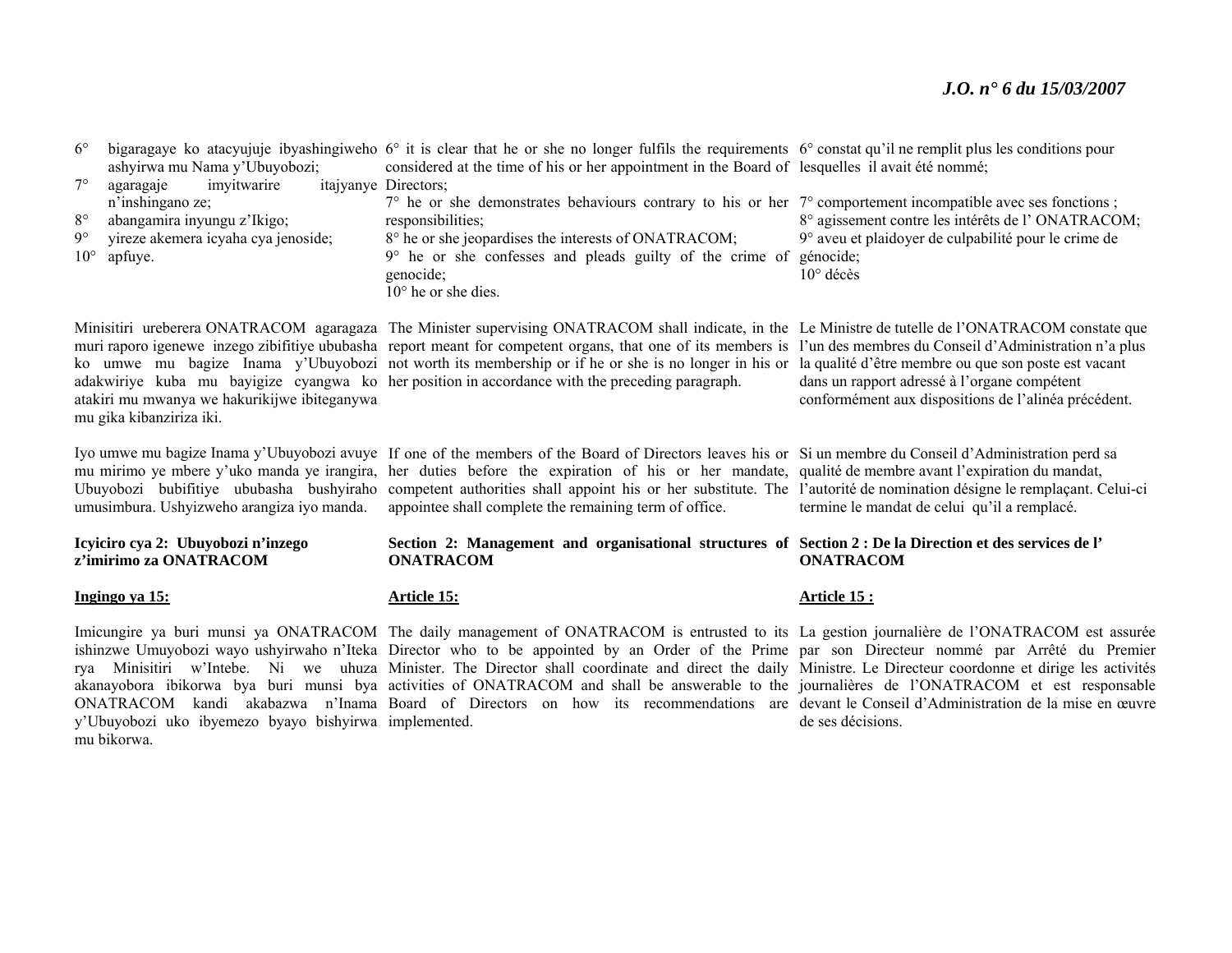Le Directeur de l'ONATRACOM est spécialement

bikurikira: 1° gutanga amabwiriza y'akazi ka ONATRACOM;  $2^{\circ}$  gutegura no gushyikiriza Inama y'Ubuyobozi imbanzirizamushinga y'ingengo y'imari izakoreshwa mu mwaka ukurikira na raporo y'imikoreshereze y'ingengo y'imari y'umwaka ushize;  $3^\circ$  gushyira mu bikorwa ingengo y'imari no gucunga umutungo wa ONATRACOM;  $4^\circ$  gukurikirana imicungire y'abakozi ba ONATRACOM akurikije amategeko; 5° kumenyesha mu nyandiko Inama y'Ubuyobozi imigendekere n'ibikorwa bya ONATRACOM nibura rimwe mu gihembwe; 1° issuance of ONATRACOM work and the administrative 1° donner des instructions de service au sein de directives: 2° preparing and transmitting to the Board of Directors the 2° élaborer et soumettre au Conseil d'Administration draft Budget of the year following year and the financial l'avant-projet de budget pour l'exercice suivant ainsi report of the previous year; 3° executing the budget of ONATRACOM and managing patrimoine de l'ONATRACOM; its resources; 4° ensuring the management of the personnel of conformément à la loi ; ONATRACOM in accordance with the law; 5° informing, in writing, the Board of Directors of the 5° informer par écrit le Conseil d'Administration de performance of activities of ONATRACOM at least once a term; 6° representing ONATRACOM before the law. chargé de : l'ONATRACOM; que le rapport d'activités et le rapport financier pour l'exercice précédent ; 3° assurer l'exécution du budget et la gestion du 4° assurer la gestion du personnel de l' ONATRACOM l'état d'avancement des activités de l'ONATRACOM, au moins une fois par trimestre ; 6° représenter l'Office devant la loi.

 $6^\circ$ guhagararira Ikigo imbere y'amategeko.

#### **Ingingo ya 16:**

# ruhande n'ibyangombwa bikenewe kugira ngo order for ONATRACOM to fulfil its responsibilities. ONATRACOM igere ku nshingano zayo.

#### **Ingingo ya 17:**

**Article 17:** 

**Article 16:**

By'umwihariko Umuyobozi ashinzwe ibi In particular, the Director is responsible for:

Umuyobozi akurikira inama y'Ubuyobozi akagishwa inama igihe bibaye and serve as their rapporteur. He or she may give views but he d'Administration et en est le rapporteur. Il peut ngombwa, akazibera umwanditsi. Ashobora or she shall not be allowed to vote during decision making. kuzitangamo ibitekerezo ariko ntatora mu ifatwa ry'ibyemezo. The Director shall attend the meeting of the Board of Directors Le Directeur assiste aux réunions du Conseil

**Article 16 :**

Hagati y'Inama y'Ubuyobozi n'Ubuyobozi There shall be concluded, between the Board of Directors and Est signé, entre le Conseil d'Administration et la hakorwa amasezerano yerekeye gahunda the management, a contract of performance indicating at least Direction, un contrat de performance déterminant au y'ibikorwa agaragaza nibura inshingano za buri the responsibilities of each party and the conditions required in moins les obligations de chaque partie et les besoins nécessaires à la réalisation de la mission de l'ONATRACOM.

### **Article 17 :**

participer aux débats du Conseil mais sans voix délibérative.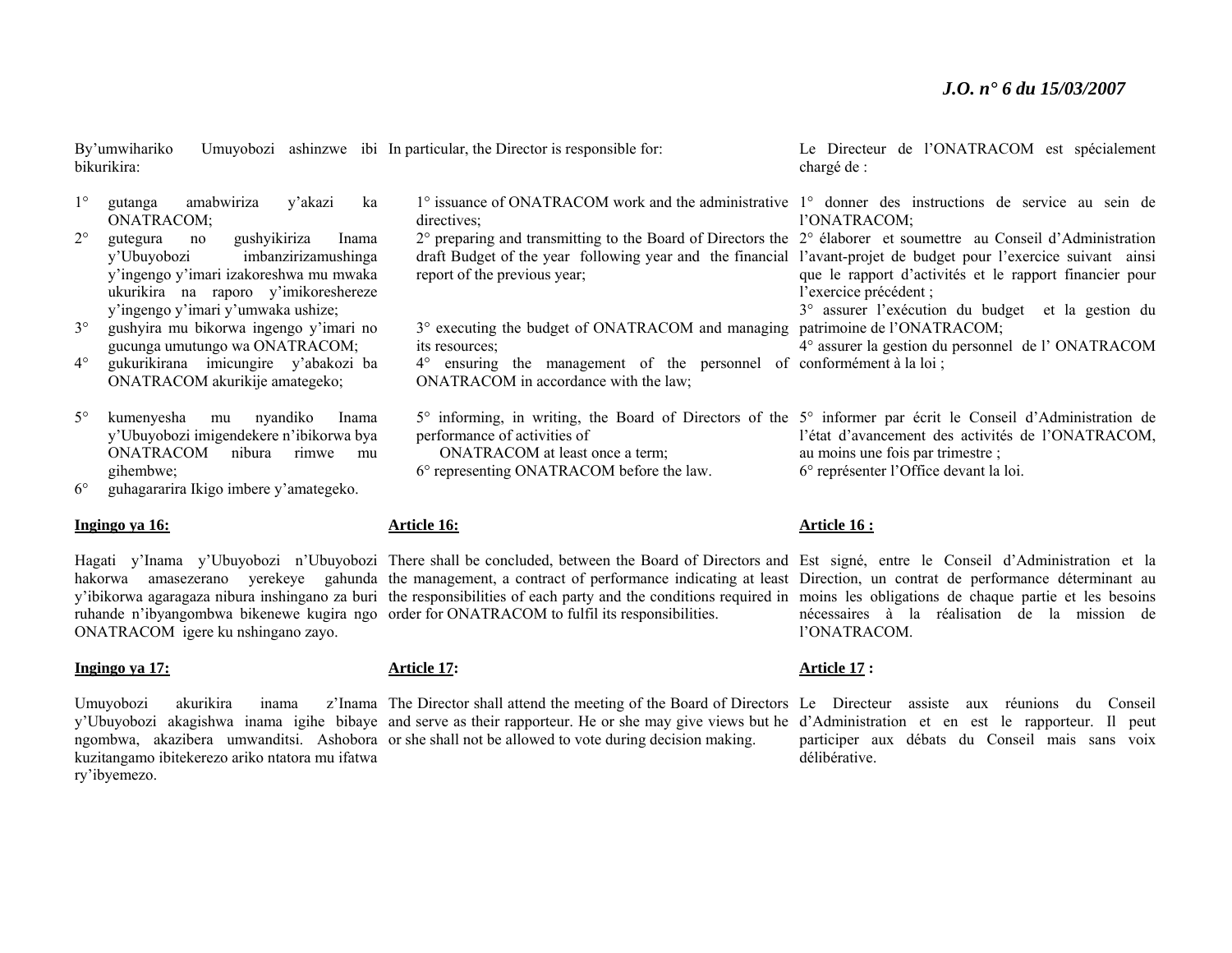yitoramo umwanditsi.

Amategeko ngengamikorere

bibazo bimureba; icyo gihe Inama y'Ubuyobozi decisions in his or her interests; in that case, the Board of du Conseil d'Administration qui traitent des points qui le Directors shall elect from among itself a rapporteur.

ONATRACOM agena umusimbura iyo adahari. or her substitute in case of his or her absence. The rules and regulations of ONATRACOM shall determine his Le Règlement d'Ordre Intérieur de l'ONATRACOM

**Ingingo ya 18:** 

**Article 18:**

Ibyo Umuyobozi n'abakozi ba ONATRACOM Benefits for the Director and the members of staff of Les appointements accordés au Directeur et au personnel bagenerwa bigenwa hakurikijwe ibiteganywa ONATRACOM shall be determined in accordance with legal de l'ONATRACOM sont fixés conformément aux lois <sup>n</sup>'amategeko agenga ibyo abakozi b'ibigo bya provisions that govern members of staff of public institutions. Leta bagenerwa.

#### **Ingingo ya 19:**

Imiterere n'inshingano by'inzego z'imirimo, The organisational structure and the responsibilities as well as L'organisation et les attributions des services de kimwe n'amashami bya ONATRACOM the branches of ONATRACOM shall be determined by an l'ONATRACOM sont déterminées par Arrêté du bigenwa n'Iteka rya Minisitiri w'Intebe, Order of the Prime Minister, upon proposal by the Minister Premier Ministre sur proposition du Ministre de tutelle abisabwe na Minisitiri ureberera supervising ONATRACOM, after consulting the Board of de l' ONATRACOM après avis du Conseil ONATRACOM, amaze kumva icyo Inama Directors. y'Ubuyobozi ibivugaho.

**Article 19:**

Abakozi ba ONATRACOM bagengwa ONATRACOM members of staff shall be governed by the Le personnel de l'ONATRACOM est régi par le Statut <sup>n</sup>'amategeko rusange agenga abakozi ba Leta. General Statutes governing Rwanda Public Service.

#### **UMUTWE WA V: UMUTUNGO N'IMARI CHAPTER V: PATRIMONY AND FINANCE**

| Ingingo ya 20:             | <b>Article 20:</b> | Article $20o$                                                                                                                             |
|----------------------------|--------------------|-------------------------------------------------------------------------------------------------------------------------------------------|
|                            |                    | Umutungo wa ONATRACOM ugizwe n'ibintu The patrimony of ONATRACOM is comprised of movables Le patrimoine de l'ONATRACOM comprend les biens |
| byimukanwa n'ibitimukanwa. | and immovables:    | meubles et immeubles                                                                                                                      |

Umuyobozi ntajya mu nama zifata ibyemezo ku The Director shall not participate in the meetings that take Il est interdit au Directeur de prendre part aux réunions concernent personnellement. Dans ce cas, le Conseil d'Administration élit en son sein un rapporteur.

détermine son remplaçant en cas d'absence.

#### **Article 18 :**

régissant les avantages du personnel des établissements publics.

#### **Article 19 :**

d'Administration.

général de la fonction publique rwandaise.

#### **CHAPITRE V : DU PATRIMOINE ET DES FINANCES**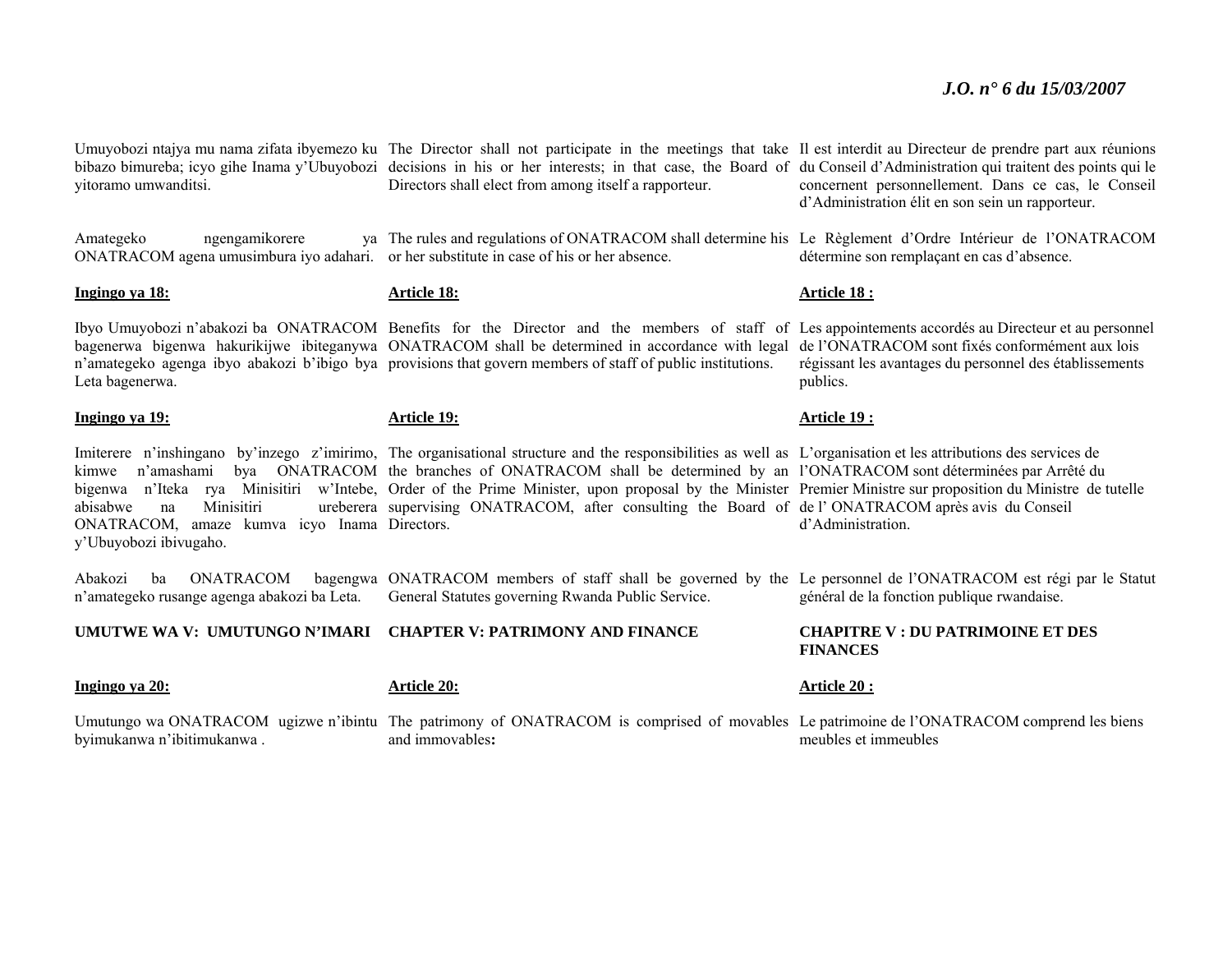Ukomoka kuri ibi bikurikira :

It comes from the following:

1° State budget allocations;

3° funds from its services; 4° interest from its investment; 5° donation and bequest.

- 1°ingengo y'imari igenerwa na Leta;
- $2^{\circ}$  inkunga zaba iza Leta cyangwa 2° Government or donor subsidies; iz'abaterankunga;
- 3°ibituruka ku mirimo ikora;
- $4^\circ$ inyungu ku mutungo wayo;
- $5^{\circ}$ impano n'indagano.

#### **Ingingo ya 21:**

igenzura rya buri munsi ry'imikoreshereze ONATRACOM. y'umutungo wa ONATRACOM buha raporo Inama y'Ubuyobozi bukagenera kopi Umuyobozi wa ONATRACOM.

#### **Ingingo ya 22:**

**Article 22:**

**Article 21:**

Ingengo y'imari ya ONATRACOM yemezwa The budget of ONATRACOM shall be approved and managed kandi igacungwa hakurikijwe amategeko in accordance with relevant laws. abigenga.

**UMUTWE WA VI: INGINGO ZISOZA** 

#### **Ingingo ya 23:**

#### **Article 23:**

Ingingo zose z'amategeko abanziriza iri kandi All previous legal previsions contrary to this law are hereby Toutes les dispositions antérieures contraires à la zinyuranye na ryo, zivanyweho. abrogated. présente loi sont abrogées.

#### Il provient des sources suivantes :

1° les dotations budgétaires de l'Etat ; 2° les subventions de l'Etat ou des bailleurs de fonds ; 3° le produit des services prestés par l'ONATRACOM ; 4° les revenus de son patrimoine; 5° les dons et legs.

#### **Article 21 :**

Imikoreshereze, imicungire n'imigenzurire The use, management and audit of the patrimony of L'utilisation, la gestion et l'audit du patrimoine de by'umutungo wa ONATRACOM bikorwa ONATRACOM shall be carried out in accordance with relevant l'ONATRACOM sont effectués conformément aux hakurikijwe amategeko agenga igenzurwa laws. ONATRACOM's internal audit service shall submit a dispositions légales en la matière. Le service d'audit ry'umutungo wa Leta. Ubugenzuzi bushinzwe report to the Board of Directors with copy to the Director of interne de l'ONATRACOM transmet son rapport au Conseil d'Administration et réserve copie au Directeur de l'ONATRACOM.

#### **Article 22 :**

Le budget de l'ONATRACOM est adopté et géré conformément aux dispositions légales en la matière.

#### **CHAPITRE VI: DES DISPOSITIONS FINALES**

#### **Article 23 :**

**CHAPTER VI: FINAL PROVISIONS**